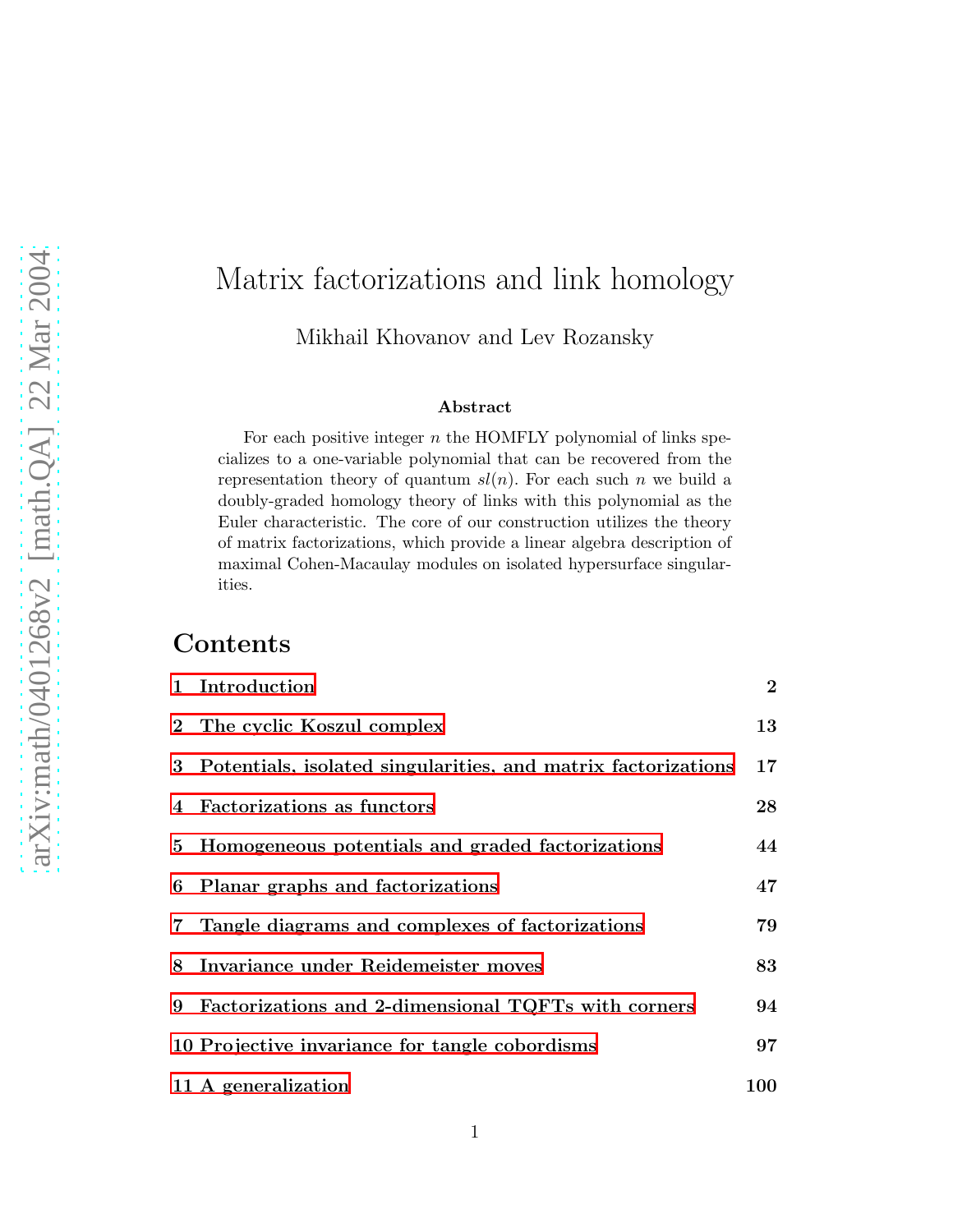### <span id="page-1-0"></span>[12 References](#page-102-0) 103

### 1 Introduction

The HOMFLY polynomial of oriented links in  $\mathbb{R}^3$  is uniquely determined by the skein relation in figure [1](#page-1-1) and its value on the unknot, see [HOMFLY].



<span id="page-1-1"></span>Figure 1: The HOMFLY skein relation

The specialization  $a = q^n$  and  $b = q - q^{-1}$ , for integer n, produces a onevariable link polynomial which can be interpreted via representation theory of the quantum group  $U_q(sl(n))$  if n is positive, see [RT],  $U_q(sl(-n))$  if n is negative, and  $U_q(gl(1|1))$  if  $n = 0$ , see [KS]. This polynomial is invariant under changing q to  $q^{-1}$  simultaneously with passing to the mirror image of the link; therefore, we don't lose any information by restricting to nonnegative n. We denote this one-variable polynomial by  $P_n(L)$ , where L is an oriented link; the normalization is

$$
P_n(\text{unknot}) = [n] \stackrel{\text{def}}{=} \frac{q^n - q^{-n}}{q - q^{-1}}
$$

if  $n > 0$ , and  $P_0(\text{unknot}) = 1$ .

For  $n = 0, 1, 2, 3$  there exists a doubly-graded homology theory of links whose Euler characteristic is  $P_n(L)$ . Let us denote this theory by  $H'_n(L)$ .

- $P_0(L)$  is the Alexander polynomial, and  $H'_0(L)$  was constructed by Peter Ozsváth and Zoltán Szabó [OS], and, independently, by Jacob Rasmussen [Ra]. Their theory exists in greater generality and, in particular, encompasses knots in homology spheres.
- $P_1(L) = 1$  and  $H'_1(L) \cong \mathbb{Z}$  for any oriented link L, with  $\mathbb{Z}$  in bidegree  $(0, 0)$ . It will be clear subsequently that this is a natural choice for  $H'_{1}(L)$ .
- $P_2(L)$  is the Jones polynomial;  $H'_2(L)$  was defined in [Kh1], and denoted by  $\mathcal{H}(L)$  there.  $H'_{2}(\text{unknot})$  is isomorphic to the integral cohomology ring of the 2-sphere.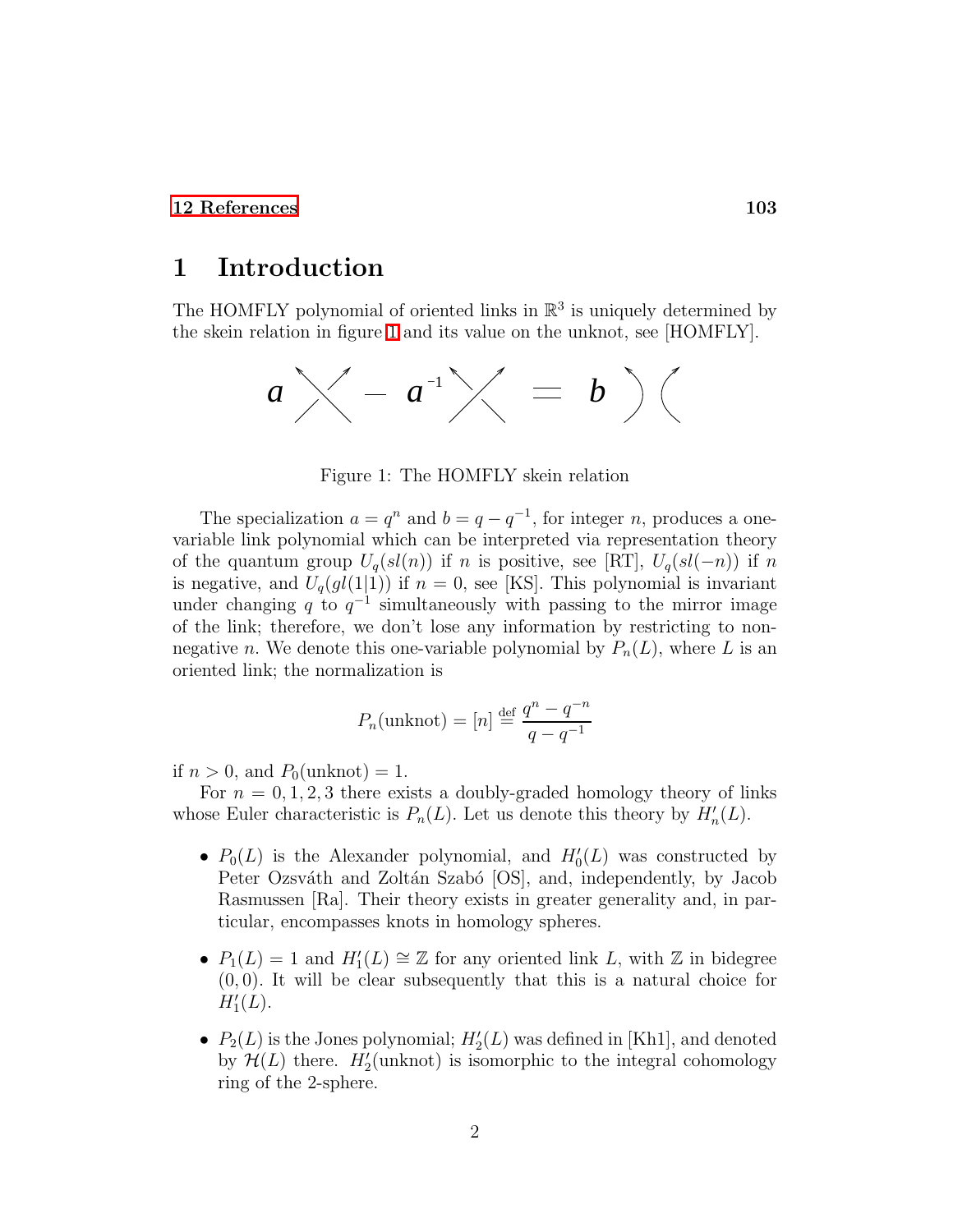•  $H'_{3}(L)$  was constructed in [Kh3].  $H'_{3}(\text{unknot})$  is isomorphic to the integral cohomology ring of  $\mathbb{CP}^2$ .

The goal of the present paper is to construct, for each  $n > 0$ , a doublygraded homology theory  $H_n(L)$  with the Euler characteristic  $P_n(L)$ . The polynomial  $P_n(L)$  can be computed by breaking up each crossing into a linear combination of diagrams of flat trivalent graphs, as in figure [2.](#page-2-0)

$$
\bigvee = q^{1-n} \bigg\backslash \left( -q^{-n} \right)
$$
  

$$
\bigvee = q^{n-1} \bigg\rbrace \left( -q^{n} \right)
$$

<span id="page-2-0"></span>Figure 2: Reducing to planar graphs

In these planar graphs some edges are oriented so that the neighbourhood of each unoriented edge (depicted by a thick line, and referred to from now on as a "wide edge") looks as on the rightmost pictures in figure [2.](#page-2-0) Two oriented edges "enter" the wide edge at one vertex and two oriented edges "leave" it the other. Of course, this arrangement could be used to provide each wide edge with a canonical orientation, but we won't need it. In addition, oriented loops are allowed (an oriented loop is a crossingless plane projection of the oriented unknot).

There is a unique way to assign a Laurent polynomial  $P_n(\Gamma) \in \mathbb{Z}[q, q^{-1}]$ to each such graph  $\Gamma$  so as to satisfy all skein relations in figure [3.](#page-3-0)

In the representation theory language, an oriented edge stands for the vector representation V of quantum  $\mathfrak{sl}(n)$ , and a wide edge for its (quantum) exterior power  $\Lambda^2 V$ . The trivalent vertex is the unique (up to scaling) intertwiner between  $V^{\otimes 2}$  and  $\Lambda^2 V$ . The polynomial  $P_n(\Gamma)$  has *non-negative* coefficients, see [MOY].

This calculus of planar graphs and its generalization to arbitrary exterior powers of V was developed by Murakami, Ohtsuki and Yamada [MOY]. Oriented edges of graphs in their calculus carry labels from 1 to  $n-1$  that denote fundamental weights of  $sl(n)$ . The part of their calculus that we use deals only with edges labelled by 1 and 2. In our notation we omit these labels; instead, we indicate edges labelled by 2 by wide lines, see figure [4](#page-4-0) top left. Consistency of figure [3](#page-3-0) relations is shown in [MOY].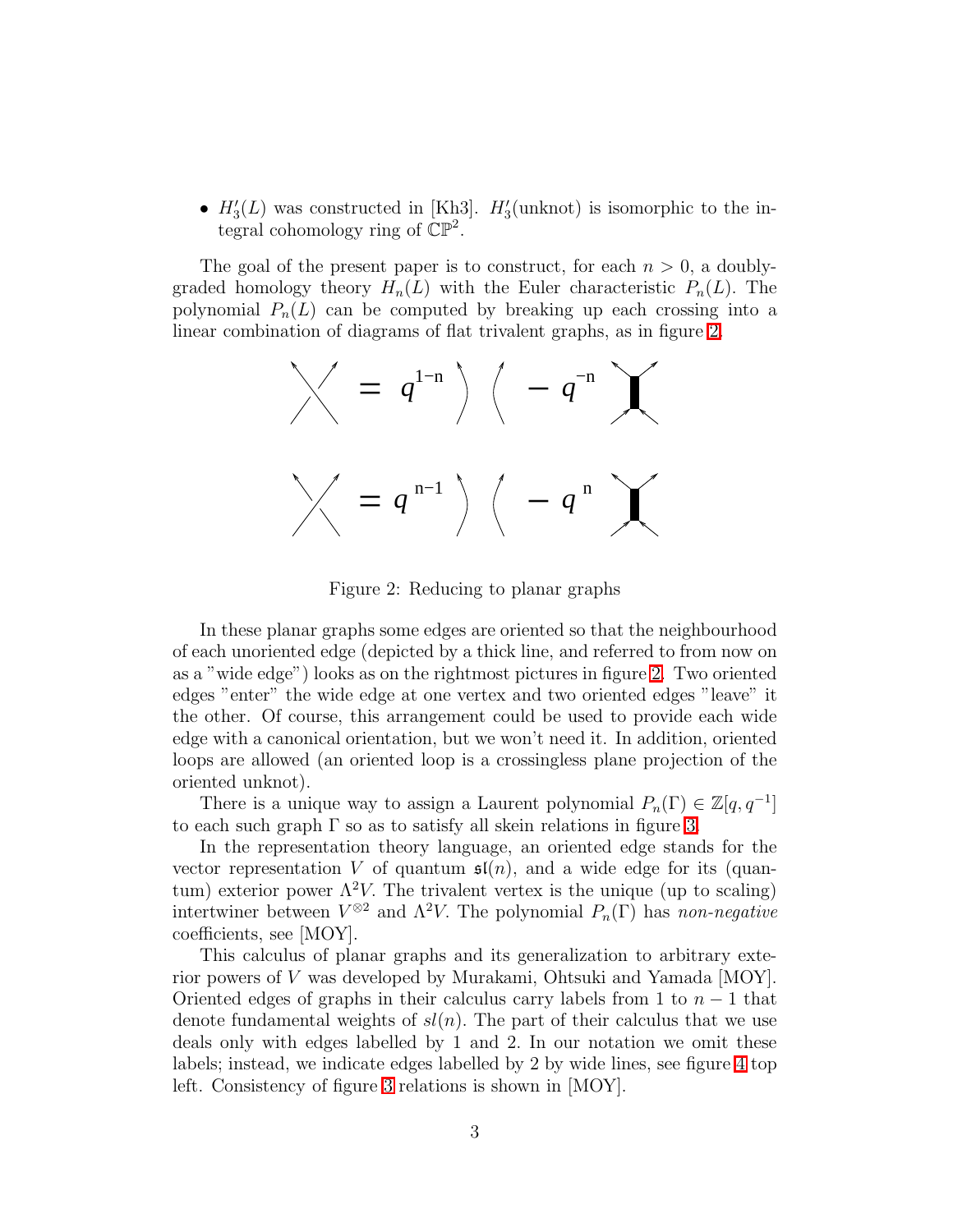$$
\begin{pmatrix}\n\end{pmatrix} = \begin{bmatrix}\n1 \\
\end{bmatrix}\n\end{pmatrix} = \begin{bmatrix}\n1 \\
\end{bmatrix}\n\begin{pmatrix}\n\end{pmatrix} = \begin{bmatrix}\n1 \\
\end{bmatrix}\n\begin{pmatrix}\n\end{pmatrix} = \begin{bmatrix}\n1 \\
\end{bmatrix}\n\begin{pmatrix}\n\end{pmatrix} + \begin{bmatrix}\n\end{pmatrix} = \begin{bmatrix}\n\end{bmatrix}\n\begin{pmatrix}\n\end{pmatrix} + \begin{bmatrix}\n\end{pmatrix} + \begin{bmatrix}\n\end{pmatrix} = \begin{bmatrix}\n\end{bmatrix}\n\begin{pmatrix}\n\end{pmatrix} + \begin{bmatrix}\n\end{pmatrix} + \begin{bmatrix}\n\end{pmatrix} = \begin{bmatrix}\n\end{bmatrix}
$$

<span id="page-3-0"></span>Figure 3: Graph skein relations,  $[i] = \frac{q^{i} - q^{-i}}{q-1}$  $q - q^{-1}$ 

The last relation in figure [3](#page-3-0) can be rewritten to introduce edges labelled by 3 (see figure [4\)](#page-4-0), and to say that the difference of certain two endomorphisms of  $V^{\otimes 3}$  is a multiple of the projection onto the irreducible summand  $\Lambda^3 V$ .

The polynomial invariant  $P_n(L)$  of an oriented link L can be computed by choosing a plane diagram  $D$  of  $L$ , resolving each crossing as shown in figure [2](#page-2-0) and summing  $P_n(\Gamma)$  weighted by powers of q over all resolutions  $\Gamma$ of  $D$  :

$$
P_n(L) = P_n(D) \stackrel{\text{def}}{=} \sum_{\text{resolutions } \Gamma} q^{\alpha(\Gamma)} P_n(\Gamma),
$$

with  $\alpha(\Gamma)$  determined by figure [2](#page-2-0) rules. Independence from the choice of D follows from the equations in figure [3.](#page-3-0) They imply that  $P_n(D_1) = P_n(D_2)$ whenever  $D_1$  and  $D_2$  are related by a Reidemeister move.

To construct homology theory  $H_n$ , we first categorify  $P_n(\Gamma)$ , by defining in a rather roundabout way a graded Q-vector space  $H(\Gamma) = \bigoplus\limits_{j \in \mathbb{Z}} H^j(\Gamma)$  such

that

$$
P_n(\Gamma) = \sum_{j \in \mathbb{Z}} \dim_{\mathbb{Q}} H^j(\Gamma) \ q^j.
$$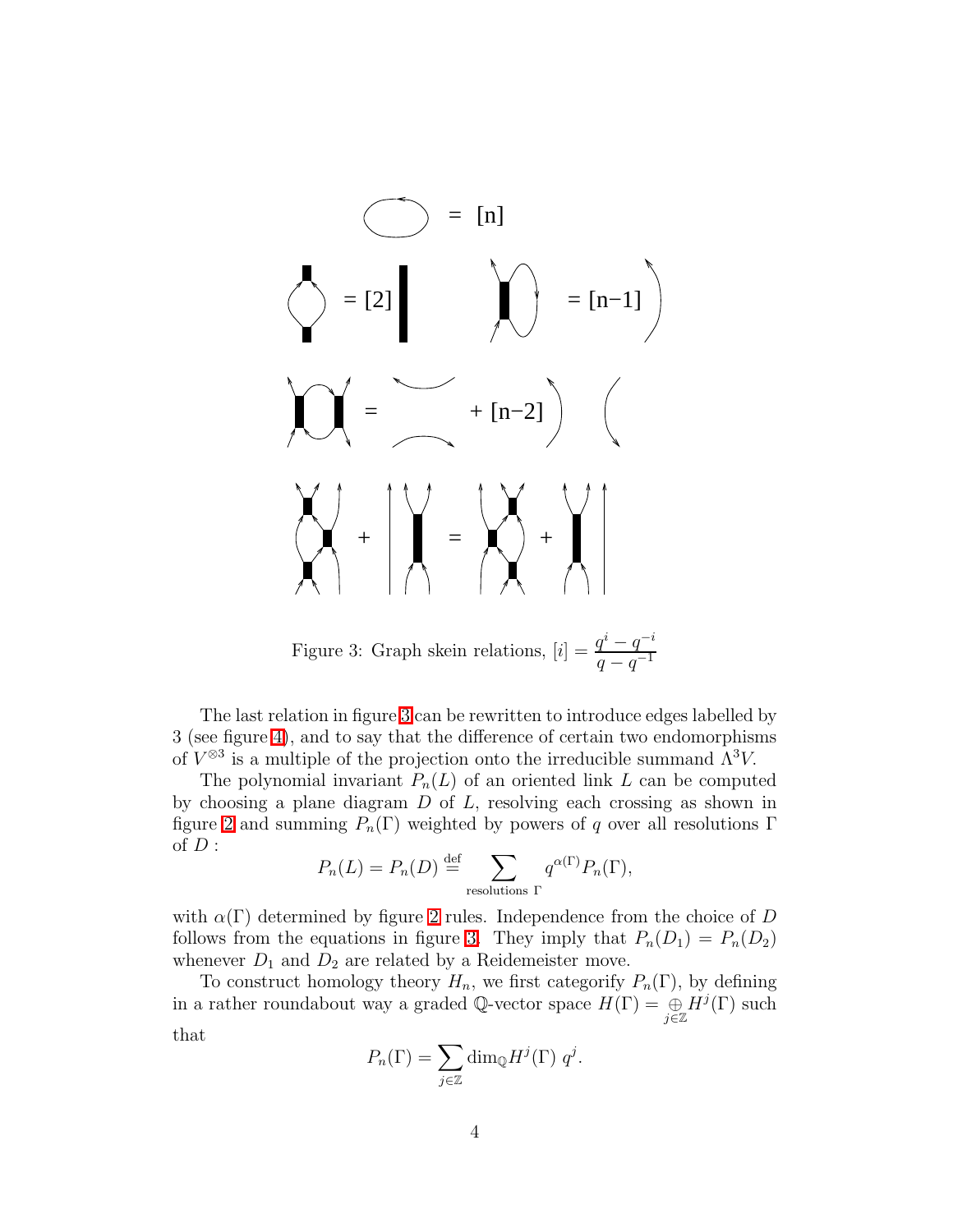

<span id="page-4-0"></span>Figure 4: Murakami-Ohtsuki-Yamada terminology and the appearance of edges labelled by 3.

With  $\Gamma$  we associate a 2-periodic complex  $C(\Gamma)$  of graded  $\mathbb{Q}$ -vector spaces  $C^0(\Gamma) \longrightarrow C^1(\Gamma) \longrightarrow C^0(\Gamma)$ 

and define  $H(\Gamma)$  as the degree i cohomology of this complex, where i is the parity of the number of components of link L. The construction of  $C(\Gamma)$  is based on the notion of a matrix factorization. An  $(R, w)$ -factorization M over a commutative ring R (where  $w \in R$ ) consists of two free R-modules and two R-module maps

$$
M^0 \xrightarrow{d} M^1 \xrightarrow{d} M^0
$$

such that  $d^2(m) = wm$  for any  $m \in M$ . The most commonly considered case in the literature is when  $R$  is the ring of power series, and  $w$  satisfies a certain non-degeneracy assumption (that the quotient  $R/(w)$  is an isolated singularity). Such M is called a *matrix factorization.* When w is homogeneous, one can switch from power series to polynomials.

Matrix factorizations appeared in commutative algebra in early and mideighties  $[E1], [B], [Kn], [S], [BEH]$  in the study of isolated hypersurface singularities, and much more recently in string theory, as boundary conditions for strings in Landau-Ginzburg models [KL1-3].

The tensor product  $M \otimes_R N$  of an  $(R, w)$ -factorization M and an  $(R, -w)$ factorization  $N$  is a 2-periodic complex of  $R$ -modules, with well-defined cohomology. More generally, given a finite set  $\{w_1, \ldots, w_m\}$  of elements of R that sum to zero, and an  $(R, w_i)$ -factorization  $M_i$ , for each i, the tensor product

$$
M_1\otimes_R M_2\otimes \cdots \otimes_R M_m
$$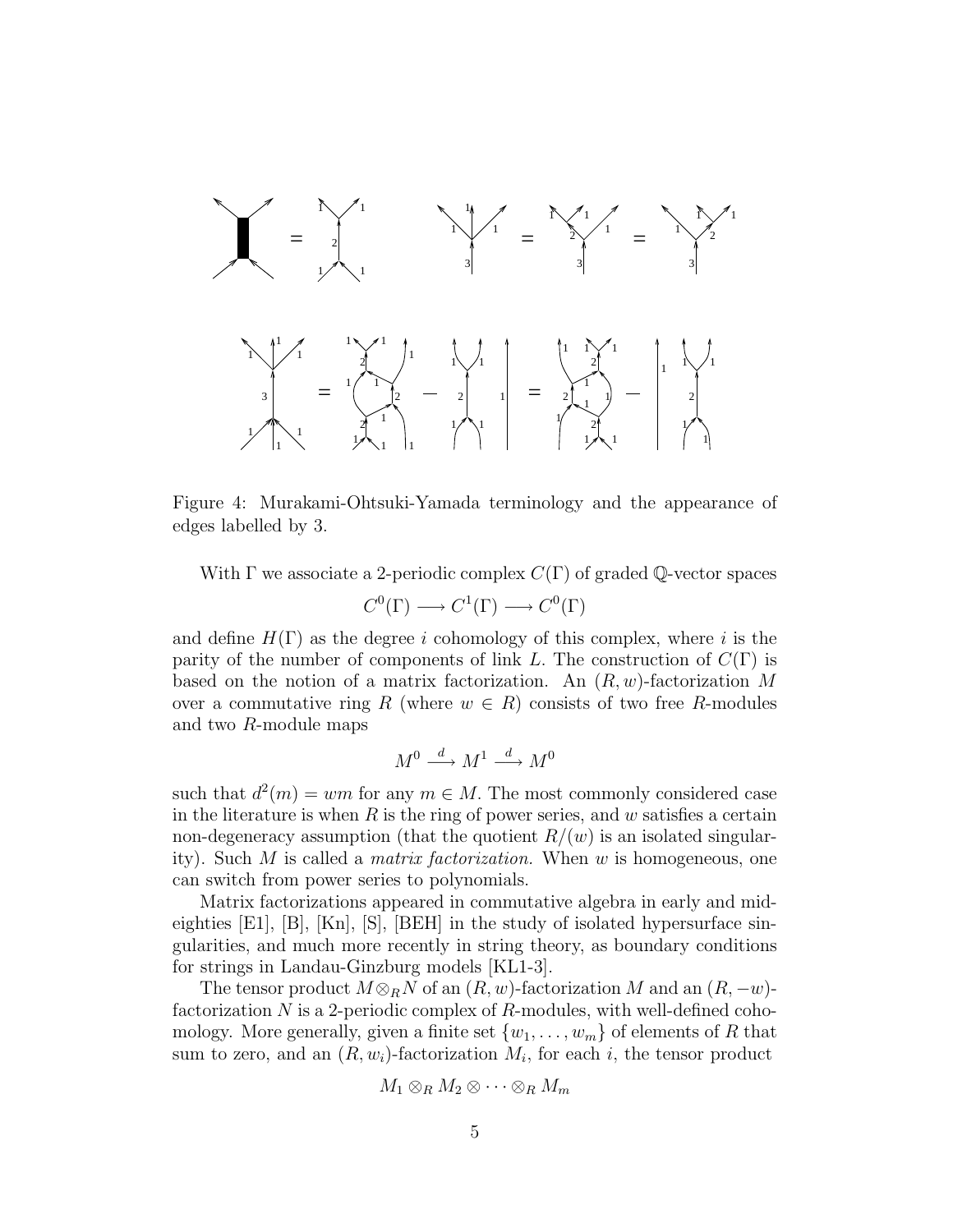is a 2-periodic complex and its cohomology  $H({\displaystyle \mathop{\otimes} M_{i}})$  is a  ${\mathbb Z}_{2}$ -graded  $R$ -module.

Starting with a resolution  $\Gamma$  of a link diagram, we denote by E the set of oriented edges of  $\Gamma$  and by R the ring of polynomials in  $x_j, j \in E$ . We give each  $x_i$  degree 2, making R graded. Assume for simplicity that  $\Gamma$  has no oriented loops and each wide edge of Γ borders exactly four oriented edges (no oriented edge shares both endpoints with the same wide edge). Let T be the set of wide edges. Choosing a  $t \in T$ , denote the oriented edges at t by  $1, 2, 3, 4$  (we think of 1, 2, 3, 4 as elements of E) so that the four corresponding variables are  $x_1, x_2, x_3, x_4$ , see figure [5.](#page-5-0)



<span id="page-5-0"></span>Figure 5: Near a wide edge

Assign the polynomial

$$
w_t = x_1^{n+1} + x_2^{n+1} - x_3^{n+1} - x_4^{n+1}
$$

to the edge t. This polynomial lies in the ideal generated by  $x_1 + x_2 - x_3 - x_4$ and  $x_1x_2 - x_3x_4$  (since  $x^{n+1} + y^{n+1}$  is a polynomial  $g(x+y, xy)$  in  $x+y$  and  $xy$ ). Therefore, we can write

$$
w_t = (x_1 + x_2 - x_3 - x_4)u_1 + (x_1x_2 - x_3x_4)u_2
$$

for some polynomials  $u_1, u_2$ . The latter are not uniquely defined, but the indeterminacy is easy to describe. We choose

$$
u_1 = \frac{x_1^{n+1} + x_2^{n+1} - g(x_3 + x_4, x_1x_2)}{x_1 + x_2 - x_3 - x_4},
$$
  
\n
$$
u_2 = \frac{g(x_3 + x_4, x_1x_2) - x_3^{n+1} - x_4^{n+1}}{x_1x_2 - x_3x_4}.
$$

Let  $C_t$  be the tensor product of factorizations

$$
R \xrightarrow{x_1 + x_2 - x_3 - x_4} R \xrightarrow{u_1} R
$$

and

$$
R \xrightarrow{x_1x_2-x_3x_4} R \xrightarrow{u_2} R.
$$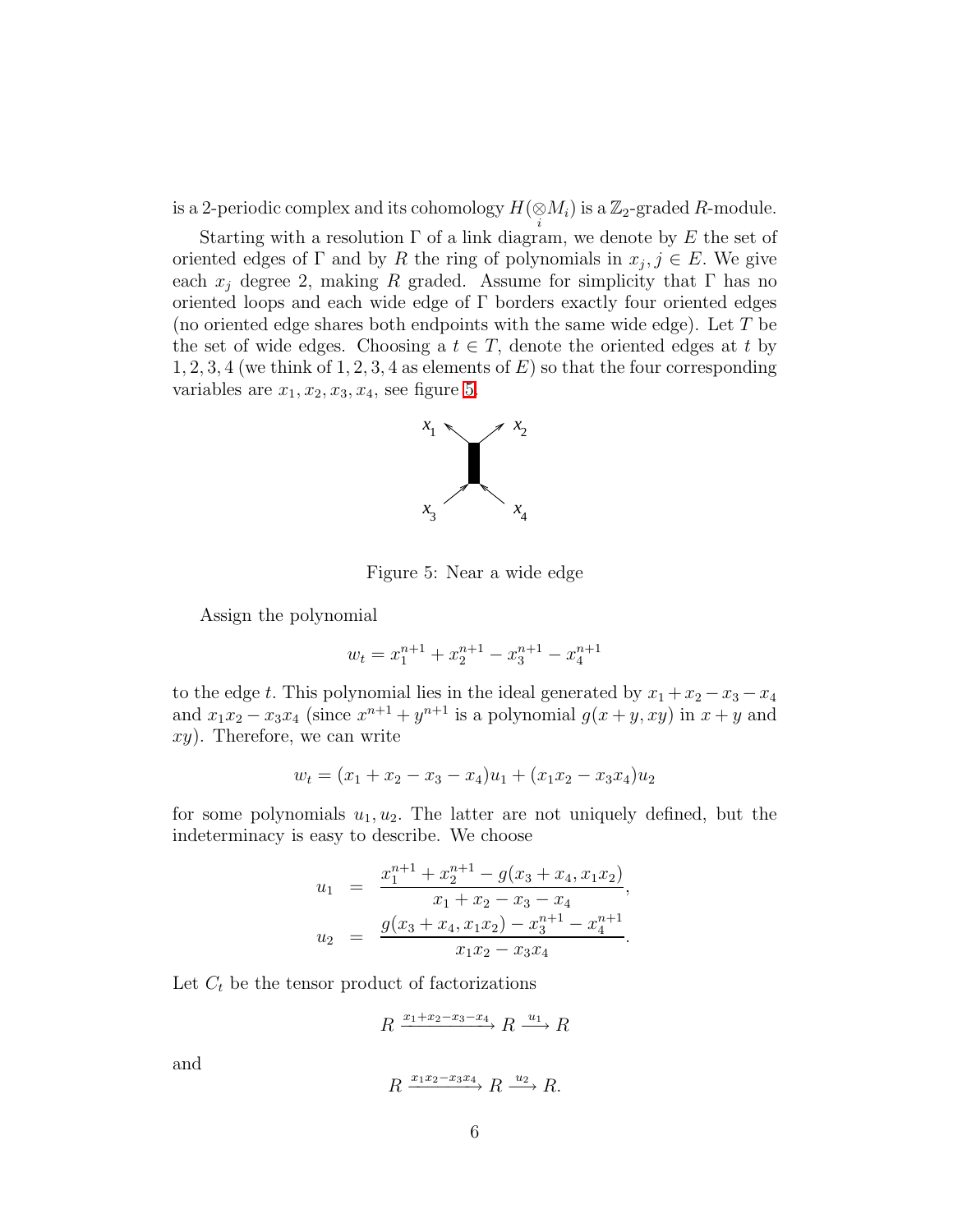$C_t$  is an  $(R, w_t)$ -factorization. Define  $C(\Gamma)$  to be the tensor product of  $C_t$ , over all wide edges  $t$ ,

$$
C(\Gamma) \stackrel{\text{def}}{=} \underset{t \in T}{\otimes} C_t.
$$

The square of the differential in  $C(\Gamma)$  is the sum of  $w_t$ , over all wide edges t,

$$
d^2 = \sum_t w_t = 0.
$$

The sum is 0, since for each oriented edge *i* the term  $x_i^{n+1}$  $i^{n+1}$  appears twice in the sum, once with positive and once with the negative sign. We see that  $C(\Gamma)$  is a 2-periodic complex of Q-vector spaces.

If, in addition,  $\Gamma$  contains k oriented loops, to define  $C(\Gamma)$  we tensor the product of  $C_t$ 's with k copies of the vector space  $H^*(\mathbb{CP}^{n-1}, \mathbb{Q})$  and, if k is odd, shift the complex. The shift  $M\langle 1\rangle$  of a factorization  $M^0 \longrightarrow M^1 \longrightarrow M^0$  is

$$
M^1 \longrightarrow M^0 \longrightarrow M^1.
$$

If, for some t, some variables (say,  $x_2$  and  $x_3$ ) belong to the same oriented edge (see figure [6\)](#page-6-0), we quotient the ring R and the complex by the corresponding relation  $(x_2 = x_3)$ .



<span id="page-6-0"></span>Figure 6:  $x_2$  and  $x_3$  are on the same edge

We let  $H(\Gamma)$  be the cohomology of  $C(\Gamma)$ . The latter has cohomology only in degree equal to the parity of the number of components of link L. Additional internal grading in  $C(\Gamma)$  coming from the grading in the polynomial ring R induces a Z-grading on  $H(\Gamma)$ . This, in the nutshell, is how we define  $H(\Gamma)$ , which serve as building blocks for complexes  $C(D)$  assigned to plane diagrams D.

In this paper we work in greater generality, first by allowing graphs that lie inside a disc and have points on its boundary. To such graph we assign a factorization, rather than a 2-periodic complex. Second, we place one or more marks on each oriented edge, with variables  $x_i$  assigned to the marks,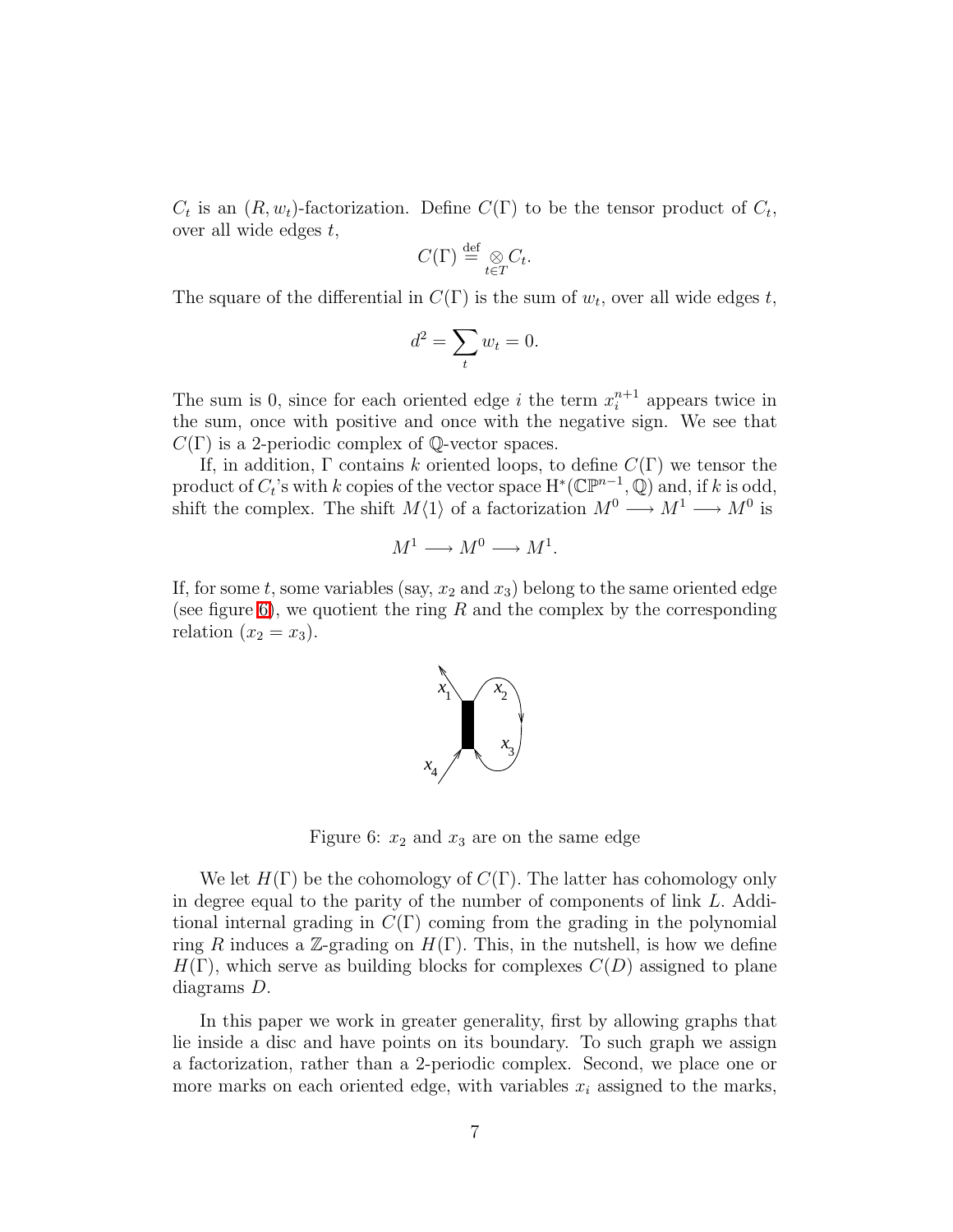rather than just to the edges (see figure [7\)](#page-7-0). Boundary points also count as marks. Let  $E$  be the set of marks and  $R$  the ring of polynomials in variables  $x_i$ , for  $i \in E$ .



<span id="page-7-0"></span>Figure 7: A graph with boundary points and marks

To an arc bounded by marks  $x_i, x_j$  and oriented from  $x_j$  to  $x_i$  we assign the factorization  $L_j^i$ :

$$
R \xrightarrow{\pi_{ij}} R \xrightarrow{x_i - x_j} R,
$$

where

$$
\pi_{ij} = \frac{x_i^{n+1} - x_j^{n+1}}{x_i - x_j}.
$$

We then form the tensor product  $C(\Gamma)$  of factorizations  $C_t$ , over all wide edges t, and factorizations  $L_j^i$ , over all arcs. Now we ignore variables  $x_i$ assigned to internal marks, and view  $C(\Gamma)$  as an  $(R', w)$ -factorization, with  $R'$  being the ring of polynomials in  $x_i$ , over all boundary points i, and

$$
w = \sum_{i} \pm x_i^{n+1},
$$

with signs determined by the orientation of  $\Gamma$  near boundary points. We prove that, in the homotopy category of factorizations,  $C(\Gamma)$  does not depend on how we place internal marks.

For example, if  $\Gamma$  is given in figure [7,](#page-7-0) to the wide edges  $t_1$  and  $t_2$  we assign polynomials  $w_{t_1}$  and  $w_{t_2}$  in variables  $x_1, x_2, x_3, x_4$  and  $x_5, x_6, x_8, x_9$ , respectively, and factorizations  $C_{t_1}, C_{t_2}$ . Form the tensor product factorization

$$
C(\Gamma) = C_{t_1} \otimes_R C_{t_2} \otimes_R L_5^3 \otimes_R L_6^7,
$$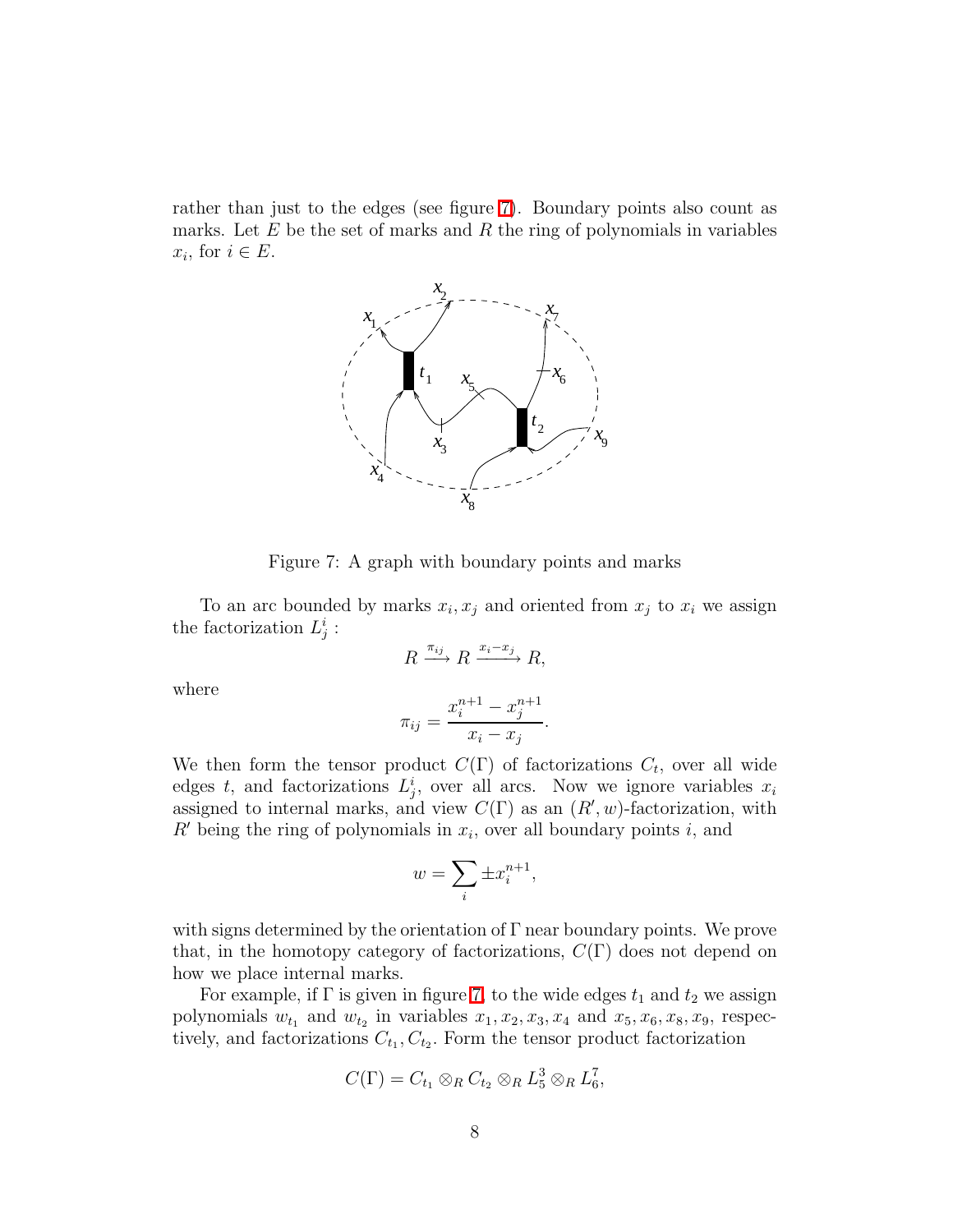where R is the ring of polynomials in  $x_1, \ldots, x_9$ . We then ignore the variables  $x_3, x_5, x_6$  that came from internal marks, and treat  $C(\Gamma)$  as an  $(R', w)$ factorization with

$$
w=x_1^{n+1}+x_2^{n+1}-x_4^{n+1}+x_7^{n+1}-x_8^{n+1}-x_9^{n+1},\\
$$

and R' being the ring of polynomials in "boundary" variables  $x_1, x_2, x_4, x_7$ ,  $x_8, x_9$ . As an R'-module,  $C(\Gamma)$  is free but has infinite rank. However, by stripping off contractible summands,  $C(\Gamma)$  can be reduced to a finite rank factorization.

We prove that factorizations  $C(\Gamma)$  have direct sum decompositions that mimic skein relations in figure [3,](#page-3-0) and define homomorphisms  $\chi_0$  and  $\chi_1$  between factorizations  $C(\Gamma^0)$  and  $C(\Gamma^1)$  in figure [8.](#page-8-0)



<span id="page-8-0"></span>Figure 8: Graphs  $\Gamma^0$  and  $\Gamma^1$ 

Then we consider oriented tangles in a 3-ball  $B^3$ , such that all boundary points of a tangle lie on a fixed great circle of the boundary sphere. Let D be a generic projection of tangle L onto the plane of this great circle. We separate crossings of  $D$  into positive and negative, following the rule in figure [45.](#page-80-0) To each crossing we assign two planar graphs (resolutions of this crossing), see figure [9.](#page-9-0)

To a diagram of a single crossing we assign the complex of factorizations

$$
0 \longrightarrow C(\Gamma^0) \xrightarrow{\chi_0} C(\Gamma^1) \longrightarrow 0
$$

if the crossing is positive, and the complex

$$
0 \longrightarrow C(\Gamma^1) \xrightarrow{\chi_1} C(\Gamma^0) \longrightarrow 0
$$

if the crossing is negative (shifts in the internal grading should be added to match powers of  $q$  that appear in figure [2](#page-2-0) formulas). In both cases we place  $C(\Gamma^0)$  in cohomological degree 0.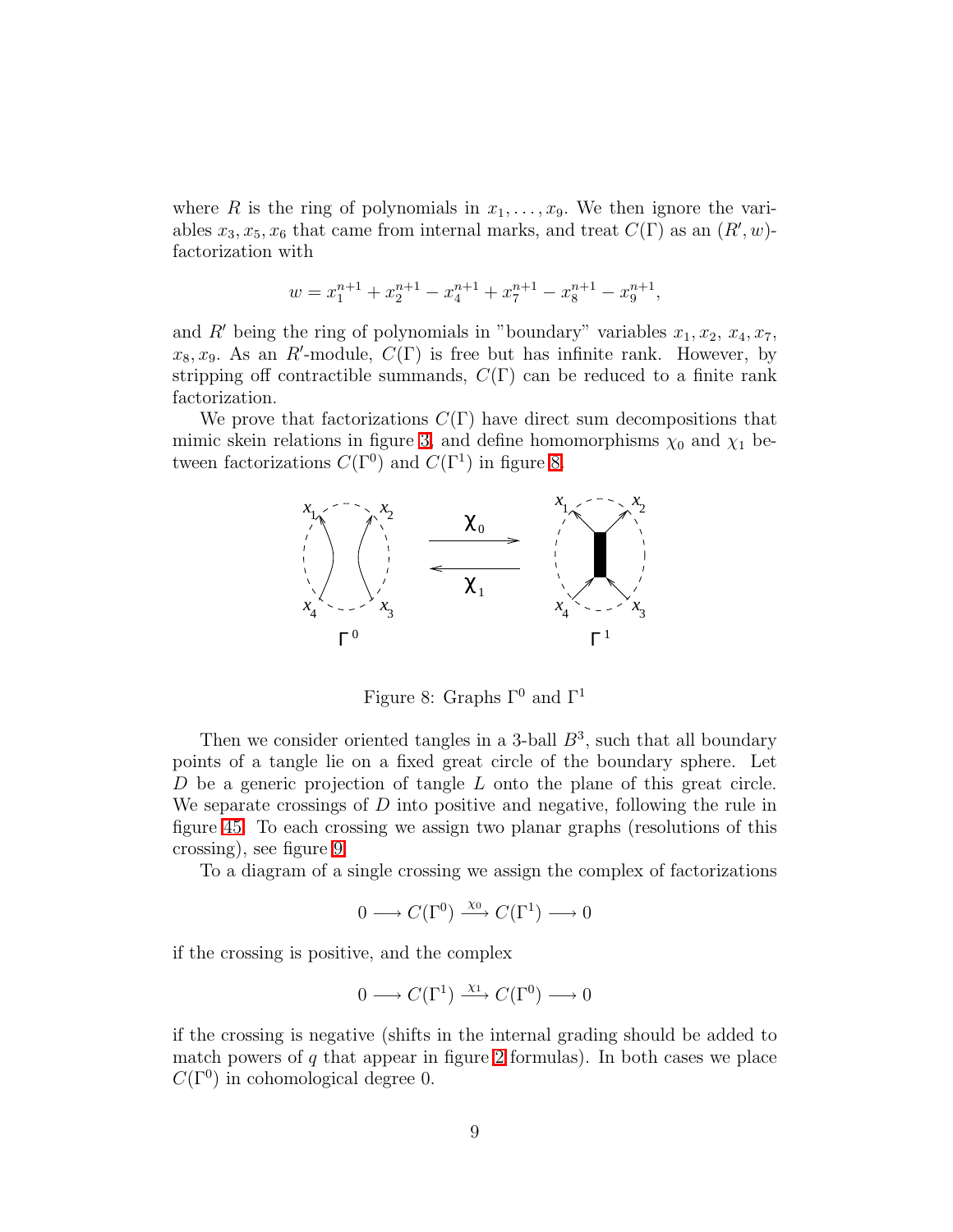

<span id="page-9-0"></span>Figure 9: Resolving crossings

In general, we place marks on each internal edge of  $D$ , form a commutative cube of factorizations  $C(\Gamma)$ , over all resolutions  $\Gamma$  of D, and take the total complex  $C(D)$  of the cube. Each factorization  $C(\Gamma)$  has additional Z-grading, induced by the grading of the polynomial ring  $R$ , and the differential is grading-preserving. If we ignore the differentials,  $C(\Gamma)$  is a  $\mathbb{Z}\oplus\mathbb{Z}_2$ -graded R-module.

We prove that if  $D_1$  and  $D_2$  are related by a Reidemeister move,  $C(D_1)$ and  $C(D_2)$  are isomorphic as objects in a suitable homotopy category. Therefore, the isomorphism class of  $C(D)$  in this category is an invariant of tangle L.

A cobordism S between tangles  $T_0$  and  $T_1$  is an oriented surface properly embedded in  $B^3 \times [0, 1]$  with  $S \cap (B^3 \times \{i\}) = T_i$ , and some additional standard assumptions. S can be presented by a "movie"–a sequence of plane diagrams of its cross-sections with  $B^3 \times k$  for various  $k \in [0, 1]$ . The sequence starts with a diagram  $D_0$  of  $T_0$  and ends with a diagram  $D_1$  of  $T_1$ . To such a sequence we associate a homomorphism between complexes of factorizations  $C(D_0)$  and  $C(D_1)$  (with certain grading shifts thrown in), and show that, up to nullhomotopies and multiplications by nonzero rationals, the homomorphism does not depend on the movie presentation of S (as long as  $D_0$  and  $D_1$  are the first and the last slides). In this way, for each positive  $n$ , we obtain an invariant of tangle cobordisms (trivial invariant if  $n = 1$ , and a variation of the one in [Kh4] if  $n = 2$ ).

If L is a link,  $C(\Gamma)$ , for any resolution  $\Gamma$  of D, is a 2-periodic complex of graded Q-vector spaces. It has cohomology groups only in degree equal to the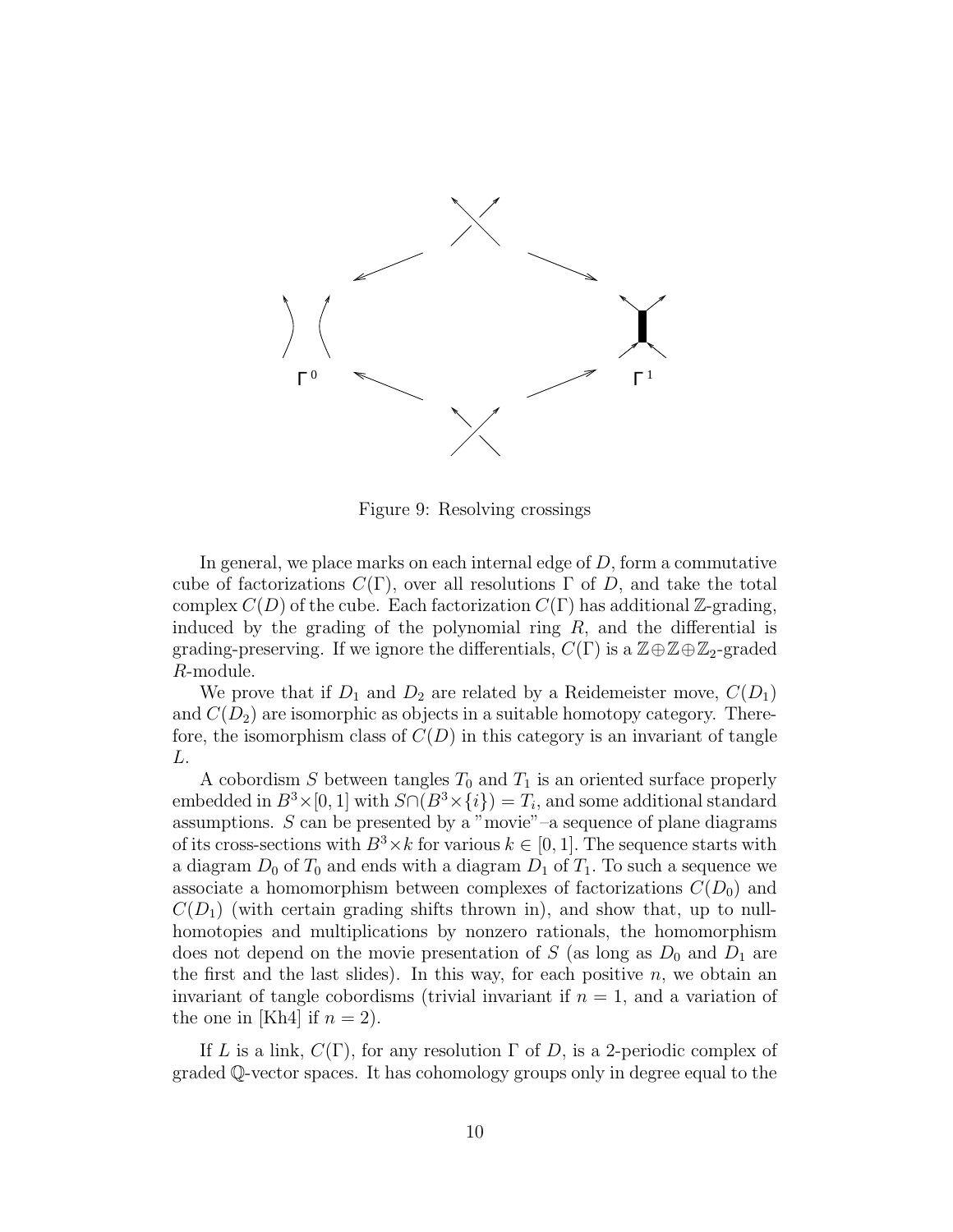parity of the number of components in L. Thus, after removing contractible summands,  $C(\Gamma)$  reduces to a graded vector space, and  $C(D)$  to a complex of graded vector spaces. Its cohomology groups

$$
H_n(D) = \bigoplus_{i,j \in \mathbb{Z}} H_n^{i,j}(D)
$$

do not depend, up to isomorphism, on the choice of the projection of L. The invariant of a link cobordism is a homomorphism between these cohomology groups, well-defined up to rescaling by nonzero rational numbers. Due to this,  $H_n(D)$  are canonically (up to rescaling) associated to L, rather than just to its diagram D. Thus, notation  $H_n(L)$  is justified. The Euler characteristic of  $H_n(L)$  is the polynomial  $P_n(L)$ :

$$
P_n(L) = \sum_{i,j \in \mathbb{Z}} (-1)^i q^j \dim_{\mathbb{Q}} H_n^{i,j}(L).
$$

 $H(\Gamma)$  is the cohomology of the complex  $C(\Gamma)$  which has countable dimension as a Q-vector space. However, since  $H(\Gamma)$  is finite-dimensional, it's nontrivial in finitely many degrees only, and an obvious upper bound on  $|j|$ with  $H^{j}(\Gamma) \neq 0$  is ne where e is the number of edges in  $\Gamma$  (both oriented and unoriented). The complex  $C(D)$  is built out of finitely many  $H(\Gamma)$ , and the differential, being the signed sum of maps  $\chi_0, \chi_1$ , can be determined combinatorially as well. Therefore, there exists a combinatorial algorithm to find homology groups  $H_n(L)$ , given L.

If  $n = 1$ , the factorization  $C_t$  is contractible, and any graph with a wide edge has trivial homology. The homology of a circle is Q. This implies that  $H_1(L) \cong \mathbb{Q}$ , for any link L, with  $\mathbb{Q}$  in bidegree  $(0, 0)$ .

When  $n = 2$  and  $\Gamma$  is closed (has no boundary points), its cohomology groups  $H(\Gamma)$  are isomorphic to  $A_2^{\otimes k}$ , where  $A_2$  is the cohomology ring of the 2-sphere and  $k$  the number of circles in the diagram given by deleting all wide edges of Γ. The equivalence of  $H_2$  with a version of homology theory in [Kh1] follows easily from this observation. Specifically, for each link L there is an isomorphism

$$
H_2^{i,j}(L) \cong \mathcal{H}^{i,-j}(L^!) \otimes_{\mathbb{Z}} \mathbb{Q},
$$

where  $L^!$  is the mirror image of L, and H is the homology theory defined in [Kh1, Section 7] (programs computing  $\mathcal{H}(L)$  were implemented by Dror Bar-Natan [BN1] and Alexander Shumakovitch [Sh]).

We conjecture that  $H_3$  is isomorphic to the homology theory constructed in  $[Kh3]$ , after the latter is tensored with  $\mathbb Q$ . Both theories are doubly-graded, have the same Euler characteristic, and are built out of similar long exact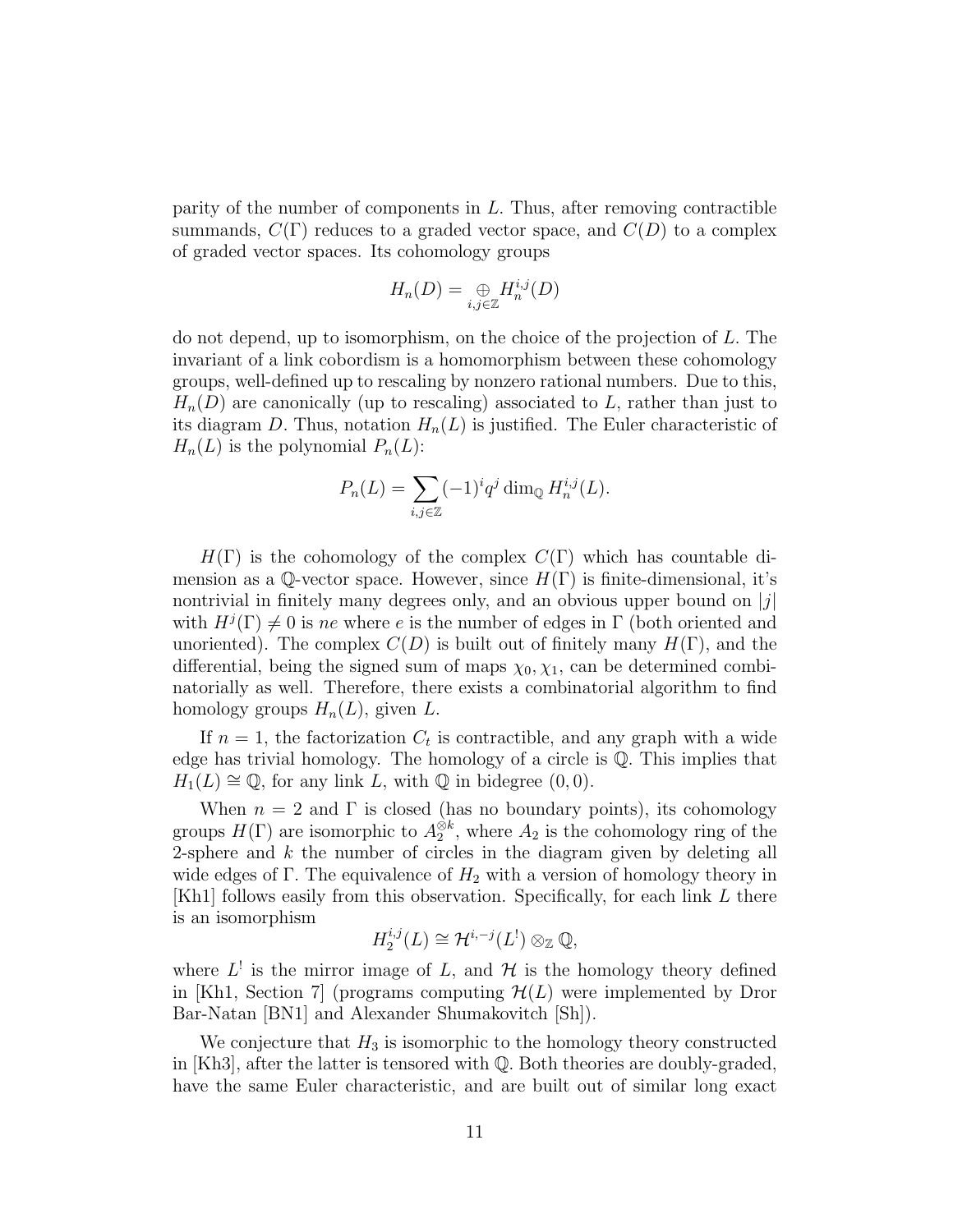sequences. The language of foams used in  $[Kh3]$  and  $[R]$  should extend from  $n = 3$  to all n and lead to a better understanding of  $H_n$ .

Our categorification of polynomials  $P_n(L)$  comes with several obvious caveats:

- Homology groups  $H_n(L)$  are finite-dimensional Q-vector spaces rather than finitely-generated abelian groups (as in [Kh1], [Kh3] for  $n = 2, 3$ .)
- Defining  $H_n(L)$  requires a choice of a plane diagram. A more intrinsic definition would be most welcome.
- Our invariants of link and tangle cobordisms are projective (defined up to overall multiplication by a non-zero rational number).
- Reconstructing the Ozsváth-Szabó-Rasmussen theory (the  $n = 0$  case) using this approach would require additional ideas, lacking at the moment.

Construction of  $C(\Gamma)$  involves tensoring factorizations

$$
R \xrightarrow{a} R \xrightarrow{b} R
$$

for various a's and b's. We do an elementary study of these tensor products in Section [2.](#page-12-0) Section [3](#page-16-0) contains a review of matrix factorizations and their properties. In Section [4](#page-27-0) we explain how to view factorizations as functors and present the identity functor via a factorization. These two sections also introduce general framework for diagrammatical interpretation of matrix factorizations. Section [5](#page-43-0) treats graded factorizations and explains how to modify the material of previous sections to cover this case. Section [6](#page-46-0) is the computational core of the paper. We define factorization  $C(\Gamma)$  assigned to a planar graph  $\Gamma$ , construct morphisms  $\chi_0, \chi_1$  between graphs  $\Gamma^0, \Gamma^1$  in figure [8,](#page-8-0) and prove direct sum decompositions of factorizations  $C(\Gamma)$  that lift skein relations in figure [3.](#page-3-0) In Section [7](#page-78-0) we associate a complex of factorizations  $C(D)$  to a plane giagram D of a tangle and state Theorem [2.](#page-81-0) This theorem, claiming the invariance of  $C(D)$  under Reidemeister moves in a suitable category of complexes of factorizations, is proved in Section [8.](#page-82-0) In Section [9](#page-93-0) we use matrix factorizations to construct 2-dimensional topological quantum field theories with corners. The next section deals with functoriality of our tangle invariant, extending it to tangle cobordisms. In the last section we briefly outline an approach to categorification of quantum invariants of links colored by arbitrary fundamental representations of  $sl(n)$ .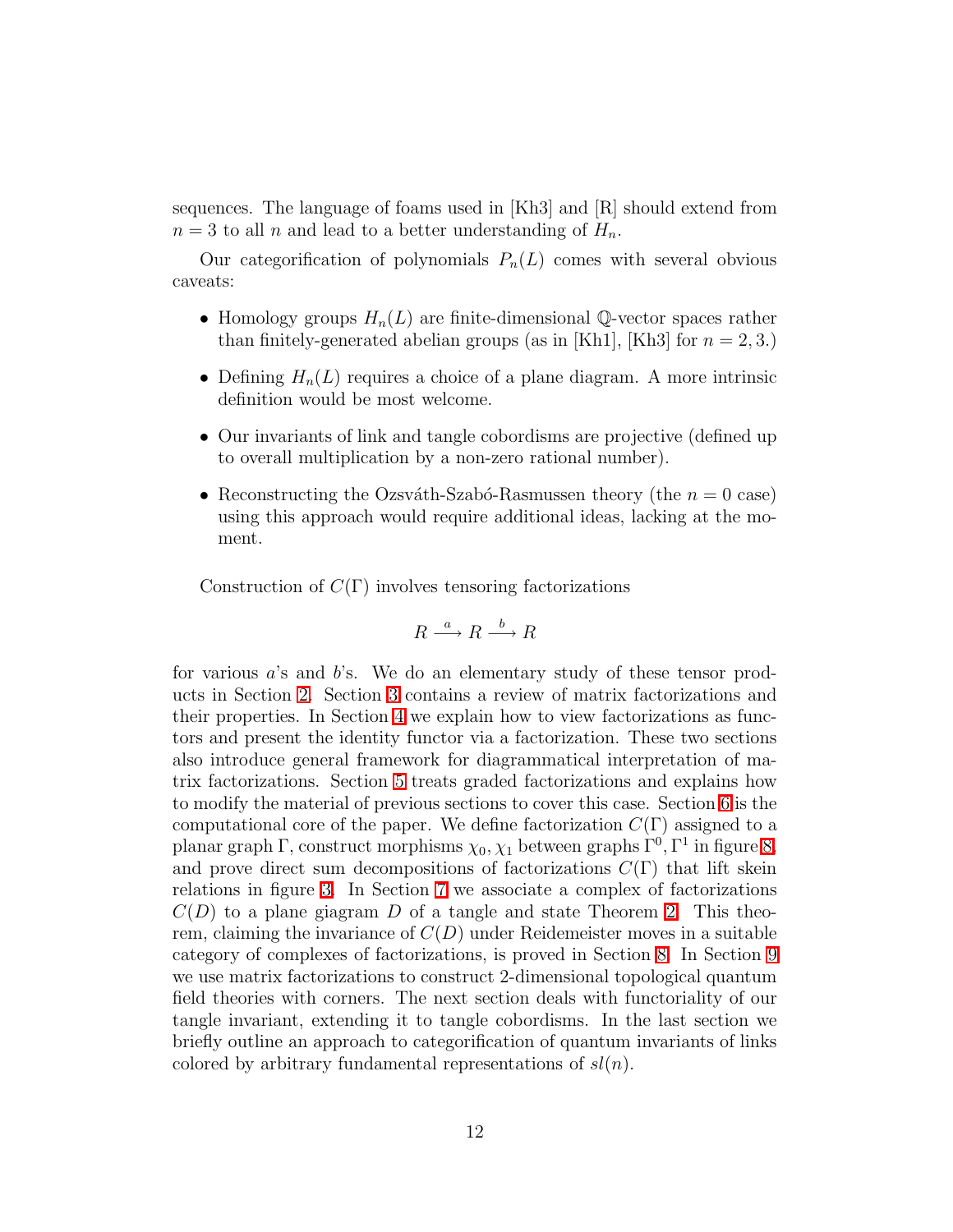Acknowledgments: M.K. is indebted to Ragnar-Olaf Buchweitz, Igor Burban, and Paul Seidel for introducing him to matrix factorizations, and to Igor Burban for sharing M.K.'s fascination with 2-periodic triangulated categories. L.R. would like to thank Anton Kapustin for explanations regarding topological 2-dimensional models and his work with Yi Li. We are grateful to Dror Bar-Natan and Greg Kuperberg for interesting discussions. While writing this paper we were partially supported by NSF grants DMS-0104139 and DMS-0196131.

# <span id="page-12-0"></span>2 The cyclic Koszul complex

Let R be a Noetherian commutative ring. The Koszul complex  $R(a_1, \ldots, a_m)$ associated to a sequence  $a_1, \ldots, a_m$ , where  $a_i \in R$ , is the tensor product (over R) of complexes

 $0 \longrightarrow R \stackrel{a_i}{\longrightarrow} R \longrightarrow 0$ 

for  $i = 1, \ldots, m$ . A sequence  $(a_1, \ldots, a_m)$  is called R-regular iff  $a_i$  is not a zero divisor in the quotient ring  $R/(a_1, \ldots, a_{i-1})R$  for each  $i = 1, \ldots, m$ , and  $R/(a_1, \ldots, a_m)R \neq 0$ . If the sequence is R-regular, its Koszul complex has cohomology in the rightmost degree only. For the converse to be true it suffices for  $R$  to be local, see [E1, Section 17].

The Koszul complex can be written in a more intrinsic way. Let  $N$  be a free R-module of rank m and  $a: R \to N$  an R-module homomorphism. The Koszul complex of  $a$  is the complex of exterior powers of  $N$ :

$$
0 \longrightarrow R \longrightarrow N \longrightarrow \Lambda^2 N \longrightarrow \Lambda^3 N \longrightarrow \dots,
$$

with the differential being the exterior product with  $a(1) \in N$ . Choosing a basis of N and writing  $a(1)$  in the coordinates as  $(a_1, \ldots, a_m)$ , we recover the Koszul complex of this sequence.

**Definition 1** Let  $w \in R$ . An  $(R, w)$ -duplex consists of two R-modules  $M^0, M^1$ *and module maps*

$$
M^0 \xrightarrow{d} M^1 \xrightarrow{d} M^0
$$

such that  $d^2 = w$  (as endomorphisms of  $M^0$  and  $M^1$ ).

In other words,  $d^2m = w m$  for any  $m \in M^0 \oplus M^1$ . "Duplex" is a term from  $[FKS]$ , where it was used in a more general situation, with  $R$  a (possibly noncommutative) ring and  $w$  its central element.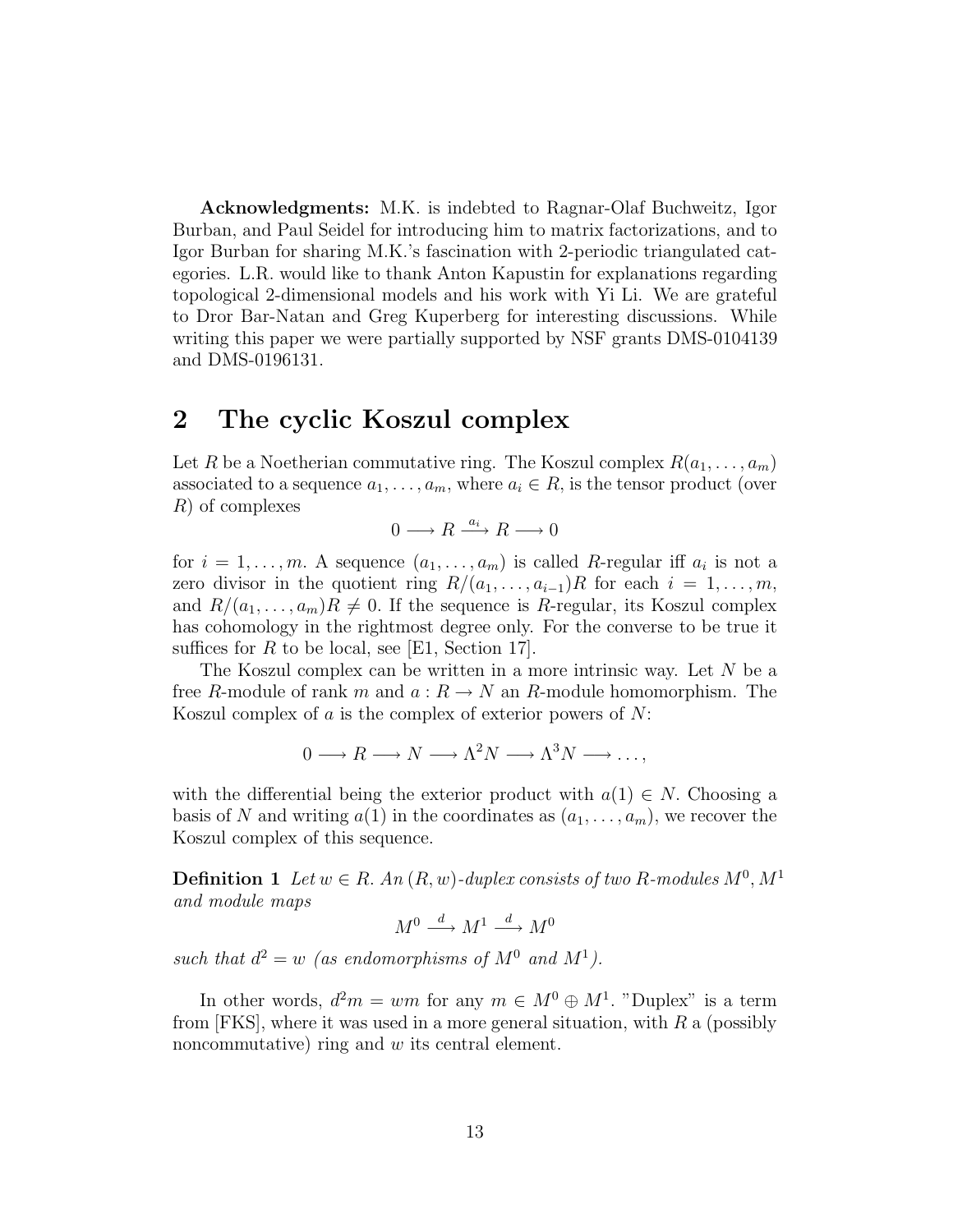A homomorphism  $f : M \longrightarrow N$  of duplexes is a pair of homomorphisms  $f^0: M^0 \longrightarrow N^0$  and  $f^1: M^1 \longrightarrow N^1$  that make the diagram below commute.

$$
M^{0} \xrightarrow{d^{0}} M^{1} \xrightarrow{d^{1}} M^{0}
$$

$$
f^{0} \downarrow f^{1} \downarrow f^{0} \downarrow
$$

$$
N^{0} \xrightarrow{d^{0}} N^{1} \xrightarrow{d^{1}} N^{0}
$$

The category of  $(R, w)$ -duplexes and duplex homomorphisms is abelian.

A homotopy h between homomorphisms  $f, g: M \longrightarrow N$  of duplexes is a pair of maps  $h^i: M^i \longrightarrow N^{i-1}$  (with indices understood modulo 2) such that

$$
f - g = hd_M + d_Nh.
$$

Null-homotopic morphisms constitute an ideal in the category of duplexes. We call the quotient category by this ideal the category of duplexes up to homotopies, or simply the *homotopy category of duplexes*. This category is triangulated. We denote the shift functor by  $\langle 1 \rangle$ .

An  $(R, 0)$ -duplex M is equivalent to a 2-complex (periodic complex with period two) of R-modules. We denote the cohomology of an  $(R, 0)$ -duplex M by  $H(M) \cong H^0(M) \oplus H^1(M)$ .

Definition 2 *A factorization (or matrix factorization) is an* (R, w)*-duplex* such that  $M^0, M^1$  are free R-modules.

The homotopy category of  $(R, w)$ -factorizations is triangulated.

To a pair of elements  $a, b \in R$  we associate an  $(R, ab)$ -factorization

$$
R \xrightarrow{a} R \xrightarrow{b} R,
$$

denoted  $\{a, b\}$ .

If  $\mathbf{a} = (a_1, \ldots, a_m)$  and  $\mathbf{b} = (b_1, \ldots, b_m)$  are two sequences of elements of R, we consider the tensor product factorization  $\{a, b\} \stackrel{\text{def}}{=} \otimes_i \{a_i, b_i\}$ , where the tensor product is over R. We call  $\{a, b\}$  *the Koszul factorization* of the pair (a, b). We say that a pair (a, b) is *orthogonal* if

$$
\mathbf{ab} \stackrel{\text{def}}{=} \sum_i a_i b_i = 0.
$$

The tensor product  $\{a, b\}$  is a 2-complex iff  $(a, b)$  is orthogonal, in which case we call it the periodic (or cyclic) Koszul complex of (a, b).

*Remark:* We allow the case  $m = 0$ . Then **a** and **b** are empty sequences,  $w = 0$ , and the Koszul factorization is  $R \longrightarrow 0 \longrightarrow R$ .

*Remark:* Factorizations {a, b} were defined in [BGS] and used there in the classification of finite CM-type singularities.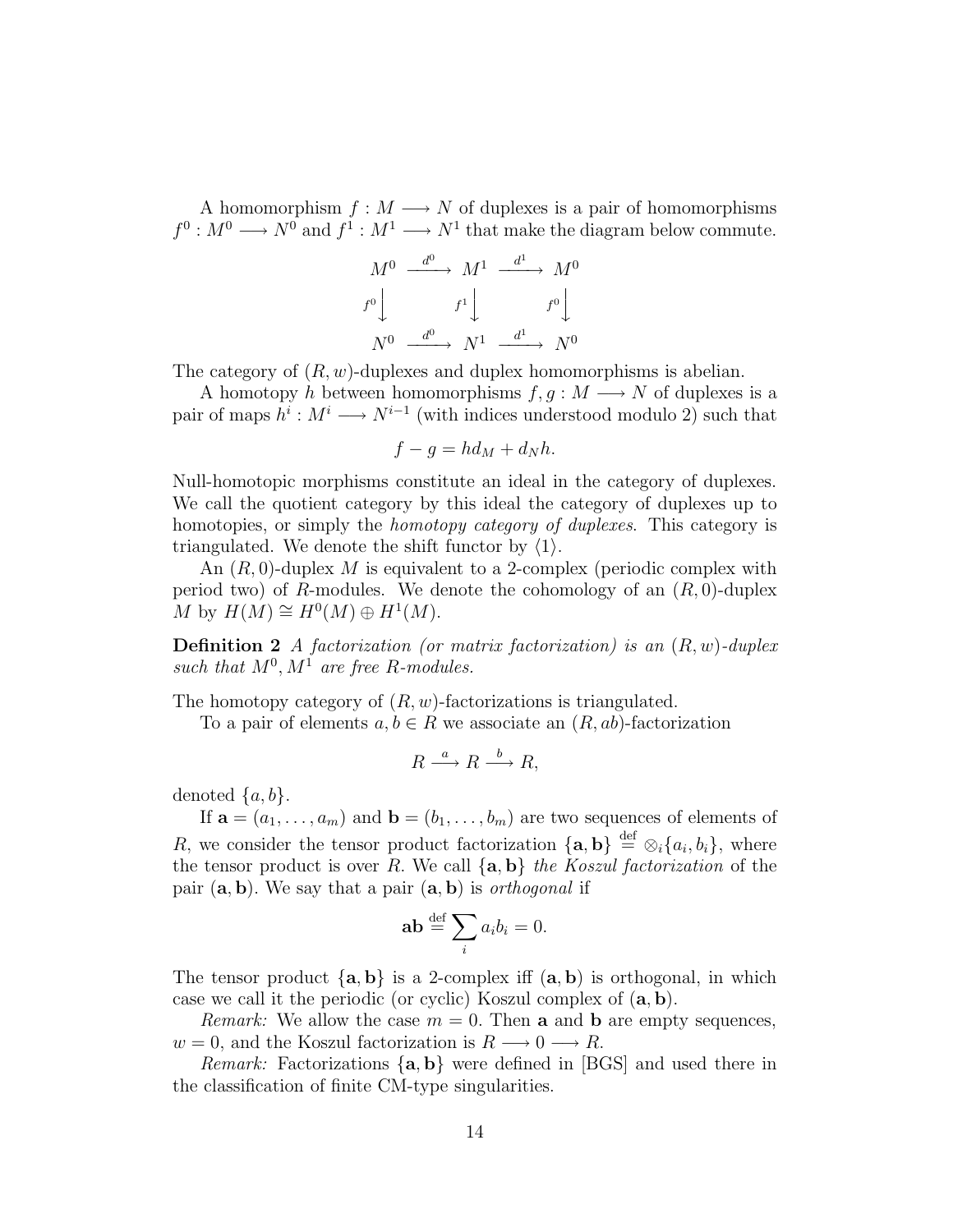Proposition 1 *If the entries of* a *and* b *generate* R *as an* R*-module, the factorization* {a, b} *is contractible (its identity endomorphism is null-homotopic).*

*Proof:* Write  $1 = \sum_i (a'_i a_i + b'_i b_i)$ . The pair  $(\mathbf{a}', \mathbf{b}')$ , where  $\mathbf{a}' = (a'_1, \dots, a'_m)$ and  $\mathbf{b} = (b'_1, \ldots, b'_m)$  defines a homotopy between the identity and the zero endomorphisms of  $\{a, b\}$ .  $\Box$ 

Corollary 1 *If* (a, b) *is orthogonal and the entries of* a *and* b *generate* R *as an* R*-module, the 2-complex* {a, b} *is acyclic.*

Let  $I_{\mathbf{a},\mathbf{b}} \subset R$  be the ideal of R generated by the entries of **a** and **b**.

**Proposition 2**  $H({\{a,b\}})$  *is an R/I<sub>a,b</sub>-module.* 

*Proof:* Multiplications by  $a_i$  and  $b_i$  are null-homotopic endomorphisms of  $\{a_i, b_i\}$ , and, therefore, of  $\{\mathbf{a}, \mathbf{b}\}.$  $\Box$ 

Let  $\mathbf{a}^i, \mathbf{b}^i$  be the sequences obtained from **a** and **b** by omitting  $a_i$  and  $b_i$ , respectively. The factorization  $\{a, b\}$  is the "total factorization" of the bifactorization

$$
\{{\mathbf a}^i,{\mathbf b}^i\}\stackrel{a_i}{\longrightarrow} \{{\mathbf a}^i,{\mathbf b}^i\}\stackrel{b_i}{\longrightarrow} \{{\mathbf a}^i,{\mathbf b}^i\}.
$$

If  $b_i$  is a nonzerodivisor in R, the second map is injective (as map between Rmodules), and the direct sum of the middle  $\{a^i, b^i\}$  and its image under the differential is contractible. Furthermore, suppose that  $(a, b)$  is orthogonal. Then the quotient of  $\{a, b\}$  by this contractible subcomplex is isomorphic to  $\{a^i, b^i\}_{R'}$ , the periodic Koszul complex of the pair  $(a^i, b^i)$  in the quotient ring  $R' \stackrel{\text{def}}{=} R/(b_i)$ . The quotient map induces an isomorphism on cohomology,

$$
H(\{\mathbf{a},\mathbf{b}\}) \cong H(\{\mathbf{a}^i,\mathbf{b}^i\}_{R'}),
$$

<span id="page-14-0"></span>the isomorphism is that of  $R'$ -modules.

Corollary 2 *If* (a, b) *is orthogonal and* b *is* R*-regular then*

$$
H^0(\{\mathbf{a}, \mathbf{b}\}) \cong R/(b_1, \ldots, b_m)
$$
 and  $H^1(\{\mathbf{a}, \mathbf{b}\}) = 0$ .

Likewise, if  $a_i$  is a nonzerodivisor in R and  $(a, b)$  is orthogonal, the quotient map

 $\{{\bf a},{\bf b}\}\langle 1\rangle \longrightarrow \{{\bf a}^i,{\bf b}^i\}_{R/(a_i)}$ 

induces an isomorphism on cohomology.

Motivated in part by Corollary [2,](#page-14-0) we introduce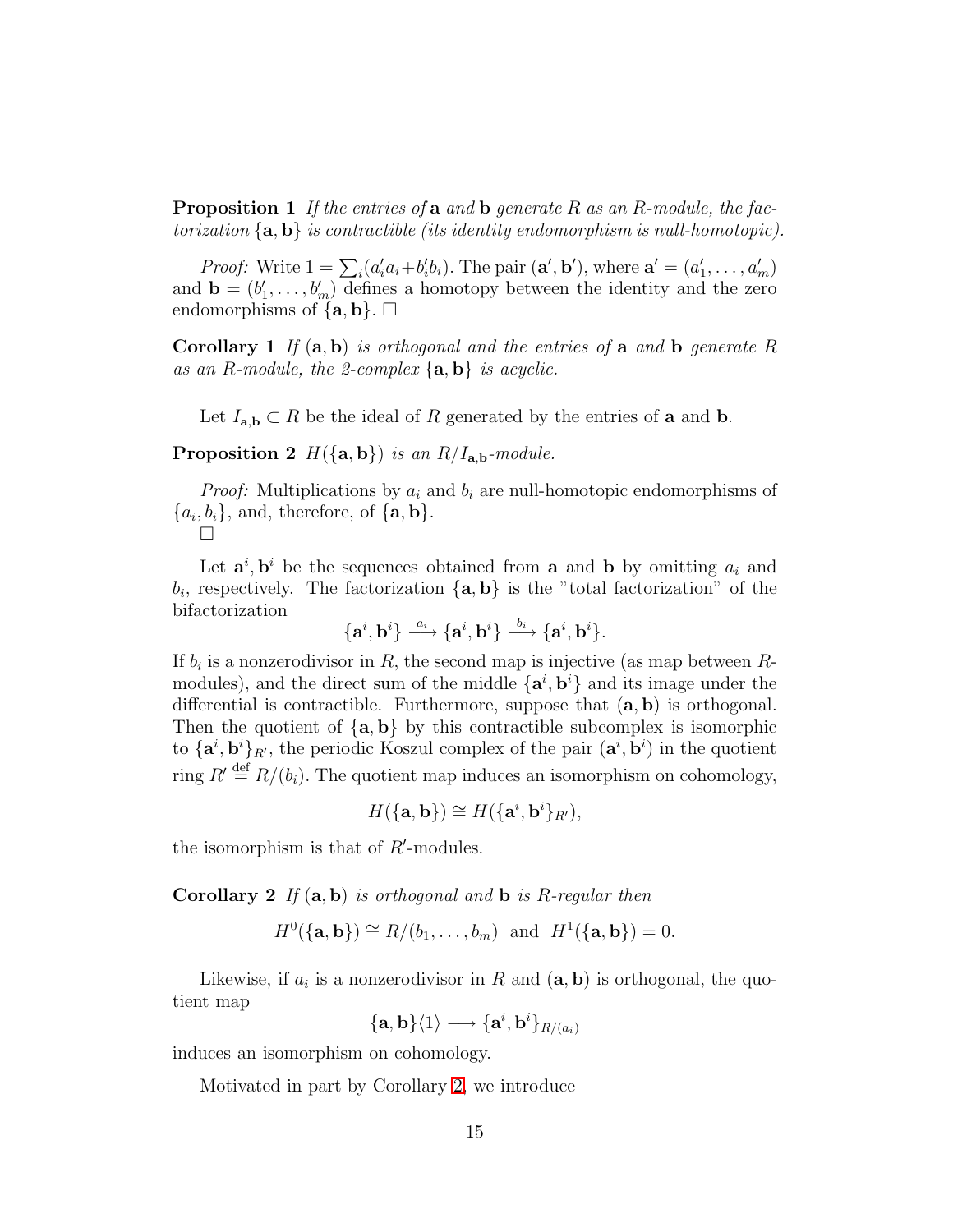Definition 3 *An orthogonal pair* (a, b) *is called homologically* R*-regular if*  $H^0({\{a, b\}}) \neq 0$  and  $H^1({\{a, b\}}) = 0$ .

If  $(a, b)$  is homologically R-regular then  $I_{a,b}$  is a proper ideal in R.

*Example:* Let  $m = 1$ . An orthogonal pair  $(a_1, b_1)$  is homologically Rregular iff  $a_1R = \text{Ann}(b_1)$  and  $b_1R$  is a proper subset of  $\text{Ann}(a_1)$ . Furthermore, when R is a domain,  $(a_1, b_1)$  is homologically R-regular iff  $a_1 = 0$  and  $b_1$  is not invertible.

*Example:* Let  $\mathbf{0} = (0, \ldots, 0)$ . The pair  $(\mathbf{0}, \mathbf{b})$  is homologically R-regular iff the Koszul complex of b has cohomology in the rightmost degree only.

Suppose there is a subset  $J \subset \{1, \ldots, m\}$  with even number of elements such that the sequence  $(h_1, \ldots, h_m)$  is R-regular, where  $h_i = a_i$  if  $i \in J$  and  $h_i = b_i$  otherwise. Then  $(a, b)$  is homologically R-regular and  $H^0({a, b}) \cong$  $A/(h_1, \ldots, h_m).$ 

We can likewise define the notion of homologically M-regular pair  $(a, b)$ for any R-module M, and even for any  $(R, w)$ -duplex M. For the latter, we require  $ab = -w$ ,  $H^0(M \otimes_R {\{a, b\}}) \neq 0$  and  $H^1(M \otimes_R {\{a, b\}}) = 0$ .

Let N be a finitely-generated free R-module and  $\alpha: R \to N, \beta: N \to R$ be R-module maps. Consider the factorization  $\{\alpha, \beta\}$  given by

$$
\Lambda^{even} N \xrightarrow{\wedge \alpha + \neg \beta} \Lambda^{odd} N \xrightarrow{\wedge \alpha + \neg \beta} \Lambda^{even} N \tag{1}
$$

where  $\wedge \alpha$  is the wedge product with  $\alpha(1)$ ,

$$
\wedge \alpha : \Lambda^i N \longrightarrow \Lambda^{i+1} N,
$$

 $\neg \beta$  is the contraction with  $\beta$ ,

$$
\neg \beta : \Lambda^i N \longrightarrow \Lambda^{i-1} N,
$$

and

$$
\Lambda^{even}N=\underset{i}{\oplus}\Lambda^{2i}N,\quad \ \Lambda^{odd}N=\underset{i}{\oplus}\Lambda^{2i+1}N.
$$

 $\{\alpha,\beta\}$  is a 2-complex iff  $\beta\alpha=0$ , in which case we say that  $\alpha$  and  $\beta$  are orthogonal. Choosing a basis of N, we can write  $\alpha = \mathbf{a} = (a_1, \dots, a_m)^T$  and  $\beta = \mathbf{b} = (b_1, \ldots, b_m)$ . Then  $\{\alpha, \beta\}$  is isomorphic to  $\{\mathbf{a}, \mathbf{b}\}.$ 

Thus, with each element  $\gamma \in N \oplus N^*$  we associate a factorization

$$
\{\gamma\} \stackrel{\text{def}}{=} \{\alpha, \beta\}
$$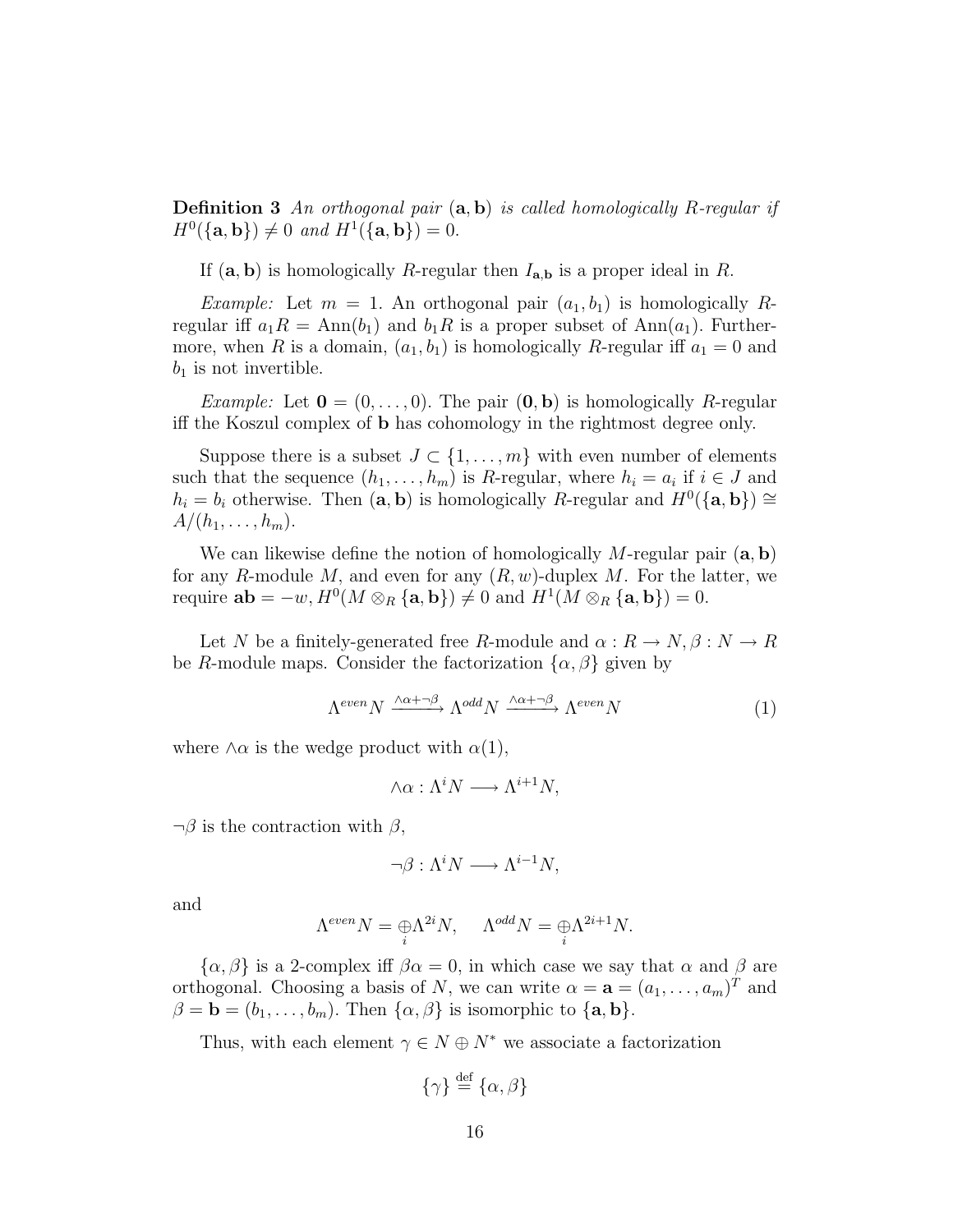where  $\gamma = \alpha + \beta$  and  $\alpha \in N, \beta \in N^*$ .

Suppose  $g: N \to N$  is an automorphism of the R-module N. Write the composition  $\beta \alpha$  as  $\beta \gamma^{-1} \gamma \alpha$ . The factorizations  $\{\alpha, \beta\}$  and  $\{\gamma \alpha, \beta \gamma^{-1}\}$  are isomorphic, and  $GL(N, R)$  acts on the set of pairs  $(\alpha, \beta)$  preserving isomorphism classes of factorizations  $\{\alpha, \beta\}.$ 

We let the group  $H = (\mathbb{Z}_2)^{\times m}$  act on pairs by permuting  $a_i$  with  $a_i$  in  $(a_1, a_1), \ldots, (a_m, a_m)$ , for  $1 \leq i \leq m$ .

For  $\sigma \in H$ , factorizations  $\{a, b\}$  and  $\{\sigma(a, b)\}\$ are isomorphic if  $\sigma$  is an even permutation in  $H \subset \mathbb{S}_{2m}$ . If  $\sigma$  is odd, factorization  $\{\sigma(\mathbf{a}, \mathbf{b})\}$  is isomorphic to  $\{a, b\}\langle 1\rangle$ .

The natural R-linear pairing between  $N^*$  and N induces a symmetric bilinear form on  $N \oplus N^*$ . Let  $G' \subset GL(N \oplus N^*, R)$  be the subgroup generated by  $GL(N, R)$  and H that act as described above. The action of G' preserves the inner product on  $N \oplus N^*$  (with values in R). Let G be the subgroup of G' that consists of all products  $g_1 \sigma_1 \ldots g_r \sigma_r$  of elements from  $GL(N, R)$  and H (over all r), such that  $\sigma_1 \ldots \sigma_r$  is an even permutation.

The following result is clear.

**Proposition 3**  $\{\gamma\}$  *and*  $\{g\gamma\}$  *are isomorphic factorizations for any*  $g \in G$ *and*  $\gamma \in N \oplus N^*$ .

The cyclic Koszul complex can be thought of as the square root of the Koszul complex. Namely,

$$
\operatorname{Hom}_R(\{a,b\},\{a,b\}) \cong \{a,b\} \otimes_R \{-b,a\} \cong R(a,b),
$$

where  $R(\mathbf{a}, \mathbf{b})$  is the Koszul complex of the length  $2m$  sequence given by concatenating **a** and **b**, with the grading collapsed from  $\mathbb{Z}$  to  $\mathbb{Z}_2$ .

# <span id="page-16-0"></span>3 Potentials, isolated singularities, and matrix factorizations

Potentials and their Jacobian algebras. Start with a finite set  $x =$  ${x_1, \ldots, x_k}$  of variables and let

$$
R = \mathbb{Q}[[x]] \stackrel{\text{def}}{=} \mathbb{Q}[[x_1, \dots, x_k]]
$$

be the algebra of power series in  $x_1, \ldots, x_k$  with rational coefficients. Denote by **m** the unique maximal ideal in R (it's generated by  $x_1, \ldots, x_k$ ).

We say that a polynomial  $w = w(x) \in \mathfrak{m}^2$  is a *potential* if the algebra  $R/I_w$  is finite-dimensional, where  $I_w \subset R$  is the ideal generated by partial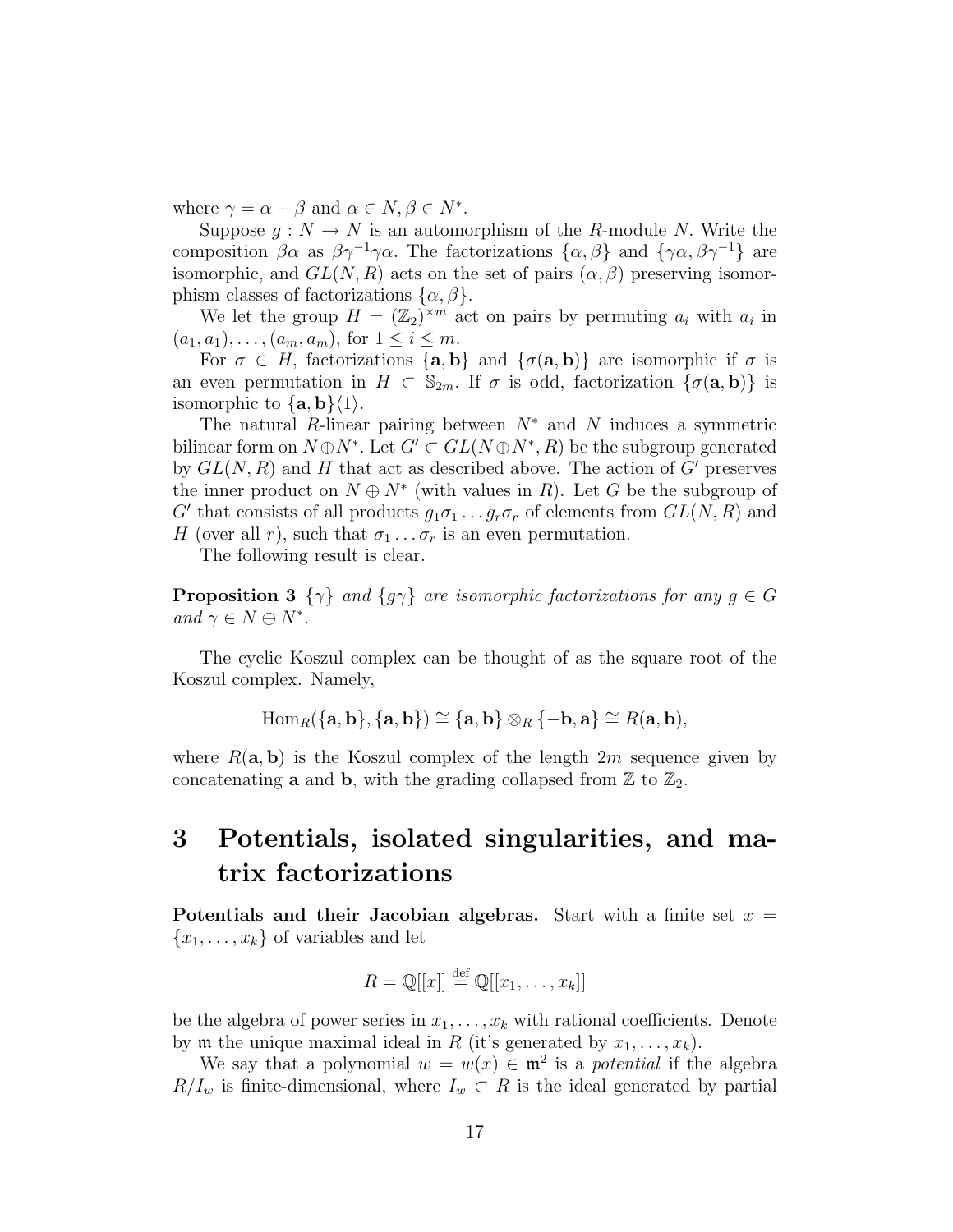derivatives  $\partial_i w \stackrel{\text{def}}{=} \partial_{x_i} w$ . Any polynomial  $w \in R$  defines an algebraic map  $\mathbb{C}^n \to \mathbb{C}$ . This map has an isolated singularity at 0 iff w is a potential.

A polynomial  $w \in \mathfrak{m}^2$  is a potential iff  $\partial_1 w, \dots, \partial_k w$  is a regular sequence in R, that is,  $\partial_i w$  is not a zero divisor in  $R/(\partial_1 w, \ldots, \partial_{i-1} w)R$  for each  $1 \leq i \leq k$ .

The quotient algebra  $R_w \stackrel{\text{def}}{=} R/I_w$  is called the local algebra of the singularity and the Jacobian (or Milnor) algebra of  $w$ . Its dimension is the Milnor number of the singularity.

### Proposition 4 *The Jacobian algebra*  $R_w$  *is symmetric.*

A non-degenerate C-linear trace Tr :  $R_w \otimes_{\mathbb{Q}} \mathbb{C} \to \mathbb{C}$  is given by the residue formula

$$
\text{Tr}(a) = \frac{1}{(2\pi i)^k} \int\limits_{|\partial_j w|=\epsilon} \frac{a dx_1 \dots dx_k}{\partial_1 w \dots \partial_k w} \tag{2}
$$

(this is proved in [GH, Chapter 5] and [AGV]). Therefore, the C-algebra  $R_w \otimes_{\mathbb{Q}} \mathbb{C}$  is symmetric. From [NN,Theorem 5] we deduce that  $R_w$  is a symmetric Q-algebra.

Exterior sum of potentials. Let x and y be two disjoint finite sets of variables. Define the exterior sum of potentials  $w_1(x)$  and  $w_2(y)$  as the potential  $w_1(x) + w_2(y)$  in variables x and y. The Jacobian algebra of the exterior sum of potentials is the tensor product of Jacobian algebras:

$$
R_{w_1(x)+w_2(y)} \cong R_{w_1(x)} \otimes_{\mathbb{Q}} R_{w_2(y)}.
$$

Matrix factorizations. A *matrix factorization* of a potential w is a collection of two free A-modules  $M^0$ ,  $M^1$  and two module maps  $d^0$ :  $M^0 \longrightarrow$  $M^1$  and  $d^1: M^1 \longrightarrow M^0$  such that

$$
d^0 d^1 = w \cdot \text{Id}_{M^1}, \quad d^1 d^0 = w \cdot \text{Id}_{M^0}
$$

We will often write a matrix factorization as

$$
M^0 \xrightarrow{d} M^1 \xrightarrow{d} M^0
$$

Modules  $M^0$  and  $M^1$  are not required to have finite rank. Since w is invertible in the field of fractions  $\mathbb{Q}((x))$  of R, and the rank of a free R-module N can be defined as the dimension of the  $\mathbb{Q}((x))$ -vector space  $N \otimes_R \mathbb{Q}((x))$ , we see that  $M^0$  and  $M^1$  have equal ranks (when the ranks are finite). In general,  $rk(M^0)=rk(M^1)$ , understood as equality of ordinals. We call  $rk(M^0)$  the rank of M.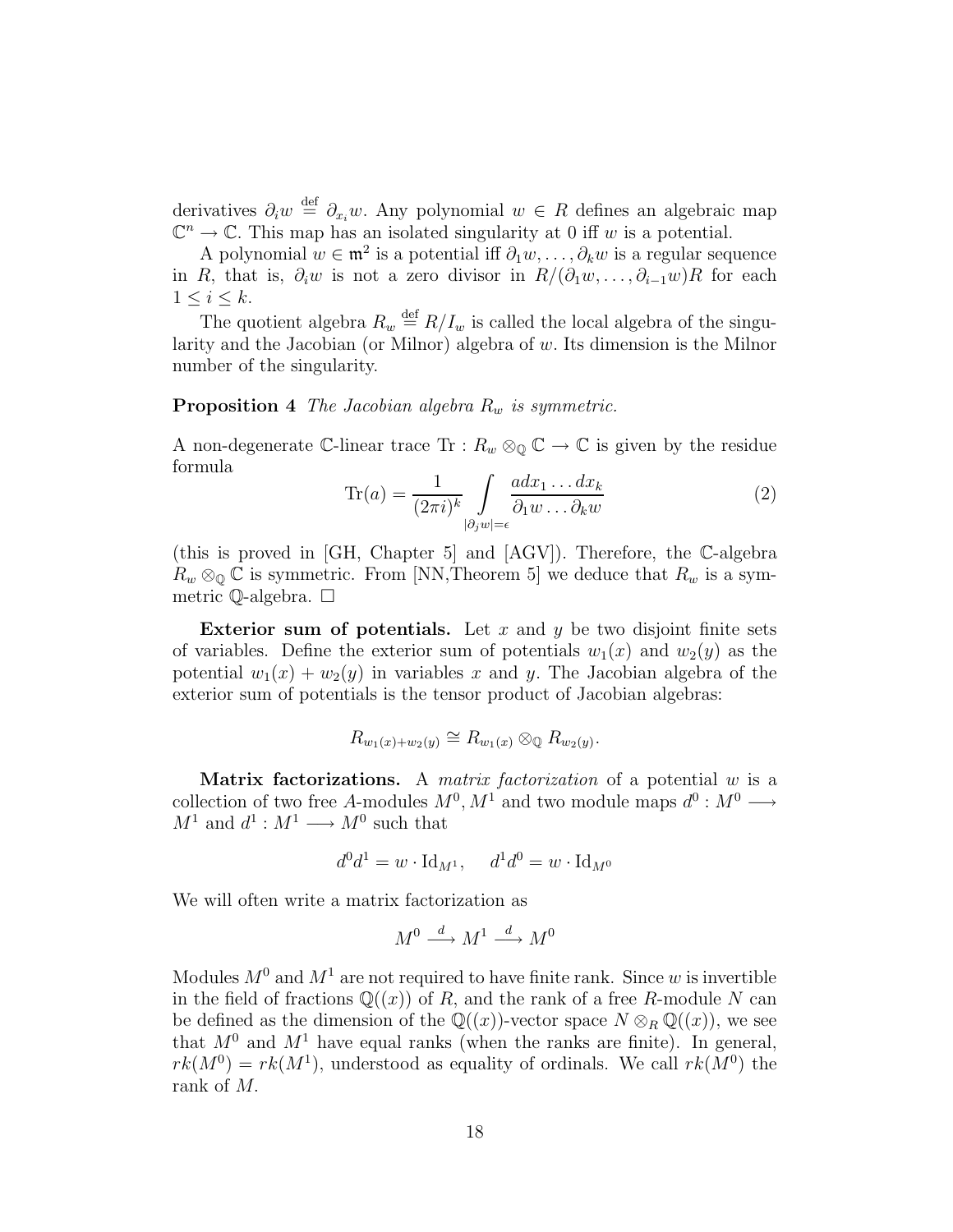A homomorphism  $f : M \longrightarrow N$  of factorizations is a pair of homomorphisms  $f^0: M^0 \longrightarrow N^0$  and  $f^1: M^1 \longrightarrow N^1$  that make the diagram below commute.

$$
M^{0} \xrightarrow{d^{0}} M^{1} \xrightarrow{d^{1}} M^{0}
$$

$$
f^{0} \downarrow f^{1} \downarrow f^{0} \downarrow
$$

$$
N^{0} \xrightarrow{d^{0}} N^{1} \xrightarrow{d^{1}} N^{0}
$$

Denote the set of homomorphisms from M to N by  $\text{Hom}_{\text{MF}}(M, N)$ . It's an R-module, with the action  $a(f^0, f^1) = (af^0, af^1)$ , for  $a \in R$ .

Let  $\text{MF}_{w}^{all}$  be the category whose objects are matrix factorizations and morphisms are homomorphisms of factorizations. This category is additive and  $R$ -linear. Direct sum of matrix factorizations  $M$  and  $N$  is defined in the obvious way:

$$
(M \oplus N)^i = M^i \oplus N^i, \quad d^i_{M \oplus N} = d^i_M + d^i_N.
$$

The shifted factorization  $M\langle 1 \rangle$  is given by

$$
M\langle 1 \rangle^i = M^{i+1}, \quad i = 0, 1 \text{ mod } 2, d^i_{M\langle 1 \rangle} = -d^{i+1}_M.
$$

 $\langle 1 \rangle$  is a functor in MF<sup>all</sup> whose square is the identity,  $\langle 2 \rangle \cong$  Id.

*Example:* If the set of variables x is empty, then  $R = \mathbb{Q}, f = 0$ , and matrix factorization is a pair of vector spaces and a pair of maps between them such that their composition in any order is 0. We call such data a *2-complex* (short for *2-periodic complex* ).

Matrix factorizations first appeared in the work of David Eisenbud [E1], who related them to maximal Cohen-Macaulay modules over isolated hypersurface singularities (also see [Y1, Chapter 7], [S], and references therein). A module N over a commutative Noetherian local ring is called *maximal Cohen-Macaulay* if the depth of N equals the Krull dimension of the ring. Given a matrix factorization M, the  $R/(f)$ -module  $Coker(d<sup>1</sup>)$  is maximal Cohen-Macaulay, and any maximal Cohen-Macaulay module over  $R/(f)$  can be presented in this way (see the above references for details). For a reader-friendly treatment of the background concepts leading to maximal Cohen-Macaulay modules we suggest the book [E2].

**Graphical notation.** We denote a matrix factorization  $M$  with potential  $w$  as in figure [10.](#page-19-0) We allow reversing orientation of the arc attached to M simultaneously with changing potential w to  $-w$ , see figure [11.](#page-19-1)

If  $w$  is the exterior sum of potentials, we may introduce several arcs at M, one for each summand, see figure [12.](#page-20-0)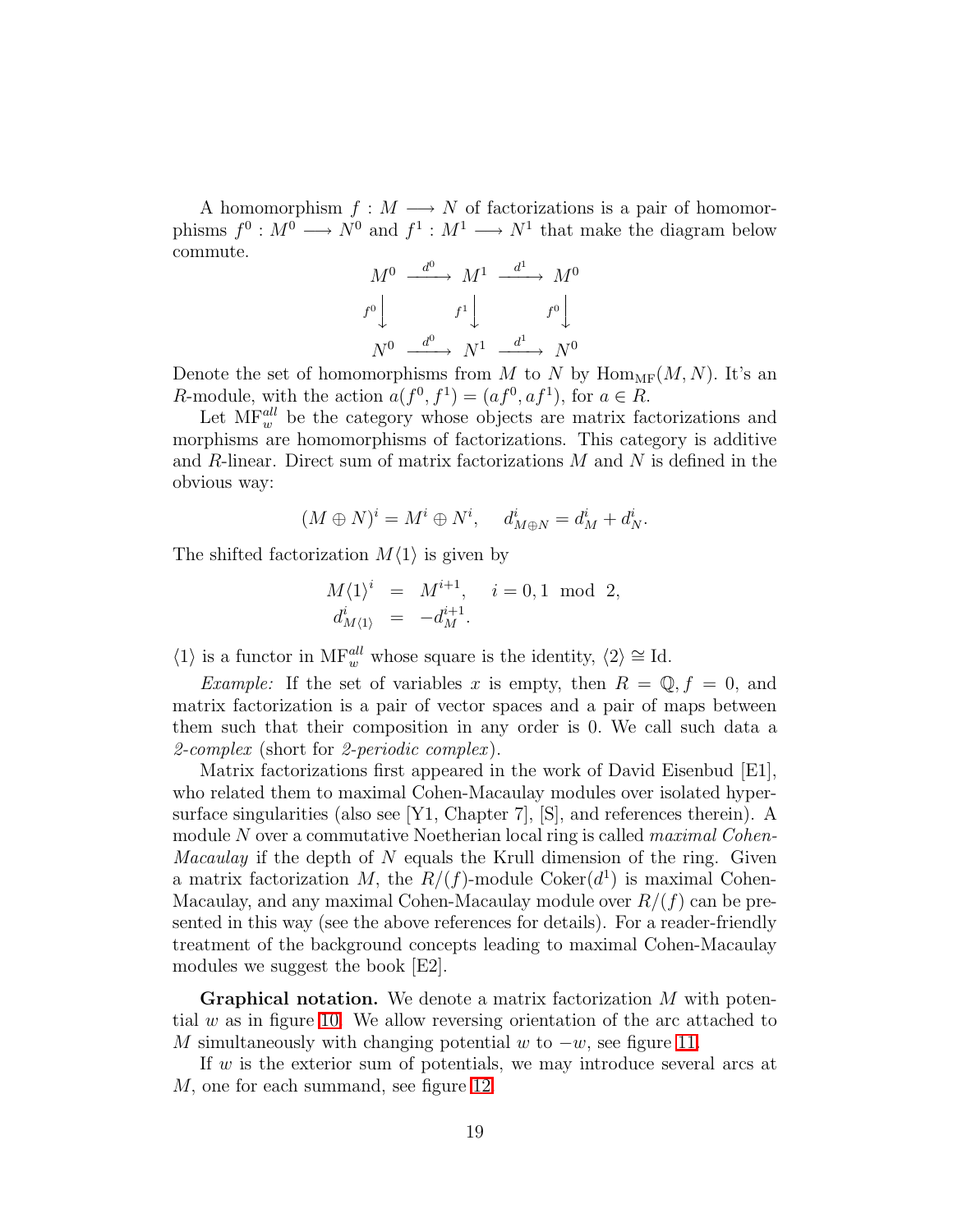

<span id="page-19-0"></span>Figure 10: A matrix factorization



<span id="page-19-1"></span>Figure 11: Orientation reversal

Factorizations of finite rank. Let  $MF'_{w}$  be the category of finite rank matrix factorizations. It's a full subcategory in  $\text{MF}_{w}^{all}$ . Choose bases in free R-modules  $M^0$  and  $M^1$ . The maps  $d^0$ ,  $d^1$  can be written as  $m \times m$  matrices  $D_0, D_1$  with coefficients in R. These matrices satisfy the equations

$$
D_0 D_1 = w \cdot \text{Id}, \quad D_1 D_0 = w \cdot \text{Id} \tag{3}
$$

(of course, any one of these equations implies the other). Alternatively, we can describe this factorization by a  $2m \times 2m$  matrix with off-diagonal blocks  $D_0$  and  $D_1$ :

$$
D = \begin{pmatrix} 0 & D_1 \\ D_0 & 0 \end{pmatrix}, \qquad D^2 = w \cdot \text{Id}.
$$

Matrix description of objects in  $\text{MF}'_w$  extends to infinite rank factorizations. Matrices  $D_0$  and  $D_1$  then have infinite rank, but each of their columns has only finitely many non-zero entries.

If factorizations M and N are written in matrix form,  $M = (D_0, D_1)$ , and  $N = (D'_0, D'_1)$ , a homomorphism  $f : M \to N$  is a pair of matrices  $(F_0, F_1)$ such that  $F_1D_0 = D'_0F_0$  and  $F_0D_1 = D'_1F_1$  (note, though, that the two equations are equivalent).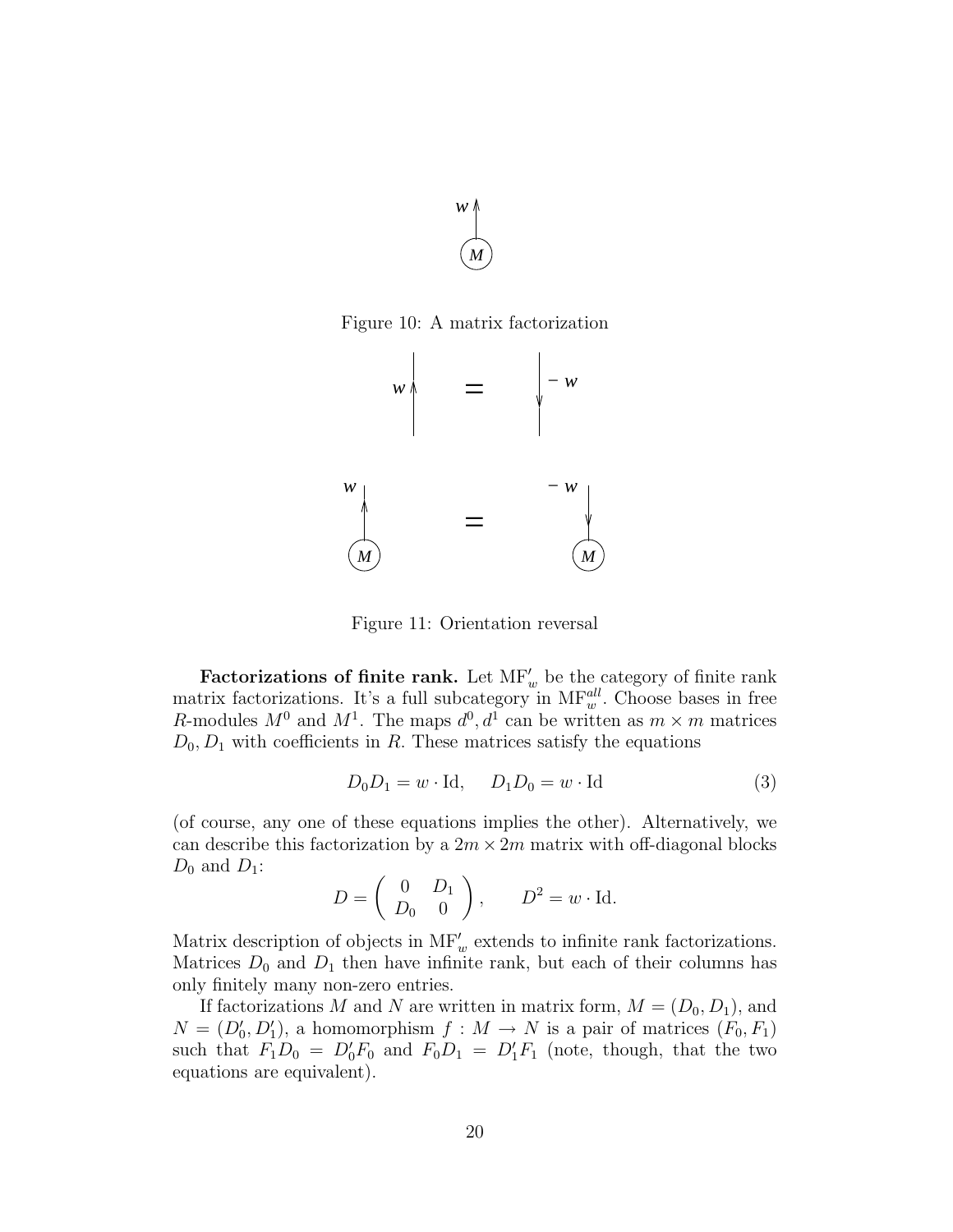

$$
w_1(x) + w_2(y) + w_3(z)
$$
  
\n
$$
w_2(y)
$$
  
\n
$$
w_2(y)
$$
  
\n
$$
w_2(y)
$$
  
\n
$$
w_3(z)
$$
  
\n
$$
w_3(z)
$$

<span id="page-20-0"></span>Figure 12: Diagrams for a factorization over exterior sum of potentials

**Homotopies of factorizations.** A homotopy h between maps  $f, g$ :  $M \longrightarrow N$  of factorizations is a pair of maps  $h^i : M^i \longrightarrow N^{i-1}$  such that

$$
f - g = hd_M + d_Nh.
$$

Null-homotopic morphisms constitute an ideal in the category  $\text{MF}_{w}^{all}$ . Let  $\text{HMF}_{w}^{all}$  be the quotient category by this ideal. It has the same objects as  $MF_w^{all}$ , but fewer morphisms:

 $\text{Hom}_{\text{HMF}}(M, N) \stackrel{\text{def}}{=} \text{Hom}_{\text{MF}}(M, N) / \{\text{null} - \text{homotopic morphisms}\}.$ 

Choose bases in  $M^0$  and  $M^1$  and write d as a matrix D. Differentiating the equation  $D^2 = w$  with respect to  $x_i$  we get

$$
D(\partial_i D) + (\partial_i D)D = \partial_i w.
$$

<span id="page-20-1"></span>Therefore, the multiplication by  $\partial_i w$  endomorphism of M is homotopic to 0, and we obtain

**Proposition 5** *The action of R on*  $\text{Hom}_{\text{HMF}}(M, N)$  *factors through the action of the Jacobian algebra*  $R_w$ .

Let  $\mathop{\rm HMF}\nolimits_w'$  be the category with objects–finite rank matrix factorizations and morphisms–homomorphisms of factorizations modulo those homotopic to 0. This is a full subcategory in  $HMF_w^{all}$ .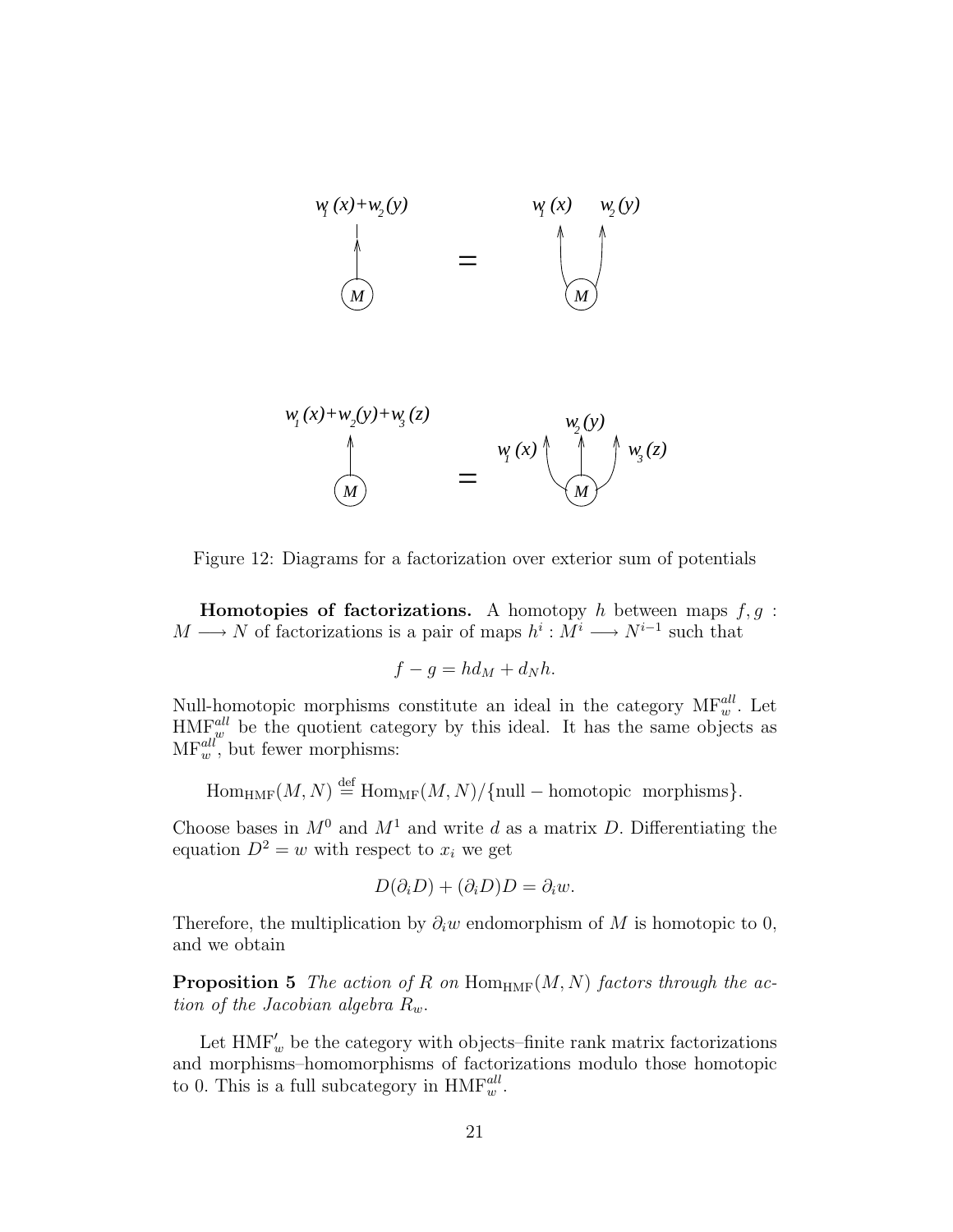The free R-module  $\text{Hom}_R(M, N)$  is a 2-complex

$$
\operatorname{Hom}_R^0(M,N) \stackrel{d}{\longrightarrow} \operatorname{Hom}_R^1(M,N) \stackrel{d}{\longrightarrow} \operatorname{Hom}^0(M,N),
$$

where

$$
\text{Hom}_R^0(M, N) = \text{Hom}_R(M^0, N^0) \oplus \text{Hom}_R(M^1, N^1),
$$
  
\n
$$
\text{Hom}_R^1(M, N) = \text{Hom}_R(M^0, N^1) \oplus \text{Hom}_R(M^1, N^0),
$$

and

$$
(df)m = d_N(f(m)) + (-1)^i f(d_M(m)),
$$
 for  $f \in \text{Hom}_R^i(M, N)$ .

Denote the cohomology of this 2-complex by

$$
Ext(M, N) = Ext^{0}(M, N) \oplus Ext^{1}(M, N).
$$

It is clear from definitions that

$$
Ext0(M, N) \cong HomHMF(M, N),
$$
\n(4)

$$
Ext1(M, N) \cong Hom_{HMF}(M, N\langle 1 \rangle).
$$
 (5)

**Proposition 6** Ext $(M, N)$  *is a finite-dimensional*  $R_w$ -module if M and N *are finite rank factorizations.*

*Proof:* We need to show that  $Hom_{HMF}(M, N)$  is finite-dimensional. The latter is an R-module quotient of  $\text{Hom}_{MF}(M, N)$ , which is a submodule of the free finite rank R-module  $\text{Hom}_R(M, N)$ . Since R is Noetherian, subquotients of finitely-generated R-modules are finitely-generated. The action of R on Hom<sub>HMF</sub>(M, N) factors through the action of the Jacobian ring  $R_w$ , by proposition [5.](#page-20-1) Therefore,  $\text{Hom}_{\text{HMF}}(M, N)$  is finite-dimensional, being finitely-generated over a finite-dimensional algebra.  $\Box$ 

*Remark:* This proposition and many that follow fail if  $w \in R$  is not a potential. However,  $(R, w)$ -factorizations for such degenerate w will make important intermediate appearances, as our main examples come from tensor products of factorizations with degenerate w (when  $R/(w)$  does not have an isolated singularity at 0).

**Definition 4** *A polynomial*  $p \in \mathfrak{m}^2$  *is called a* degenerate potential *if the Jacobian algebra*  $R_w$  *is infinite-dimensional.*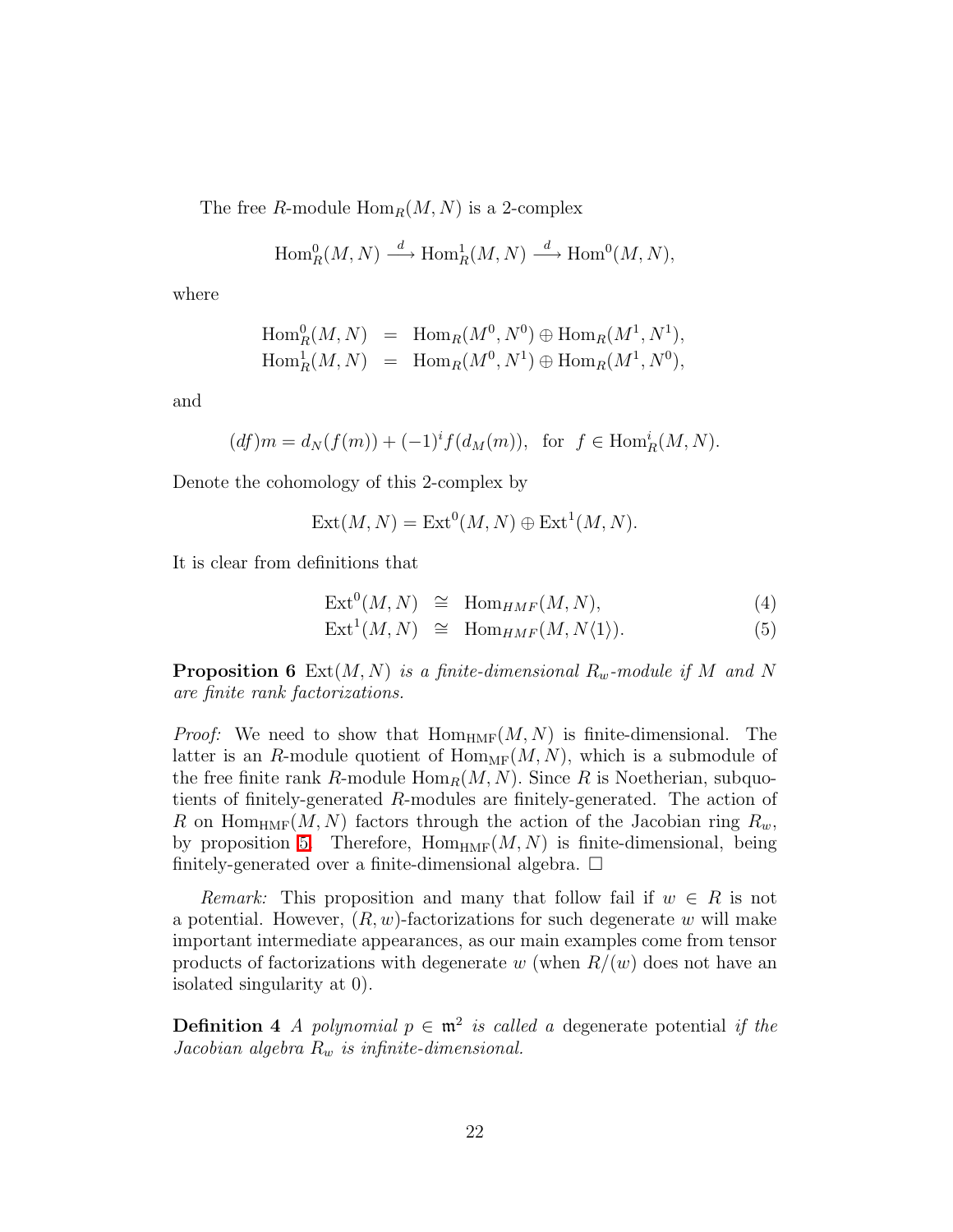Any polynomial in  $\mathfrak{m}^2$  is either a potential or a degenerate potential (but never both). Unless specified otherwise, w denotes a potential.

**The Tyurina algebra.** The Tyurina algebra  $R_w^T$  is defined as the quotient of the Jacobian algebra  $R_w$  by the ideal generated by w. The multiplication by w is homotopic to 0 in  $\text{Hom}_{MF}(M, M)$ , for any factorization M, therefore,  $\text{Hom}_{\text{HMF}}(M, N)$  and  $\text{Ext}(M, N)$  are modules over the Tyurina algebra (this is a slight extension of proposition [5\)](#page-20-1).

**Cohomology of factorizations** The quotient  $M/\mathfrak{m}M$  is a 2-complex of vector spaces (the square of the differential is 0 since  $w \in \mathfrak{m}$ ):

$$
M^0/\mathfrak{m} M^0 \stackrel{d}{\longrightarrow} M^1/\mathfrak{m} M^1 \stackrel{d}{\longrightarrow} M^0/\mathfrak{m} M^0.
$$

Denote the cohomology of this 2-complex by  $H(M)$  (it is  $\mathbb{Z}_2$ -graded,  $H(M)$  =  $H^0(M) \oplus H^1(M)$  and call it *the cohomology of M*. Cohomology of factorizations is a functor from  $\text{MF}_{w}^{all}$  and  $\text{HMF}_{w}^{all}$  to the category of  $\mathbb{Z}_2$ -graded Q-vector spaces and grading-preserving linear maps.

<span id="page-22-2"></span>**Proposition 7** The following conditions on  $M \in \text{MF}_{w}^{all}$  are equivalent

- *1.*  $H(M) = 0$ .
- 2.  $H^0(M) = 0$ .
- 3.  $H^1(M) = 0$ .
- 4. M is isomorphic to the zero factorization in the category  $HMF_w^{all}$ .
- 5. *M* is isomorphic in  $\text{MF}^{\text{all}}_w$  to (possibly infinite) direct sum of

<span id="page-22-0"></span>
$$
R \xrightarrow{1} R \xrightarrow{w} R \tag{6}
$$

<span id="page-22-1"></span>*and*

$$
R \xrightarrow{w} R \xrightarrow{1} R. \tag{7}
$$

*Proof:* implications  $5 \rightarrow 4 \rightarrow 1 \rightarrow 2$  and  $1 \rightarrow 3$  are obvious. It suffices to establish  $2 \rightarrow 5$ . Choose R-module bases in  $M^0$  and  $M^1$  and write factorization maps in matrix form. If one of the entries does not lie in the maximal ideal  $\mathfrak{m} \subset R$ , this entry is invertible, and a change of bases makes the matrices block-diagonal with two blocks, one of which is either  $(1, w)$  or  $(w, 1)$ . Therefore, M is isomorphic to the direct sum of some factorization N and either [\(6\)](#page-22-0) or [\(7\)](#page-22-1). Applying Zorn's lemma, we conclude that any factorization M decomposes into direct sum  $M \cong M_{es} \oplus M_c$  where  $M_c$  is a direct sum of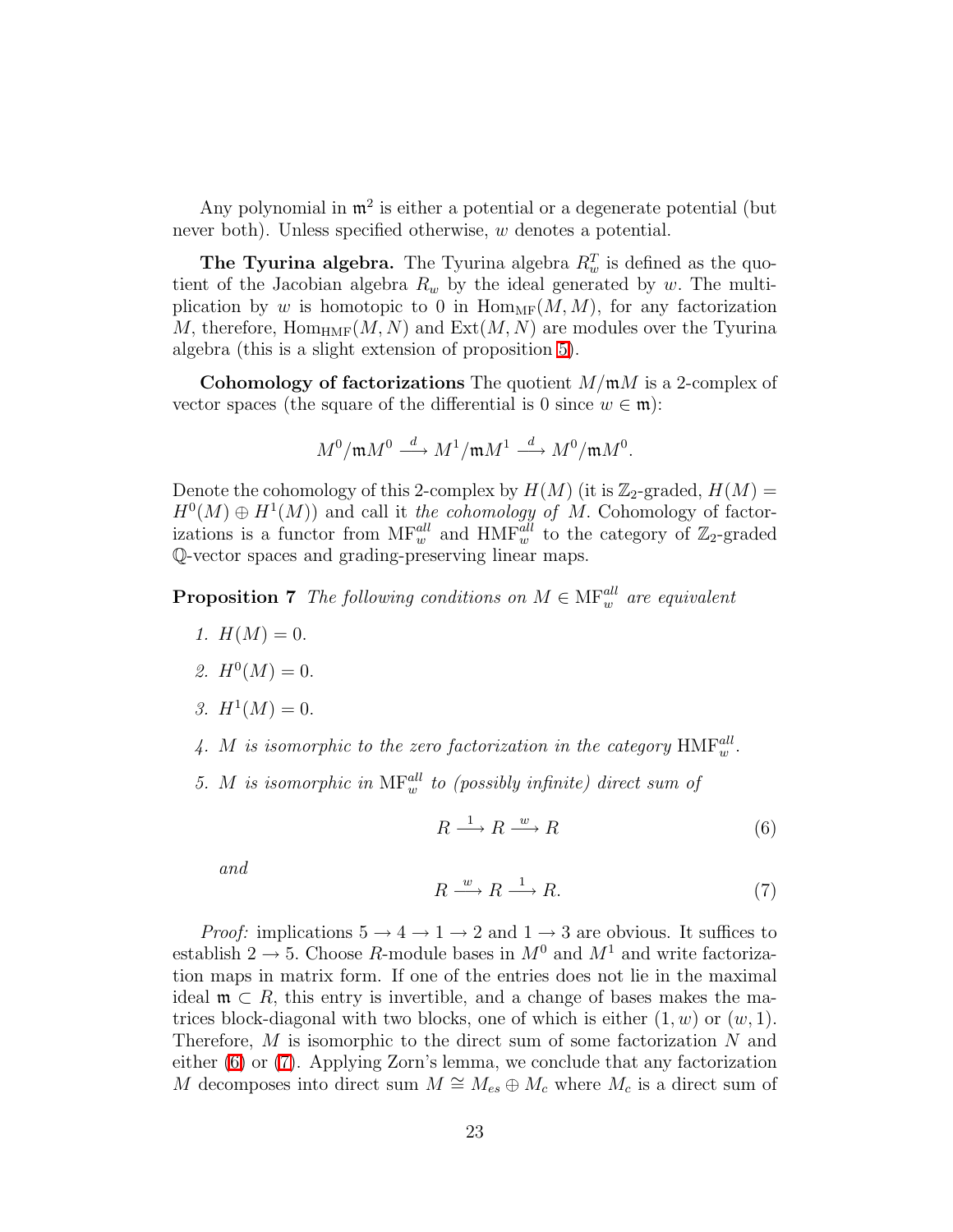factorizations [\(6\)](#page-22-0) or [\(7\)](#page-22-1) and  $M_{es}$  does not have any invertible elements in its matrix presentation (equivalently,  $M_{es}$  does not contain any summands isomorphic to [\(6\)](#page-22-0) or [\(7\)](#page-22-1)). Since  $M_{es}^0 \cong V \otimes_{\mathbb{Q}} R$ , as R-module, for some vector space  $V$ , we have

$$
H^0(M) \cong H^0(M_{es}) \cong V.
$$

Therefore, if M satisfies property 2, then  $V = 0$  and  $M_{es} = 0$ . Proposition follows.  $\square$ 

A factorization is called *contractible* if it satisfies one of the five equivalent conditions in Proposition [7.](#page-22-2)

Define the dimension  $\dim(M)$  of factorization M as the dimension of the Q-vector space  $H(M)$ . We have  $\dim(M) \leq 2 \text{ rk}(M)$ . If M is a finite rank factorization, the equality holds if  $M$  does not contain contractible summands.

*Example:* A factorization of rank 1 has the form

$$
R \xrightarrow{a_0} R \xrightarrow{a_1} R
$$

for  $a_0, a_1 \in R$  such that  $w = a_0 a_1$ . Denote this factorization by N. Then

 $\text{Hom}_{MF}(N, N) \cong R$  and  $\text{Hom}_{HMF}(N, N) \cong R/(a_0, a_1),$ 

the quotient of R by the ideal generated by  $a_0$  and  $a_1$ . Factorization N is contractible iff either  $a_0$  or  $a_1$  is invertible (does not lie in  $\mathfrak{m}$ ). It's nontrivial when both  $a_0$  and  $a_1$  belong to the maximal ideal (then  $H(M) \cong \mathbb{Q} \oplus \mathbb{Q}$ ). This is only possible if k, the number of variables in the set  $x$ , is at most 2 (since we need  $w = a_0a_1$  to be non-degenerate).

<span id="page-23-0"></span>**Proposition 8** The following properties of a morphism  $f : M \to N$  of *factorizations are equivalent:*

- *1.* f *is an isomorphism in the homotopy category of factorizations.*
- *2.* f *induces an isomorphism between cohomologies of* M *and* N.

*Proof:* the implication  $1 \rightarrow 2$  is obvious. To prove  $2 \rightarrow 1$ , choose decompositions  $M \cong M_{es} \oplus M_c$  and  $N \cong N_{es} \oplus N_c$ . The composition

$$
f_{es} : M_{es} \xrightarrow{i} M \xrightarrow{f} N \xrightarrow{p} N_{es},
$$

where i and p are the obvious inclusion and projection, induces an isomorphism  $H(f_{es})$ :  $H(M_{es}) \cong H(N_{es})$ . Given two free R-modules  $L_1$  and  $L_2$ , an R-module map  $L_1 \rightarrow L_2$  which induces an isomorphism of quotients  $L_1/\mathfrak{m} L_1 \cong L_2/\mathfrak{m} L_2$  is an isomorphism of R-modules. Therefore,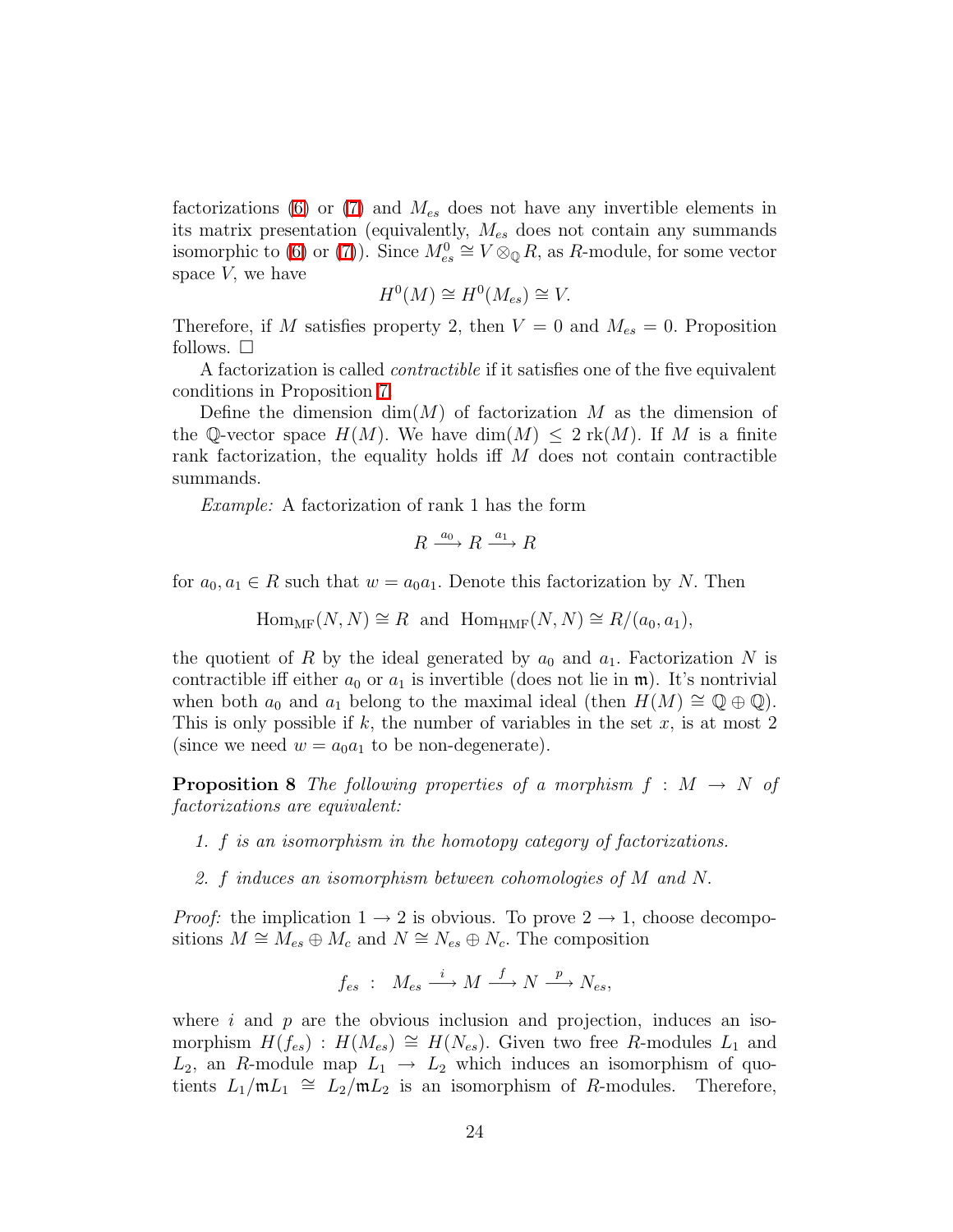$f_{es}: M_{es} \longrightarrow N_{es}$  is an isomorphism of R-modules, and f is an isomorphism in the homotopy category of factorizations.  $\Box$ 

*Remark:* We see from this proposition that, although  $HMF_w^{all}$  was defined as a "homotopy" category, it also has the flavor of a "derived" category: in the latter, a morphism which induces an isomorphism in cohomology is an isomorphism. For an explanation and generalizations of this phenomenon see Buchweitz [B] and Orlov [O].

Proof of proposition [8](#page-23-0) implies

<span id="page-24-0"></span>Corollary 3 *A decomposition*  $M \cong M_{es} \oplus M_c$  *of*  $M$  *into a factorization without contractible summands and a contractible factorization is unique up to an isomorphism.*

We call Mes *the essential summand* of M.

<span id="page-24-1"></span>Corollary 4 *Any factorization* M *with finite-dimensional cohomology is a direct sum of a finite rank factorization and a contractible factorization.*

Let  $\text{MF}_{w}$  be the category whose objects are factorizations with finitedimensional cohomology and morphisms are homomorphisms of factorizations. Let  $HMF_w$  be the quotient of  $MF_w$  by the ideal of null-homotopic morphisms. Any finite rank factorization has finite-dimensional cohomology, therefore, we have (full and faithful) inclusions of categories  $\text{MF}'_w \subset \text{MF}_w$ and  $\mathop{\rm HMF}\nolimits'_w\subset\mathop{\rm HMF}\nolimits_w.$  Corollaries [3](#page-24-0) and [4](#page-24-1) imply

**Corollary 5** *The inclusion*  $\text{HMF}'_w \subset \text{HMF}_w$  *is an equivalence of categories.* 

Although we will be doing most of our work in categories  $HMF_w$ , for various  $w$ , the other five categories provide a useful supporting framework. To reduce the confusion of six different categories, we arranged them into a table.

|                          |                       |                | factorizations with  |
|--------------------------|-----------------------|----------------|----------------------|
|                          | all                   | finite         | finite-dimensional   |
|                          | factorizations        | rank           | cohomology           |
| all<br>homomorphisms     | $\text{MF}_{w}^{all}$ | $\text{MF}'_w$ | $\text{MF}_w$        |
| modulo<br>homotopic to 0 | $HMF_w^{all}$         | $HMF'_{w}$     | $\cong$<br>$HMF_{w}$ |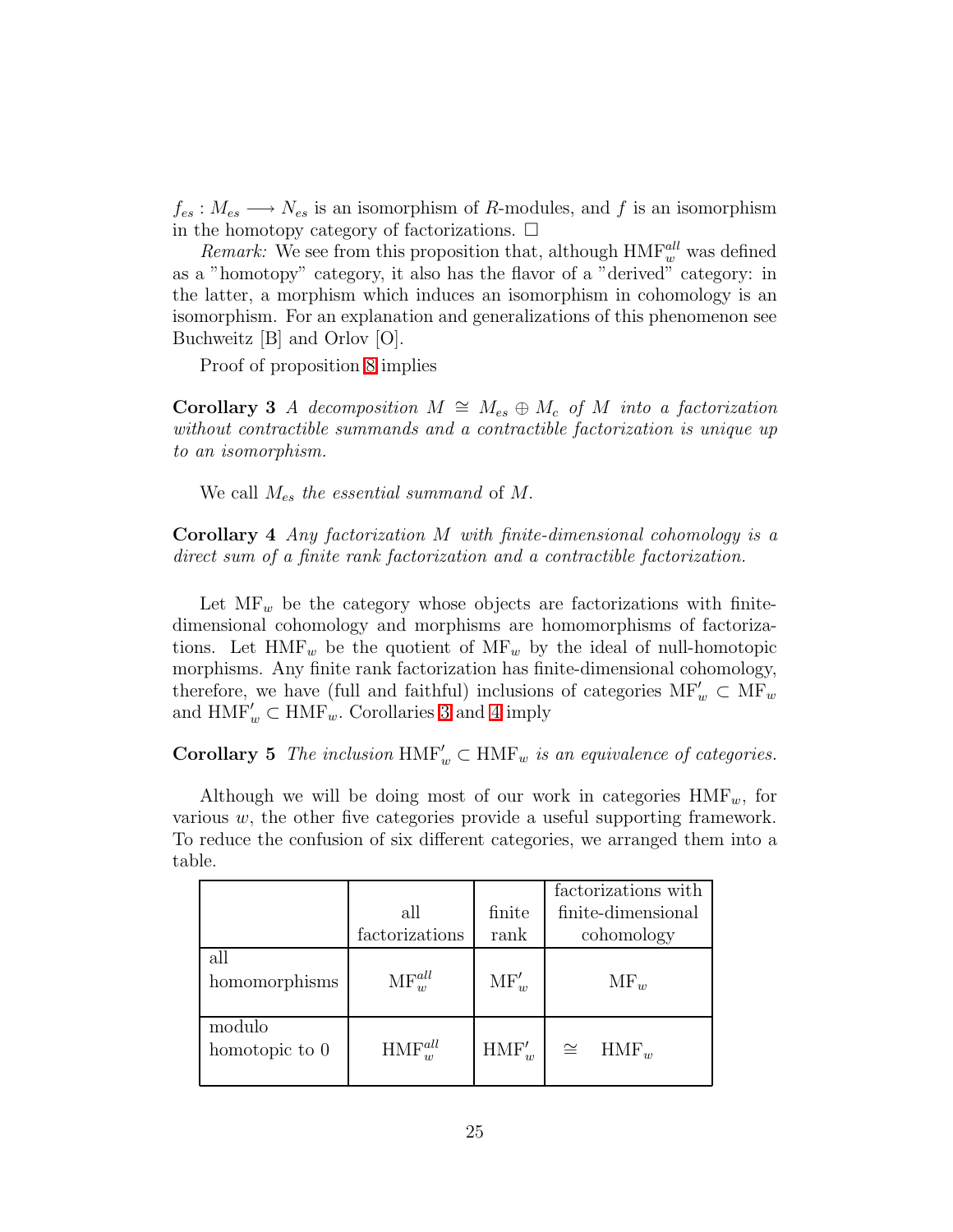Categories in the bottom row are triangulated, and the two rightmost categories in this row are equivalent. Even though most of the time our constructions start with finite rank factorizations, our functors take them to infinite rank factorizations, but with finite-dimensional cohomology. The latter factorizations lie in  $HMF_w$  (they can be reduced to finite rank factorizations, but this operation, sometimes necessary on concrete factorizations, is awkward from the categorical viewpoint). At the same time, the collection of categories  $HMF_w$ , over various w, is closed under all functors that are essential in our work, and is a natural and thrifty choice.

**Dualities.** The free R-module  $M^* = \text{Hom}_R(M, R)$  admits a factorization

$$
(M^0)^* \xrightarrow{(d^1)^*} (M^1)^* \xrightarrow{(d^0)^*} (M^0)^*
$$

An inclusion of factorizations  $M \subset M^{**}$  is an isomorphism if M has finite rank, and an isomorphism in the homotopy category if  $M$  has finitedimensional cohomology. Thus,  $M \to M^*$  is a contravariant equvalence in categories  $\text{MF}'_w$ ,  $\text{HMF}'_w$ , and  $\text{HMF}_w$ .

Assume that M has finite rank, and choose R-module bases in  $M^0, M^1$ . The factorization is described by two matrices  $(D_0, D_1)$ . The dual factorization  $M^*$  is described by transposed matrices  $(D_1^t, D_0^t)$ .

For  $M \in \mathcal{MF}^{all}_{w}$  denote by  $M_{-}$  the factorization

$$
M^0 \xrightarrow{-d^0} M^1 \xrightarrow{d^1} M^0.
$$

this assignment extends to an equivalence of categories of factorizations with potentials  $w$  and  $-w$ .

Let  $M_{\bullet} = (M^*)$ . This assignment is a contravariant functor between categories of factorizations with potentials w and  $-w$ . Observe that

$$
\{\mathbf a,\mathbf b\}_\bullet\cong\{-\mathbf b,\mathbf a\}
$$

### Excluding a variable.

Let  $R = \mathbb{Q}[[x_1, \ldots, x_m]]$  and  $R' = \mathbb{Q}[[x_2, \ldots, x_m]] \subset R$ . Suppose that  $w \in R'$  is a potential, and  $w = ab$  for a pair  ${a, b}$  as in Section [2,](#page-12-0) where  $a_i, b_i \in R$ . Suppose  $b_i - x_1 \in R'$ , for some i. Let  $c = b_i - x_1$ , and  $\mathbf{a}^i, \mathbf{b}^i$  be the sequences obtained from **a** and **b** by omitting  $a_i$  and  $b_i$ . Let  $\psi : R \to R'$ be the homomorphism  $\psi(x_j) = x_j$ , for  $j \neq 1$ , and  $\psi(x_1) = -c$  (so that  $\psi(b_i) = 0$ . Note that  $\psi(w) = w$ .

Let  $\psi(\mathbf{a}^i), \psi(\mathbf{b}^i)$  be the sequences obtained by applying  $\psi$  to every entry of  $\mathbf{a}^i$  and  $\mathbf{b}^i$ . Then  $\{\psi(\mathbf{a}^i), \psi(\mathbf{b}^i)\}\$ is an  $(R', w)$ -factorization. By treating R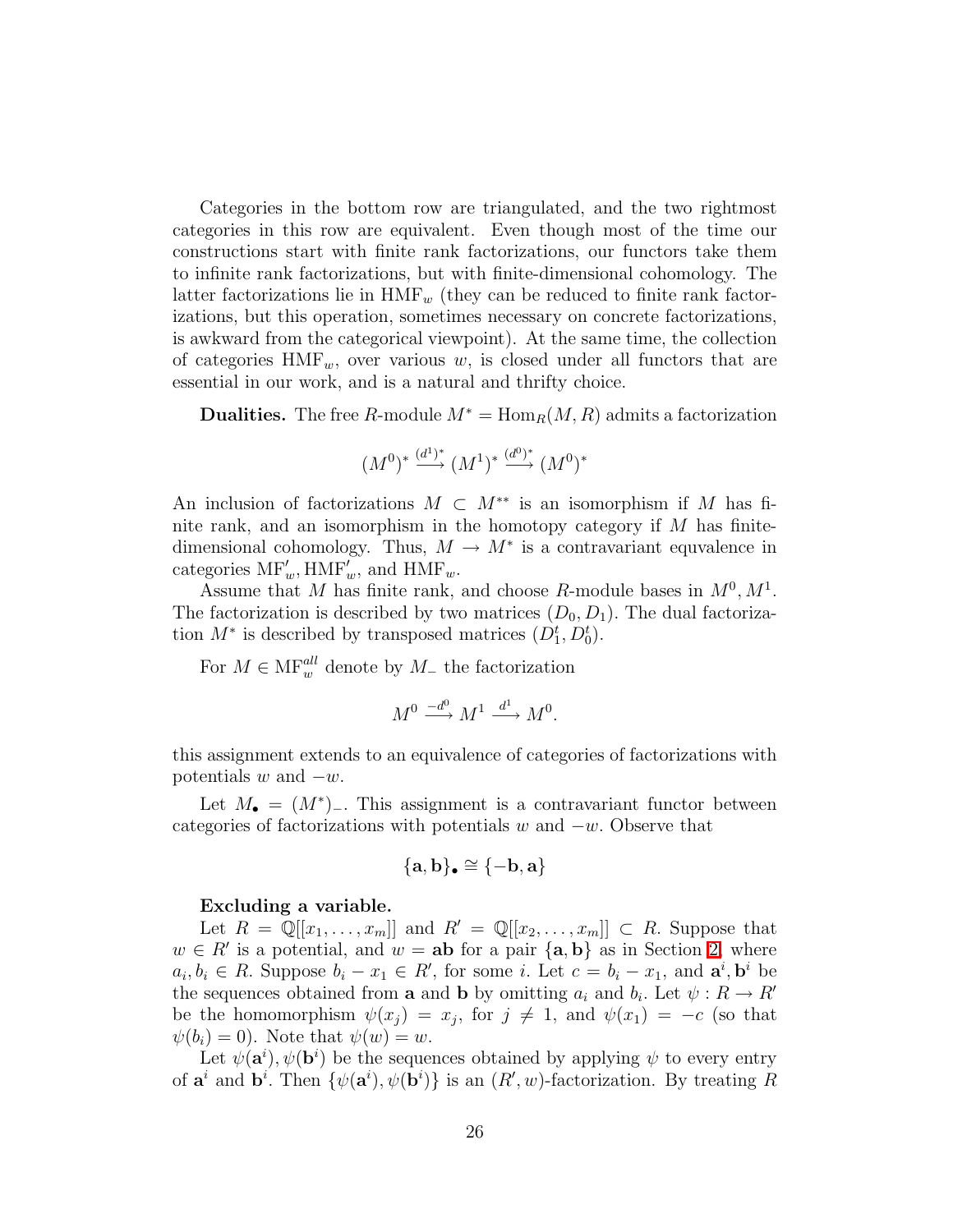as an R'-module, we can view  $\{a, b\}$  as an  $(R', w)$ -factorization (of infinite rank). Let

$$
f: \{ \mathbf{a}, \mathbf{b} \} \longrightarrow \{ \psi(\mathbf{a}^i), \psi(\mathbf{b}^i) \}
$$

be the following homomorphism of  $(R', w)$ -factorizations

$$
\begin{array}{ccccc}\n\{\mathbf{a}^i, \mathbf{b}^i\} & \xrightarrow{a_i} & \{\mathbf{a}^i, \mathbf{b}^i\} & \xrightarrow{b_i} & \{\mathbf{a}^i, \mathbf{b}^i\} \\
\downarrow \psi & & \downarrow & & \downarrow \psi \\
\{\psi(\mathbf{a}^i), \psi(\mathbf{b}^i)\} & \longrightarrow & 0 & \longrightarrow & \{\psi(\mathbf{a}^i), \psi(\mathbf{b}^i)\}\n\end{array}
$$

The top line is the factorization  $\{a, b\}$  written as the total factorization of a bifactorization.

**Proposition 9** f is an isomorphism in the homotopy category of  $(R', w)$ *factorizations.*

*Proof:* It would suffice to show that f induces an isomorphism on cohomology. Multiplication by  $b_i$  is an injective endomorphism of the  $R'$ -module  ${a^i, b^i}$ . Decompose

$$
\{{\bf a}^i, {\bf b}^i\} \cong b_i\{{\bf a}^i, {\bf b}^i\} \oplus M,
$$

where the decomposition is that of  $R'$ -modules, and  $M$  consists of vectors with all coordinates in R' in the standard R-module basis of  $\{a^i, b^i\}$ . The R′ -subfactorization

$$
b_i\{\mathbf{a}^i,\mathbf{b}^i\}\stackrel{a_i}{\longrightarrow}\{\mathbf{a}^i,\mathbf{b}^i\}\stackrel{b_i}{\longrightarrow}b_i\{\mathbf{a}^i,\mathbf{b}^i\}
$$

of  $\{a, b\}$  is contractible, while  $f(M) = \{\psi(a^i), \psi(b^i)\}\$ , as R'-modules. It immediately follows that f induces an isomorphism on cohomology.  $\Box$ 

Let  $R = \mathbb{Q}[[x_1,\ldots,x_{k+m}]]$  and  $R' = \mathbb{Q}[[x_{k+1},\ldots,x_{k+m}]] \subset R$ . Suppose that  $w \in R'$  is a potential, and  $w = ab$  for a pair  $\{a, b\}$  with  $a_j, b_j \in R$ . Assume that  $b_1 - x_1$  is a polynomial in  $x_2, \ldots, x_{k+m}$ , and, more generally,  $b_j - x_j$ , for each j between 1 and k, is a polynomial in  $x_{j+1}, \ldots, x_{k+m}$ , modulo the ideal generated by  $b_1, b_2, \ldots, b_{j-1}$ . Let  $\psi$  be the homomorphism  $R \to R'$ uniquely determined by the conditions  $\psi(x_j) = x_j$ , for  $j > k$ , and  $\psi(b_j) = 0$ for  $j \leq k$ . Let  $\mathbf{a}_k, \mathbf{b}_k$  be the sequences obtained from  $\mathbf{a}, \mathbf{b}$  by omitting  $a_j, b_j$ for all  $j \leq k$ . Let  $\psi(\mathbf{a}_k), \psi(\mathbf{b}_k)$  be the sequences obtained by applying  $\psi$  to every entry of  $\mathbf{a}_k$  and  $\mathbf{b}_k$ . Then  $\{\psi(\mathbf{a}_k), \psi(\mathbf{b}_k)\}\$ is an  $(R', w)$ -factorization. Treating R as an R'-module, we view  $\{a, b\}$  as an  $(R', w)$ -factorization (of infinite rank).

**Proposition 10** { $\mathbf{a}, \mathbf{b}$ } *and* { $\psi(\mathbf{a}_k), \psi(\mathbf{b}_k)$ } *are isomorphic in the homotopy category of* (R′ , w)*-factorizations.*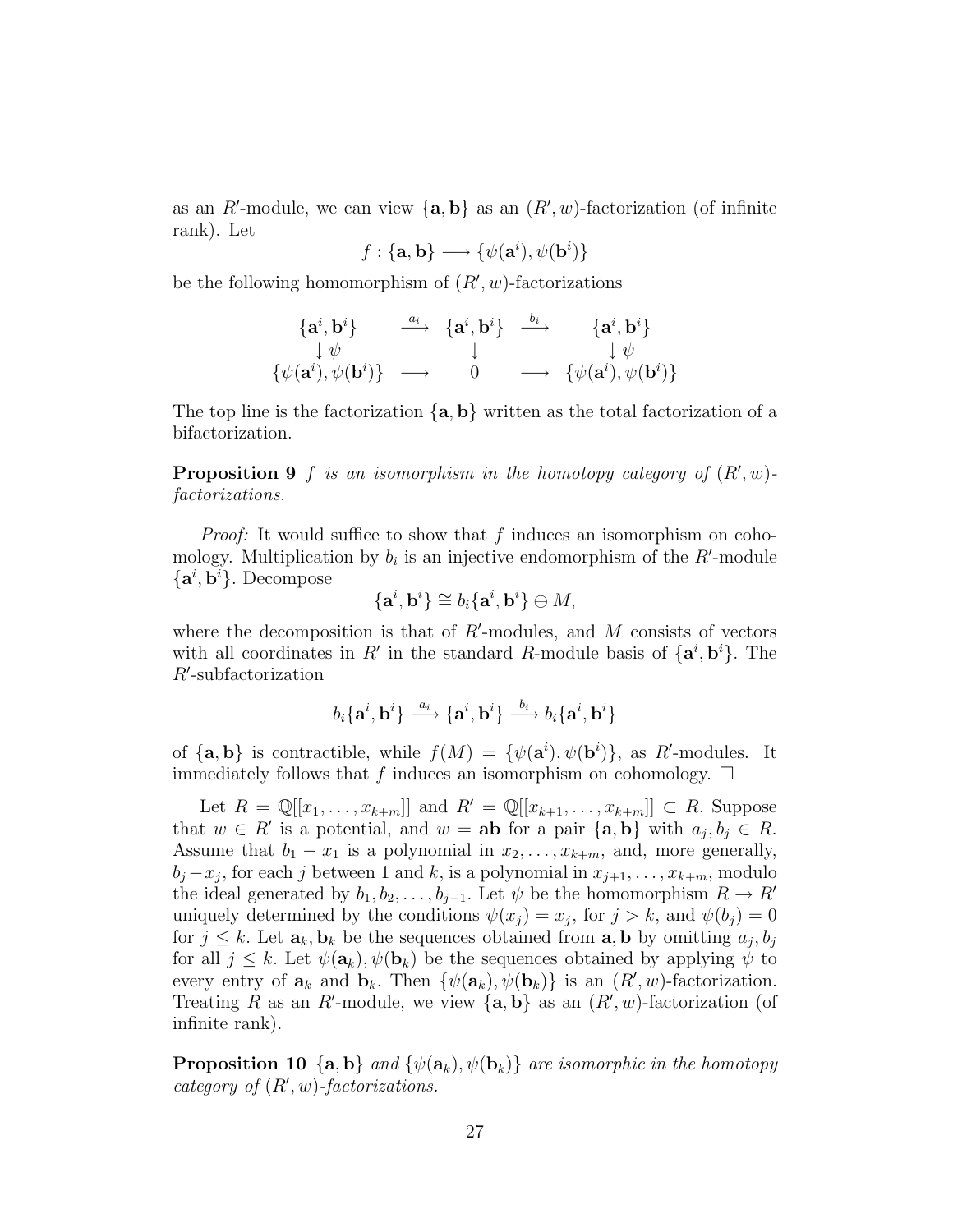Proof of the previous proposition generalizes to this setup without difficulty.  $\square$ 

<span id="page-27-1"></span>Frobenius structure. The following duality theorem was proved by Ragnar-Olaf Buchweitz [B] in much greater generality.

Theorem 1 *Suppose that* w *is a potential in even number of variables,* w =  $w(x_1, \ldots, x_{2k})$ . There exists a collection of trace maps

 $\text{Tr}_M : \text{Hom}_{\text{HMF}}(M, M) \longrightarrow \mathbb{Q},$ 

*indexed by objects of*  $HMF_w$ , *such that for any*  $M, N \in Ob(HMF_w)$  *the composition*

 $\mathrm{Hom}_{\mathrm{HMF}}(M,N)\otimes \mathrm{Hom}_{\mathrm{HMF}}(N,M)\longrightarrow \mathrm{Hom}_{\mathrm{HMF}}(M,M)\stackrel{\mathrm{Tr}_M}{\longrightarrow} \mathbb{Q}$ 

*is a nondegenerate bilinear pairing.*

For a proof see Theorem 7.7.5, Proposition 10.1.5, Example 10.1.6, and Corollary 10.3.3 in [B].  $\Box$ 

Although theorem [1](#page-27-1) is not used explicitly in this paper, the Frobenius structure of categories  $HMF_w$  is implicit in several of our constructions and proofs. We expect that theorem [1](#page-27-1) will become indispensable in further investigations of the interplay between matrix factorizations and link homology.

# <span id="page-27-0"></span>4 Factorizations as functors

**Internal tensor product.** Let  $M \in MF_w^{all}$  and  $N \in MF_{-w}^{all}$ . The tensor product  $M \otimes_R N$  is a 2-complex

$$
(M\otimes_R N)^0 \stackrel{d}{\longrightarrow} (M\otimes_R N)^1 \stackrel{d}{\longrightarrow} (M\otimes_R N)^0,
$$

where

$$
(M\otimes_R N)^j=\underset{i\in\{0,1\}}{\oplus} M^i\otimes_R N^{j-i}
$$

and

$$
d(m \otimes n) = d_M(m) \otimes n + (-1)^i m \otimes d_N(n), \quad m \in M^i.
$$

Proposition 11 M ⊗<sup>R</sup> N *has finite-dimensional cohomology if* M *and* N *are factorizations with finite dimensional cohomology.*

*Proof:* this is a special case of proposition [13,](#page-29-0) stated and proved below.  $\Box$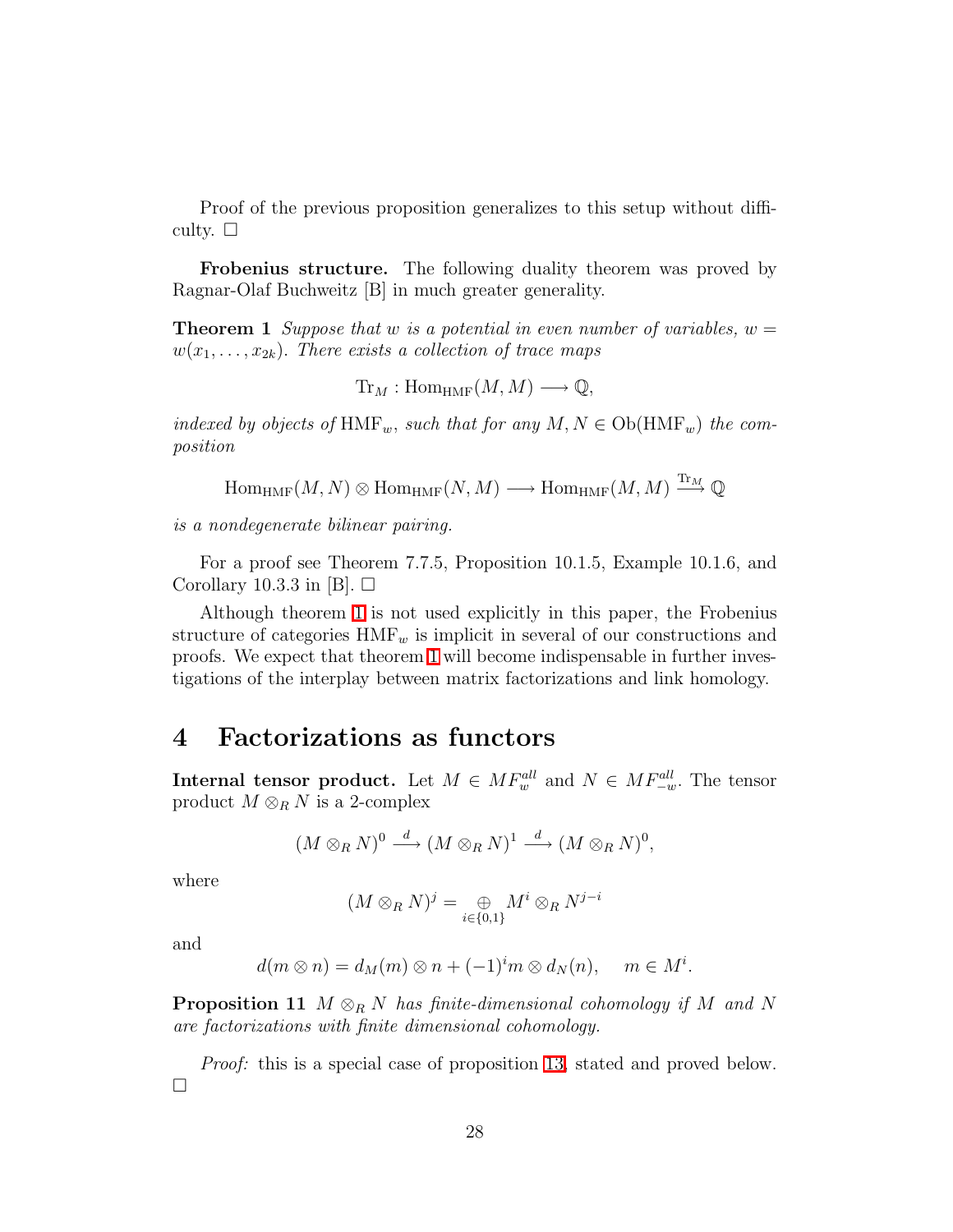<span id="page-28-0"></span>Proposition 12 *If* M *has finite rank, there is a natural isomorphism of 2-complexes*

$$
\operatorname{Hom}_R(M, N) \cong N \otimes_R M_{\bullet}
$$
 (8)

*Proof:* The usual isomorphism of R-modules on the left and right hand sides of [\(8\)](#page-28-0) intertwines the differentials in these 2-complexes.  $\Box$ 

Corollary 6 *If* M *has finite-dimensional cohomology, there is a natural isomorphism of cohomology groups*

$$
Ext(M, N) \cong H(N \otimes_R M_{\bullet}), \tag{9}
$$

*and (in the homotopy category) of 2-complexes*

$$
\operatorname{Hom}_R(M, N) \cong N \otimes_R M_{\bullet}
$$
 (10)

The internal tensor product  $M \otimes N$  will be depicted by gluing the diagram's arcs, see figure [13](#page-28-1) right.



<span id="page-28-1"></span>Figure 13: External and internal tensor products

Tensor product for sums of potentials. To add dynamics to the world of matrix factorizations we need a large supply of functors between categories of factorizations over various isolated singularities  $w$ . The tensor product (over  $\mathbb{Q}[[y]]$ ) with a matrix factorization  $M \in \mathrm{MF}_{w_1(x)-w_2(y)}$  is a functor from  $MF_{w_2(y)}^{all}$  to  $MF_{w_1(x)}^{all}$ . A slightly more general construction requires three potentials  $w_1, w_2, w_3$  and two factorizations  $M \in \text{MF}_{w_1(x)-w_2(y)}^{all}$ ,  $N \in \text{MF}_{w_2(y)-w_3(z)}^{all}$ . We define their tensor product  $M \otimes_{y} N$  by

$$
(M \otimes_y N)^i = \bigoplus_{j \in \{0,1\}} (M^j \otimes_y N^{i-j}). \tag{11}
$$

and

$$
d(m\otimes n)=d_M(m)\otimes n+(-1)^{i}m\otimes d_N(n), \text{ if } m\in M^i.
$$

Here  $M^j \otimes_y N^{i-j}$  denotes the completed tensor product  $M^j \hat{\otimes}_{Q[[y]]} N^{i-j}$  (in the sense that the ring  $\mathbb{Q}[[x, y, z]]$  of power series in variables  $\overline{x}, \overline{y}, \overline{z}$  is a completion of  $\mathbb{Q}[[x,y]] \otimes_{\mathbb{Q}[[y]]} \mathbb{Q}[[y,z]]$ .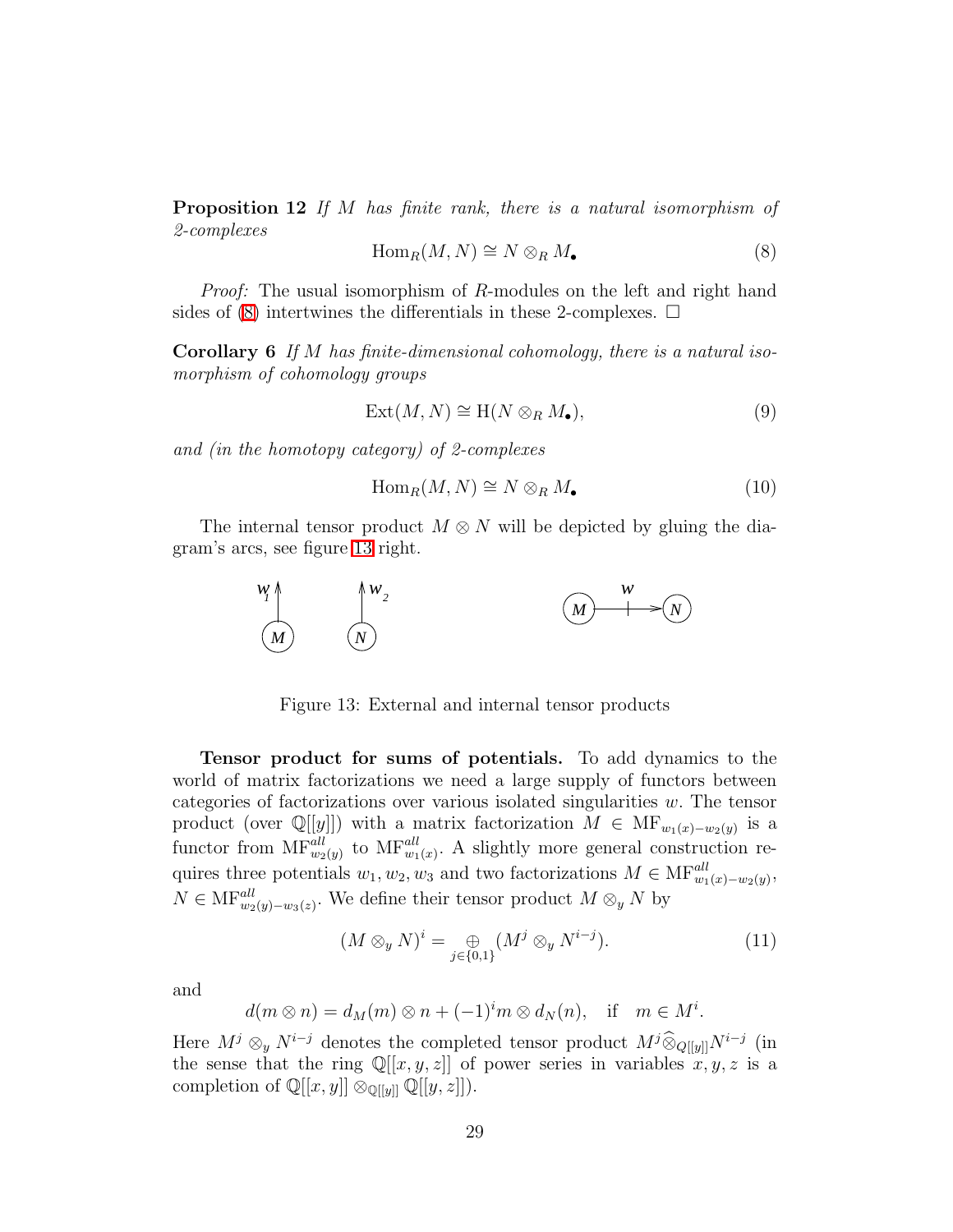If M or N is contractible, so is their tensor product. The tensor product can be viewed as a bifunctor

$$
MF_{w_1(x)-w_2(y)}^{all} \times MF_{w_2(y)-w_3(z)}^{all} \longrightarrow \text{MF}_{w_1(x)-w_3(z)}^{all}
$$
  

$$
HMF_{w_1(x)-w_2(y)}^{all} \times HMF_{w_2(y)-w_3(z)}^{all} \longrightarrow \text{HMF}_{w_1(x)-w_3(z)}^{all}
$$

The tensor product does not preserve the finite rank property (since  $\mathbb{Q}[[x,y,z]]$  has infinite rank as a  $\mathbb{Q}[[x,z]]$ -module if the set of variables y is nonempty). However,

<span id="page-29-0"></span>Proposition 13 *If* M *and* N *have finite dimensional cohomology, so does their tensor product.*

This proposition can be restated by saying that tensor product restricts to bifunctors:

$$
\mathrm{MF}_{w_1(x)-w_2(y)} \times \mathrm{MF}_{w_2(y)-w_3(z)} \longrightarrow \mathrm{MF}_{w_1(x)-w_3(z)}, \tag{12}
$$

$$
HMF_{w_1(x)-w_2(y)} \times HMF_{w_2(y)-w_3(z)} \longrightarrow HMF_{w_1(x)-w_3(z)}.
$$
 (13)

*Proof:* It suffices to show that  $T = M \otimes_y N$  has finite-dimensional cohomology if M and N have finite rank. This cohomology  $H(T)$  is a module over the Jacobian algebra  $R_{f_2(y)}$ , where  $R = \mathbb{Q}[[y]]$ , and a subquotient of the finitely-generated free  $\mathbb{Q}[[y]]$ -module  $T/(x, z)T$ . Thus,  $H(T)$  is a finitelygenerated  $R_{f_2(y)}$ -module, and necessarily has finite dimension.  $\Box$ 

The tensor product of factorizations  $M$  and  $N$  will be depicted by joining the matching ends of their diagrams and placing a mark at the joint, as figure [14](#page-29-1) illustrates. Sometimes we will write M as  $M_y^x$  and N as  $N_z^y$ , and their tensor product as  $M_y^x N_z^y$ .

$$
w_j \leftarrow \boxed{M} \implies -w_j \qquad w_j \leftarrow \boxed{N} \implies w_j
$$

$$
w_j \xleftarrow{\text{w}} w_j \xleftarrow{\text{w}} w_j \xleftarrow{\text{w}} w_j
$$

<span id="page-29-1"></span>Figure 14: Graphical presentation of the tensor product over  $\mathbb{Q}[[y]]$ 

If the summands  $w_1(x)$  and  $w_3(z)$  of the potentials for M and N are themselves sums of potentials, and we want to emphasize these decompositions, we will denote the tensor product  $M \otimes_{y} N$  as in figure [15.](#page-30-0)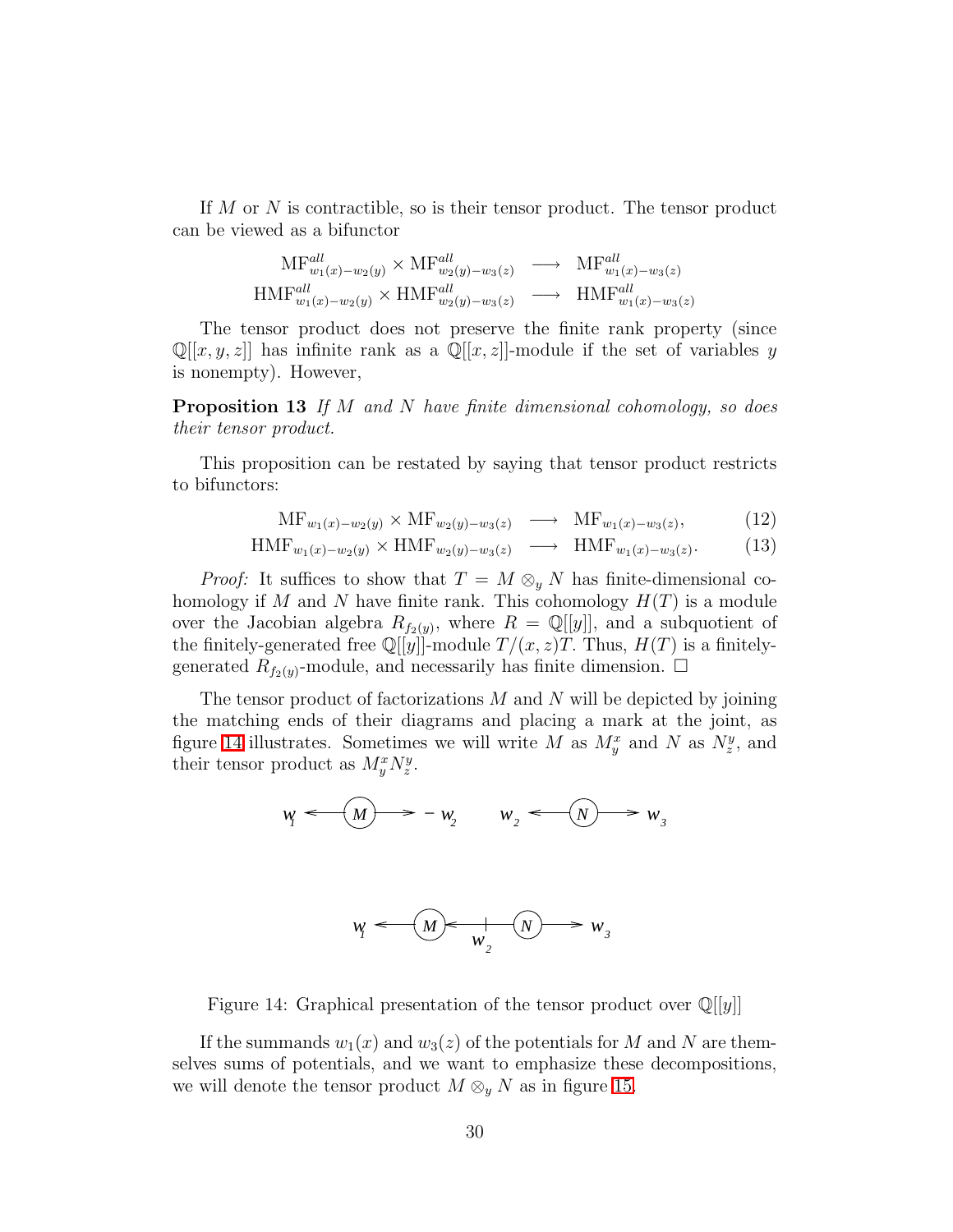

<span id="page-30-0"></span>Figure 15: Tensor product over  $\mathbb{Q}[[y]]$  when  $w_1$  and  $w_3$  are sums

*Remark:* Matrix factorizations over exterior sums of potentials are studied in [EP], [HP], [P], and [Y2].

If a factorization M has potential  $w(x) - w(y) + w_1(z)$ , the quotient  $M/(x-y)M$  is a module over the ring Q[[x, y, z]]/ $(x-y)$ . We treat  $M/(x-y)$ y) M as a factorization, necessarily of infinite rank, with potential  $w_1(z)$  over the ring Q[[z]] (were we to consider  $M/(x-y)M$  over the larger ring Q[[x, z]], the potential would have been degenerate).

**Proposition 14** *If factorization* M *with potential*  $w(x) - w(y) + w_1(z)$  *has finite-dimensional cohomology, so does*  $M/(x - y)M$ .

Proof is similar to the one of proposition [13.](#page-29-0)  $\Box$ 

We depict the quotient factorization by joining the  $x$  and  $y$  legs of  $M$ , and placing a mark where the legs were joined, see figure [16.](#page-30-1)



<span id="page-30-1"></span>Figure 16: M and its quotient  $M/(x - y)M$ 

A closed diagram of factorizations (as in figure [17\)](#page-31-0) gives rise to a tensor product, the latter a two-periodic complex of modules over a suitable power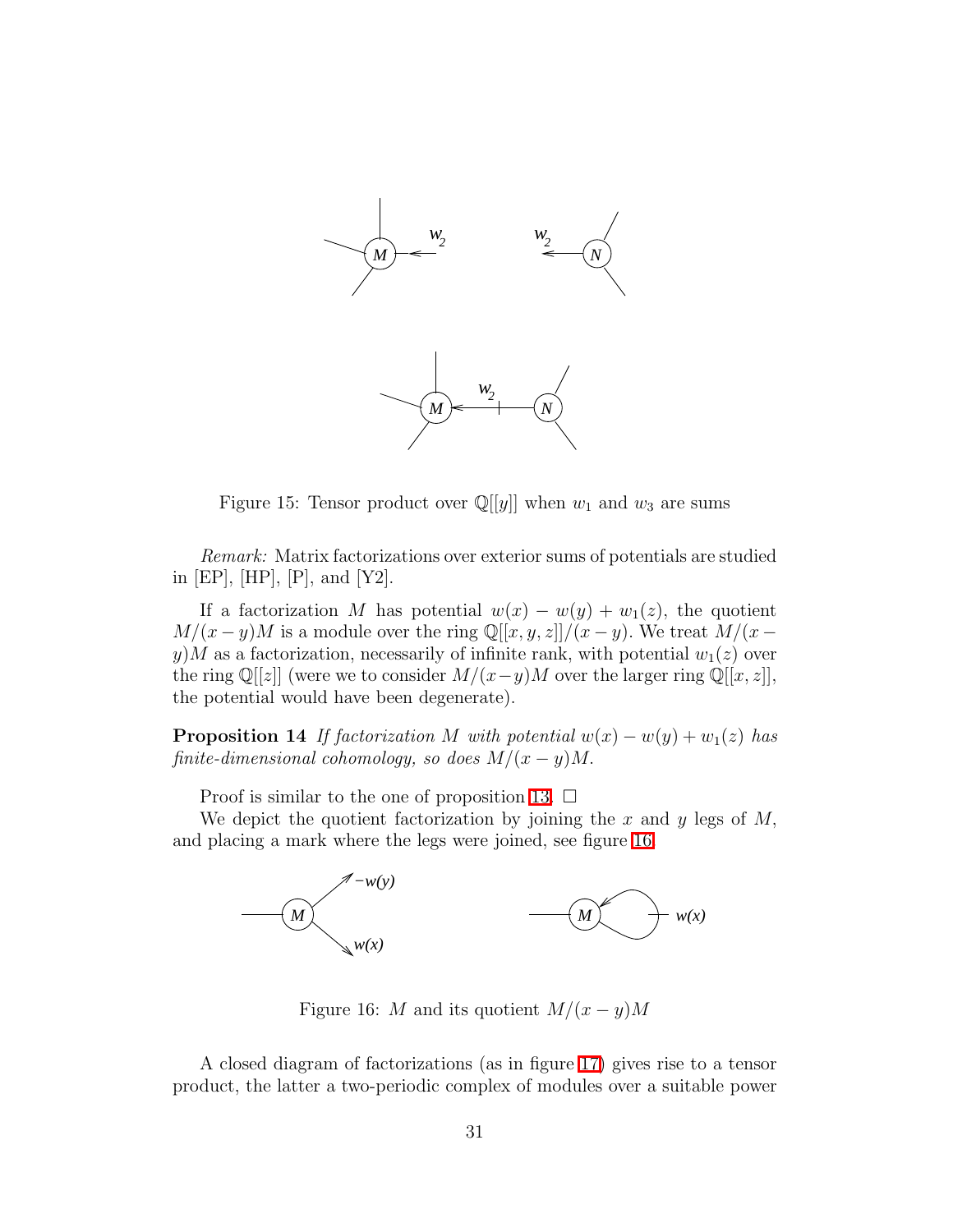series ring. Each oriented edge has a finite set of variables and a potential assigned to it,  $d^2 = 0$  since the potentials cancel. If each factorization in the diagram has finite-dimensional cohomology, the complex will have finitedimensional cohomology as well. The network does not even have to be planar, and does not need to be embedded anywhere. In our paper, however, all such diagrams are going to be planar.



<span id="page-31-0"></span>Figure 17: A closed diagram of factorizations;  $d^2 = 0$  in the tensor product, marks on the edges are omitted.

External tensor product. When the intermediate set of variables is empty, the (completed) tensor product is over Q, and we call it *the external tensor product*  $M \otimes_{\mathbb{Q}} N$ . This operation was investigated by Yoshino [Y2]. The disjoint union of two diagrams denotes the external tensor product of corresponding factorizations, see figure [13](#page-28-1) left.

Hiding minus signs in tensor products. Suppose I is a finite set and  $M_a, a \in I$ , is a collection of factorizations (possibly with degenerate potentials). To define the differential in the tensor product  $\underset{a \in I}{\otimes} M_a$  in a manifestly intrinsic way, consider the Clifford ring  $Cl(I)$  of the set I. It has generators  $a \in I$  and relations

$$
a^2 = 1, \quad ab + ba = 0, \quad a \neq b.
$$

As an abelian group,  $Cl(I)$  has rank  $2^{|I|}$ , where |I| is the cardinality of I, and breaks down into direct sum

$$
Cl(I) = \underset{J \subset I}{\oplus} \mathbb{Z}_J.
$$

 $\mathbb{Z}_J$  has generators–all ways to order elements of the set  $J$ , and relations

$$
a \dots bc \dots e + a \dots cb \dots e = 0
$$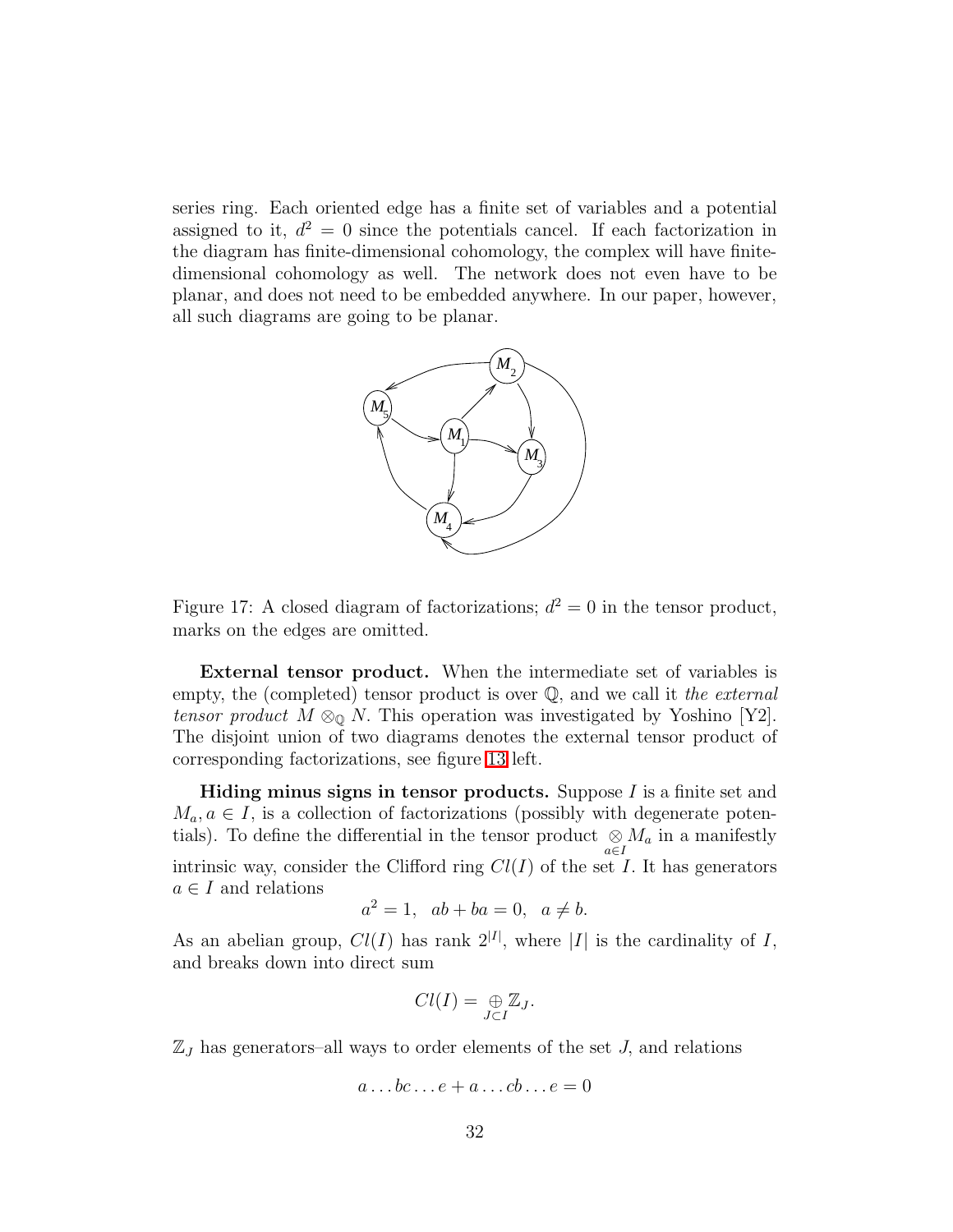for all orderings  $a \dots bc \dots e$  of J. The group  $\mathbb{Z}_J$  is isomorphic to  $\mathbb{Z}$ , but there is no canonical isomorphism.

 $r_a^2 = 1$  where  $r_a$  is the right multiplication by a endomorphism of  $Cl(I)$ . For each  $J \subset I$  which does not contain a we have a 2-periodic sequence

$$
\mathbb{Z}_J \xrightarrow{r_a} \mathbb{Z}_{J \sqcup \{a\}} \xrightarrow{r_a} \mathbb{Z}_J.
$$

Now define the tensor product factorization of  $M_a$ 's as the sum, over all  $J \subset I$ , of

$$
(\underset{a\in J}{\otimes}M_a^1)\otimes(\underset{b\in I\setminus J}{\otimes}M_b^0)\otimes_{\mathbb{Z}}\mathbb{Z}_J,
$$

with the differential

$$
d = \sum_{a \in I} d_a \otimes r_a
$$

where  $d_a$  is the differential in  $M_a$ . We denote this tensor product by  $\underset{a \in I}{\otimes} M_a$ .

When forming tensor products of factorizations, we'll use this trick, and would need to assign labels to each term in a tensor product. If a label  $a$  is assigned to a factorization  $M$ , we write  $M$  as

$$
M^0(\emptyset) \longrightarrow M^1(a) \longrightarrow M^0(\emptyset).
$$

Factorization of the identity functor. Start with the one-variable potential  $w(x) = x^{n+1}$  and consider the potential  $w(x) - w(y)$  in two variables. Let

$$
\pi_{xy} = \frac{w(x) - w(y)}{x - y} = x^n + x^{n-1}y + \dots + y^n.
$$

Denote by  $L_y^x$  the factorization

$$
R \xrightarrow{\pi_{xy}} R \xrightarrow{x-y} R,
$$

where  $R = \mathbb{Q}[[x, y]]$ . We have

$$
\text{Hom}_{\text{HMF}}(L_y^x, L_y^x) \cong \mathbb{Q}[x]/(x^n), \tag{14}
$$

$$
\text{Hom}_{\text{HMF}}(L_y^x, L_y^x \langle 1 \rangle) \quad \cong \quad 0. \tag{15}
$$

Indeed,  $\text{Hom}_R(L_y^x, L_y^x)$  is isomorphic to the Koszul complex of the sequence  $(x - y, \pi_{xy})$ , with the grading collapsed from Z to Z<sub>2</sub>. Regularity of this sequence implies the formulas (of course, it's easy to check the above two formulas directly; for instance, the right hand side of the second formula is 0 since  $x - y$  and  $\pi_{xy}$  are relatively prime). If we assign label (*a*) to  $L_y^x$ , we can write this factorization as

$$
R(\emptyset) \xrightarrow{\pi_{xy}} R(a) \xrightarrow{x-y} R(\emptyset).
$$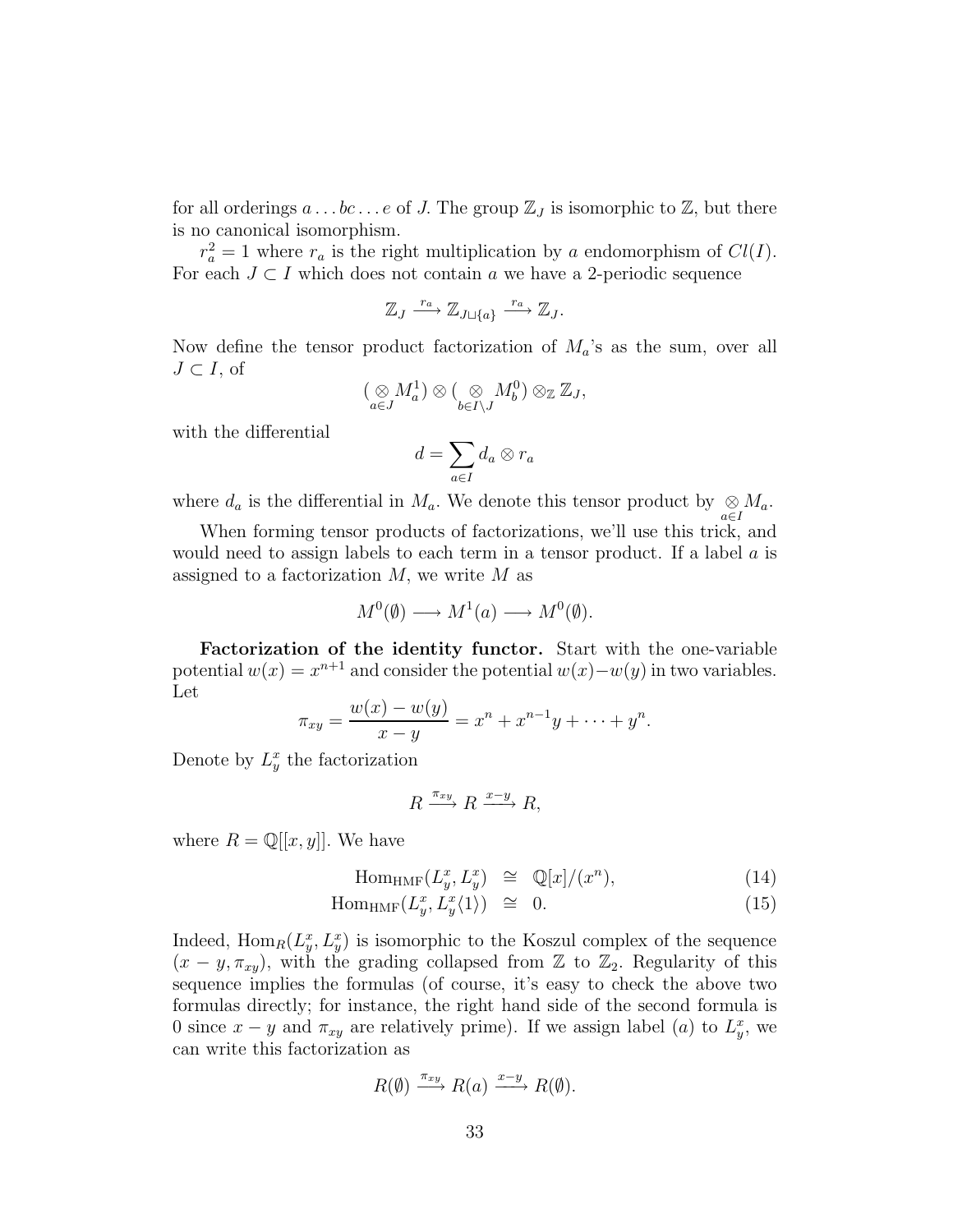Here  $R(\emptyset), R(a)$  are free R-modules of rank 1 with basis vectors  $1(\emptyset), 1(a)$ . The differential takes  $1(\emptyset)$  to  $\pi_{xy} \cdot 1(a)$ , and  $1(a)$  to  $(x - y) \cdot 1(\emptyset)$ .

We depict  $L_y^x$  by an arc oriented from y to x, see figure [18.](#page-33-0) If the potential assigned to an endpoint of a diagram has the form  $x^{n+1}$ , for some variable x, we just write the variable at the endpoint, rather than the potential.



<span id="page-33-0"></span>Figure 18: Arc with endpoints x and y

Proposition 15 *There is a natural isomorphism*

$$
L_y^x M_z^y \cong M_z^x.
$$

where  $w_1(z)$  *is any potential in variables z, and*  $M_z^y$  *any factorization over*  $y^{n+1} - w_1(z)$ .

(Notation  $L_y^x M_z^y$  was explained several pages earlier.)

*Proof:* Assign labels a, b, c to factorizations  $L_y^x$ ,  $M_z^y$ , and  $M_z^x$ , respectively. The map of  $w(x) - w_1(z)$  factorizations

$$
\tau_1: L_y^x \otimes_y M_z^y \longrightarrow M_z^x
$$

defined by taking  $R(a) \otimes_y M_z^y$  to 0 and  $R(\emptyset) \otimes_y M_z^y \cong \mathbb{Q}[[x, y]] \otimes_y M_z^y$  onto  $M_z^x$  by adding the relation  $x = y$  induces an isomorphism on cohomologies of the two factorizations.  $\Box$ .

This isomorphism is functorial in M and implies

**Corollary 7** Tensor product with  $L_y^x$  is an invertible functor from the ho*motopy category of matrix factorizations with potential*  $y^{n+1} - w_1(z)$  *to the homotopy category of matrix factorizations with potential*  $x^{n+1} - w_1(z)$ , *for* any potential  $w_1(z)$ , and is isomorphic to the substitution functor that relabels y *into* x.  $\Box$ .

We could say informally that the tensor product with  $L_y^x$  is the identity functor. We depict  $L_y^x M_z^y$  by gluing their "y"-endpoints and placing a mark at the gluing point, see figure [19](#page-34-0) top. The proposition can be interpreted graphically as an isomorphism in figure [19.](#page-34-0)

Proposition 16 *The diagram in figure [20](#page-35-0) is commutative.*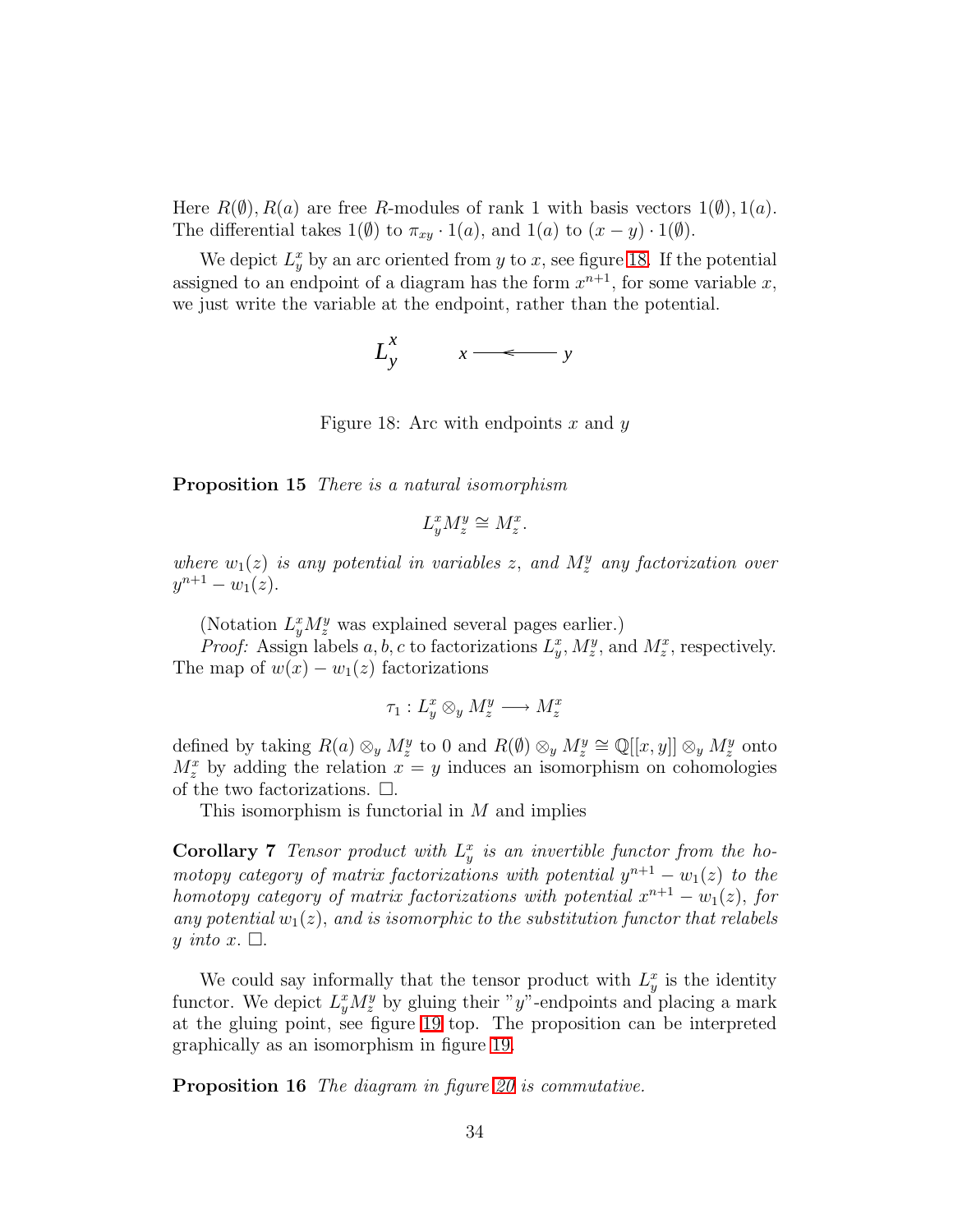

<span id="page-34-0"></span>Figure 19: Removing a mark

In other words, for two marks on different arcs, the order in which they are removed does not matter. Proof is a simple computation with maps  $\tau_1$ .  $\Box$ 

Proposition 17 *There is a natural isomorphism*

$$
M_x^z L_y^x \cong M_y^z.
$$

where  $w_1(z)$  is any potential in variables z, and  $M_z^x$  any factorization over  $w_1(z) - x^{n+1}$ .

*Proof:* Assign labels a, b, c to factorizations  $M_x^z$ ,  $L_y^x$ , and  $M_z^y$ , respectively. The map of  $w_1(z) - y^{n+1}$  factorizations

$$
\tau_2: M_x^z \otimes_x L_y^x \longrightarrow M_y^z
$$

defined by taking  $M_x^z \otimes_y R(b)$  to 0 and  $M_x^z \otimes_x R(b) \cong M_x^z \otimes_x \mathbb{Q}[[x, y]]$  onto  $M_y^z$  by adding the relation  $x = y$  induces an isomorphism on cohomologies of the two factorizations.  $\Box$ .

The proposition can be interpreted graphically as an isomorphism in figure [21.](#page-35-1)

The isomorphism is functorial in  $M$  and implies

**Corollary 8** Tensor product with  $L_y^x$  is an invertible functor between from *the homotopy category of matrix factorizations with potential*  $w_1(z) - x^{n+1}$  *to the homotopy category of matrix factorizations with potential*  $w_1(z) - y^{n+1}$ , *for any potential*  $w_1(z)$ *, and is isomorphic to the substitution functor that relabels* x *into* y.  $\Box$ .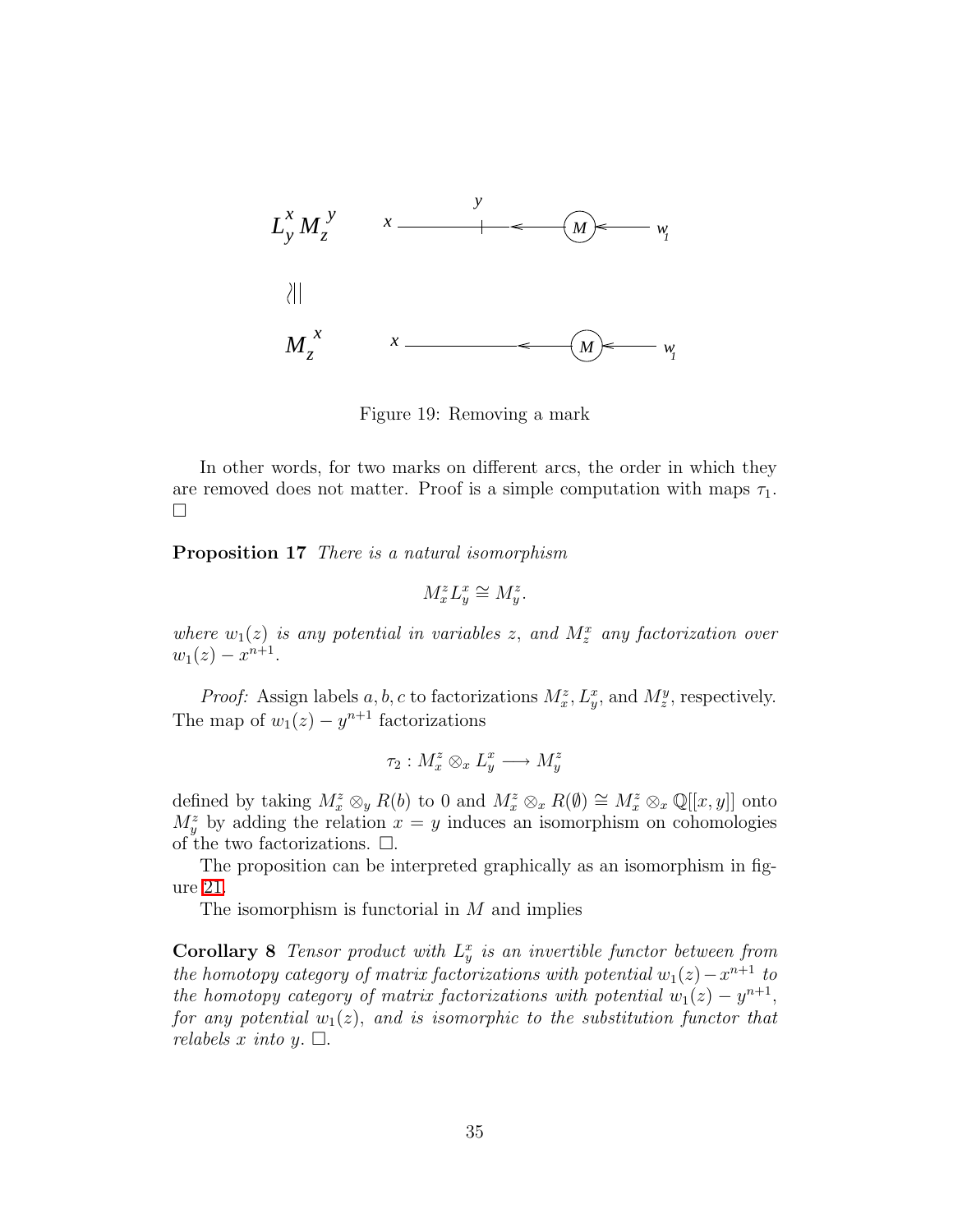

<span id="page-35-0"></span>Figure 20: Commutative diagram of mark removals

Commutative diagram [20](#page-35-0) admits three other versions, with reversed orientation in one or two of the  $x_1, x_2$  legs of M and mark removal using the morphism  $\tau_2$  instead of  $\tau_1$ . Each of these three diagrams is commutative.

In figure [22](#page-36-0) we have two marks on an arc connecting factorizations  $N$  and M. We could remove the mark labelled y using  $\tau_1$ , or we could remove the other mark (via  $\tau_2$ ), and then relabel y into x.

Proposition 18 *The two resulting morphisms from the top to the bottom left factorizations in figure [22](#page-36-0) are equal.*



<span id="page-35-1"></span>Figure 21: Removing a mark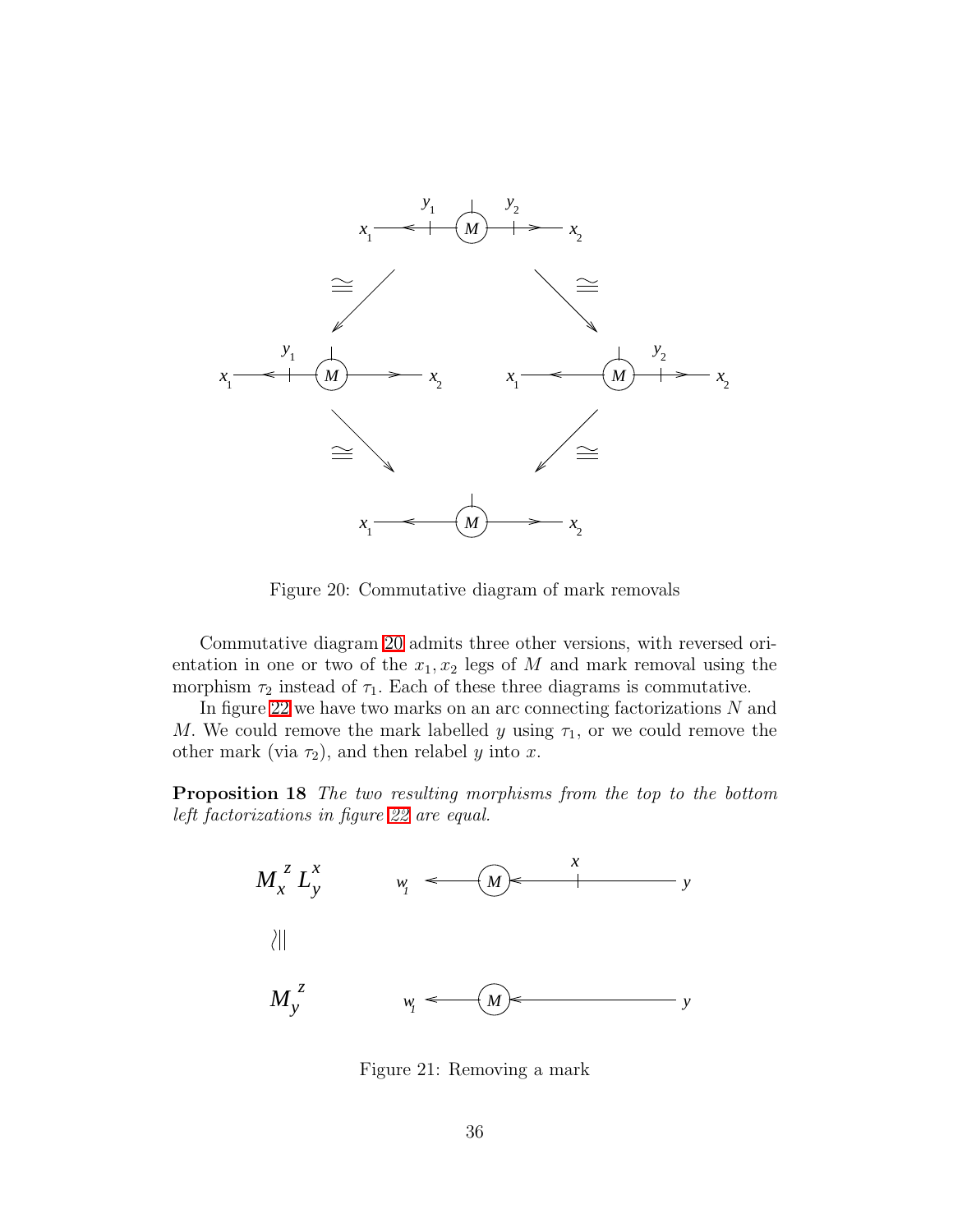

<span id="page-36-0"></span>Figure 22: Yet another commutative diagram

*Proof:* direct computation. □

There are other versions of figure [22,](#page-36-0) with the orientation of the marked arc reversed, and with  $N$  and  $M$  being just one factorization (so that the arc starts and ends in the same factorization). Commutativity holds in all of these cases.

We now specialize to the case when  $M$  is itself an arc. The tensor product  $L_y^x L_z^y$  is the factorization

$$
\begin{pmatrix}\nR(\emptyset) \\
R(ab)\n\end{pmatrix}\n\xrightarrow{\begin{pmatrix}\n\pi_{xy} & y-z \\
\pi_{yz} & y-x\n\end{pmatrix}}\n\begin{pmatrix}\nR(a) \\
R(b)\n\end{pmatrix}\n\xrightarrow{\begin{pmatrix}\nx-y & y-z \\
\pi_{yz} & -\pi_{xy}\n\end{pmatrix}}\n\begin{pmatrix}\nR(\emptyset) \\
R(ab)\n\end{pmatrix}
$$
\n(16)

where  $R = \mathbb{Q}[[x, y, z]]$ , and we assigned labels a, b to  $L_y^x, L_z^y$ , respectively. The minus sign in front of  $\pi_{xy}$  in the right  $2 \times 2$  matrix comes from the relation  $ba = -ab.$ 

 $L_z^x$  is given by

$$
R'(\emptyset) \xrightarrow{\pi_{xz}} R'(c) \xrightarrow{x-z} R'(\emptyset)
$$

where  $R' = \mathbb{Q}[[x, z]]$  (and notice label c).

We can specialize maps  $\tau_1, \tau_2$ , introduced earlier, to this case. The map  $\tau_1: L_y^x L_z^y \longrightarrow L_z^x$  is given by the pair of matrices

$$
((\phi_{y\to x},0),(0,\phi_{y\to x}))
$$

where  $\phi_{y\to x}: R \to R'$  is the algebra homomorphism that takes x to x, z to  $z$ , and  $y$  to  $x$ .

The map  $\tau_2: L_y^x L_z^y \longrightarrow L_z^x$  is given by the pair of matrices

$$
((\phi_{y\to z},0),(0,\phi_{y\to z}))
$$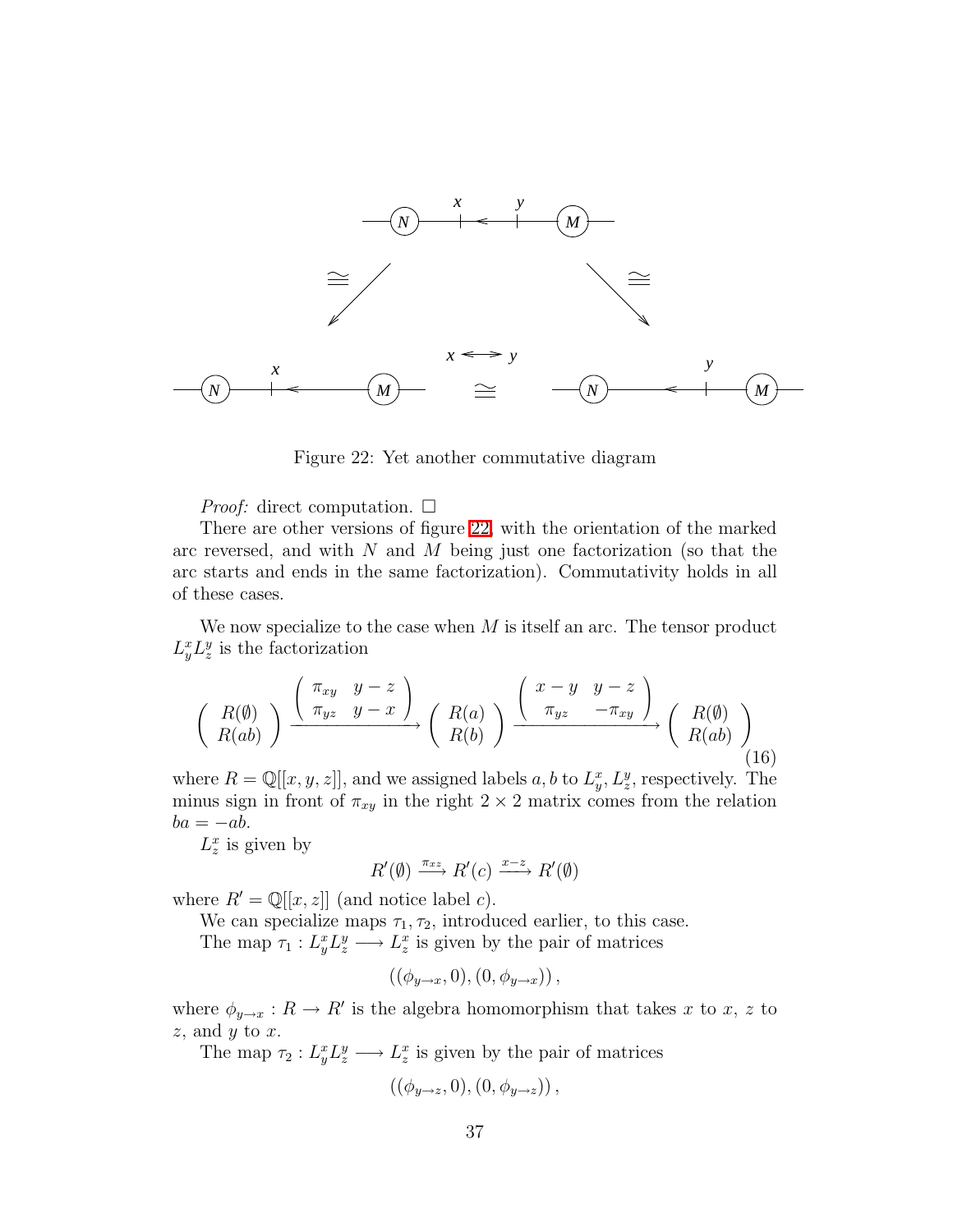where  $\phi_{y\to z}: R \to R'$  is the algebra homomorphism that takes x to x, and  $y, z$  to z.

**Proposition 19** Maps  $\tau_1, \tau_2 : L_y^x L_z^y \longrightarrow L_z^x$  are homotopic.

Proof is straightforward.  $\Box$ 

From now on, an isomorphism means an isomorphism in the homotopy category of factorizations, unless specified otherwise. Since  $\tau_1, \tau_2$  are homotopic, they describe the same morphism in the homotopy category, denoted  $\tau_y$ .

Let  $\tau'_y: L_z^x \longrightarrow L_y^x L_z^y$  be given by the pair of matrices

$$
\tau'_{y} = \left( \left( \begin{array}{c} 1 \\ -e_{xyz} \end{array} \right), \left( \begin{array}{c} 1 \\ 1 \end{array} \right) \right),
$$

where

$$
e_{xyz} = \sum_{i+j+k=n-1} x^i y^j z^k.
$$

<span id="page-37-0"></span>**Proposition 20**  $\tau_y$  and  $\tau'_y$  are mutually inverse isomorphisms in the homo*topy category of factorizations with potential*  $w(x) - w(z)$ .

*Proof:* it is clear that  $\tau'_y$  is a homomorphism of factorizations, and  $\tau_1 \tau'_y$  is the identity endomorphism of  $L_z^x(c)$ . Proposition follows, since  $\tau_y = \tau_1$  is an isomorphism of factorizations.  $\Box$ 

<span id="page-37-1"></span>Proposition 21 τ *is associative: there is an equality*

$$
\tau_z(\tau_y\otimes\mathrm{Id})=\tau_y(\mathrm{Id}\otimes\tau_z)
$$

*of maps*  $L_y^x L_z^y L_w^z \longrightarrow L_w^x$ .

*Proof:* Direct computation. □

Corollary 9 τ ′ *is associative.*

<span id="page-37-2"></span>Corollary 10 *For any* m *and* k *there is a canonical isomorphism of factorizations*

$$
L_{z_1}^x L_{z_2}^{z_1} \dots L_{z_m}^{z_{m-1}} L_{y}^{z_m} \cong L_{v_1}^x L_{v_2}^{v_1} \dots L_{v_k}^{v_{k-1}} L_{y}^{v_k}.
$$

*These isomorphisms are consistent.*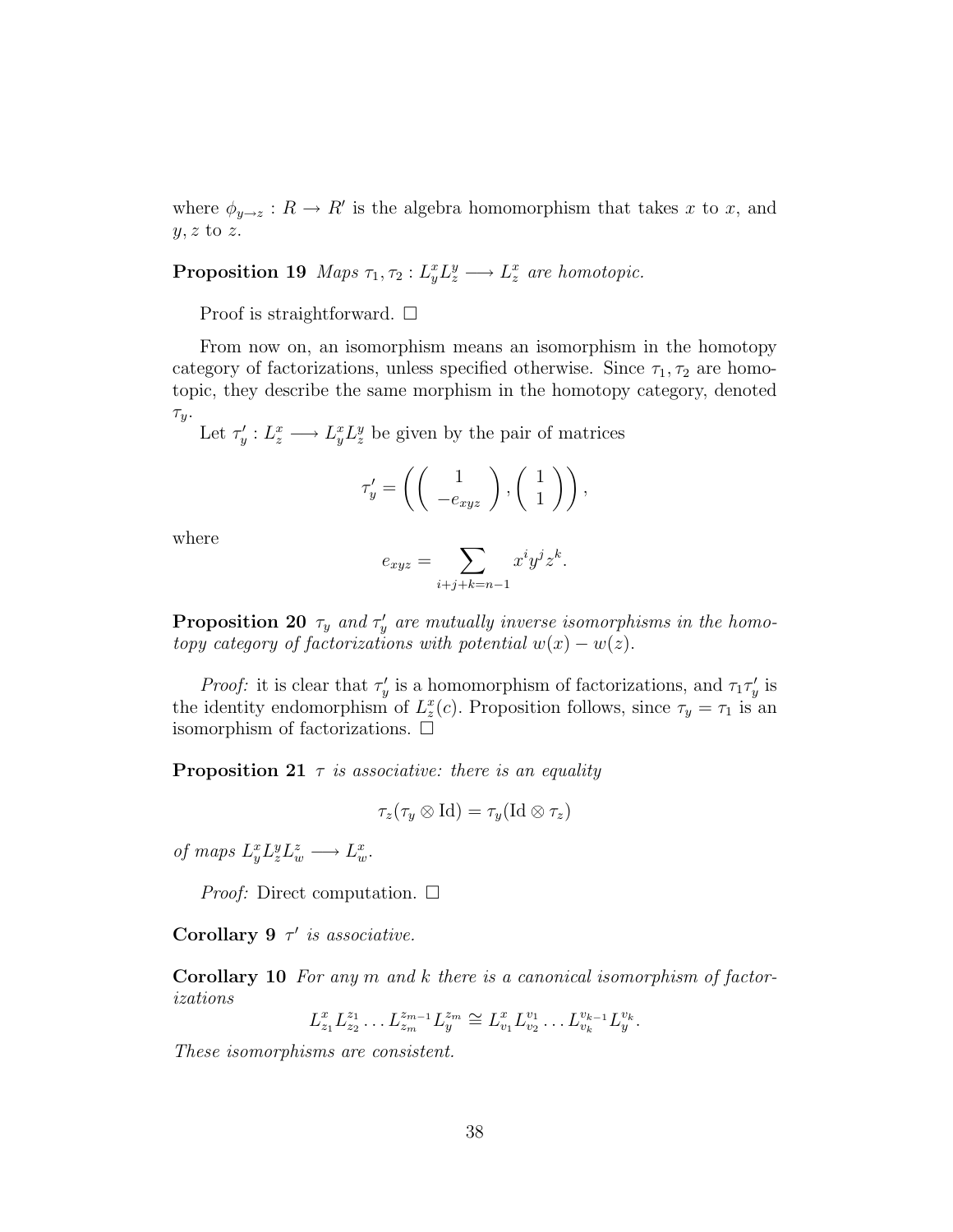

<span id="page-38-0"></span>Figure 23: Adding or removing a mark



Figure 24: Associativity of mark removal

 $L_y^x L_z^y$  is depicted by two arcs glued together along matching enpoints, with a mark at the gluing point. The morphism  $\tau_y$  corresponds to removing a mark, and  $\tau'_y$  to adding a mark, see figure [23.](#page-38-0)

Proposition [20](#page-37-0) says that removing a marked point on an arc does not change the isomorphism class of a factorization, proposition [21](#page-37-1) says that arc removal is associative, while corollary [10](#page-37-2) asserts that two arcs, each with an arbitrary number of marks, are canonically isomorphic (figure [25\)](#page-39-0).

Denote by  $L_x^x$  the quotient of  $L_y^x$  by the relation  $y = x$ .  $L_x^x$  is a 2-complex of  $\mathbb{Q}[[x]]$ -modules

$$
\mathbb{Q}[[x]] \xrightarrow{\pi_{xx}} \mathbb{Q}[[x]] \xrightarrow{0} \mathbb{Q}[[x]],
$$

and has cohomology only in degree 1. We depict  $L_x^x$  by an oriented circle with one mark  $x$ .

Let

$$
A \stackrel{\text{def}}{=} \mathrm{H}^*(\mathbb{CP}^{n-1}, \mathbb{Q}) = \mathbb{Q}[X]/(X^n),
$$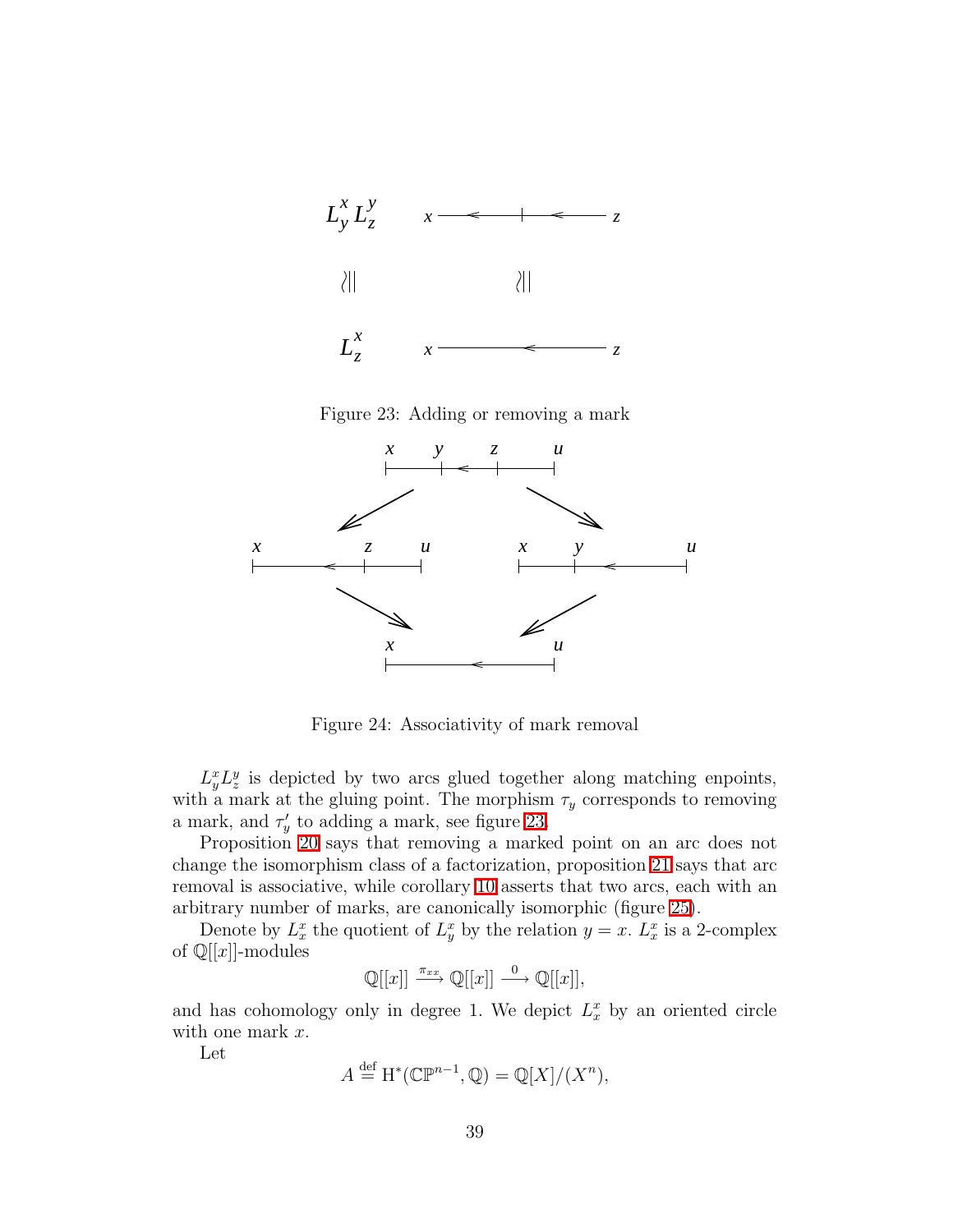

<span id="page-39-0"></span>Figure 25: Canonical isomorphism of marked arcs



Figure 26: 2-complex  $L_x^x$ .

and

$$
\iota \; : \; \mathbb{Q} \longrightarrow A
$$

be the unit map,  $\iota(1) = 1$ . Choose a non-zero rational number  $\zeta$ , and define

$$
\varepsilon \ : \ A \longrightarrow \mathbb{Q}
$$

as the trace map

$$
\varepsilon(X^{n-1}) = \zeta
$$
,  $\varepsilon(X^i) = 0$ , if  $i \neq n-1$ .

We identify the Milnor ring  $R_{w(x)} \cong \mathbb{Q}[x]/(x^n)$  with A by taking  $x^i \in R_w$ to  $X^i \in A$ . To an oriented circle without marks we associate the 2-periodic complex  $0 \longrightarrow A \longrightarrow 0$ , denoted  $A\langle 1 \rangle$ .

We fix an isomorphism  $\nu_x : A\langle 1 \rangle \cong L_x^x$  of 2-periodic complexes of vector spaces, up to homotopies, by taking  $X^{i} \in A$  to  $x^{i} \in \mathbb{Q}[[x]] \cong (L_{x}^{x})^{1}$ , for  $0 \leq i \leq n-1$ . Graphically, this isomorphism means adding a mark to a circle without marks, see figure [27.](#page-39-1)



<span id="page-39-1"></span>Figure 27: Adding a mark to a circle

It's easy to see that the maps

$$
L_y^x L_x^y \xrightarrow{\tau_y} L_x^x \xrightarrow{\nu_x^{-1}} A \langle 1 \rangle
$$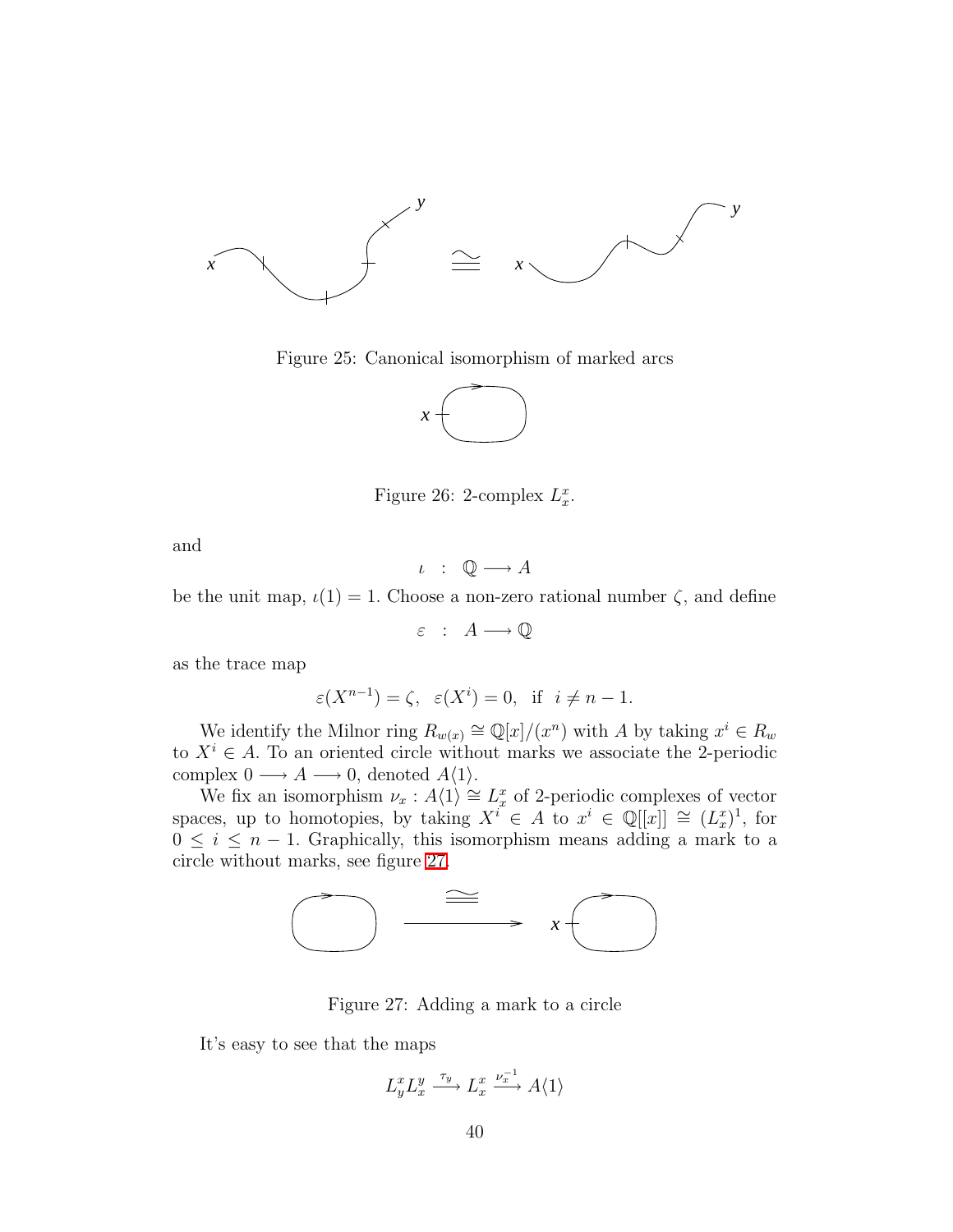and

$$
L_y^x L_x^y \xrightarrow{\tau_x} L_y^y \xrightarrow{\nu_y^{-1}} A \langle 1 \rangle
$$

are homotopic. This implies consistency between two ways to remove two marks from a circle, figure [28.](#page-40-0)



<span id="page-40-0"></span>Figure 28: Commutativity of mark removal

Combining with the associativity property for mark removal and addition, we conclude that the factorizations assigned to two circles with arbitrary number of marks are canonically isomorphic in the homotopy category of 2-complexes of Q-vector spaces, figure [29.](#page-40-1)

*Remark:* This canonical isomorphism allows us to view  $\iota$  and  $\varepsilon$  as maps between Q and the 2-complex assigned to a circle with an arbitrary number of marks.



<span id="page-40-1"></span>Figure 29: Canonical isomorphism of 2-periodic complexes assigned to marked circles

Suppose we have a collection of factorizations  $M_i, i \in I$ , such that each of them has potential  $w_i$  which is a signed sum of  $x_j^{n+1}$ , for j in a subset of I.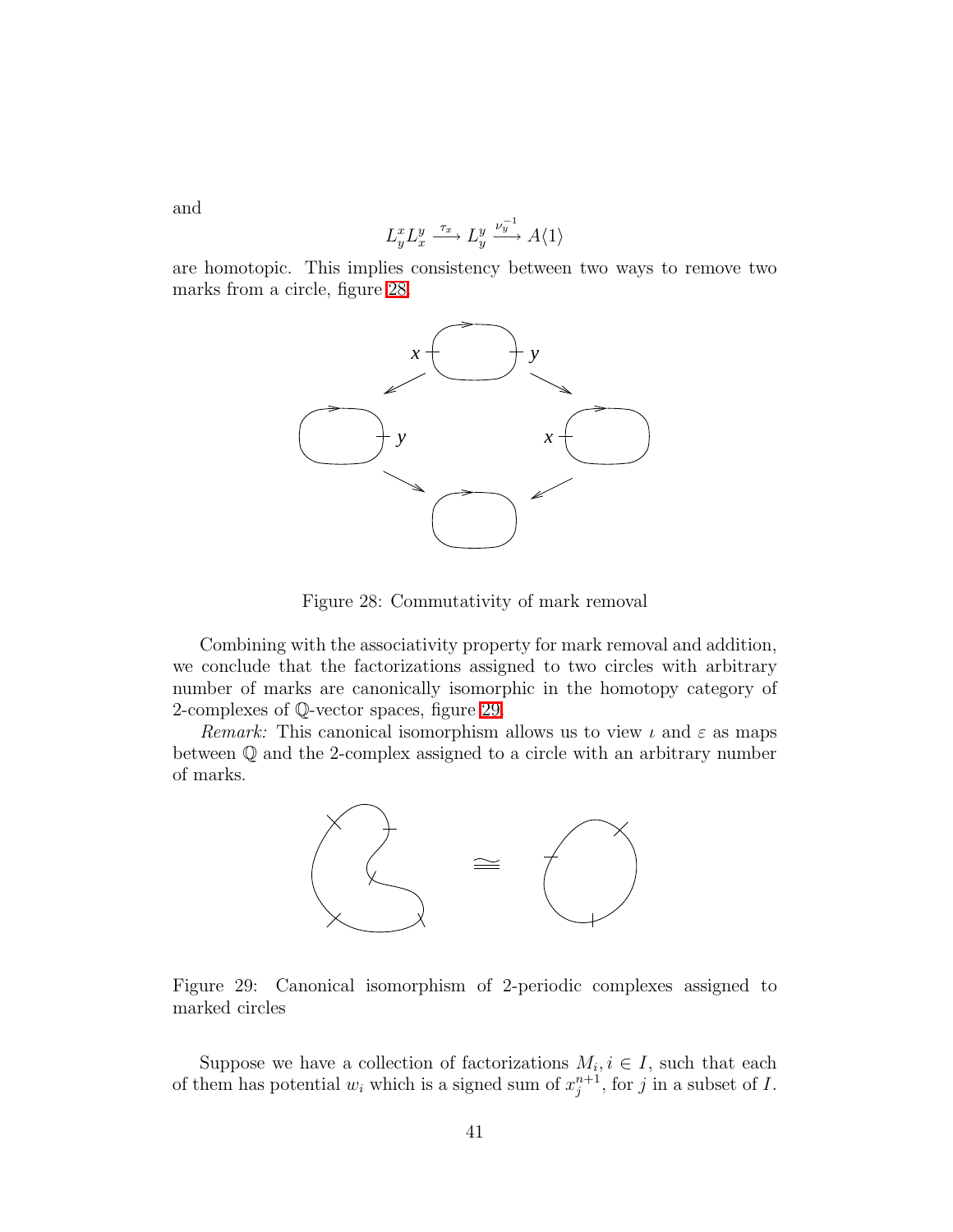Let us tensor  $M_i$ 's and a number of arc factorization L together in some way to produce a network of factorizations (as in figure [30](#page-42-0) top left). Each arc in the network has potential  $x^{n+1}$ . We divide arcs into internal and external. External arcs are those with at least one loose endpoint. The resulting tensor product  $Z_1 = \otimes_i M_i$  is a factorization with potential which is a signed sum of  $x_i^{n+1}$  $j^{n+1}_{j}$ , over all loose endpoints j. The sign is determined by the orientation of the network near j.

Suppose now we tensor  $M_i$ 's and several arc factorizations together so as to produce the same network but, possibly, with different marks (as in figure [30](#page-42-0) top right). Denote this tensor product by  $Z_2$ . Our results imply

<span id="page-41-1"></span>**Proposition 22** *Factorizations*  $Z_1$  *and*  $Z_2$  *are canonically isomorphic (in the homotopy category). The isomorphism is natural in* M<sup>i</sup> *'s, in the following sense.* If  $f : M_r \longrightarrow N_r$  *is a homomorphism of factorizations, for some* r, and  $Z'_1$  (respectively,  $Z'_2$ ) is obtained from  $Z_1$  (respectively,  $Z_2$ ) by substituting N<sup>r</sup> *instead of* M<sup>r</sup> *in the tensor product, then the diagram*

$$
Z_1 \xrightarrow{\cong} Z_2
$$
  

$$
f \downarrow \qquad f \downarrow
$$
  

$$
Z'_1 \xrightarrow{\cong} Z'_2
$$

*commutes (see figure [30\)](#page-42-0).*

Realization of the identity functor (multi-variable case). Given a multi-variable potential  $w = w(x_1, \ldots, x_k)$ , we can write

$$
w(x) - w(y) = \sum_{i=1}^{k} w_i (x_i - y_i)
$$

where

$$
w_i = \frac{w(y_1, \dots, y_{i-1}, x_i, \dots, x_k) - w(y_1, \dots, y_i, x_{i+1}, \dots, x_k)}{x_i - y_i}
$$

are polynomials in x's and y's. Let L be the tensor product (over i from 1) to  $k$ ) of factorizations

$$
R \xrightarrow{w_i} R \xrightarrow{x_i - y_i} R
$$

<span id="page-41-0"></span>where  $R = \mathbb{Q}[[x, y]].$ 

**Proposition 23** For any potential  $w_1(z)$  and any factorization M with po*tential*  $w(y) - w_1(z)$  *the tensor product*  $L \otimes_y M$  *is isomorphic in the homotopy category of factorizations to the factorization* M *with* y*'s relabelled into* x*'s. The isomorphism is functorial in* M.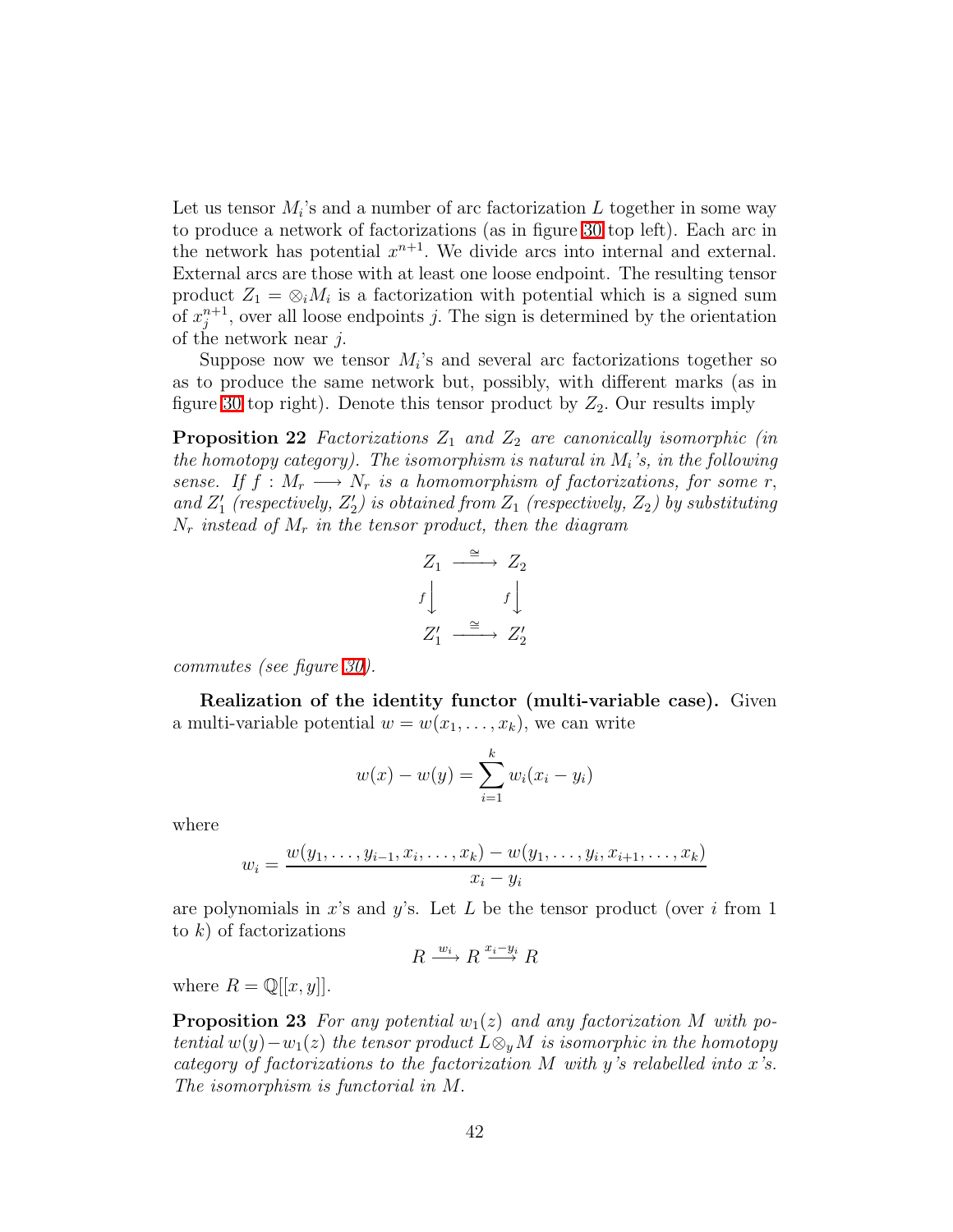

<span id="page-42-0"></span>Figure 30: Canonical isomorphism of networks; a map  $f : M_2 \longrightarrow N_2$  induces a homomorphism of factorizations assigned to whole networks; the diagram is commutative.

To prove this result, apply proposition [9](#page-26-0) repeatedly to exclude  $y_1, y_2, \ldots, y_k$ .  $\Box$ 

Proposition [23](#page-41-0) says, essentially, that tensoring with  $L$  is the identity functor. Also, we have

$$
\text{Hom}_{\text{HMF}}(L, L) \cong \mathbb{Q}[[x]]_{w(x)},
$$
  

$$
\text{Ext}^1_{\text{HMF}}(L, L) \cong 0,
$$

i.e., the endomorphism ring of  $L$  is the Jacobian algebra of  $w$ . Note that theorem [1](#page-27-0) applied to  $L$  implies proposition [4.](#page-17-0)

The results of the previous subsection and of section [9](#page-93-0) can be generalized from  $x^{n+1}$  to arbitrary multi-variable potentials, but we postpone this analysis to a later paper.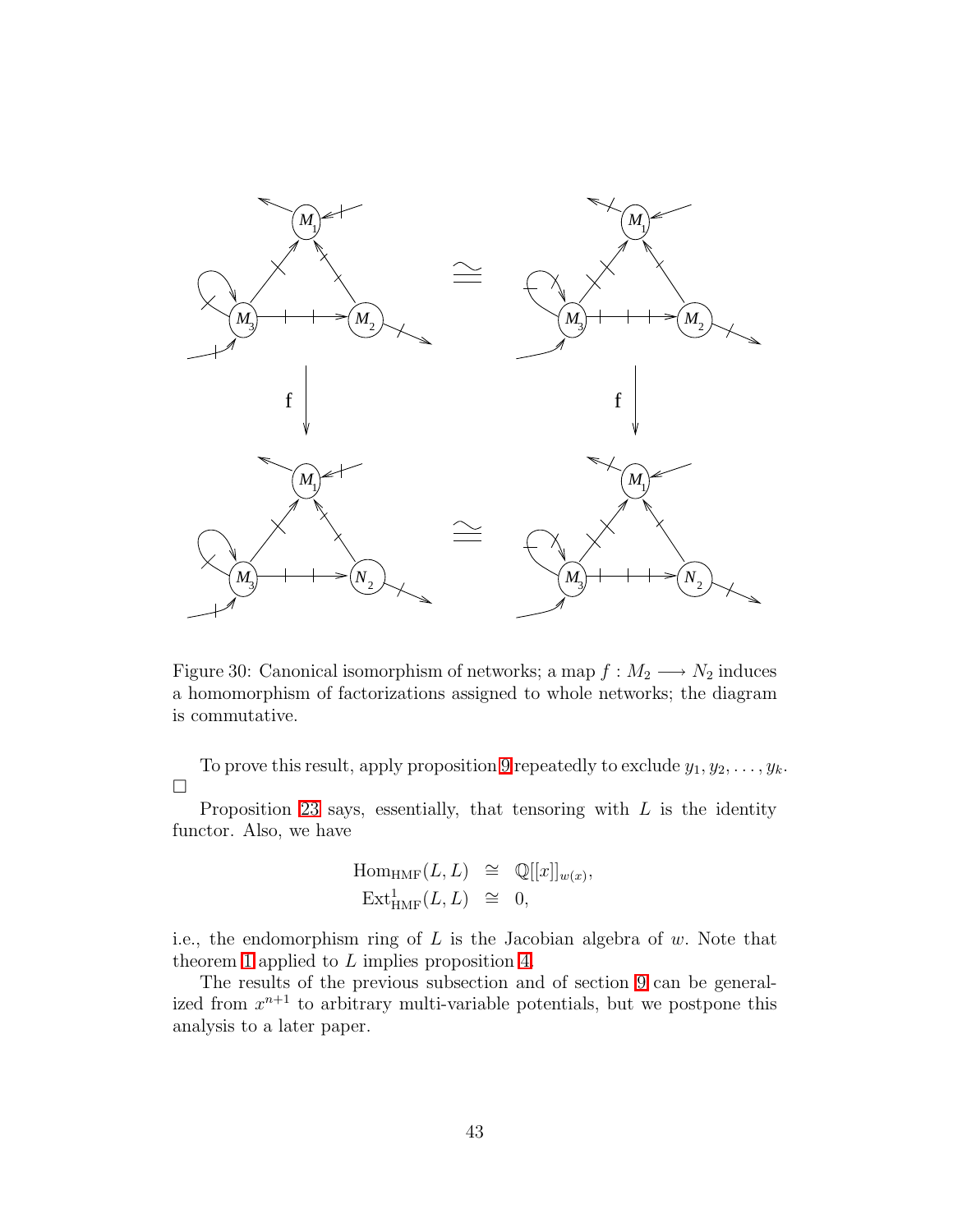# 5 Homogeneous potentials and graded factorizations

Homogeneous potentials and graded factorizations. Suppose that each variable  $x_i$  is given a positive integer degree  $p_i$  and the potential w is homogeneous of degree  $p$ . Then  $w$  belongs to the Jacobian ideal,

$$
w = \frac{1}{p} \sum_{i} p_i x_i \frac{\partial f}{\partial x_i}
$$

(Euler's formula), so that the Milnor and Tyurina algebra are isomorphic.

The ring of power series with coefficients in a field is local. After switching from rings to graded rings, the role of the power series rings is played by polynomial rings whose generators are in positive degrees only, since these rings have only one maximal homogeneous ideal. From now on in this paper we work with homogeneous potentials and switch from the power series ring to the ring of polynomials. From here on  $R$  is a polynomial ring.

A graded (or homogeneous) factorization with a homogeneous potential w of degree  $2(n+1)$  consists of free graded R-modules  $M^0, M^1$  and degree  $n+1$  homomorphisms  $d^0, d^1$  such that  $d^1d^0 = w$  (this implies  $d^0d^1 = w$ ),

$$
M^0 \xrightarrow{d^0} M^1 \xrightarrow{d^1} M^0.
$$

A homomorphism of graded factorizations is required to have degree 0, while a homotopy should have degree  $-n-1$ . Each of the six categories of factorizations described in section [3](#page-16-0) has a graded version, denoted in lowercase letters. For instance,  $\text{hmf}_w$  is the homotopy category of graded factorizations of w with finite-dimensional cohomology. This category is triangulated.

We denote by  $\{m\}$  the grading shift up by m. Factorization  $M\{m\}$  has the form

$$
M^{0}\{m\} \xrightarrow{d^{0}} M^{1}\{m\} \xrightarrow{d^{1}} M^{0}\{m\}.
$$

Cohomological shift functor  $\langle 1 \rangle$  does not change the grading of  $M^0, M^1$ , and commutes with the grading shift functor  $\{m\}$ .

All results and constructions of sections [2,](#page-12-0) [3](#page-16-0) and [4](#page-27-1) easily extend to graded factorizations. There is no need to complete tensor products of factorizations in the graded case. Factorization  $\{a, b\}$  is defined for homogeneous  $a, b$  with  $deg(a) + deg(b) = 2(n + 1)$ , and has the form

$$
R \xrightarrow{a} R\{n+1-\deg(a)\} \xrightarrow{b} R.
$$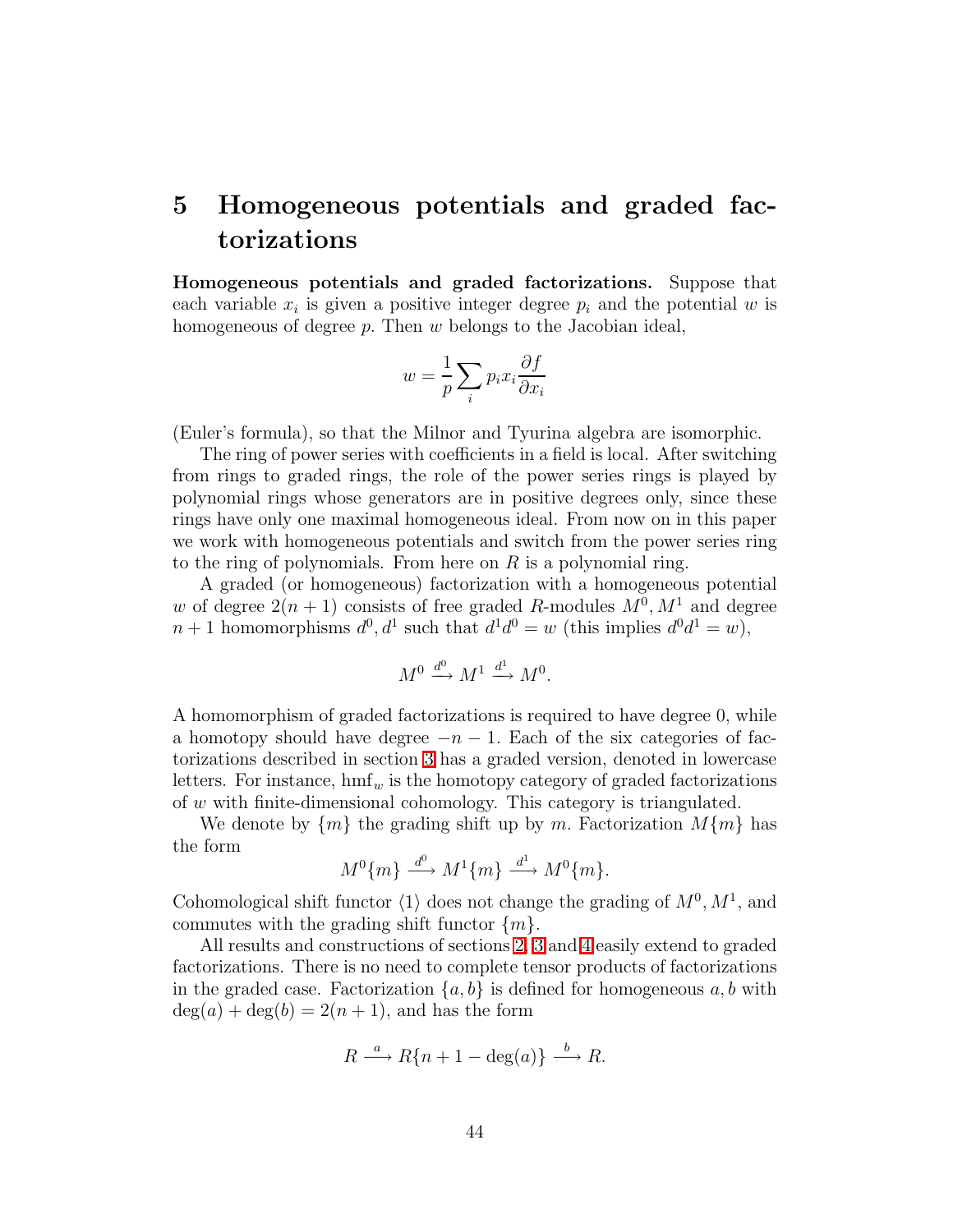We shifted the degree of the middle  $R$  so that the differentials would have degree  $n + 1$ . Then,

$$
{a, b} \langle 1 \rangle = {b, a} \{ \deg(b) - n - 1 \}.
$$

Notice two different uses of curly brackets: to denote Koszul factorizations and to denote shifts.

When extending subsection "Realization of the identity functor (one-variable case)" of section [4](#page-27-1) to the graded case, we give variables  $x, y, z$  degree 2. Factorization  $L_y^x$  has the form

$$
R \xrightarrow{\pi_{xy}} R\{1-n\} \xrightarrow{x-y} R.
$$

The isomorphism in proposition [15](#page-33-0) has degree 0, assuming  $M$  is a graded factorization.

Cohomology  $H(M)$  of a homogeneous factorization is a  $\mathbb{Z}_2 \oplus \mathbb{Z}$ -graded Q-vector space,

$$
H(M) = \bigoplus_{i \in \{0,1\}, j \in \mathbb{Z}} H^{i,j}(M).
$$

We define the graded dimension of M as

$$
\text{gdim}(M) \stackrel{\text{def}}{=} \sum_{j \in \mathbb{Z}, i \in \{0, 1\}} \text{dim} H^{i, j}(M) \ q^j s^i.
$$

Then, for external tensor product  $M \otimes N$ ,

$$
gdim(M \otimes N) = gdim(M) gdim(N),
$$

assuming the relation  $s^2 = 1$ . The dimension of M is the  $q = s = 1$  specialization of the graded dimension.

The algebra A (cohomology of  $\mathbb{CP}^{n-1}$ ), defined in the previous section, is naturally graded. We shift the grading of A down by  $n-1$  so that deg(1) =  $1 - n$ , and, more generally,  $deg(X^i) = 2i + 1 - n$ . The unit map  $\iota : \mathbb{Q} \to A$ and the trace map  $\varepsilon : A \to \mathbb{Q}$  have degree  $1 - n$ , while the multiplication in A has degree  $n-1$ . To a circle without marks we assign the 2-complex  $A(1)$ of graded vector spaces.

Let  $M$  be a homogeneous factorization of finite rank. If the endomorphism ring  $\text{Hom}_{\text{mf}}(M, M)$  contains a degree 0 idempotent e, we can decompose M into a direct sum of factorizations,  $M = eM \oplus (1 - e)M$ . Suppose instead that the quotient ring  $\text{Hom}_{\text{hmf}}(M, M)$  contains an idempotent e. Let I be the kernel of the quotient map

$$
\operatorname{Hom}_{\mathrm{mf}}(M,M)\stackrel{f}{\longrightarrow} \operatorname{Hom}_{\mathrm{hmf}}(M,M),
$$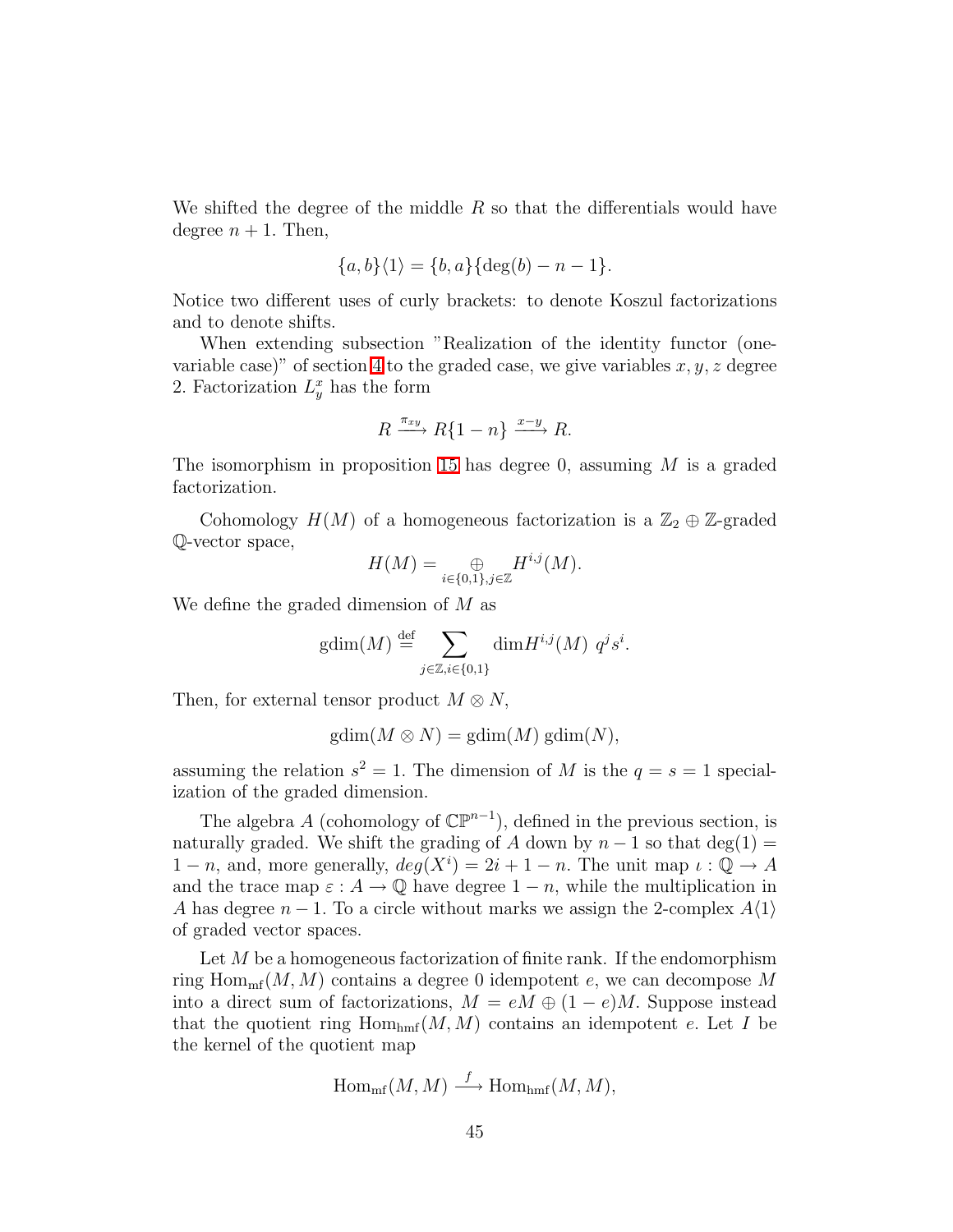and J the ideal in  $\text{Hom}_{\text{mf}}(M, M)$  of endomorphisms that induce the zero map on cohomology. Clearly,  $I \subset J$ , and J is a nilpotent ideal in  $\text{Hom}_{\text{mf}}(M, M)$ , since a degree 0 endomorphism cannot have coefficients of arbitrary large degrees. Thus,  $J^N = 0$ , for some N, and, therefore,  $I^N = 0$ . Nilpotent ideals have the lifting idempotents property (exercise, or see [Be, Theorem 1.7.3]). There exists an idempotent  $\widetilde{e} \in \text{Hom}_{\text{mf}}(M, M)$  that lifts e, that is  $f(\widetilde{e}) = e$ . It allows us to decompose  $M = \widetilde{e}M \oplus (1 - \widetilde{e})M$ . We state this as

#### <span id="page-45-0"></span>**Proposition 24** *The category*  $\text{hmf}_w$  *has the splitting idempotents property.*

*Remark:* The category  $HMF_w$  has this property as well, which can be seen by a slight modification of the above argument, using that  $\cap_N J^N = 0$ and lifting e recursively.

An additive category is called *Krull-Schmidt* if any object has the unique decomposition property. In other words, if  $M \cong \bigoplus_{i \in I} M_i$  and  $M \cong \bigoplus_{j \in J} N_j$ , for some sets I, J and indecomposables  $M_i, N_j$ , then there is a bijection  $z: I \to J$ such that  $M_i \cong N_{z(i)}$ .

#### <span id="page-45-1"></span>**Proposition 25** *The category*  $hmf_w$  *is Krull-Schmidt.*

Indeed, any object of  $\text{hmf}_w$  is isomorphic to a finite rank factorization. This and proposition [24](#page-45-0) imply that the endomorphism ring of any indecomposable in  $\text{hmf}_w$  is local. Proposition [25](#page-45-1) follows.  $\Box$ 

For graded factorizations  $M, N$  with finite-dimensional cohomology there is an isomorphism of graded R-modules

$$
\operatorname{Hom}_{\operatorname{HMF}}(M,N)=\underset{i\in\mathbb{Z}}{\oplus}\operatorname{Hom}_{\operatorname{hmf}}(M\{i\},N).
$$

Given a graded cyclic Koszul factorization  $\{a, b\}$ , its graded dual is

$$
\{\mathbf{a},\mathbf{b}\}_\bullet \cong \{-\mathbf{b},\mathbf{a}\} \cong \{\mathbf{a},-\mathbf{b}\}\langle m\rangle \{\sum_i \deg(a_i) - m(n+1)\},\qquad(17)
$$

where sequences **a** and **b** have length  $m$ .

Quasi-homogeneous potentials. A potential that is homogeneous with respect to some basis in R is called *quasi-homogeneous*. A quasihomogeneous potential lies in its Jacobian ideal. From the work of K.Saito [Sa] we know that the converse is true: only quasi-homogeneous potentials lie in their Jacobian ideal (so that the Milnor and Tyurina algebras are isomorphic). To a mathematician, quasi-homogeneous singularities are distinguished by the existence of the associated Frobenius manifold [BV], [D],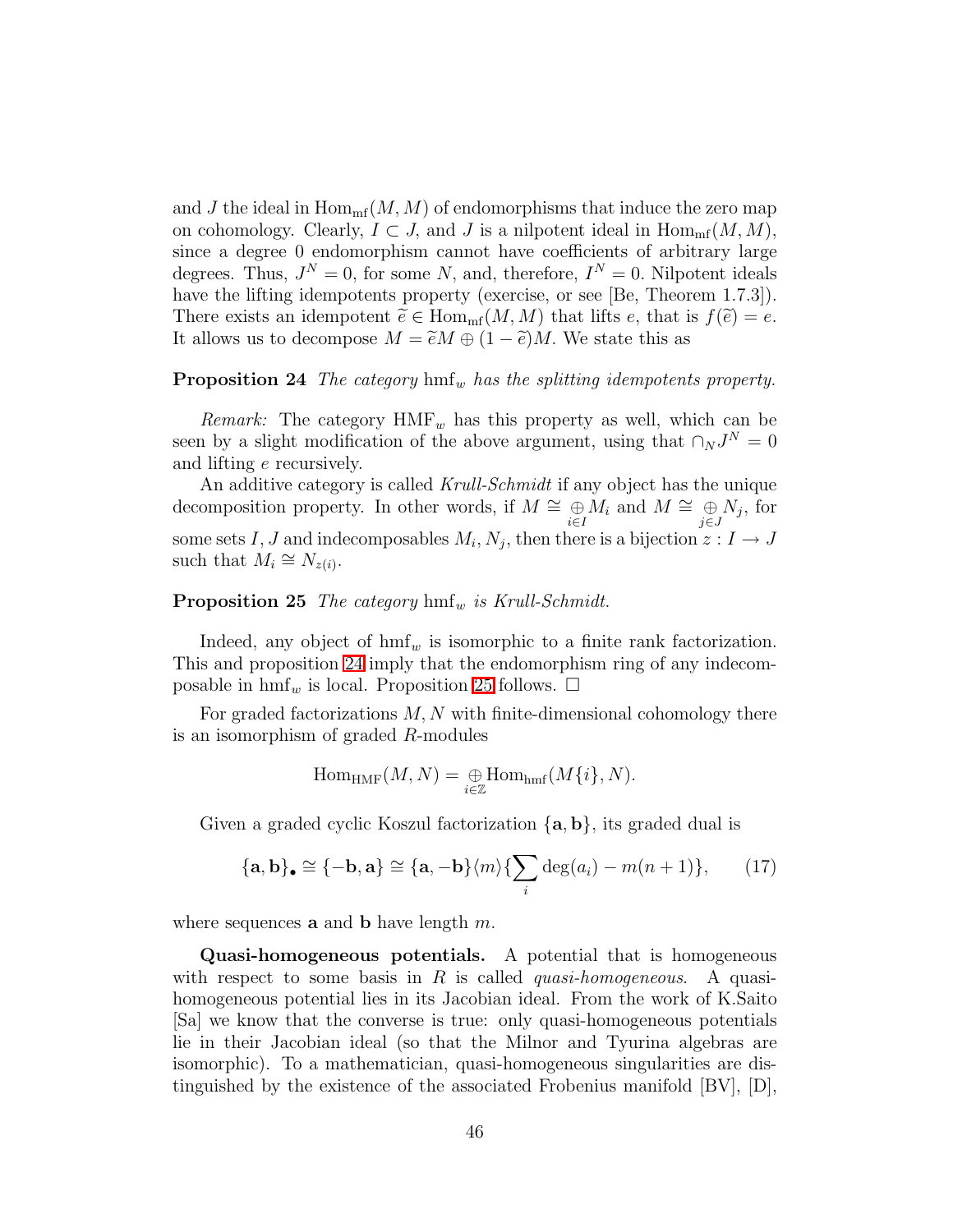and other special properties [AGV], [Di], [Ku]. From a string theorist's viewpoint, each quasi-homogeneous singularity gives rise to the rich structure of a (super) conformal 2D field theory [VW], [M], while an arbitrary isolated singularity only produces a 2D topological field theory, the latter equivalent to a commutative Frobenius algebra (a 0-dimensional Gorenstein ring).

In the rest of the paper we are dealing exclusively with homogeneous potentials.

## 6 Planar graphs and factorizations

Factorization from a planar graph. We consider graphs of a particular kind embedded in a disk (for an example see figure [7\)](#page-7-0). A graph can have both unoriented and oriented edges, and oriented loops. Unoriented edges are called "wide" and depicted correspondingly. Any unoriented edge has two oriented edges entering it at one vertex, and two oriented edges leaving it at the other. Oriented edges might end on the boundary of the disc. Inside the disk we allow only trivalent vertices where a wide edge and a pair of oriented edges meet. An oriented edge is *internal* if none of its endpoints is on the boundary of the disc. Otherwise, the edge is called *external*. Any internal edge has one or more marks placed on it. We also treat boundary points as marks, this ensures that each external edge has a mark. Additional marks on external edges are allowed. An oriented loop may or may not have marks.

If Γ is such a graph, we denote by  $m(\Gamma)$  the set of its marks and by  $\partial \Gamma$ the set of boundary points, the latter a subset of  $m(\Gamma)$ . If  $i \in \partial \Gamma$ , the sign of i, denoted  $s(i)$ , is 1 if the edge at i is oriented outward, and  $-1$  if the edge is oriented inward. For instance, boundary points marked 1, 2, 7 in figure [7](#page-7-0) have sign 1, and points  $4, 8, 9$  have sign  $-1$ .

Let  $R = \mathbb{Q}[x_i], i \in m(\Gamma)$ , be the ring of polynomials in variables  $x_i$ , over all marks i, and R' be its subring  $\mathbb{Q}[x_i], i \in \partial \Gamma$ . We introduce a grading on R and R' by giving each  $x_i$  degree 2.

Assign to  $\Gamma$  the potential

$$
w(\Gamma) = \sum_{i \in \partial \Gamma} s(i) x_i^{n+1}.
$$

To  $\Gamma$  we now associate a graded factorization  $C(\Gamma)$  over the ring R' with potential  $w(\Gamma)$ . First, to a wide edge t bounded by marks 1, 2, 3, 4 as in figure [5](#page-5-0) we assign a factorization with potential

$$
w_t = x_1^{n+1} + x_2^{n+1} - x_3^{n+1} - x_4^{n+1}.
$$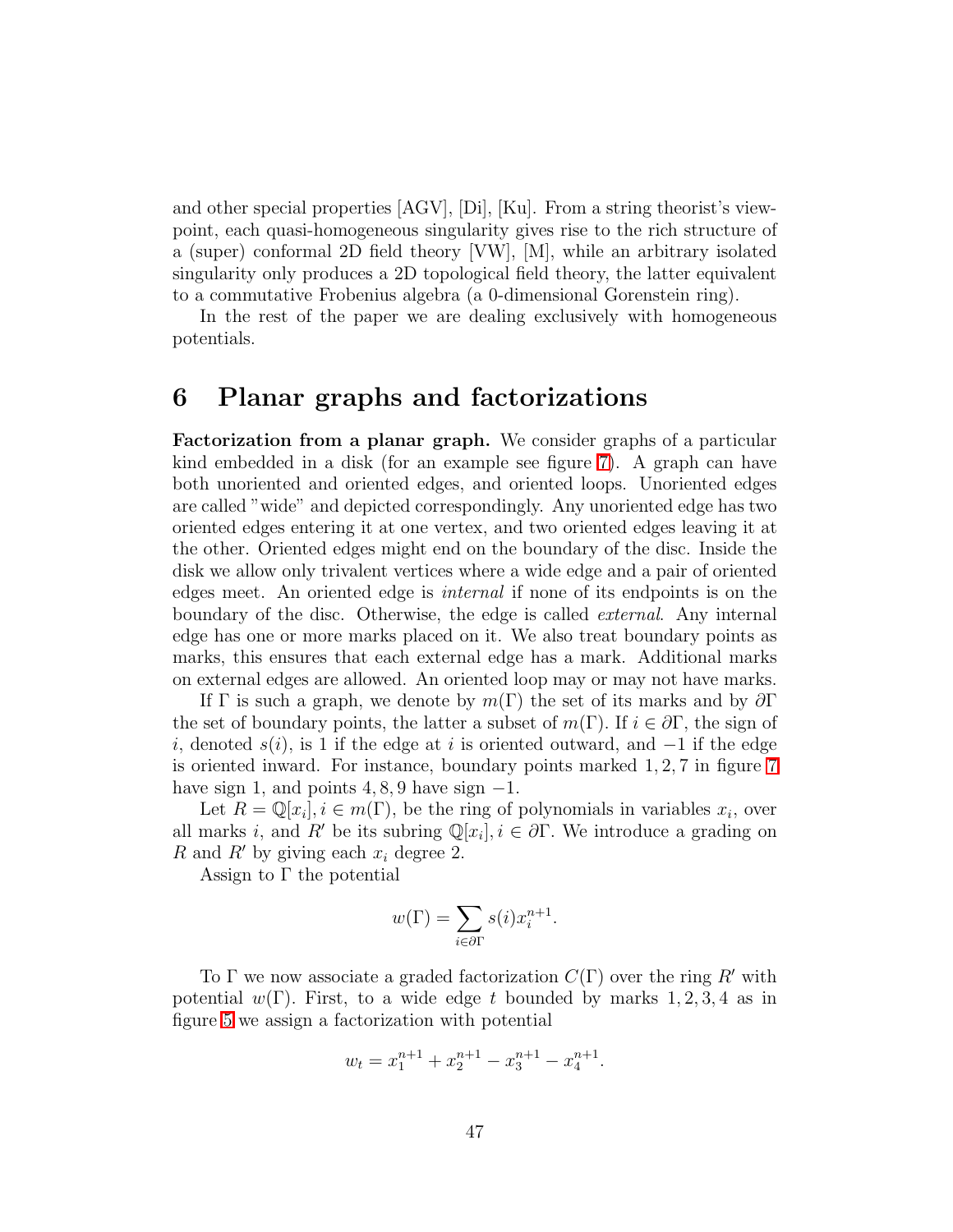Starting with formal variables  $x, y$ , we can write  $x^{n+1} + y^{n+1}$  as a polynomial in  $x + y$  and  $xy$ . Let g be this polynomial,

$$
g(x + y, xy) = x^{n+1} + y^{n+1}.
$$

Explicitly,

$$
g(s_1, s_2) = s_1^{n+1} + (n+1) \sum_{1 \le i \le \frac{n+1}{2}} \frac{(-1)^i}{i} \binom{n-i}{i-1} s_2^i s_1^{n+1-2i}.
$$

 $w_t$  can be written as

$$
w_{t} = g(x_{1} + x_{2}, x_{1}x_{2}) - g(x_{3} + x_{4}, x_{3}x_{4})
$$
  
\n
$$
= g(x_{1} + x_{2}, x_{1}x_{2}) - g(x_{3} + x_{4}, x_{1}x_{2}) + g(x_{3} + x_{4}, x_{1}x_{2}) - g(x_{3} + x_{4}, x_{3}x_{4})
$$
  
\n
$$
= \frac{g(x_{1} + x_{2}, x_{1}x_{2}) - g(x_{3} + x_{4}, x_{1}x_{2})}{x_{1} + x_{2} - x_{3} - x_{4}}(x_{1} + x_{2} - x_{3} - x_{4})
$$
  
\n
$$
+ \frac{g(x_{3} + x_{4}, x_{1}x_{2}) - g(x_{3} + x_{4}, x_{3}x_{4})}{x_{1}x_{2} - x_{3}x_{4}}(x_{1}x_{2} - x_{3}x_{4}).
$$

Let

$$
u_1 = u_1(x_1, x_2, x_3, x_4) = \frac{g(x_1 + x_2, x_1x_2) - g(x_3 + x_4, x_1x_2)}{x_1 + x_2 - x_3 - x_4}, \quad (18)
$$

$$
g(x_2 + x_4, x_1x_2) - g(x_2 + x_4, x_2x_4)
$$

$$
u_2 = u_2(x_1, x_2, x_3, x_4) = \frac{g(x_3 + x_4, x_1x_2) - g(x_3 + x_4, x_3x_4)}{x_1x_2 - x_3x_4}.
$$
 (19)

Note that  $u_1$  and  $u_2$  are polynomials, and

$$
w_t = u_1(x_1 + x_2 - x_3 - x_4) + u_2(x_1x_2 - x_3x_4).
$$

To  $t$  we assign graded factorization

$$
C_t \stackrel{\text{def}}{=} \{(u_1, u_2), (x_1 + x_2 - x_3 - x_4, x_1x_2 - x_3x_4)\} \{-1\}.
$$

In other words,  $C_t$  is the tensor product of graded factorizations

$$
R_t \xrightarrow{u_1} R_t \{1 - n\} \xrightarrow{x_1 + x_2 - x_3 - x_4} R_t
$$

and

$$
R_t \xrightarrow{u_2} R_t \{3 - n\} \xrightarrow{x_1 x_2 - x_3 x_4} R_t,
$$

with the grading shifted down by 1.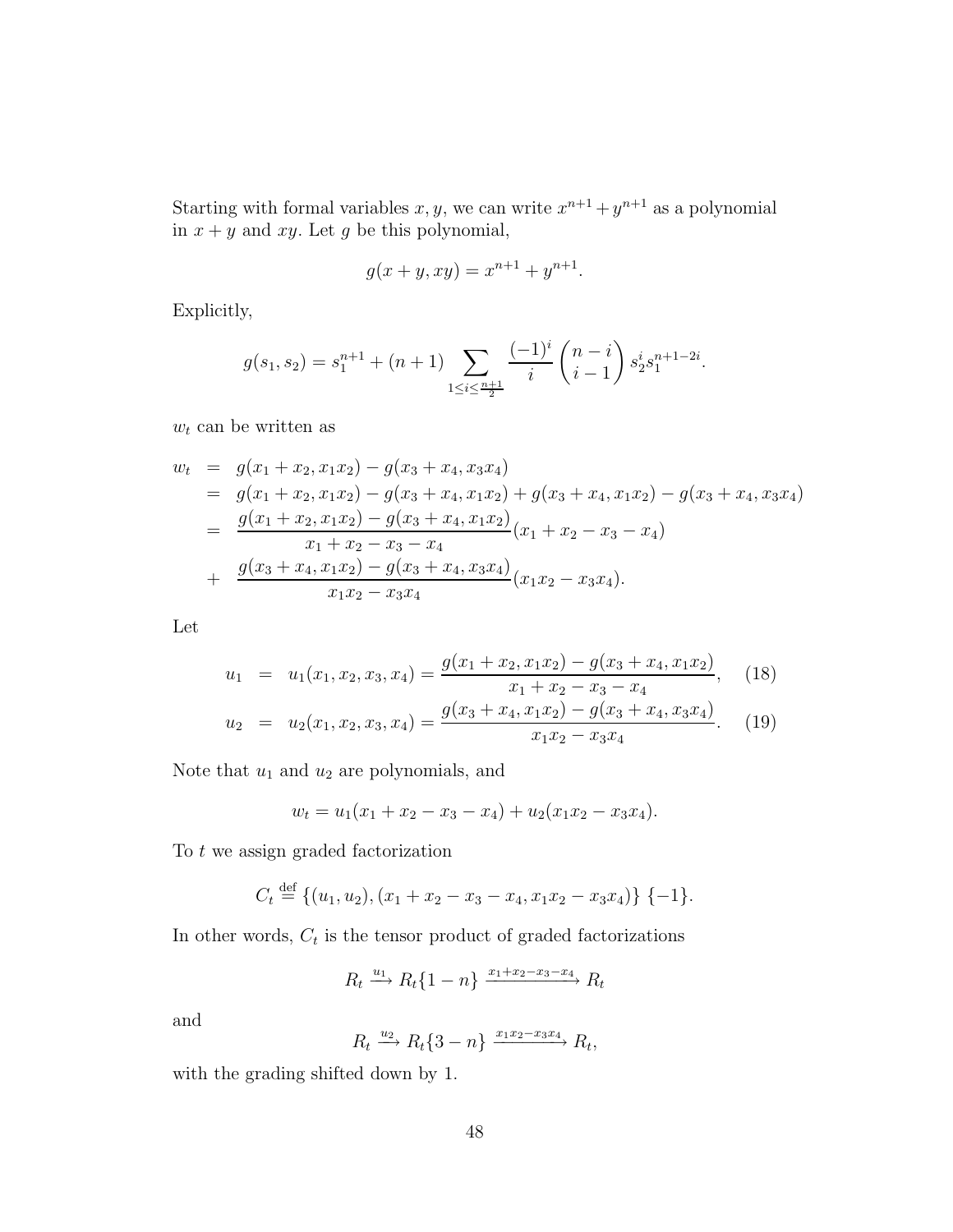In general, a wide edge t will be bounded by marks  $i, j, k, l$ . Then  $C_t$  is defined as above, with  $1, 2, 3, 4$  converted into  $i, j, k, l$ .

If  $\alpha$  is an arc in an oriented edge (or in an oriented loop) bounded by marks i and j and oriented from j to i, we denote by  $L_j^i$  the factorization

$$
R_{\alpha} \xrightarrow{\pi_{ij}} R_{\alpha} \xrightarrow{x_i - x_j} R_{\alpha}
$$

where  $R_{\alpha} = \mathbb{Q}[x_i, x_j]$  and

$$
\pi_{ij} = \frac{x_i^{n+1} - x_j^{n+1}}{x_i - x_j}.
$$

This factorization was introduced earlier, in section [4,](#page-27-1) as the factorization assigned to an arc.

To an oriented loop without marks we assign the 2-complex  $A(1)$  (see section [4\)](#page-27-1).

Finally, we define  $C(\Gamma)$  as the tensor product of  $C_t$ , over all wide edges t, of  $L_j^i$ , over all  $\alpha$ , and of  $A\langle 1\rangle$ , over all markless loops in  $\Gamma$ . The tensor product is formed over suitable intermediate rings so that  $C(\Gamma)$  is a free module of finite rank over R. For instance, to form  $C(\Gamma)$  for  $\Gamma$  in figure [7,](#page-7-0) we first tensor  $C_{t_1}$  with  $L_5^3$  over the ring  $\mathbb{Q}[x_3]$ . Then tensor the result with  $C_{t_2}$  over  $\mathbb{Q}[x_5]$ . In conclusion, tensor  $C_{t_1} \otimes L_5^3 \otimes C_{t_2}$  with  $L_6^7$  over  $\mathbb{Q}[x_6]$ .

**Properties.** Clearly,  $C(\Gamma)$  is a factorization with potential  $w(\Gamma)$ . We treat it as a graded factorization over the ring  $R'$  of polynomials in boundary variables.  $w(\Gamma)$  is a nondegenerate potential in this ring. If a graph has at least one internal mark,  $C(\Gamma)$  has infinite rank as an  $R'$ -module.

## **Proposition 26** *For any graph*  $\Gamma$ , *factorization*  $C(\Gamma)$  *lies in* hmf<sub>w(Γ)</sub>.

In other words,  $C(\Gamma)$  has finite-dimensional cohomology. This follows at once from results of section [3.](#page-16-0)  $\Box$ 

Suppose that  $\Gamma'$  is obtained from  $\Gamma$  by placing a different collection of internal marks on oriented edges and loops of Γ. Then the two graphs have the same potential  $w(\Gamma') = w(\Gamma)$  assigned to them, and factorization  $C(\Gamma')$  belongs to the category  $\text{hmf}_{w(\Gamma)}$  since the graphs share the same set of boundary points.

**Proposition 27** *There is a canonical isomorphism in*  $\text{hmf}_{w(\Gamma)}$ 

$$
C(\Gamma') \cong C(\Gamma).
$$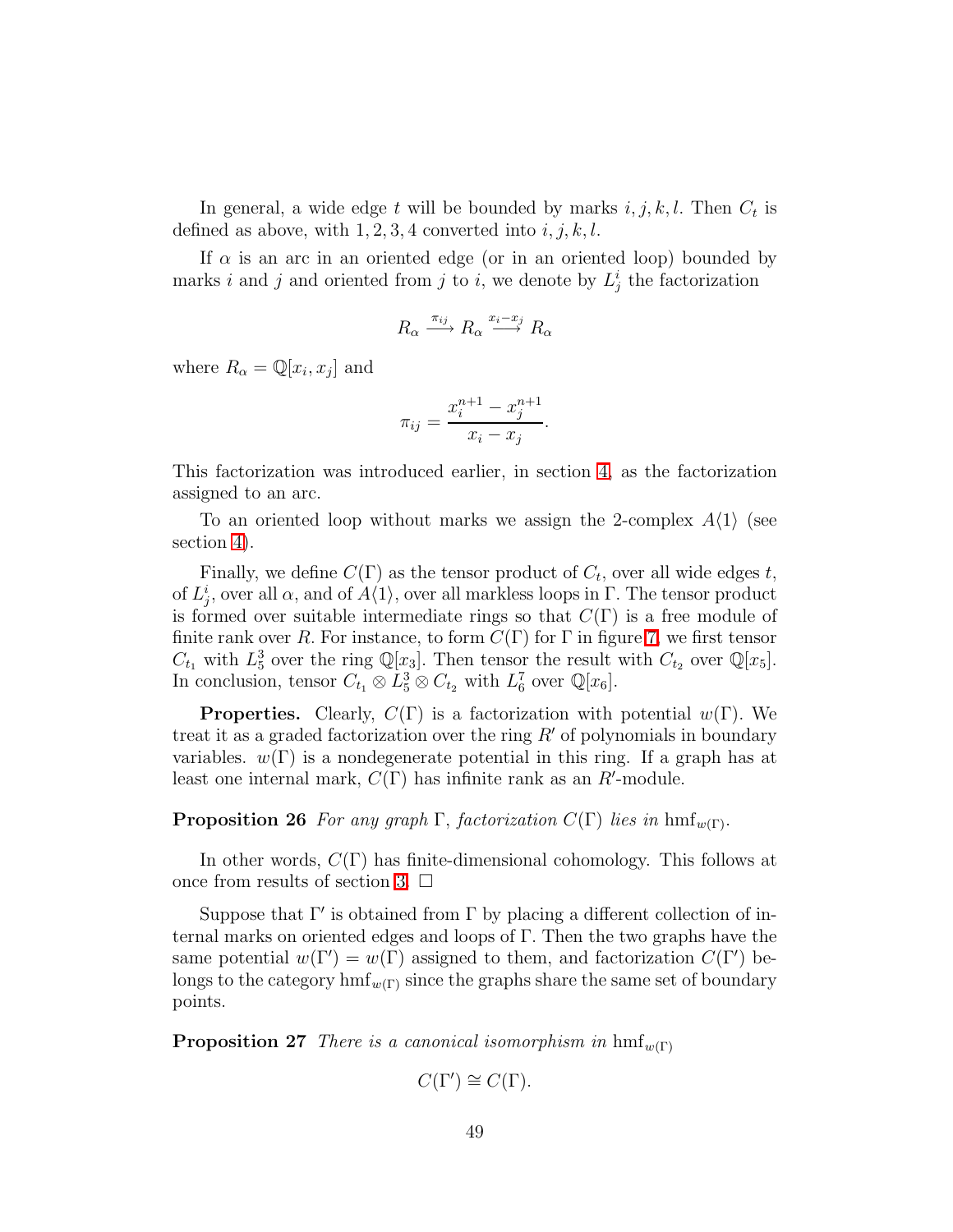This is a special case of proposition [22.](#page-41-1)  $\Box$ 

Maps  $\chi_0$  and  $\chi_1$ . Consider graphs  $\Gamma^0$ ,  $\Gamma^1$  depicted in figure [8.](#page-8-0) Factorization  $C(\Gamma^0)$  is the tensor product of factorizations  $L_4^1$  and  $L_3^2$ , and is given by

$$
\left(R(a)b\atop R(ab)\{2-2n\}\right) \xrightarrow{P_0} \left(R(a)\{1-n\}\atop R(b)\{1-n\}\right) \xrightarrow{P_1} \left(R(b)\atop R(ab)\{2-2n\}\right)
$$

where

$$
P_0 = \begin{pmatrix} \pi_{14} & x_2 - x_3 \\ \pi_{23} & x_4 - x_1 \end{pmatrix}, \quad P_1 = \begin{pmatrix} x_1 - x_4 & x_2 - x_3 \\ \pi_{23} & -\pi_{14} \end{pmatrix},
$$

$$
\pi_{ij} = \sum_{k=0}^n x_i^k x_j^{n-k},
$$

and we assigned labels  $a, b$  to  $L_4^1$  and  $L_3^2$ . Factorization  $C(\Gamma^1)$  is

$$
\left(R(\emptyset)\{-1\}\atop R(a'b')\{3-2n\}\right) \xrightarrow{Q_1} \left(R(a')\{-n\}\atop R(b')\{2-n\}\right) \xrightarrow{Q_2} \left(R(\emptyset)\{-1\}\atop R(a'b')\{3-2n\}\right),
$$

with

$$
Q_1 = \begin{pmatrix} u_1 & x_1x_2 - x_3x_4 \\ u_2 & x_3 + x_4 - x_1 - x_2 \end{pmatrix},
$$
  
\n
$$
Q_2 = \begin{pmatrix} x_1 + x_2 - x_3 - x_4 & x_1x_2 - x_3x_4 \\ u_2 & -u_1 \end{pmatrix}.
$$

We assigned labels  $a', b'$  to the two factorizations (with degenerate potentials) whose tensor product is  $C(\Gamma^1)$ .

A map between  $C(\Gamma^0)$  and  $C(\Gamma^1)$  can be described by a pair of  $2 \times 2$ matrices  $(U_0, U_1)$ . Let  $\chi_0: C(\Gamma^0) \longrightarrow C(\Gamma^1)$  be given by the pair

$$
U_0 = \begin{pmatrix} x_4 - x_2 + \mu(x_1 + x_2 - x_3 - x_4) & 0 \\ a_1 & 1 \end{pmatrix},
$$
  
\n
$$
U_1 = \begin{pmatrix} x_4 + \mu(x_1 - x_4) & \mu(x_2 - x_3) - x_2 \\ -1 & 1 \end{pmatrix},
$$

where

$$
a_1 = (\mu - 1)u_2 + \frac{u_1 + x_1u_2 - \pi_{23}}{x_1 - x_4}
$$

and  $\mu \in \mathbb{Z}$ . Different choices of  $\mu$  give homotopic maps. The map  $\chi_0$  has degree 1.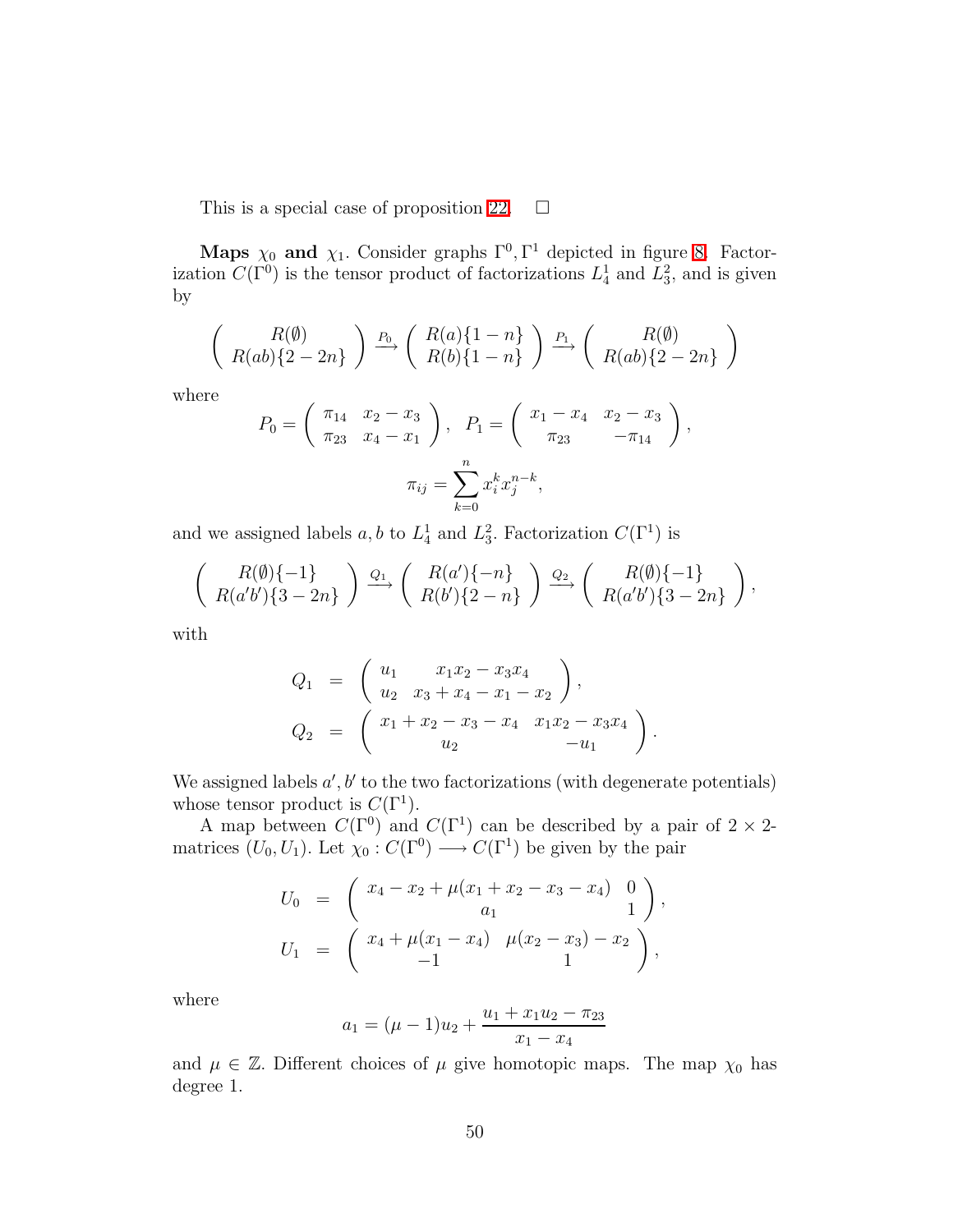Let  $\chi_1: C(\Gamma^1) \longrightarrow C(\Gamma^0)$  be given by the pair of matrices  $(V_0, V_1)$ :

$$
V_0 = \begin{pmatrix} 1 & 0 \\ a_2 & a_3 \end{pmatrix}, \quad V_1 = \begin{pmatrix} 1 & x_3 + \lambda(x_2 - x_3) \\ 1 & x_1 + \lambda(x_4 - x_1) \end{pmatrix}
$$

where

$$
a_2 = \lambda u_2 + \frac{u_1 + x_1 u_2 - \pi_{23}}{x_4 - x_1}, \quad a_3 = \lambda (x_3 + x_4 - x_1 - x_2) + x_1 - x_3
$$

and  $\lambda \in \mathbb{Z}$ . Different choices of  $\lambda$  give homotopic maps. The map  $\chi_1$  has degree 1.

The composition  $\chi_1\chi_0$  is described by the pair  $(V_0U_0, V_1U_1)$ . Computing the products and specializing to  $\mu = 1 - \lambda$  we get that

$$
V_0 U_0 = V_1 U_1 = (x_1 - x_3 + \lambda(x_3 + x_4 - x_1 - x_2)) \mathbf{I},\tag{20}
$$

where I is the identity  $2 \times 2$  matrix. Therefore, the composition  $\chi_1 \chi_0$  is homotopic to the multiplication by  $x_1 - x_3$  endomorphism of  $C(\Gamma^0)$ ,

<span id="page-50-0"></span>
$$
\chi_1\chi_0=m(x_1-x_3).
$$

This is obtained by setting  $\lambda = 0$  in [\(20\)](#page-50-0). Choosing instead  $\lambda = 1$ , we see that  $\chi_1\chi_0$  is homotopic to multiplication by  $x_4-x_2$ . There is no contradiction here, since the endomorphism of multiplication by  $x_1 + x_2 - x_3 - x_4$  is nullhomotopic.

Likewise, the composition  $\chi_0 \chi_1$  is homotopic to the multiplication by  $x_1 - x_3$  (and to the multiplication by  $x_4 - x_2$ ) endomorphism of  $C(\Gamma^1)$ .

**Disjoint union.** Given two graphs  $\Gamma_1, \Gamma_2$  with potentials  $w_1, w_2$ , the potential of their disjoint union  $\Gamma_1 \sqcup \Gamma_2$  is the exterior sum  $w_1 + w_2$ . An example of a disjoint union is depicted in figure [31.](#page-51-0) More often than not, this operation is not uniquely determined by  $\Gamma_1$  and  $\Gamma_2$ , since we can place  $Γ_2$  between any pair of adjacent exterior legs of  $Γ_1$ . When  $Γ_2$  has no exterior legs, we can place it inside any region of  $\Gamma_1$ , including those not adjacent to the border of the disc.

**Proposition 28** *There is a canonical isomorphism in*  $\text{hmf}_{w_1+w_2}$ 

$$
C(\Gamma_1 \sqcup \Gamma_2) \cong C(\Gamma_1) \otimes_{\mathbb{Q}} C(\Gamma_2).
$$

This is obvious from the definition of  $C(\Gamma)$ .  $\square$ 

Corollary 11 *If*  $\Gamma_2$  *is a disjoint union of*  $\Gamma_1$  *and a loop, then* 

$$
C(\Gamma_2) \cong C(\Gamma_1)\langle 1 \rangle \otimes_{\mathbb{Q}} A.
$$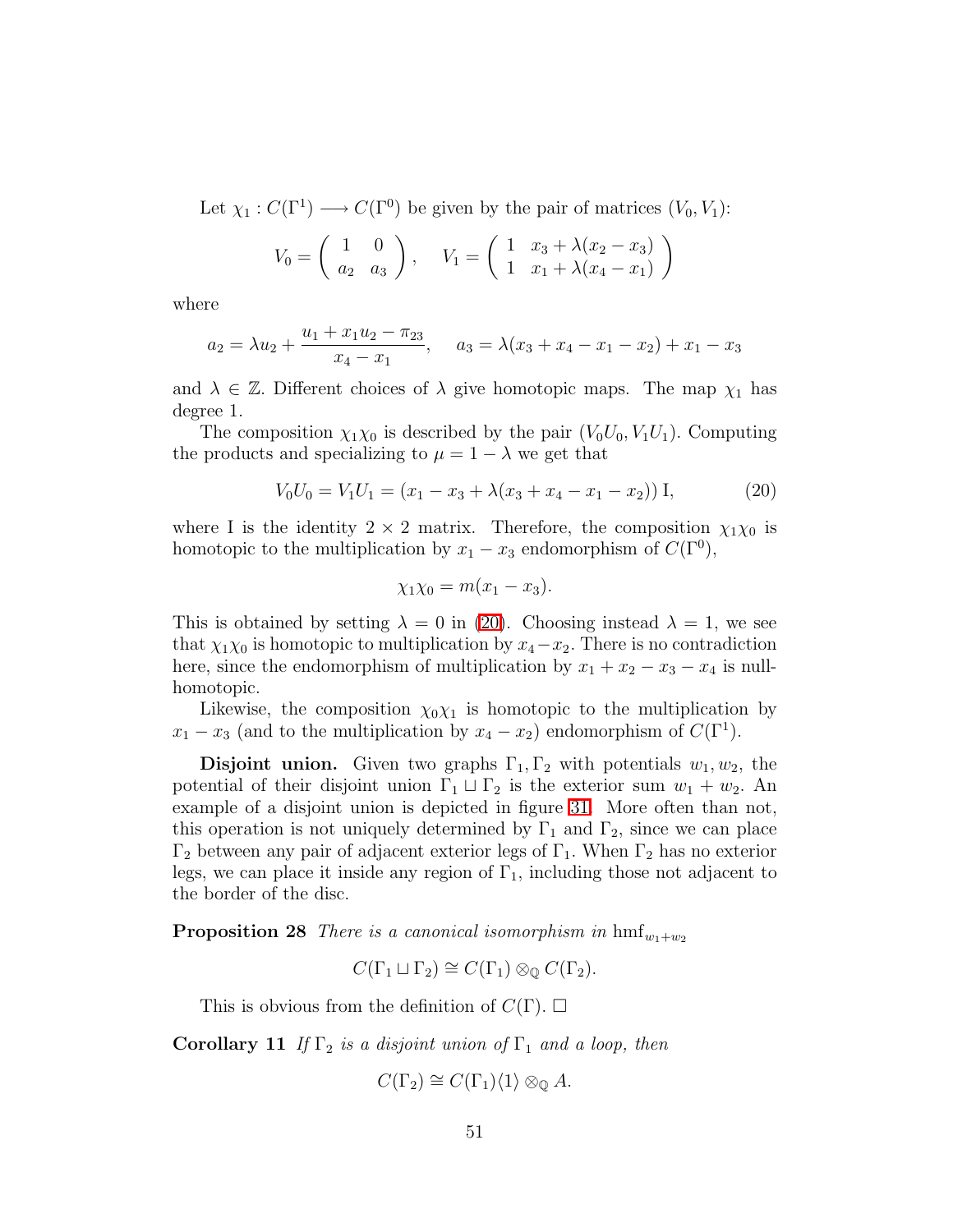

<span id="page-51-0"></span>Figure 31: A disjoint union of  $\Gamma_1$  and  $\Gamma_2$ 



<span id="page-51-1"></span>Figure 32: Graphs  $\Gamma_1$  and  $\Gamma$ 

**Direct sum decomposition I.** For graphs  $\Gamma_1, \Gamma$  in figure [32,](#page-51-1)  $C(\Gamma_1), C(\Gamma)$ are  $(R', w)$ -factorizations, where  $R' = \mathbb{Q}[x_2, x_3]$  and  $w = x_2^{n+1} - x_3^{n+1}$ . Notice that  $C(\Gamma)$  has infinite rank as a  $(R', w)$ -factorization. It can also be viewed as a factorization over the larger ring  $\mathbb{Q}[x_1, x_2, x_3]$  but with a degenerate potential.

<span id="page-51-2"></span>**Proposition 29** *There is an isomorphism in*  $hmf_w$ 

$$
C(\Gamma)\langle 1 \rangle \cong \bigoplus_{i=0}^{n-2} C(\Gamma_1)\{2-n+2i\}.
$$

*Proof:* Let  $\Gamma_2$  be the disjoint union of  $\Gamma_1$  and a circle with one mark, see figure [33.](#page-52-0) Define grading-preserving maps

$$
\alpha : C(\Gamma_1)\langle 1 \rangle \longrightarrow C(\Gamma)\{n-2\},
$$
  

$$
\beta : C(\Gamma)\{2-n\} \longrightarrow C(\Gamma_1)\langle 1 \rangle
$$

as follows.  $\alpha$  is the composition (figure [33\)](#page-52-0)

$$
C(\Gamma_1)\langle 1 \rangle \xrightarrow{\iota'} C(\Gamma_2)\{n-1\} \xrightarrow{\chi_0} C(\Gamma)\{n-2\},\
$$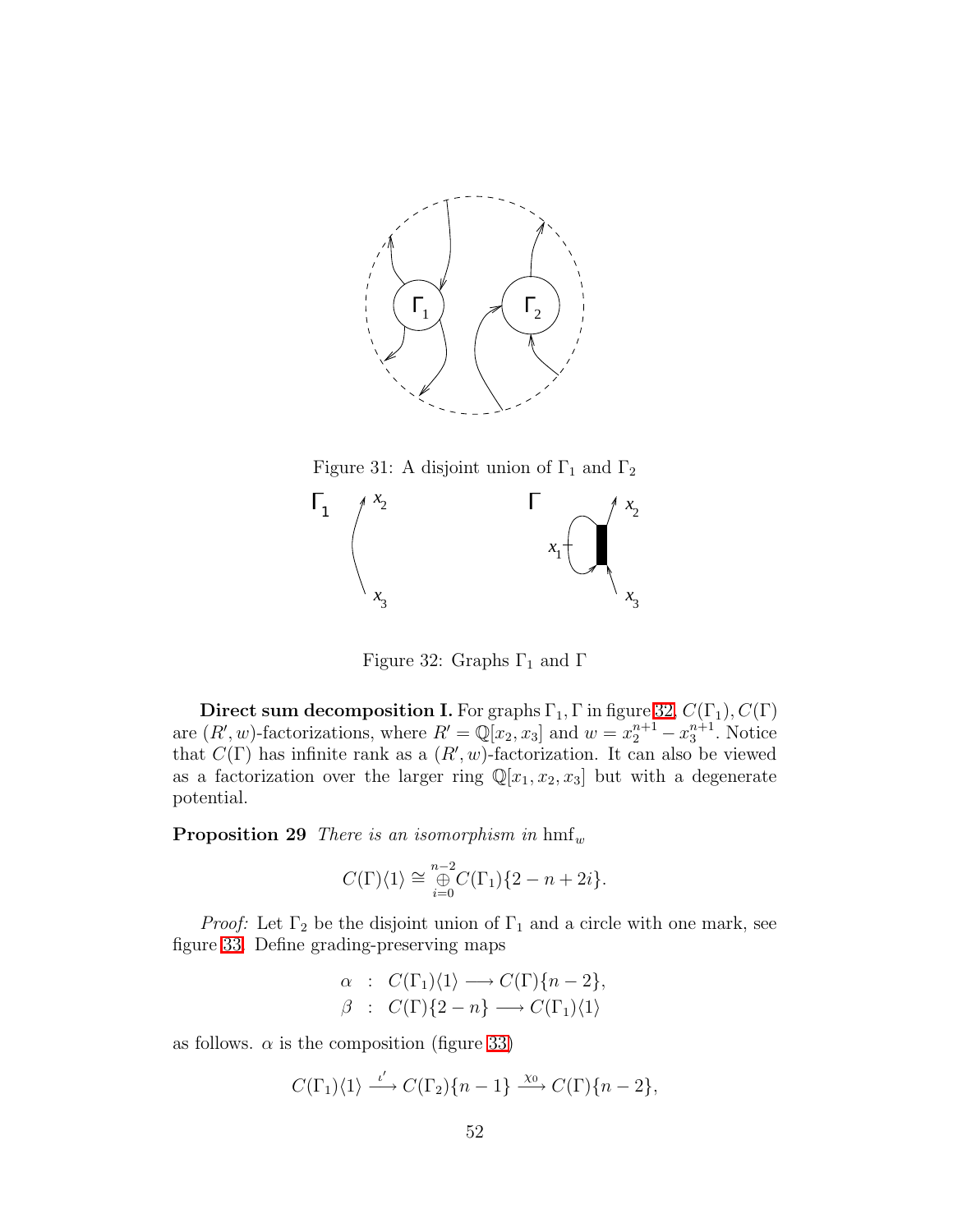where  $\iota'$  is the tensor product of the identity of  $C(\Gamma_1)$  with the "unit" map ι.



<span id="page-52-0"></span>Figure 33: Map  $\alpha$ 



<span id="page-52-1"></span>Figure 34: Map  $\beta$ 

 $\beta$  is the composition (figure [34\)](#page-52-1)

$$
C(\Gamma)\{2-n\} \xrightarrow{\chi_1} C(\Gamma_2)\{1-n\} \xrightarrow{\varepsilon'} C(\Gamma_1)\langle 1\rangle,
$$

where  $\varepsilon'$  is the product of the identity of  $C(\Gamma_1)$  with the trace map  $\varepsilon$ . Define grading-preserving maps  $\alpha_i, \beta_i$ , for  $0 \le i \le n-2$  by

$$
\alpha_i : C(\Gamma_1)\langle 1 \rangle \longrightarrow C(\Gamma)\{n-2-2i\},
$$
  
\n
$$
\alpha_i = \sum_{j=0}^i m(x_1^j x_2^{i-j})\alpha,
$$
  
\n
$$
\beta_i : C(\Gamma)\{n-2-2i\} \longrightarrow C(\Gamma_1)\langle 1 \rangle,
$$
  
\n
$$
\beta_i = \beta m(x_1^{n-i-2})
$$

<span id="page-52-2"></span>Here  $m(x_1^j x_2^{i-j})$  $2^{i-j}$  denotes the endomorphism of  $C(\Gamma)$  which is the multiplication by  $x_1^j x_2^{i-j}$  $\frac{i-j}{2}$ .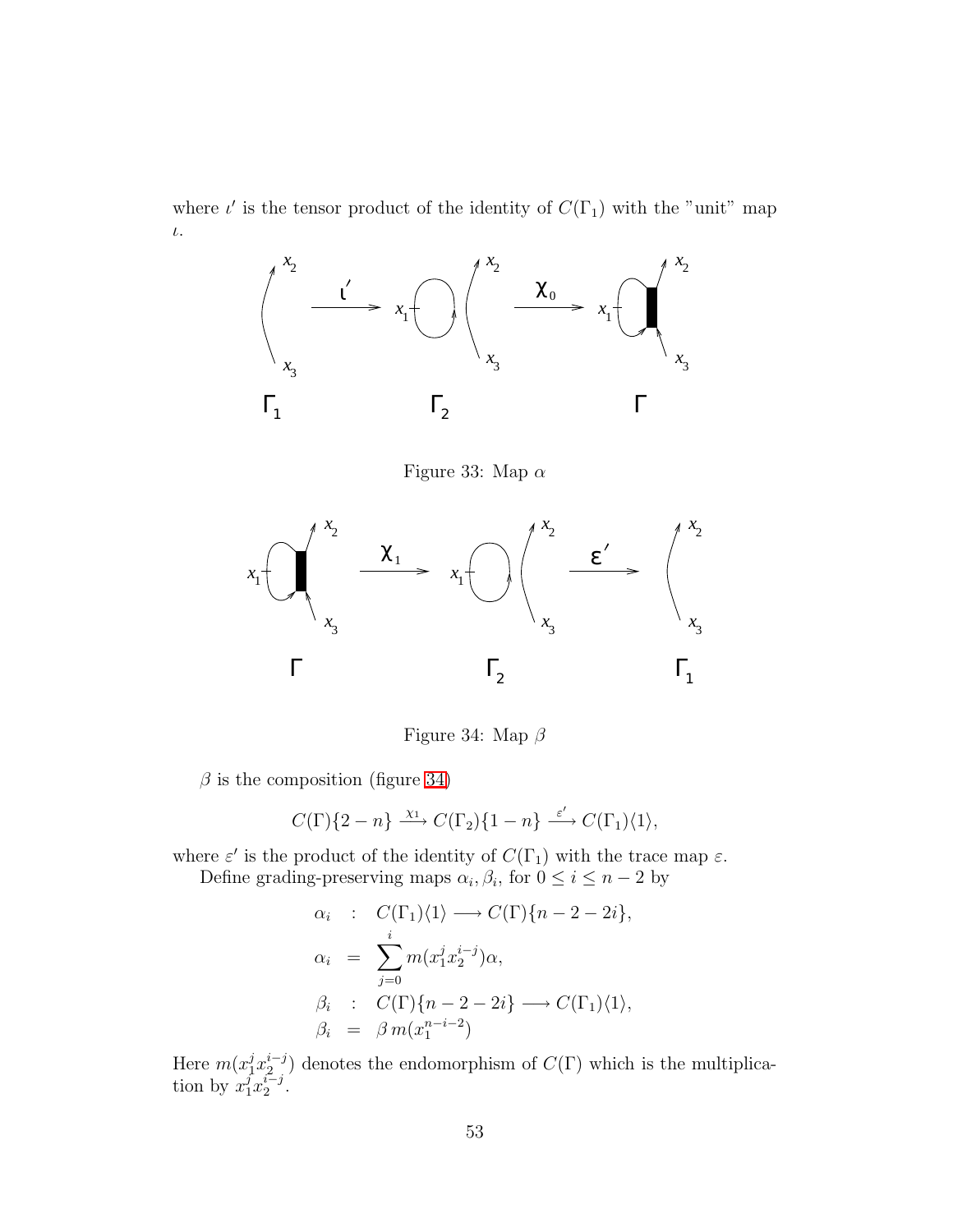Lemma 1  $\beta_j \alpha_i = \delta_{i,j} \zeta$ Id.

*Proof:* we have

$$
\beta_j \alpha_i = \sum_{k=0}^i \beta m(x_1^{n-j-2}) m(x_1^k x_2^{i-k}) \alpha = \sum_{k=0}^i \varepsilon' \chi_1 \chi_0 m(x_1^{n-j-2}) m(x_1^k x_2^{i-k}) \iota'
$$
  
\n
$$
= \sum_{k=0}^i \varepsilon' m(x_1 - x_3) m(x_1^{n+k-j-2} x_2^{i-k}) \iota'
$$
  
\n
$$
= \sum_{k=0}^i \varepsilon' m(x_1 - x_2) m(x_1^{n+k-j-2} x_2^{i-k}) \iota'
$$
  
\n
$$
= \sum_{k=0}^i \varepsilon' m(x_1 - x_2) m(x_1^{n+k-j-2} x_2^{i-k}) \iota'
$$
  
\n
$$
= \varepsilon' m(x_1^{n+i-j-1} - x_1^{n-j-2} x_2^{i+1}) \iota' = \varepsilon' m(x_1^{n+i-j-1}) \iota'
$$
  
\n
$$
= \varepsilon (X^{n+i-j-1}) \mathrm{Id} = \delta_{i,j} \zeta \mathrm{Id}.
$$

In the third equality we used that  $\chi_1 \chi_0 = m(x_1 - x_3)$ , and in the fourth that  $m(x_2) = m(x_3)$  as endomorphisms of  $C(\Gamma_2)$ . Recall that  $\zeta = \varepsilon(X^{n-1})$  is a nonzero rational number.  $\square$ 

The lemma implies that the map

<span id="page-53-0"></span>
$$
\alpha' = \sum_{i=0}^{n-2} \alpha_i \qquad : \qquad \underset{i=0}{\overset{n-2}{\oplus}} C(\Gamma_1) \langle 1 \rangle \{2 + 2i - n\} \longrightarrow C(\Gamma) \tag{21}
$$

is an inclusion of a direct summand, since  $\beta' \alpha' = Id$ , where

$$
\beta' = \sum_{i=0}^{n-2} \beta_i \qquad : \qquad C(\Gamma) \longrightarrow \bigoplus_{i=0}^{n-2} C(\Gamma_1) \langle 1 \rangle \{2 + 2i - n\}.
$$

In particular,  $\alpha'$  induces an injective map  $H(\alpha')$  on cohomology of these factorizations. Factorization  $C(\Gamma_1)$  has dimension 2, and the factorization on the left hand side of [\(21\)](#page-53-0) has dimension  $2(n - 1)$ . To finish the proof of proposition [29](#page-51-2) it suffices to show that  $H(\alpha')$  is bijective, which, in turn, follows from the following lemma.

**Lemma 2** *Factorization*  $C(\Gamma)$  *has dimension*  $2(n-1)$ *.* 

*Proof:* The quotient of  $C(\Gamma)$  by the ideal  $(x_2, x_3)$  is a 2-complex, and a free module of rank 4 over the ring  $R_1 = \mathbb{Q}[x_1]$ . It's the cyclic Koszul complex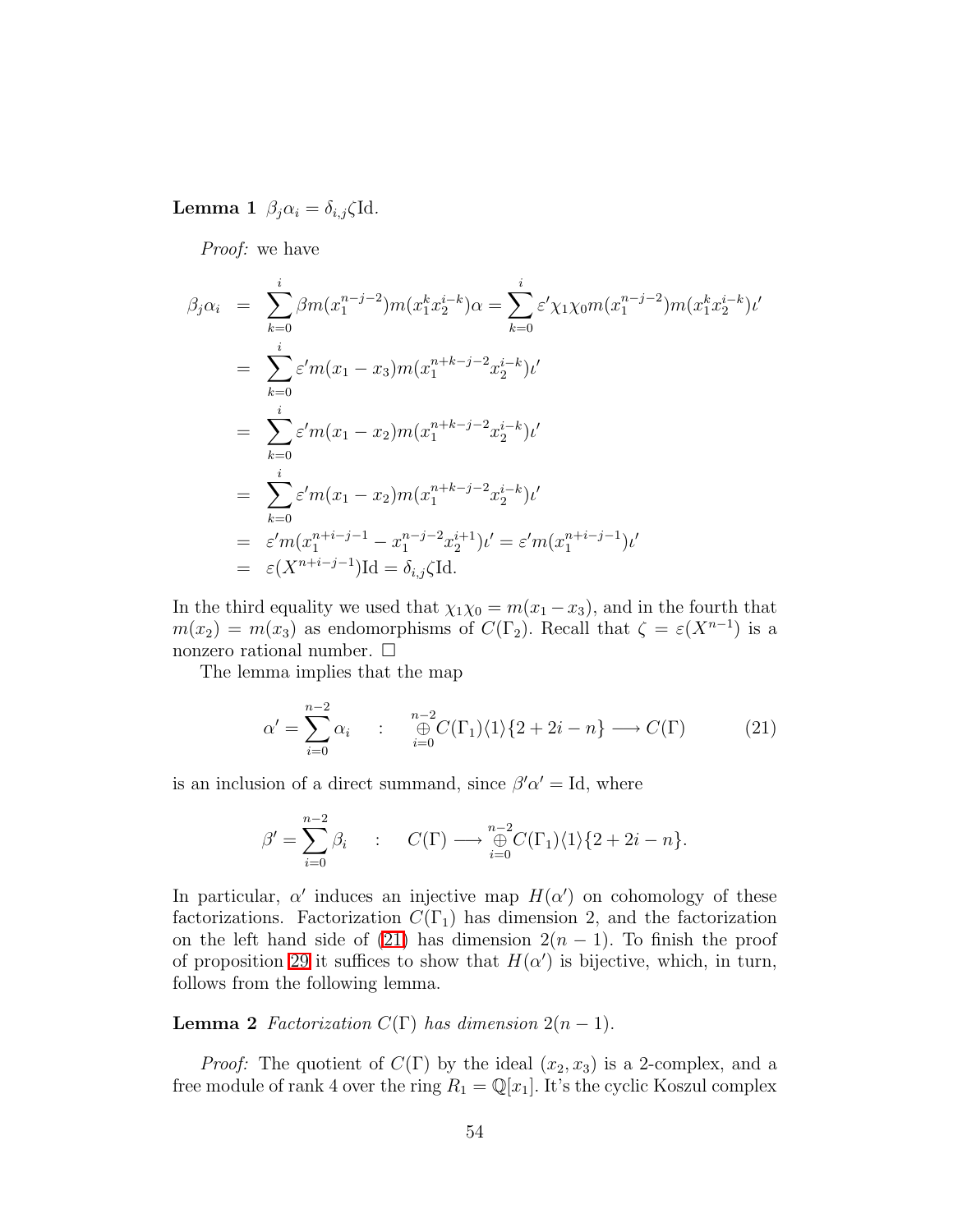of the pair  $\{((n+1)x_1^n, -(n+1)x_1^{n-1}), (0,0)\},\$  since

$$
u_1|_{x_1=x_4,x_2=0,x_3=0} = (n+1)x_1^n,
$$
  

$$
u_2|_{x_1=x_4,x_2=0,x_3=0} = -(n+1)x_1^{n-1}.
$$

By changing coordinates using a suitable automorphism  $\gamma$  of  $N = R_1 \oplus R_1$ , as explained at the end of section [2,](#page-12-0) we see that this 2-complex is isomorphic to the cyclic Koszul complex of the pair  $\{(x_1^{n_1})\}$  $_{1}^{n_{1}},0),(0,0)\}.$  The complex

$$
\{x_1^{n-1}, 0\} \qquad : \qquad R_1 \xrightarrow{x_1^{n-1}} R_1 \xrightarrow{0} R_1
$$

has cohomology of dimension  $n-1$ . Tensoring it with  $\{0,0\}$  doubles the dimension. Thus,

dim  $H(C(\Gamma)) = \dim H(\{(x_1^{n-1}, 0), (0, 0)\}) = 2(n-1).$ 

Proposition [29](#page-51-2) follows.  $\Box$ 



<span id="page-54-0"></span>Figure 35:

Direct sum decomposition II. Consider factorizations  $C(\Gamma), C(\Gamma_1)$ , where  $\Gamma, \Gamma_1$  are now graphs depicted in figure [35.](#page-54-0) Both  $C(\Gamma), C(\Gamma_1)$  are  $(R', w)$ -factorizations, where  $R' = \mathbb{Q}[x_1, x_2, x_3, x_4]$  and

$$
w = x_1^{n+1} + x_2^{n+1} - x_3^{n+1} - x_4^{n+1}.
$$

<span id="page-54-1"></span>Factorization  $C(\Gamma)$  has infinite rank.

**Proposition 30** *There is an isomorphism in*  $hmf_w$ 

$$
C(\Gamma) \cong C(\Gamma_1)\{1\} \oplus C(\Gamma_1)\{-1\}.
$$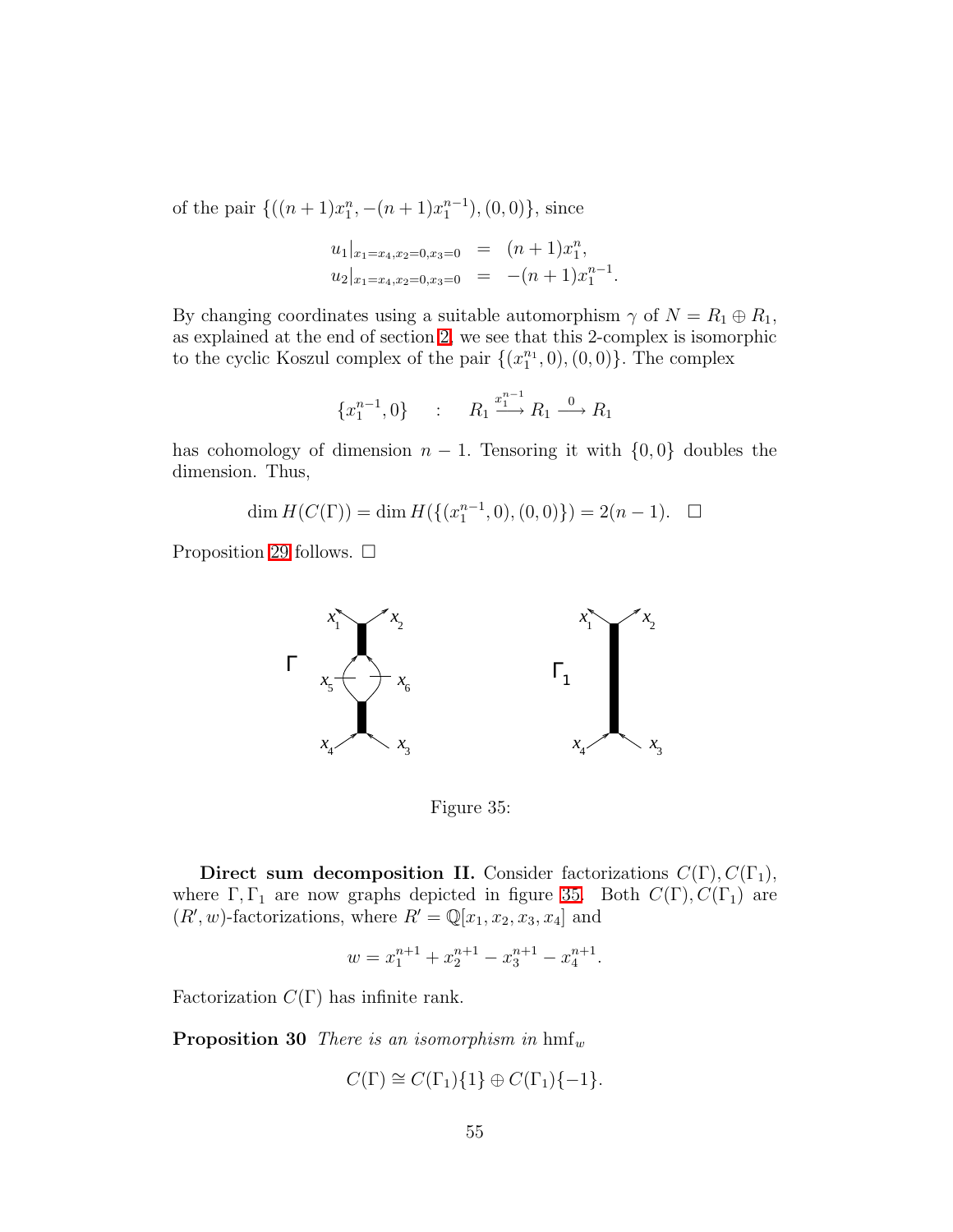*Proof:* Let  $R = \mathbb{Q}[x_1, \ldots, x_6], s_1 = x_5 + x_6, s_2 = x_5x_6$  and  $R_0 =$  $\mathbb{Q}[x_1, x_2, x_3, x_4, s_1, s_2]$ . The ring R is a free module of rank 2 over its subring  $R_0$ .

 $C(\Gamma_1) = {\bf{a},\bf{b}}{-1}$  where  $\bf{a} = (u_1, u_2), \bf{b} = (x_1 + x_2 - x_3 - x_4, x_1x_2 - x_1)$  $x_3x_4$ , and  $u_1 = u_1(x_1, x_2, x_3, x_4)$ ,  $u_2 = u_2(x_1, x_2, x_3, x_4)$ .

 $C(\Gamma) = {\mathbf{\{ \tilde{a}, \tilde{b} \} }\{-2\}}$  where

<span id="page-55-0"></span>
$$
(\widetilde{\mathbf{a}}, \widetilde{\mathbf{b}}) = \begin{pmatrix} u'_1 & x_1 + x_2 - x_5 - x_6 \\ u'_2 & x_1 x_2 - x_5 x_6 \\ u''_1 & x_5 + x_6 - x_3 - x_4 \\ u''_2 & x_5 x_6 - x_3 x_4 \end{pmatrix}
$$
(22)

and

$$
u'_1 = u_1(x_1, x_2, x_5, x_6), \quad u'_2 = u_2(x_1, x_2, x_5, x_6)
$$
  

$$
u''_1 = u_1(x_5, x_6, x_3, x_4), \quad u''_2 = u_2(x_5, x_6, x_3, x_4).
$$

The first column of [\(22\)](#page-55-0) lists entries of  $\tilde{a}$ , the second lists entries of  $\tilde{b}$ . All coefficients of  $\tilde{a}$  and **b** lie in  $R_0$ . Let  $\{\tilde{a}, b\}_0$  be the restriction of  $\{\tilde{a}, b\}$  to  $R_0$ , i.e., the tensor product of factorizations

$$
R_0 \xrightarrow{a_i} R_0 \xrightarrow{b_i} R_0
$$

where  $a_i, b_i$  are entries of  $\tilde{\mathbf{a}}, \mathbf{b}$ . We can decompose

$$
\{\widetilde{\mathbf{a}},\widetilde{\mathbf{b}}\}\cong\{\widetilde{\mathbf{a}},\widetilde{\mathbf{b}}\}_0\oplus\{\widetilde{\mathbf{a}},\widetilde{\mathbf{b}}\}_0\{2\}
$$

as an  $(R_0, w)$ -factorization, since  $R \cong R_0 \oplus R_0\{2\}$  as graded  $R_0$ -modules. Potential w does not depend on variables  $s_1, s_2$  in  $R_0$ ; the third entry of **b** is  $s_1 - x_3 - x_4$  and the fourth  $s_2 - x_3x_4$ . Applying proposition [10](#page-26-1) to exclude  $s_1$  and  $s_2$ , we conclude that  $\{\widetilde{\mathbf{a}}, \mathbf{b}\}_0$  is isomorphic in the category hmf<sub>w</sub> to  $\{a, b\}$ . Proposition [30](#page-54-1) follows.  $\Box$ 

Direct sum decomposition III. Consider graphs  $\Gamma, \Gamma_1, \Gamma_2$  in figure [36.](#page-56-0)  $C(\Gamma), C(\Gamma_1), C(\Gamma_2)$  are homogeneous factorizations with the potential

$$
w = x_1^{n+1} - x_2^{n+1} + x_3^{n+1} - x_4^{n+1}
$$

<span id="page-55-1"></span>over the ring  $R' = \mathbb{Q}[x_1, x_2, x_3, x_4]$ .

**Proposition 31** *There is a direct sum decomposition in*  $h$ mf<sub>w</sub>

$$
C(\Gamma) \cong C(\Gamma_2) \oplus \left( \bigoplus_{i=0}^{n-3} C(\Gamma_1) \langle 1 \rangle \{3-n+2i\} \right).
$$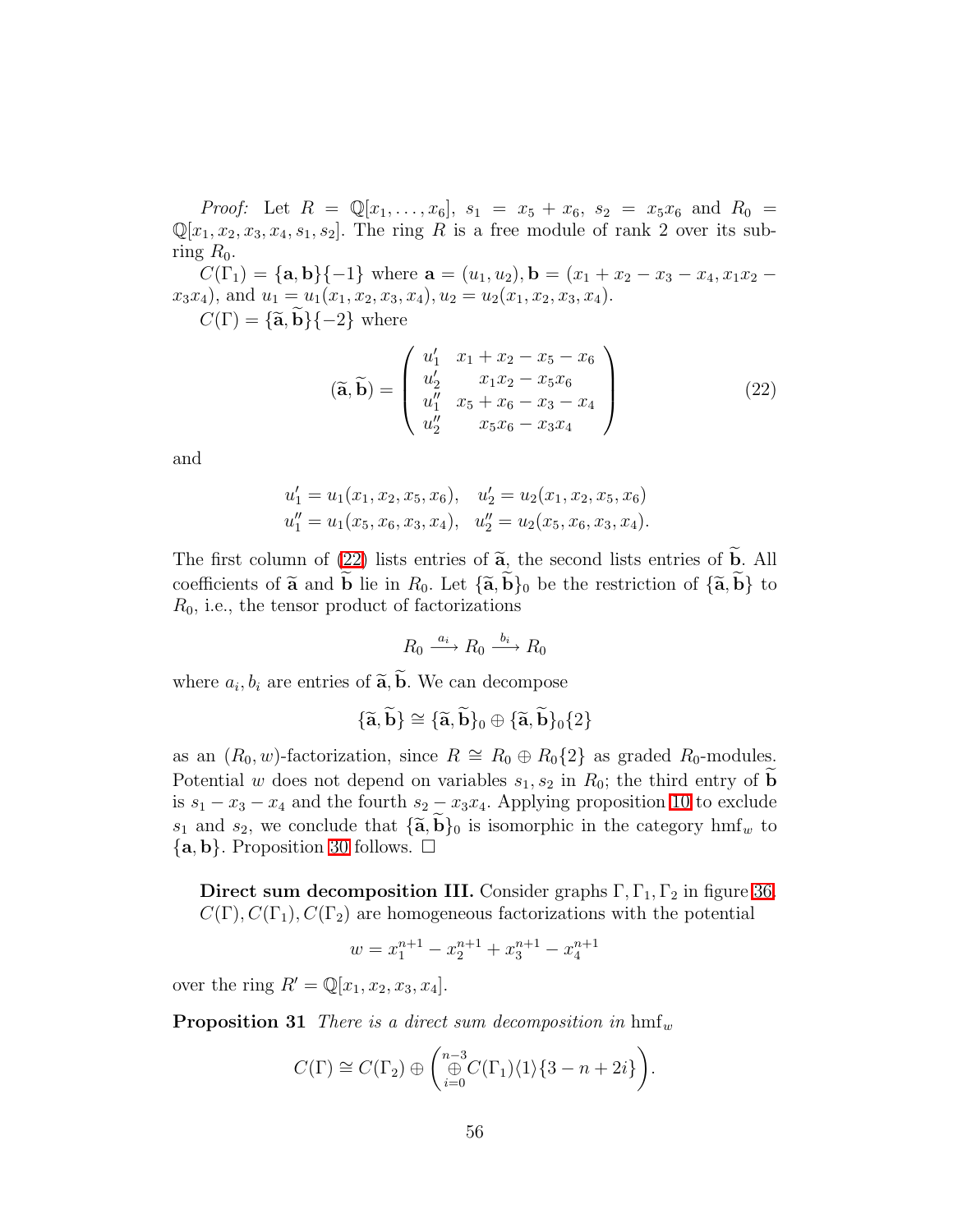

<span id="page-56-0"></span>Figure 36: Graphs  $\Gamma_1, \Gamma, \Gamma_2$ 

*Proof:* define grading-preserving maps

$$
\alpha : C(\Gamma_1)\langle 1 \rangle \longrightarrow C(\Gamma)\{n-3\},
$$
  

$$
\beta : C(\Gamma)\{n-3\} \longrightarrow C(\Gamma_1)\langle 1 \rangle
$$

as follows.  $\alpha$  is the composition (see figure [37\)](#page-56-1)

$$
C(\Gamma_1)\langle 1 \rangle \xrightarrow{\iota'} C(\Gamma_3)\{n-1\} \xrightarrow{\chi'_0} C(\Gamma)\{n-3\}
$$

where  $\iota$  is the tensor product of the identity of  $C(\Gamma_1)$  with the "unit" map  $\iota$ from  $\mathbb{Q}\langle 1 \rangle$  to the factorization assigned to a circle with two marks.  $\chi'_0$  is the composition of two  $\chi_0$  maps.



<span id="page-56-1"></span>Figure 37: Map  $\alpha$ 

 $\beta$  is the dual composition(see figure [38\)](#page-57-0),

$$
C(\Gamma) \xrightarrow{\chi_1'} C(\Gamma_3)\{-2\} \xrightarrow{\varepsilon'} C(\Gamma_1)\langle 1\rangle\{n-3\}
$$

where  $\varepsilon'$  is the tensor product of the identity of  $C(\Gamma_1)$  with the trace map, and  $\chi'_1$  is the composition of two  $\chi_1$  maps.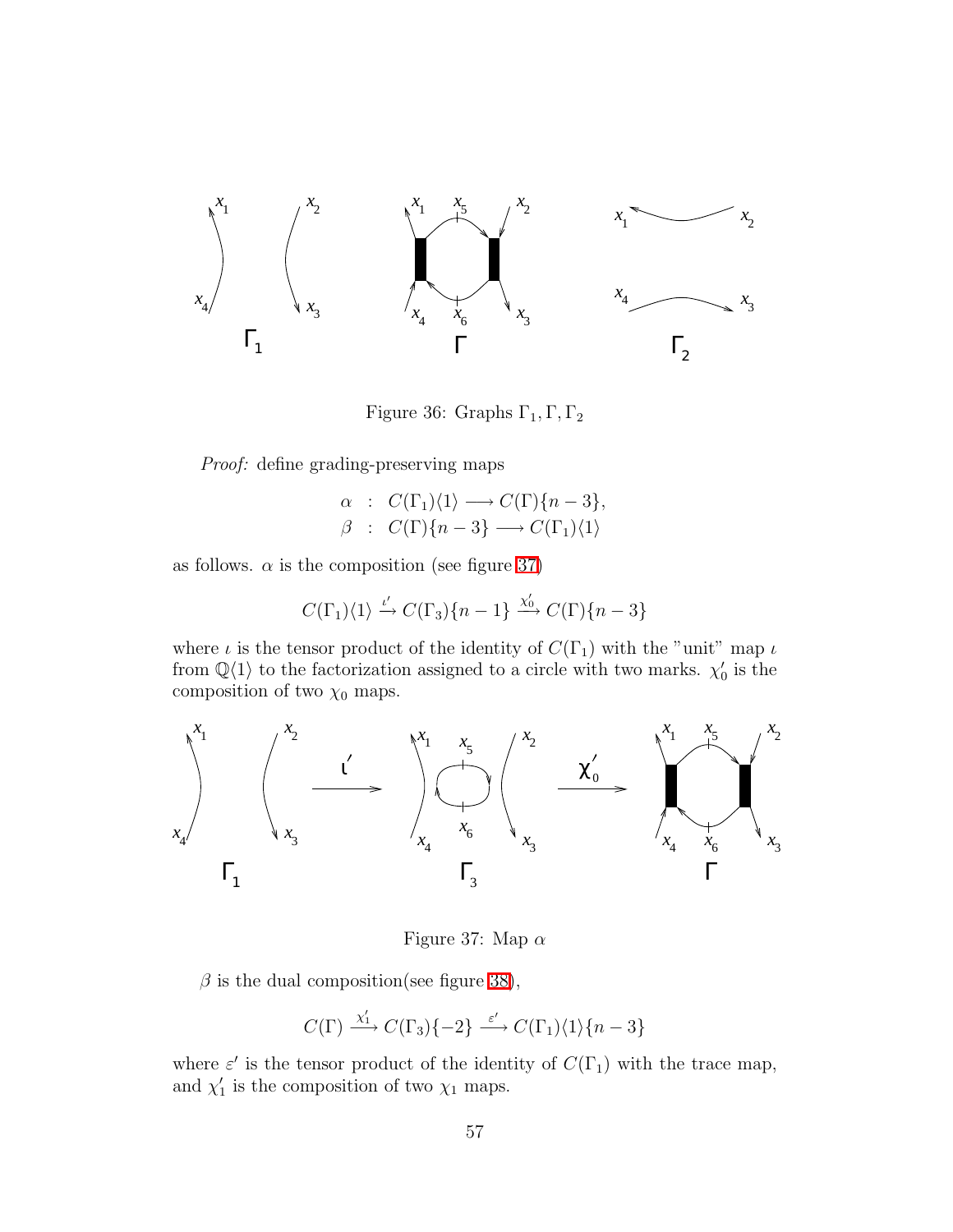

<span id="page-57-0"></span>Figure 38: Map  $\beta$ 

Define grading-preserving maps  $\alpha_i, \beta_i$ , for  $0 \le i \le n-3$ , by

$$
\alpha_i : C(\Gamma_1)\langle 1 \rangle \{3 - n + 2i\} \longrightarrow C(\Gamma)
$$
  
\n
$$
\alpha_i = m(x_5^i)\alpha,
$$
  
\n
$$
\beta_i : C(\Gamma) \longrightarrow C(\Gamma_1)\langle 1 \rangle \{3 - n + 2i\}
$$
  
\n
$$
\beta_i = \beta \sum_{a+b+c=n-3-i} m(x_1^a x_3^b x_5^c).
$$

Lemma 3  $\beta_i \alpha_i = \delta_{i,j} \zeta$ Id.

*Proof:* A computation similar to the one in the proof of lemma [1.](#page-52-2) We leave details to the reader.  $\Box$ 

Let  $\alpha' = \sum_{i=0}^{n-3} \alpha_i$  and  $\beta' = \zeta^{-1} \sum_{i=0}^{n-3} \beta_i$ , considered as grading-preserving maps between

$$
N = \bigoplus_{i=0}^{n-3} C(\Gamma_1)\langle 1 \rangle \{3 - n + 2i\}
$$

and  $C(\Gamma)$ . Then  $\beta'\alpha' = \text{Id}_N$ , so that  $\alpha'\beta'$  is an idempotent endomorphism of  $C(\Gamma)$  in the category hmf<sub>w</sub>. The splitting idempotents property in hmf<sub>w</sub> (proposition [24\)](#page-45-0) implies that  $C(\Gamma) \cong N \oplus M$  for some graded factorization M.

## <span id="page-57-1"></span>Lemma 4 gdim  $C(\Gamma) = sq^{-1}[n-1](1+sq^{1-n})(1+sq^{3-n}).$

*Proof:* gdim  $C(\Gamma)$  is the graded dimension of the cohomology of the 2complex  $C(\Gamma)/\mathfrak{m}C(\Gamma)$ , where  $\mathfrak{m}$  is the maximal ideal  $(x_1, x_2, x_3, x_4)$  of  $R' =$  $\mathbb{Q}[x_1, x_2, x_3, x_4]$ . This quotient is a free module of rank 16 over the ring  $R_1 =$  $\mathbb{Q}[x_5, x_6]$ , and, after the shift by  $\{2\}$ , the cyclic Koszul complex (over  $R_1$ ) of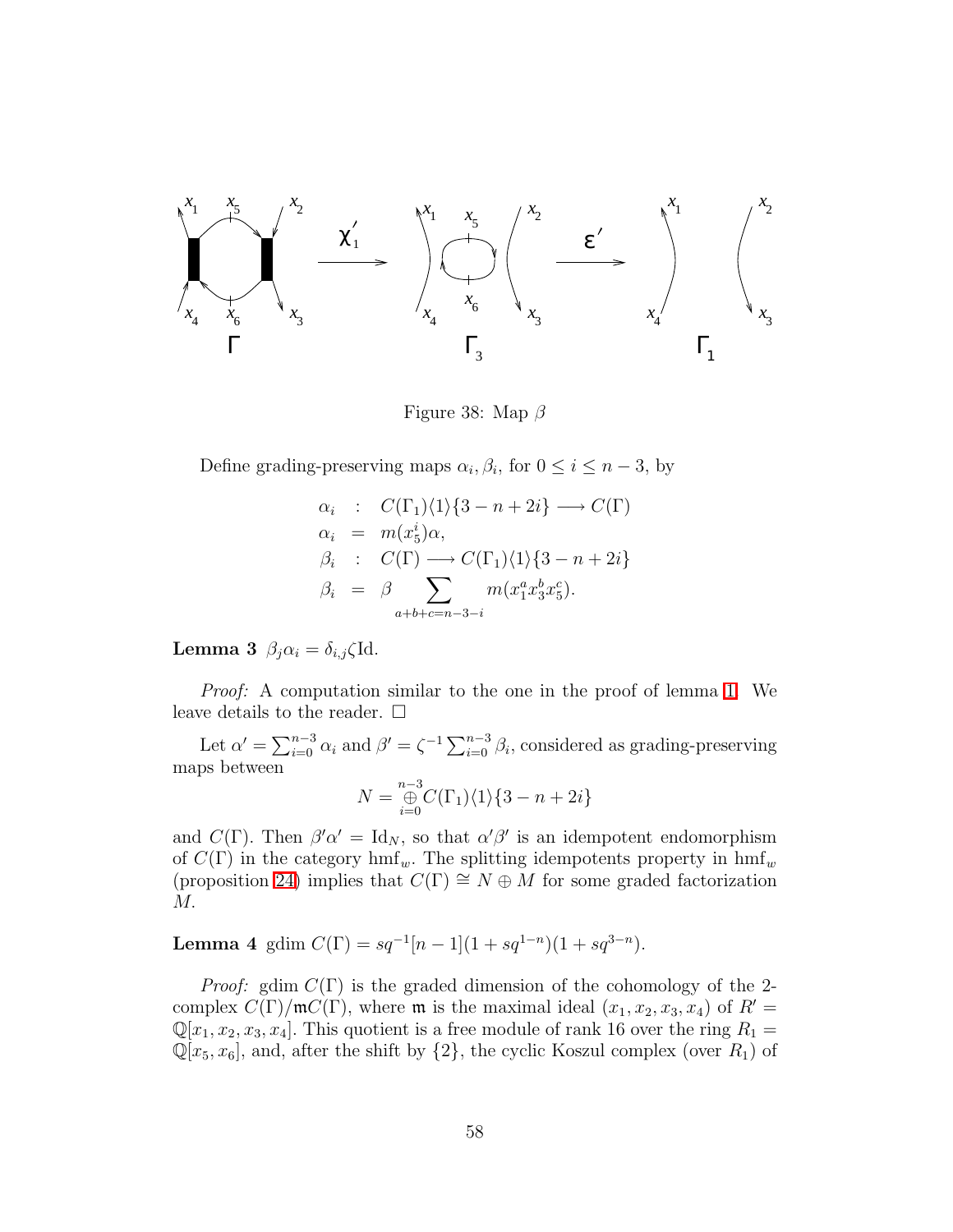the pair

$$
(\mathbf{a}, \mathbf{b}) = \begin{pmatrix} u'_1 & x_5 - x_6 \\ u'_2 & 0 \\ u''_1 & x_6 - x_5 \\ u''_2 & 0 \end{pmatrix},
$$

where

$$
u'_1 = u_1(x_1, x_5, x_6, x_4)|_{x_1 = x_4 = 0}, \t u''_1 = u_1(x_3, x_6, x_5, x_2)|_{x_2 = x_3 = 0},
$$
  

$$
u'_2 = u_2(x_1, x_5, x_6, x_4)|_{x_1 = x_4 = 0}, \t u''_2 = u_2(x_3, x_6, x_5, x_2)|_{x_2 = x_3 = 0}.
$$

We can modify this pair using transformations described at the end of section [2](#page-12-0) without changing its graded dimension. For instance, we can add the first entry of the second column to the third, simultaneosly with subtracting the third entry of the first column from the first entry of the same column. This corresponds to a suitable change of basis in the free  $R_1$ -module  $R_1^{\oplus 4}$ . The resulting pair is

$$
\left(\begin{array}{ccc} u'_1-u''_1 & x_5-x_6\\ u'_2 & 0\\ u''_1 & 0\\ u''_2 & 0 \end{array}\right).
$$

Moreover,  $u'_1 - u''_1 = 0$ , since  $\{a, b\}$  is a 2-complex, and  $x_5 - x_6$  is not a zero divisor. Using proposition [9,](#page-26-0) we can cross out the first row of the above matrix and quotient the rest of the entries by the relation  $x_5 = x_6$  without changing the cohomology and graded dimension of this 2-complex. Thus, it suffices to find the graded dimension of the pair

$$
(\mathbf{a}_1, \mathbf{b}_1) = \left( \begin{array}{cc} u'_2|_{x_6=x_5} & 0 \\ u''_1|_{x_6=x_5} & 0 \\ u''_2|_{x_6=x_5} & 0 \end{array} \right)
$$

over the ring  $\mathbb{Q}[x_5]$ . A direct computations tells us that

$$
u_2'|_{x_6=x_5} = (n+1)x_5^n,
$$
  
\n
$$
u_1''|_{x_6=x_5} = -(n+1)x_5^{n-1},
$$
  
\n
$$
u_2''|_{x_6=x_5} = -(n+1)x_5^{n-1}.
$$

Adding suitable multiples of the last entry of the first column to other entries of this column and dividing by  $n + 1$ , we simplify the 2-complex to

$$
\left(\begin{array}{cc}0&0\\0&0\\x_5^{n-1}&0\end{array}\right).
$$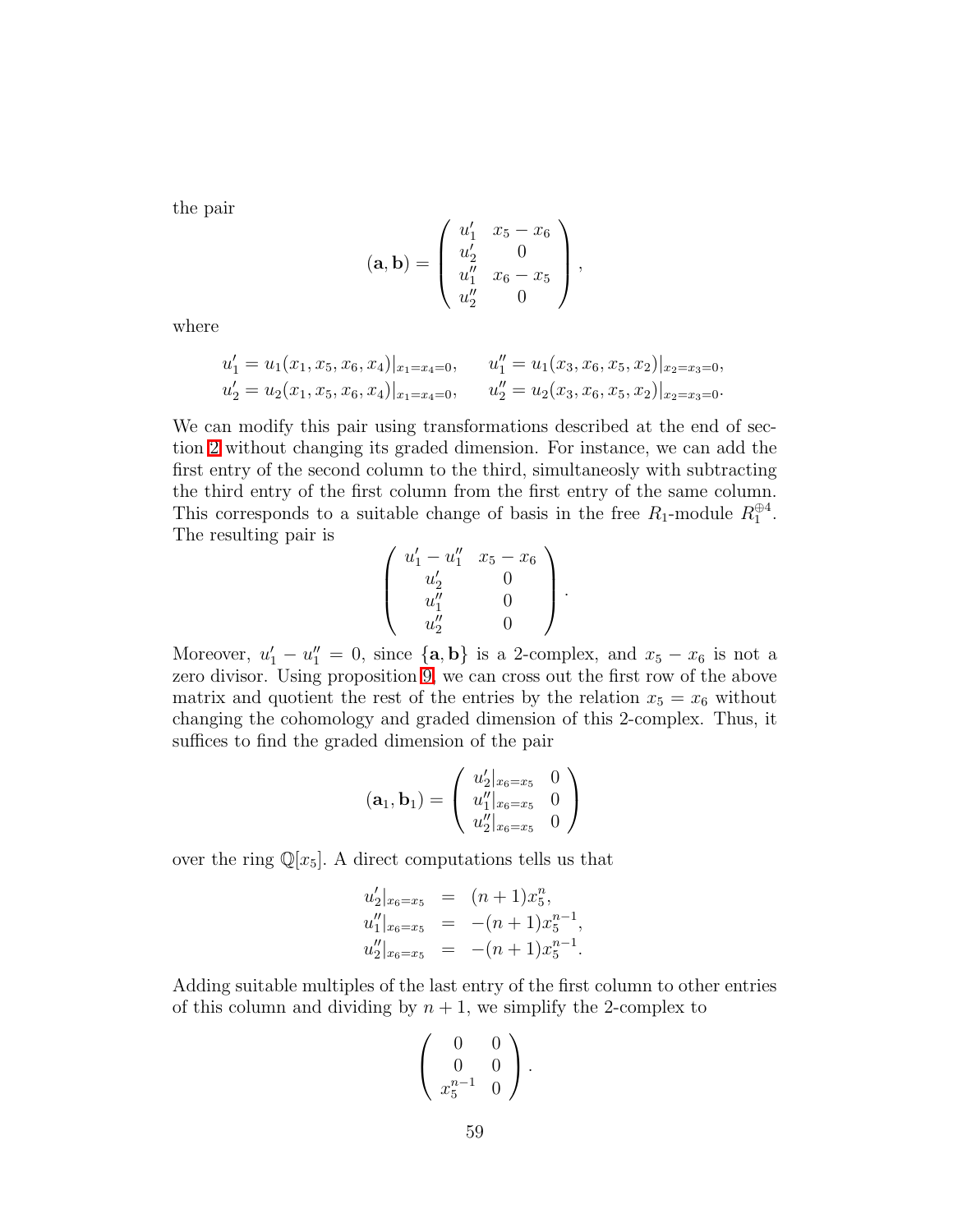The graded dimension of this 2-complex is the product of graded dimensions of its rows (everything now is over the ring  $\mathbb{Q}[x_5]$ ), since all but one rows consist of zeros. The entries  $(n+1)x_5^n$  and  $-(n+1)x_5^{n-1}$  have degrees  $2n$ and  $2n-2$ , respectively. Therefore, the graded dimension of the first row is  $1 + sq^{1-n}$ , while the graded dimension of the second row is  $1 + sq^{3-n}$ . The graded dimension of  $\{x_5^{n-1}, 0\}$  is  $s(q^{n-1} + q^{n-3} + \cdots + q^{3-n}) = sq[n-1].$ The graded dimension of  $C(\Gamma)$  is  $q^{-2}$  times the product of these three graded dimensions. The lemma follows.  $\square$ .

The graded dimension of  $C(\Gamma_1)$  is the product of graded dimensions of factorization assigned to its two arcs. Thus,

gdim 
$$
C(\Gamma_1) = (1 + sq^{1-n})^2
$$
.

Likewise,

gdim  $C(\Gamma_2) = (1 + sq^{1-n})^2$ .

Recall that earlier we decomposed  $C(\Gamma) \cong N \oplus M$ . Therefore,

gdim  $C(\Gamma) =$  gdim  $N +$  gdim  $M$ .

Clearly,

gdim 
$$
N = s[n-2]
$$
gdim  $C(\Gamma_1)$ .

**Lemma 5**  $C(\Gamma_2)$  *and* M *have the same graded dimension.* 

<span id="page-59-0"></span>This follows from lemma [4](#page-57-1) and the above equations. In the computation we use that  $s^2 = 1$ .  $\Box$ 

**Lemma 6** gdim Ext<sub>HMF</sub>
$$
(C(\Gamma_2), C(\Gamma)) = q^{2n-2} [2][n][n-1].
$$

The ext groups here are computed in the category  $HMF_{w}$ , and are naturally  $\mathbb{Z} \oplus \mathbb{Z}_2$ -graded, since the factorizations are homogeneous. The graded dimension gdim is the Poincare polynomial of a  $\mathbb{Z} \oplus \mathbb{Z}_2$ -graded vector space.

To prove the lemma, we start with the isomorphism

$$
\mathrm{Ext}_{\mathrm{HMF}}(C(\Gamma_2), C(\Gamma)) \cong H(C(\Gamma) \otimes_{R'} C(\Gamma_2)_{\bullet})\{2n-2\}
$$

of  $\mathbb{Z} \oplus \mathbb{Z}_2$ -graded vector spaces, implying the equality of graded dimensions of the two sides. The 2-complex whose cohomology is computed on the right hand side (without the shift) is isomorphic to the 2-complex  $C(\Gamma_4)$ , where  $Γ_4$ , shown in figure [39,](#page-60-0) is given by coupling  $Γ_2$  to Γ.

Applying propositions [30](#page-54-1) and [29,](#page-51-2) we find that gdim  $C(\Gamma_4) = [2][n][n-1]$ . Lemma [6](#page-59-0) follows.  $\Box$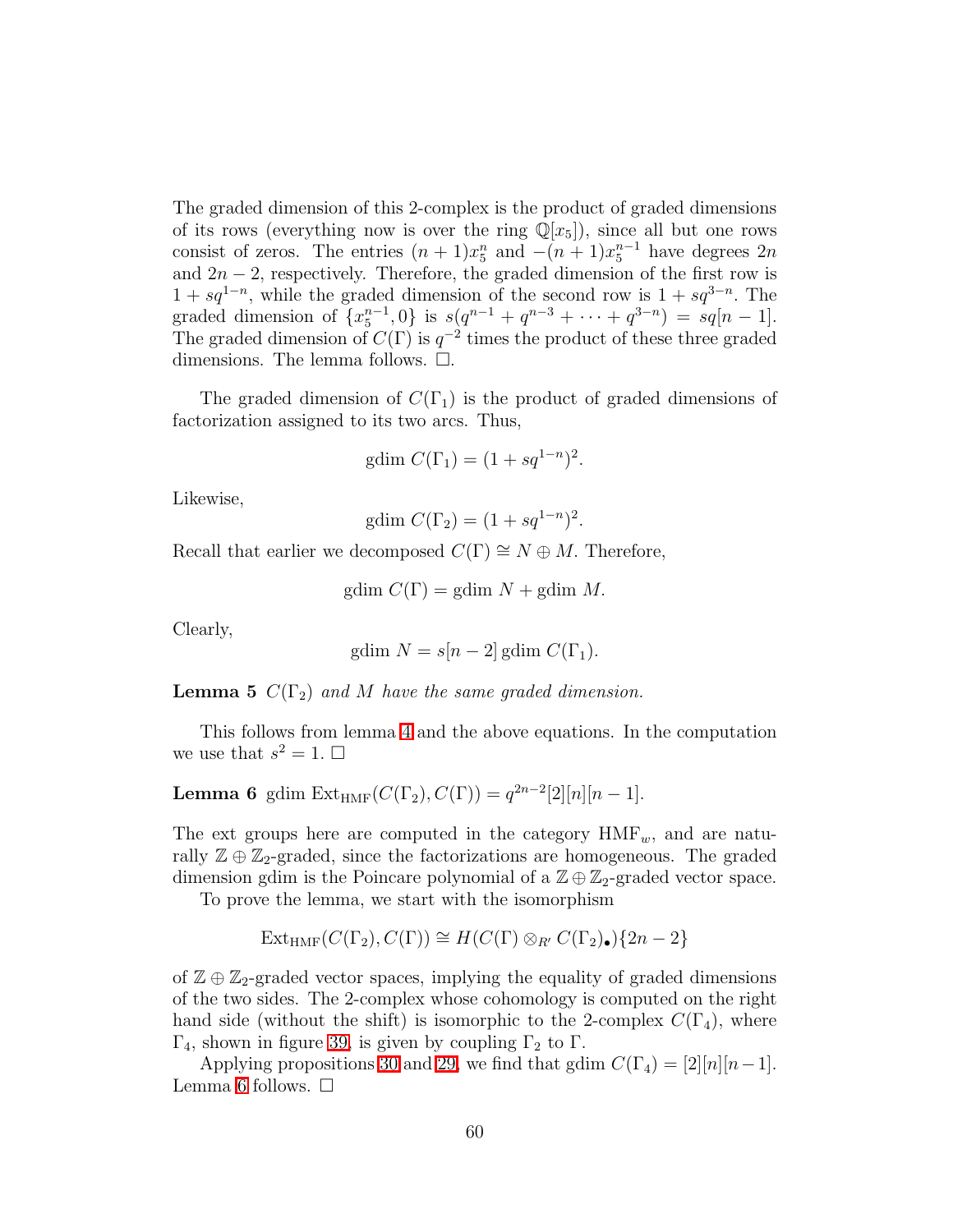

Figure 39: Graph  $\Gamma_4$ 

Furthermore,

<span id="page-60-0"></span>gdim Ext<sub>HMF</sub>
$$
(C(\Gamma_2), C(\Gamma_1)) = q^{2n-2}[n]s
$$
.

Indeed, the left hand side, up to the shift  $\{2n-2\}$ , is isomorphic to the cohomology of the factorization assigned to the graph given by coupling  $\Gamma_1$ and  $\Gamma_2$ . This graph is a circle. Variable s appears because  $\text{Ext}^1$  is non-trivial.

Since factorization N is the direct sum of  $C(\Gamma_1)$ 's with shifts, we can compute the graded dimension of  $Ext_{HMF}(C(\Gamma_2), N)$ , and, hence, of the ext groups  $Ext_{HMF}(C(\Gamma_2), M)$ , as the difference of two graded dimensions. The answer is

gdim Ext<sub>HMF</sub>
$$
(C(\Gamma_2), M) = q^{2n-2}[n]^2
$$
. (23)

Similarly, we compute that

$$
\text{gdim Ext}_{\text{HMF}}(M, C(\Gamma_2)) = q^{2n-2} [n]^2. \tag{24}
$$

To avoid the last computation, we could invoke theorem [1](#page-27-0) and its graded version (see  $|B, E$ xample 10.1.6) to show that the graded dimensions of the two ext groups are equal.

Since  $q^{2n-2}[n]^2 \in 1 + q\mathbb{Z}[q]$ , we obtain the following corollary.

**Corollary 12** *The vector space of morphisms between*  $C(\Gamma_2)$  *and* M *in* hmf<sub>w</sub> *is isomorphic to* Q.

In other words, any two non-trivial grading-preserving morphisms from  $C(\Gamma_2)$  to M are multiples of each other. Same goes for morphisms in the opposite direction.

After stripping off contractible summands from M we obtain a graded factorization of rank 2 which has the form

$$
R' \oplus R'\{2-2n\} \longrightarrow R'\{1-n\} \oplus R'\{1-n\} \longrightarrow R' \oplus R'\{2-2n\}.
$$

Assume from now on that M has been reduced to this minimal form. Then we strengthen the corollary, by noticing the absence of homotopies of degree −1−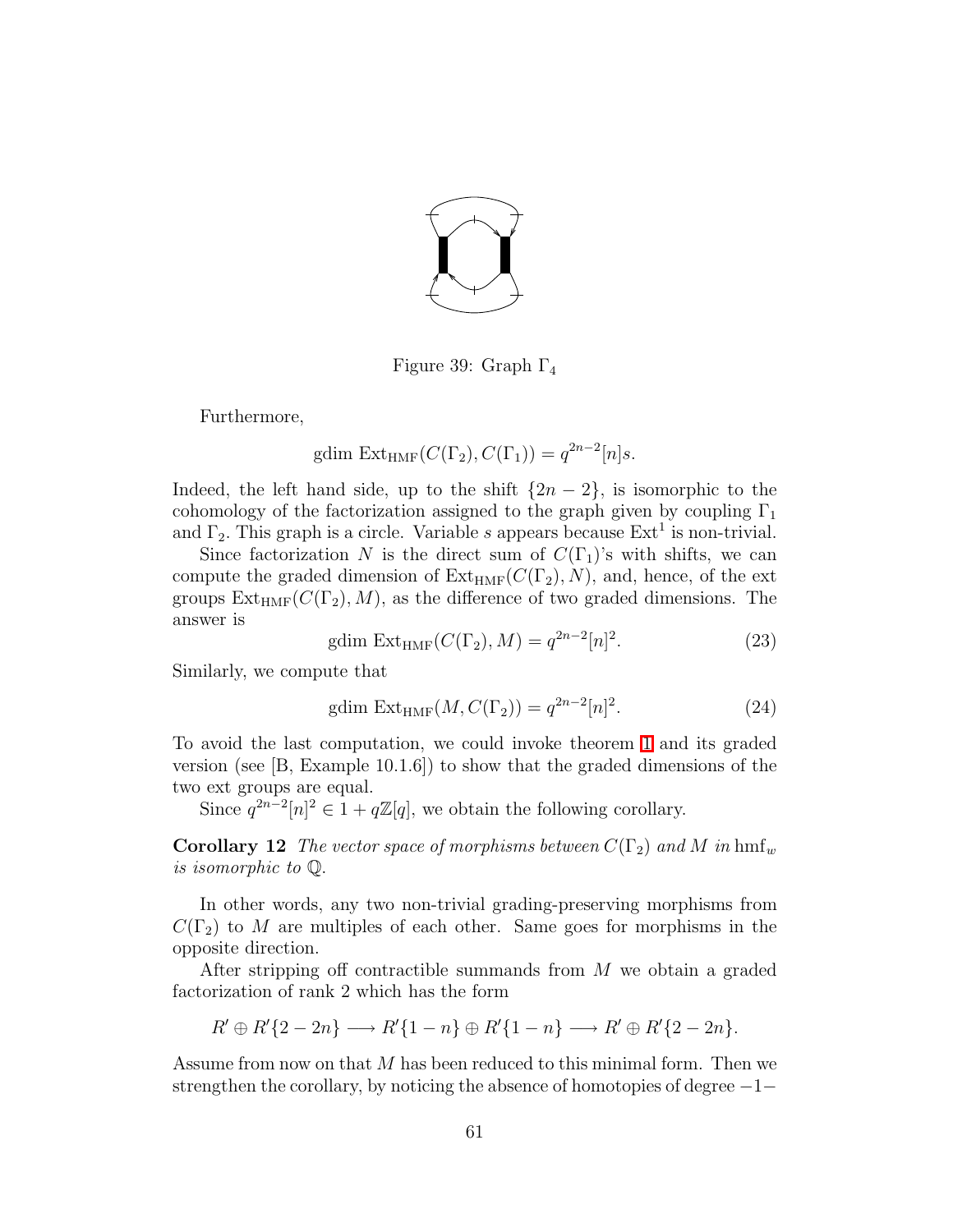n between  $C(\Gamma_2)$  and M. We conclude that the space of grading-preserving morphisms between  $C(\Gamma_2)$  and M in mf<sub>w</sub> is one-dimensional (i.e. even before throwing out null-homotopic morphisms).

Let  $\theta$  be a nontrivial grading-preserving morphism from  $C(\Gamma_2)$  to M, and  $\theta'$  a nontrivial grading-reserving morphism from M to  $C(\Gamma_2)$ . Each of these morphisms is unique up to scaling by a non-zero rational number.

## Lemma 7 *The composition*  $\theta' \theta$  *is non-zero.*

*Proof:* Recall that a morphism between two factorizations can be described by a pair of matrices  $(F_0, F_1)$  with polynomial coefficients. Define the rank of a morphism as the rank of  $F_0$ , treated as a matrix over the quotient field of the polynomial ring. Matrices  $F_0$  and  $F_1$  have the same rank.

Factorization  $C(\Gamma_2)$  has the form

$$
\left(R\atop{R{2-2n}}\right) \xrightarrow{P_0} \left(R{1-n}\atop{R{1-n}}\right) \xrightarrow{P_1} \left(R\atop{R{2-2n}}\right)
$$

where

$$
P_0 = \begin{pmatrix} \pi_{12} & x_3 - x_4 \\ \pi_{34} & x_2 - x_1 \end{pmatrix}, \quad P_1 = \begin{pmatrix} x_1 - x_2 & x_3 - x_4 \\ \pi_{34} & -\pi_{12} \end{pmatrix}.
$$

Factorization M has the form

$$
\left(R\atop{R{2-2n}}\right) \xrightarrow{V_0} \left(R{1-n}\atop{R{1-n}}\right) \xrightarrow{V_1} \left(R\atop{R{2-2n}}\right)
$$

where  $V_0, V_1$  are matrices with homogeneous entries (of degrees equal to degrees of the matching entries in  $P_1, P_2$ ) such that  $V_1V_0 = w \cdot \text{Id}$ .

Note that if  $\theta' \theta$  is homotopic to 0, then it is actually zero, since there are no homotopies of degree  $-n-1$  from  $C(\Gamma_2)$  to itself. Assume that  $\theta'\theta = 0$ . This is only possible if the ranks of both  $\theta'$  and  $\theta$  are equal to 1. Let  $\theta$  be given by a pair of matrices

$$
\Theta_0 = \begin{pmatrix} f_{11} & f_{12} \\ f_{21} & f_{22} \end{pmatrix}, \quad \Theta_1 = \begin{pmatrix} g_{11} & g_{12} \\ g_{21} & g_{22} \end{pmatrix}.
$$

Since  $\theta$  has zero degree, we see that all entries of  $\Theta_1$  as well as diagonal entries of  $\Theta_0$  are rationals,  $f_{12} = 0$ , and  $f_{21}$  is a polynomial of degree  $2n - 2$ .

Assume that  $f_{22} \neq 0$ . Then we can rescale a basis vector of  $M^0$  so that  $f_{22} = 1$ . Since  $\Theta_0$  has rank 1, we see that  $f_{11} = 0$ . By changing the basis in  $M<sup>1</sup>$ , if necessary, we can assume  $g_{21} = 0$ . Let

$$
V_0 = \left(\begin{array}{cc} v_{11} & v_{12} \\ v_{21} & v_{22} \end{array}\right).
$$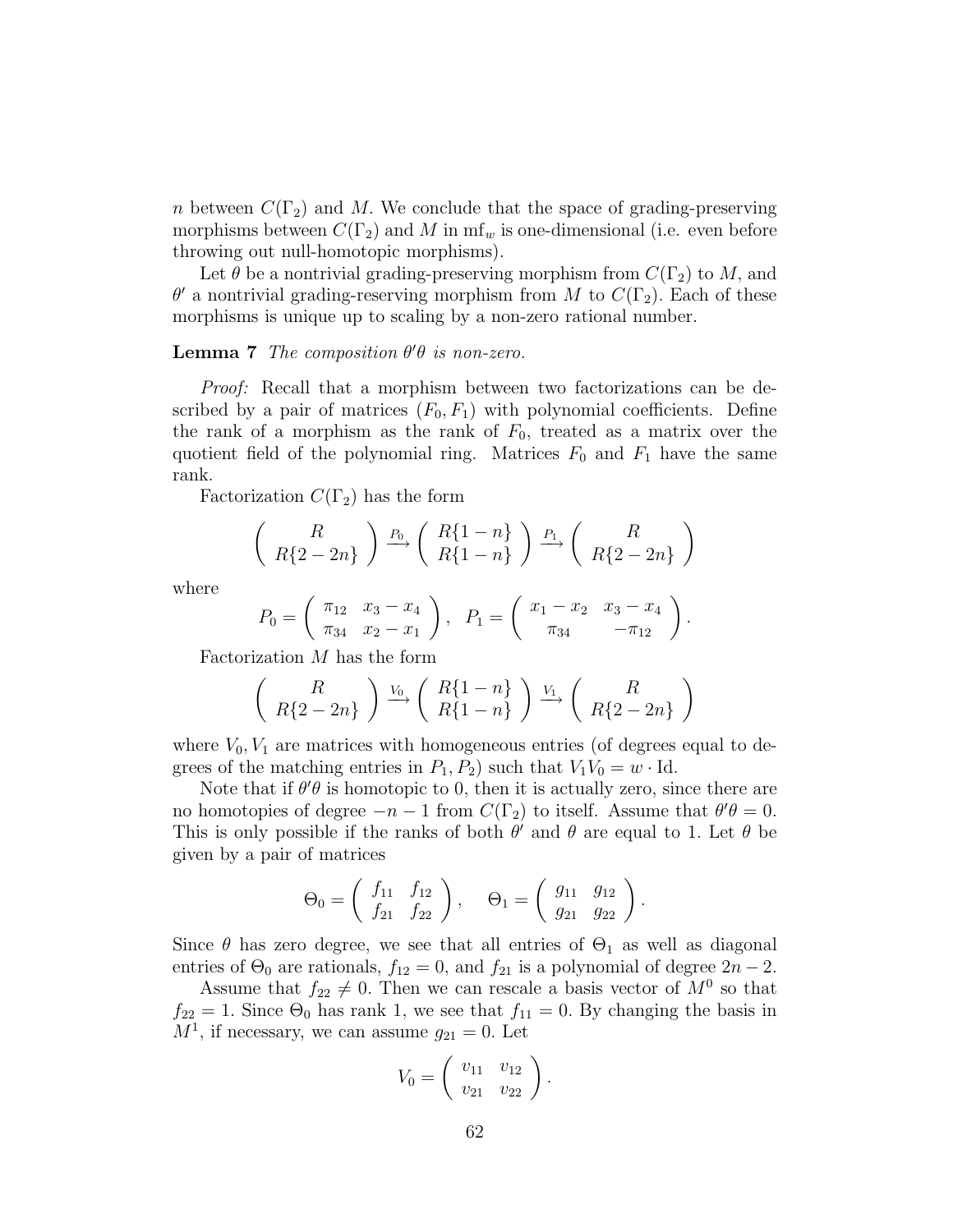The equation  $\Theta_1 P_0 = V_0 \Theta_0$  implies

$$
v_{22}f_{21} = g_{22}\pi_{34}, \quad v_{22} = g_{22}(x_2 - x_1).
$$

This forces  $g_{22} = 0$ , since  $\pi_{34}$  is not divisible by  $x_2 - x_1$ . Then  $v_{22} = 0$ , which implies that  $\det(V_0) = -v_{12}v_{21}$ . This determinant must divide  $w^2$  (which is the determinant of  $V_1V_0$ . This is impossible since  $v_{12}$  is a homogeneous linear function of  $x_1, x_2, x_3, x_4$  and

$$
w = x_1^{n+1} - x_2^{n+1} + x_3^{n+1} - x_4^{n+1}.
$$

Therefore,  $f_{22} = 0$ . The equation  $\Theta_1 P_0 = V_0 \Theta_0$  implies

$$
g_{11}(x_3 - x_4) + g_{12}(x_2 - x_1) = 0
$$
,  $g_{21}(x_3 - x_4) + g_{22}(x_2 - x_1) = 0$ .

Since  $g_{ij}$  are rational numbers, they are all zeros. This is a contradiction, since  $\Theta_1$  should have rank 1.  $\square$ 

The lemma implies that  $\theta' \theta$  is a non-zero multiple of the identity morphism of  $C(\Gamma_2)$ . In addition, we know that  $C(\Gamma_2)$  and M have the same graded dimension. Therefore,  $C(\Gamma_2)$  and M are isomorphic in hmf<sub>w</sub>. Propo-sition [31](#page-55-1) follows.  $\Box$ 

Direct sum decomposition IV. Consider graphs  $\Gamma_i$ ,  $1 \leq i \leq 4$ , de-picted in figure [40.](#page-63-0) Factorizations  $C(\Gamma_i)$  have potential

$$
w = x_1^{n+1} + x_2^{n+1} + x_3^{n+1} - x_4^{n+1} - x_5^{n+1} - x_6^{n+1}.
$$

<span id="page-62-0"></span>We view them as factorizations over the ring  $R' = \mathbb{Q}[x_1, \ldots, x_6].$ 

**Proposition 32** *There is an isomorphism in*  $\text{hmf}_w$ 

$$
C(\Gamma_1) \oplus C(\Gamma_2) \cong C(\Gamma_3) \oplus C(\Gamma_4).
$$

*Proof:* if  $n = 1$ ,  $C(\Gamma_i) = 0$  for all i, and the proposition is trivial. Assuming  $n > 1$ , we introduce another factorization. Let

$$
s_1 = x_1 + x_2 + x_3,
$$
  
\n
$$
s_2 = x_1x_2 + x_1x_3 + x_2x_3,
$$
  
\n
$$
s_3 = x_1x_2x_3,
$$
  
\n
$$
s_4 = x_4 + x_5 + x_6,
$$
  
\n
$$
s_5 = x_4x_5 + x_4x_6 + x_5x_6,
$$
  
\n
$$
s_6 = x_4x_5x_6.
$$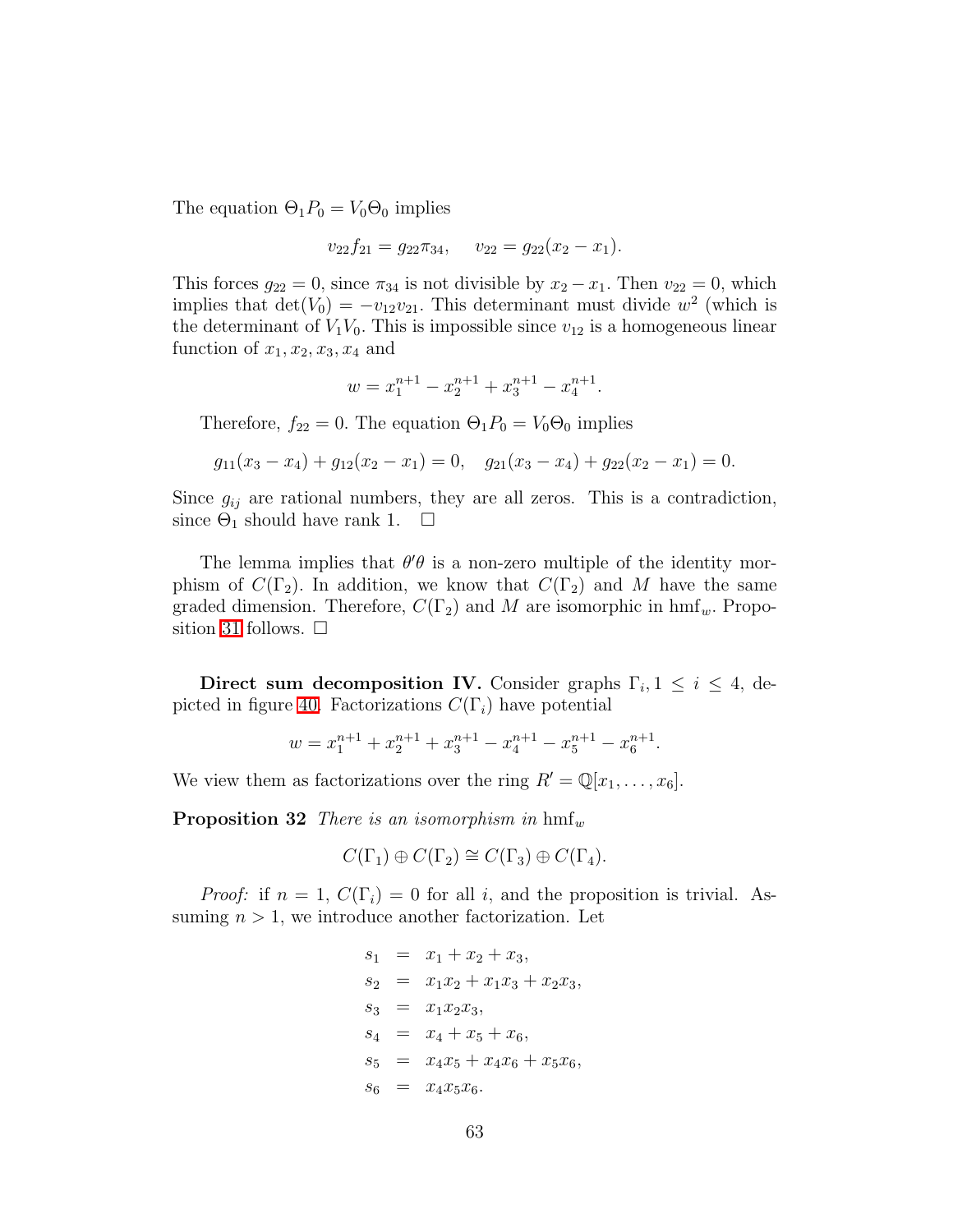

<span id="page-63-0"></span>Figure 40: Graphs  $\Gamma_1, \Gamma_2, \Gamma_3, \Gamma_4$ 

Let  $R_s \subset R'$  be the subring generated by  $s_1, \ldots, s_6$ . It's isomorphic to the polynomial ring in  $s_1, \ldots, s_6$ . As an  $R_s$ -module,  $R'$  is free of rank 36. Define a 3-variable polynomial  $h$  by

$$
h(s_1, s_2, s_3) = x_1^{n+1} + x_2^{n+1} + x_3^{n+1}.
$$

Then

$$
w = h(s_1, s_2, s_3) - h(s_4, s_5, s_6)
$$
  
= 
$$
\frac{h(s_1, s_2, s_3) - h(s_4, s_2, s_3)}{s_1 - s_4}(s_1 - s_4) +
$$
  

$$
\frac{h(s_4, s_2, s_3) - h(s_4, s_5, s_3)}{s_2 - s_5}(s_2 - s_5) +
$$
  

$$
\frac{h(s_4, s_5, s_3) - h(s_4, s_5, s_6)}{s_3 - s_6}(s_3 - s_6)
$$
  
= 
$$
v_1\alpha_1 + v_2\alpha_2 + v_3\alpha_3,
$$

where

$$
\alpha_1 = s_1 - s_4 = x_1 + x_2 + x_3 - x_4 - x_5 - x_6,
$$
  
\n
$$
\alpha_2 = s_2 - s_5 = x_1x_2 + x_1x_3 + x_2x_3 - x_4x_5 - x_4x_6 - x_5x_6,
$$
  
\n
$$
\alpha_3 = s_3 - s_6 = x_1x_2x_3 - x_4x_5x_6,
$$
  
\n
$$
v_1 = \frac{h(s_1, s_2, s_3) - h(s_4, s_2, s_3)}{s_1 - s_4},
$$
  
\n
$$
v_2 = \frac{h(s_4, s_2, s_3) - h(s_4, s_5, s_3)}{s_2 - s_5},
$$
  
\n
$$
v_3 = \frac{h(s_4, s_5, s_3) - h(s_4, s_5, s_6)}{s_3 - s_6}.
$$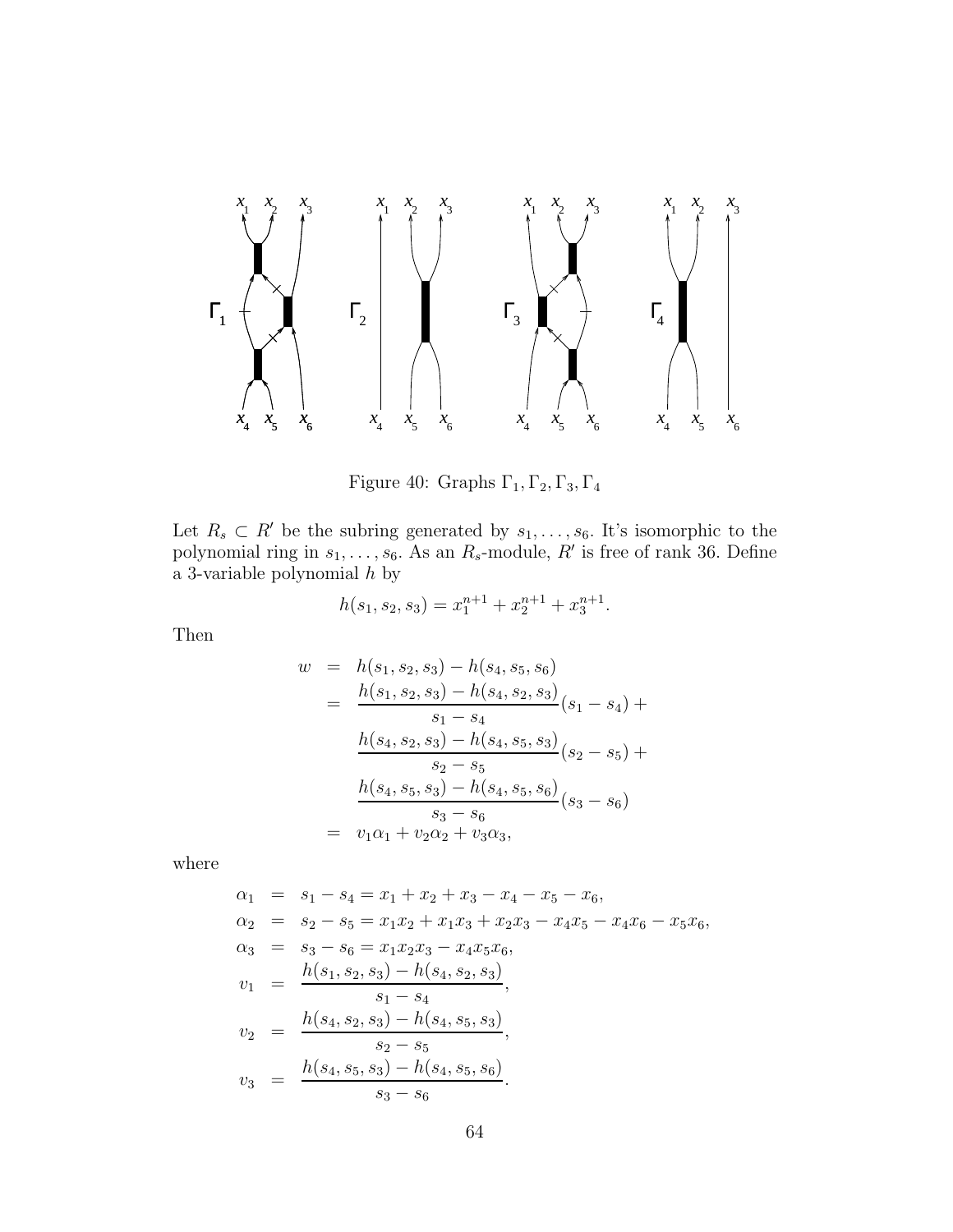$v_1, v_2, v_3$  are polynomials in  $x_1, \ldots, x_6$ . The quotient of  $R_s$  by the ideal  $(\alpha_1, \alpha_2, \alpha_3)$ is isomorphic to  $\mathbb{Q}[s_1, s_2, s_3]$ . The images of  $v_1, v_2, v_3$  in this quotient ring have the form

$$
\frac{\partial h(s_1, s_2, s_3)}{\partial s_1}, \quad \frac{\partial h(s_1, s_2, s_3)}{\partial s_2}, \quad \frac{\partial h(s_1, s_2, s_3)}{\partial s_3}
$$

It's well-known that the quotient of  $\mathbb{Q}[s_1, s_2, s_3]$  by the ideal generated by these derivatives is isomorphic to the cohomology ring of the Grassmannian of 3-dimensional subspaces of  $\mathbb{C}^n$  (see [MS, page 127], for example). Thus, there is an algebra isomorphism

$$
R_s/(\alpha_1, \alpha_2, \alpha_3, v_1, v_2, v_3) \cong H^*(Gr(3, n), \mathbb{Q}).
$$
\n(25)

.

In the degenerate case  $n = 2$  both sides are zero.

Likewise, the quotient ring  $R'/(\alpha_1, \alpha_2, \alpha_3, v_1, v_2, v_3)$  is the cohomology ring of the configuration space

$$
\{N_1 \subset N_2 \subset N_3 \supset N_2' \supset N_1' | \dim N_i = \dim N_i' = i, N_i, N_i' \subset \mathbb{C}^n\}.
$$

**Lemma 8** *The sequence*  $(\alpha_1, \alpha_2, \alpha_3, v_1, v_2, v_3)$  *and each of its permutations*  $are regular sequences in rings R<sub>s</sub> and R'.$ 

*Proof:* The length of the sequence equals the number of generators of polynomial rings  $R_s$  and  $R'$ . Since the quotient rings by the ideal generated by this sequence are finite-dimensional, the sequence is regular.  $\Box$ 

Let  $\Upsilon$  be the following  $(R', w)$ -factorization:

$$
\Upsilon \stackrel{\text{def}}{=} \{ (v_1, v_2, v_3), (\alpha_1, \alpha_2, \alpha_3) \} \{-3 \}.
$$

Υ is the tensor product of factorizations

$$
R' \xrightarrow{v_1} R'\{1-n\} \xrightarrow{\alpha_1} R',
$$
  
\n
$$
R' \xrightarrow{v_2} R'\{3-n\} \xrightarrow{\alpha_2} R',
$$
  
\n
$$
R' \xrightarrow{v_3} R'\{5-n\} \xrightarrow{\alpha_3} R',
$$

shifted by  $\{-3\}$ . One could think of  $\Upsilon$  as the factorization assigned to the diagram in the lower left corner of figure [4.](#page-4-0)

Proposition [32](#page-62-0) will follow from

<span id="page-64-0"></span>**Proposition 33** *There is an isomorphism in*  $hmf_w$ 

$$
C(\Gamma_1) \cong \Upsilon \oplus C(\Gamma_4).
$$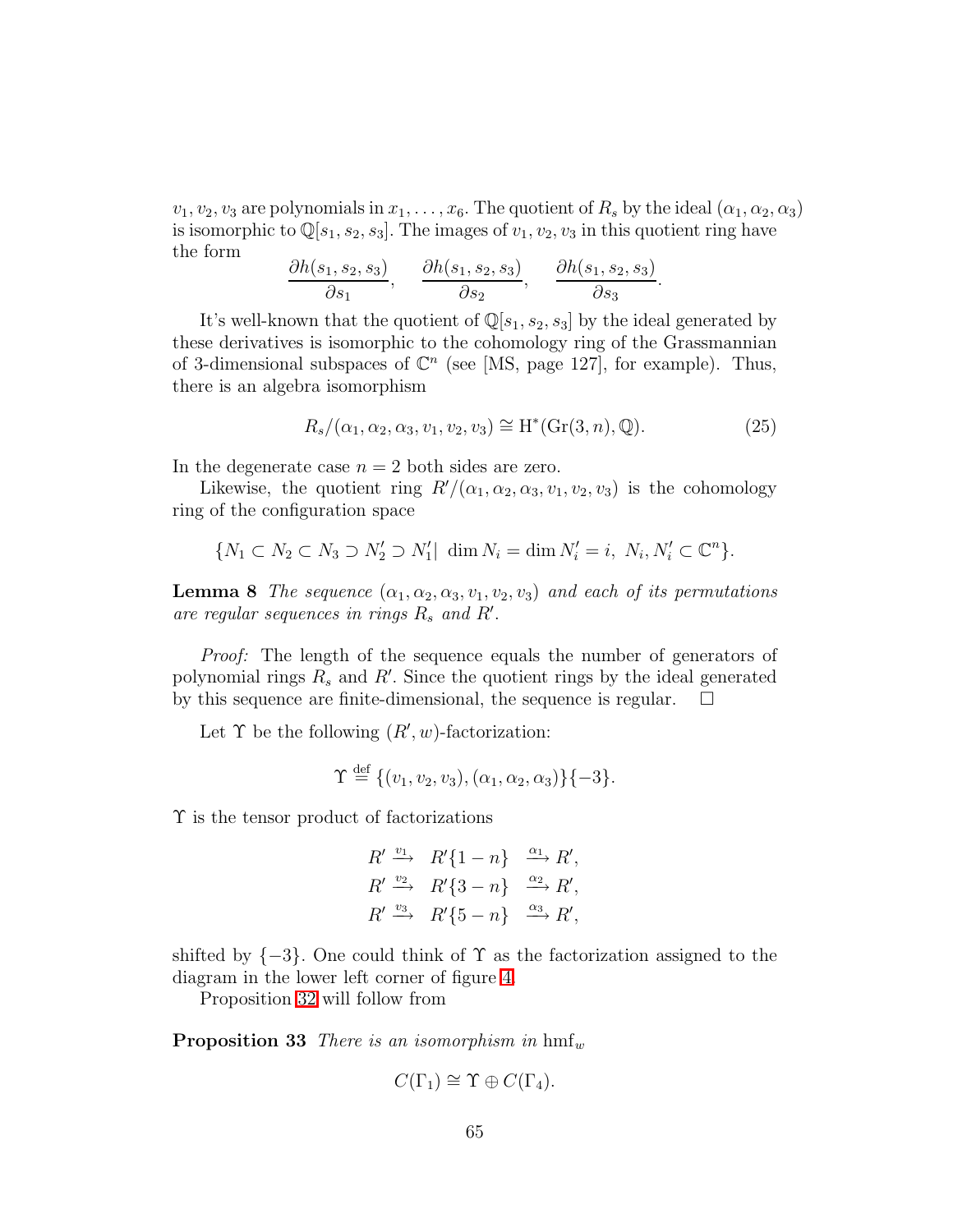Indeed, factorization  $C(\Gamma_1)$  turns into  $C(\Gamma_3)$ , and  $C(\Gamma_2)$  into  $C(\Gamma_4)$  if we permute  $x_1$  with  $x_3$  and  $x_4$  with  $x_6$ . Factorization  $\Upsilon$  is invariant under this operation, since  $\alpha_i$ 's and  $v_i$ 's are, so that proposition [33](#page-64-0) also implies the isomorphism

$$
C(\Gamma_3) \cong \Upsilon \oplus C(\Gamma_2).
$$

Then both sides in the equation in proposition [32](#page-62-0) are isomorphic to  $\Upsilon \oplus \mathbb{Z}$  $C(\Gamma_2) \oplus C(\Gamma_4)$ . Thus, it suffices to establish proposition [33.](#page-64-0)

Proof of proposition [33](#page-64-0) occupies the next 11-12 pages.

**Lemma 9**  $C(\Gamma_4)$  *is a direct summand of*  $C(\Gamma_1)$ .

*Proof:* Let

$$
g_0 = \chi_0 r_0, \quad C(\Gamma_4) \xrightarrow{r_0} C(\Gamma_5) \xrightarrow{\chi_0} C(\Gamma_1)
$$

be the composition depicted in figure [41.](#page-65-0)



<span id="page-65-0"></span>Figure 41: Map  $g_0$ 

Proposition [30](#page-54-1) implies that  $C(\Gamma_5) \cong C(\Gamma_4)\{-1\} \oplus C(\Gamma_4)\{1\}$ , and  $r_0$ is defined to be the inclusion of  $C(\Gamma_4)$  into  $C(\Gamma_5)$  as the direct summand  $C(\Gamma_4)\{-1\}$ . Maps  $r_0$  and  $\chi_0$  have degrees  $-1$  and 1, respectively, so that  $g_0$ is grading-preserving.

Let

$$
g_1 = r_1 \chi_1
$$
,  $C(\Gamma_1) \xrightarrow{\chi_1} C(\Gamma_5) \xrightarrow{r_1} C(\Gamma_4)$ 

be the composition depicted in figure [42.](#page-66-0)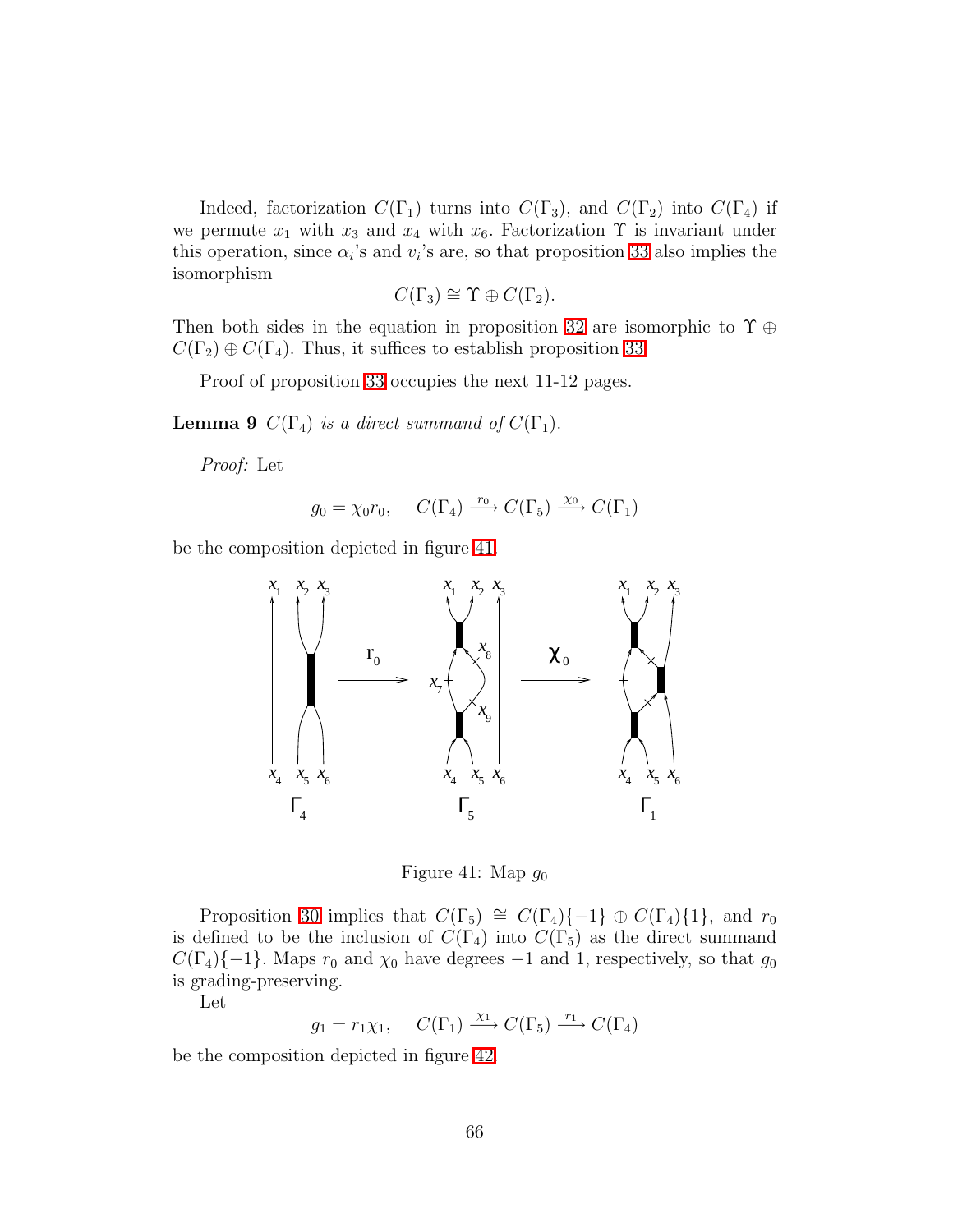

<span id="page-66-0"></span>Figure 42: Map  $q_1$ 

r<sub>1</sub> is the projection of  $C(\Gamma_5) \cong C(\Gamma_4)\{-1\} \oplus C(\Gamma_4)\{1\}$  onto the second direct summand (the direct sum decomposition is the one obtained in the proof of proposition [30\)](#page-54-1).

We compute

$$
g_1g_0 = r_1\chi_1\chi_0r_0 = r_1 m(x_8 - x_6)r_0 = r_1 m(x_8)r_0,
$$

since  $r_1 m(x_6)r_0 = 0$ . The proof of proposition [30](#page-54-1) implies that  $r_1 m(x_8)r_0$  is a nonzero multiple of the identity morphism. Therefore,  $g_0$  is split injective, and  $C(\Gamma_4)$  is a direct summand of  $C(\Gamma_1)$ .  $\Box$ 

Let M be the complement of  $C(\Gamma_4)$  in  $C(\Gamma_1)$ ,

$$
C(\Gamma_1) \cong M \oplus C(\Gamma_4).
$$

**Lemma 10** gdim  $C(\Gamma_1) = q^{-3}(1+q^2)(1+sq^{1-n})(1+sq^{3-n})^2$  if  $n > 2$ .

*Proof* is similar to that of lemma [4.](#page-57-1) Up to a shift,  $C(\Gamma_1)$  is the Koszul factorization  $\{a, b\}$  for some length 6 sequences whose entries are polynomials in  $x_1, \ldots, x_6$  and in three other variables (say  $y_1, y_2, y_3$ ) assigned to the three internal marks of  $\Gamma_1$ . We can exclude two of these variables using proposi-tion [9,](#page-26-0) and then specialize to  $x_1 = \cdots = x_6 = 0$ , since we are computing cohomology. Details are left to the reader.  $\square$ 

In particular, if  $n > 2$ , the dimension of  $C(\Gamma_1)$  is 16. If  $n = 2$ , factorization  $C(\Gamma_1)$  has dimension 8, which is also the dimension of  $C(\Gamma_4)$ . Hence,  $M = 0$ if  $n = 2$ , and there is an isomorphism  $C(\Gamma_1) \cong C(\Gamma_4)$ . Factorization  $\Upsilon$  is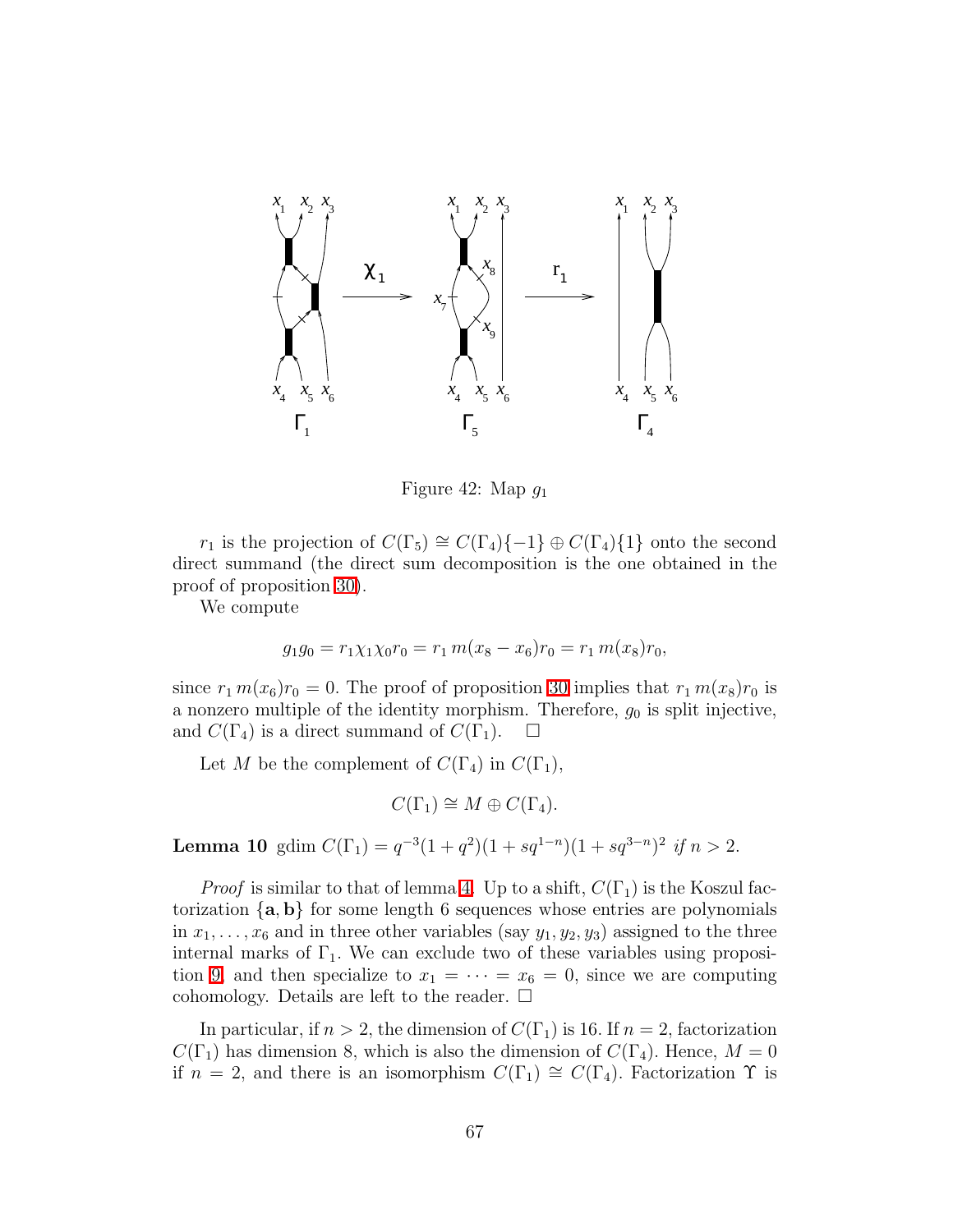contractible  $(v_3 = 3$  if  $n = 2)$ , and propositions [33,](#page-64-0) [32](#page-62-0) follow. From now on we assume  $n > 2$ .

It's easy to see that

gdim 
$$
C(\Gamma_4)
$$
 =  $q^{-1}(1 + sq^{1-n})^2(1 + sq^{3-n}),$   
gdim  $\Upsilon$  =  $q^{-3}(1 + sq^{1-n})(1 + sq^{3-n})(1 + sq^{5-n}).$ 

Therefore,

gdim 
$$
M
$$
 = gdim  $C(\Gamma_1)$  – gdim  $C(\Gamma_4)$  = gdim  $\Upsilon$ .

Thus, M and  $\Upsilon$  have the same graded dimension.

### Lemma 11

gdim Ext(
$$
\Upsilon
$$
,  $C(\Gamma_4)$ ) =  $q^{3n-3}$ [2][ $n$ ][ $n-1$ ][ $n-2$ ].

*Proof:* The ext groups in the lemma are isomorphic to the cohomology of the 2-complex

$$
C(\Gamma_4) \otimes \Upsilon_{\bullet} \cong {\mathbf{a}, \mathbf{b}} \langle 1 \rangle \{3n - 9\},\
$$

where

$$
(\mathbf{a}, \mathbf{b}) = \begin{pmatrix} \pi_{36} & x_3 - x_6 \\ u_1(x_1, x_2, x_4, x_5) & x_1 + x_2 - x_4 - x_5 \\ u_2(x_1, x_2, x_4, x_5) & x_1x_2 - x_4x_5 \\ \alpha_1 & v_1 \\ \alpha_2 & v_2 \\ \alpha_3 & v_3 \end{pmatrix}
$$

Pass to the subring  $R''$  of  $R' = \mathbb{Q}[x_1, \ldots, x_6]$  generated by

$$
x'_1 = x_1 + x_2
$$
,  $x'_2 = x_1x_2$ ,  $x_3$ ,  $x'_4 = x_4 + x_5$ ,  $x'_5 = x_4x_5$ ,  $x_6$ ,

and denote by  $\{a, b\}_0$  the cyclic Koszul complex of the pair  $(a, b)$  viewed as a pair in  $R''$  (this is possible since all coefficients of **a** and **b** lie in  $R''$ ). Then

$$
\text{gdim}\,H(\{\mathbf{a},\mathbf{b}\})=q^2[2]^2\text{gdim}\,H(\{\mathbf{a},\mathbf{b}\}_0).
$$

We use the first three lines of  $(\mathbf{a}, \mathbf{b})_0$  to exclude  $x_6, x'_4$ , and  $x'_5$ , and denote by  $(\mathbf{a}^1, \mathbf{b}^1)$  the pair obtained by crossing out the first three lines of  $(\mathbf{a}, \mathbf{b})_0$ and passing to the quotient ring of  $R''$  by relations  $x_6 = x'_4 = x'_5 = 0$ . Then  $\mathbf{a}^1 = (0,0,0), \, \mathbf{b}^1 = (-v_1, -v_2, -v_3),$ 

$$
H({a, b}0) \cong H({a1, b1}) \cong H((0,0,0), (v1, v2, v3)),
$$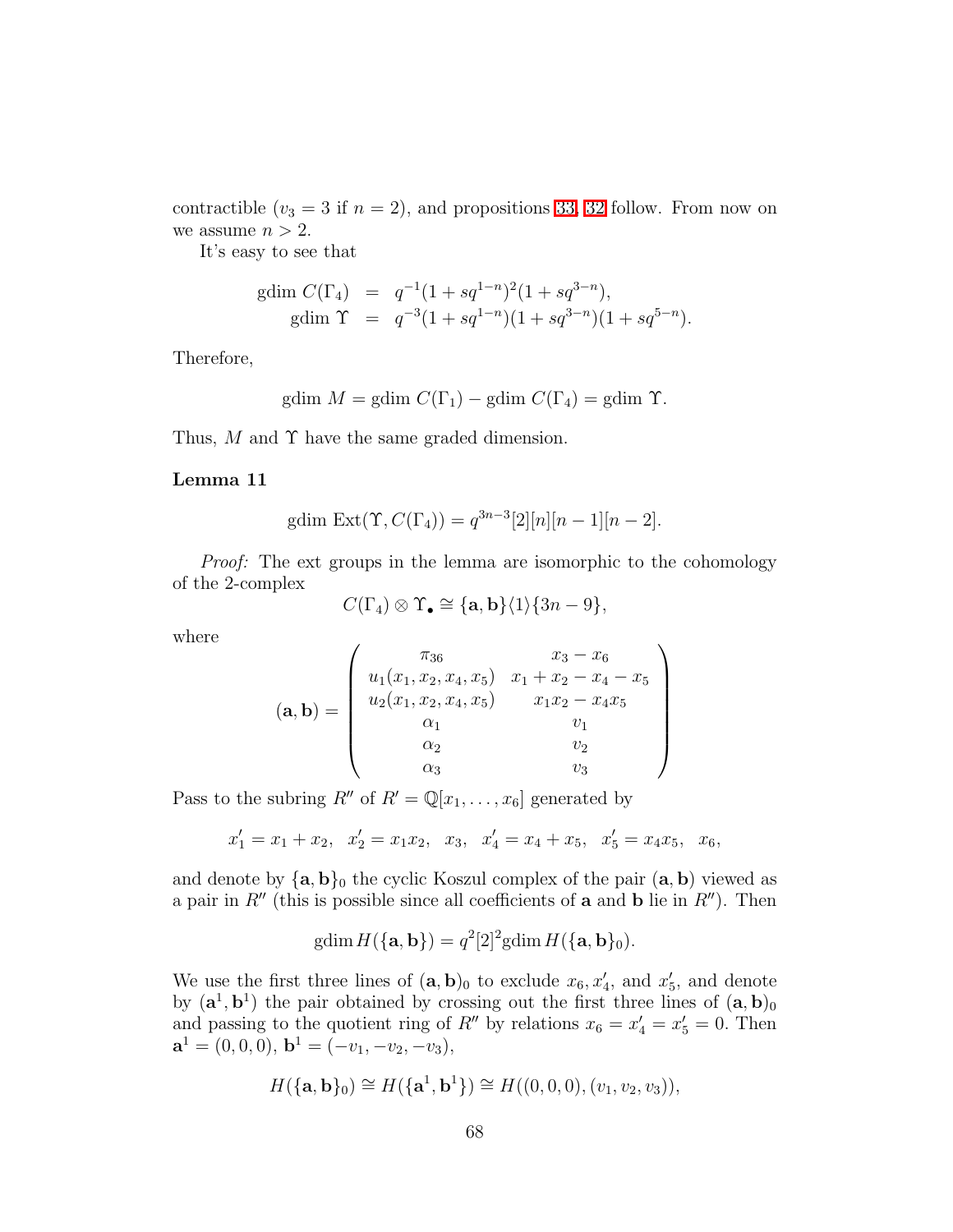and the lemma follows easily, since  $(v_1, v_2, v_3)$  is a regular sequence in this quotient ring  $R''' = R''/(x_6, x'_4, x'_5)$ , and  $R'''/(v_1, v_2, v_3)$  is isomorphic to the cohomology ring of the partial flag variety

$$
\{N_2 \subset N_3 | \dim(N_i) = i, \ N_3 \subset \mathbb{C}^n\}.
$$

 $\Box$ 

#### Lemma 12

gdim Ext
$$
(\Upsilon, C(\Gamma_1)) = q^{3n-3} [2]^3 [n][n-1][n-2].
$$

*Proof:* The ext groups in the lemma are isomorphic to the cohomology of the 2-complex  $C(\Gamma_1) \otimes \Upsilon_{\bullet}$ . This is a complex of free  $R^1$ -modules, where  $R<sup>1</sup>$  is the ring of polynomials in  $x_1, \ldots, x_6$  and three "internal" variables corresponding to the three marks in  $\Gamma_1$ . Passing to a suitable subring (over which  $R<sup>1</sup>$  is a free rank 4 module) and excluding several variables, one can show that  $C(\Gamma_1) \otimes \Upsilon_{\bullet}$  is isomorphic (up to contractible complexes) to the direct sum of four copies of  $C(\Gamma_1) \otimes \Upsilon_{\bullet}$  with shifts, implying

gdim Ext
$$
(\Upsilon, C(\Gamma_1)) = [2]^2
$$
gdim Ext $(\Upsilon, C(\Gamma_4))$ .

 $\Box$ 

The lemmas imply

gdim Ext
$$
(\Upsilon, M)
$$
 = gdim Ext $(\Upsilon, C(\Gamma_1))$  – gdim Ext $(\Upsilon, C(\Gamma_4))$   
=  $q^{3n-3}[2][3][n][n-1][n-2]$ .

Since  $q^{3n-3}[2][3][n][n-1][n-2] \in 1 + q\mathbb{Z}[q]$ , the space of degree 0 morphisms from  $\Upsilon$  to M is one-dimensional. Let  $\theta$  be a nontrivial (not null-homotopic) degree 0 morphism from  $\Upsilon$  to M.

<span id="page-68-0"></span>Lemma 13 θ *is an isomorphism of factorizations.*

*Proof:* Factorization Υ has the form

$$
\begin{pmatrix} R'\{-3\} \\ R'\{5-2n\} \\ R'\{3-2n\} \\ R'\{1-2n\} \end{pmatrix} \xrightarrow{\Lambda_0} \begin{pmatrix} R'\{2-n\} \\ R'\{-n\} \\ R'\{-2-n\} \\ R'\{6-3n\} \end{pmatrix} \xrightarrow{\Lambda_1} \begin{pmatrix} R'\{-3\} \\ R'\{5-2n\} \\ R'\{3-2n\} \\ R'\{1-2n\} \end{pmatrix},
$$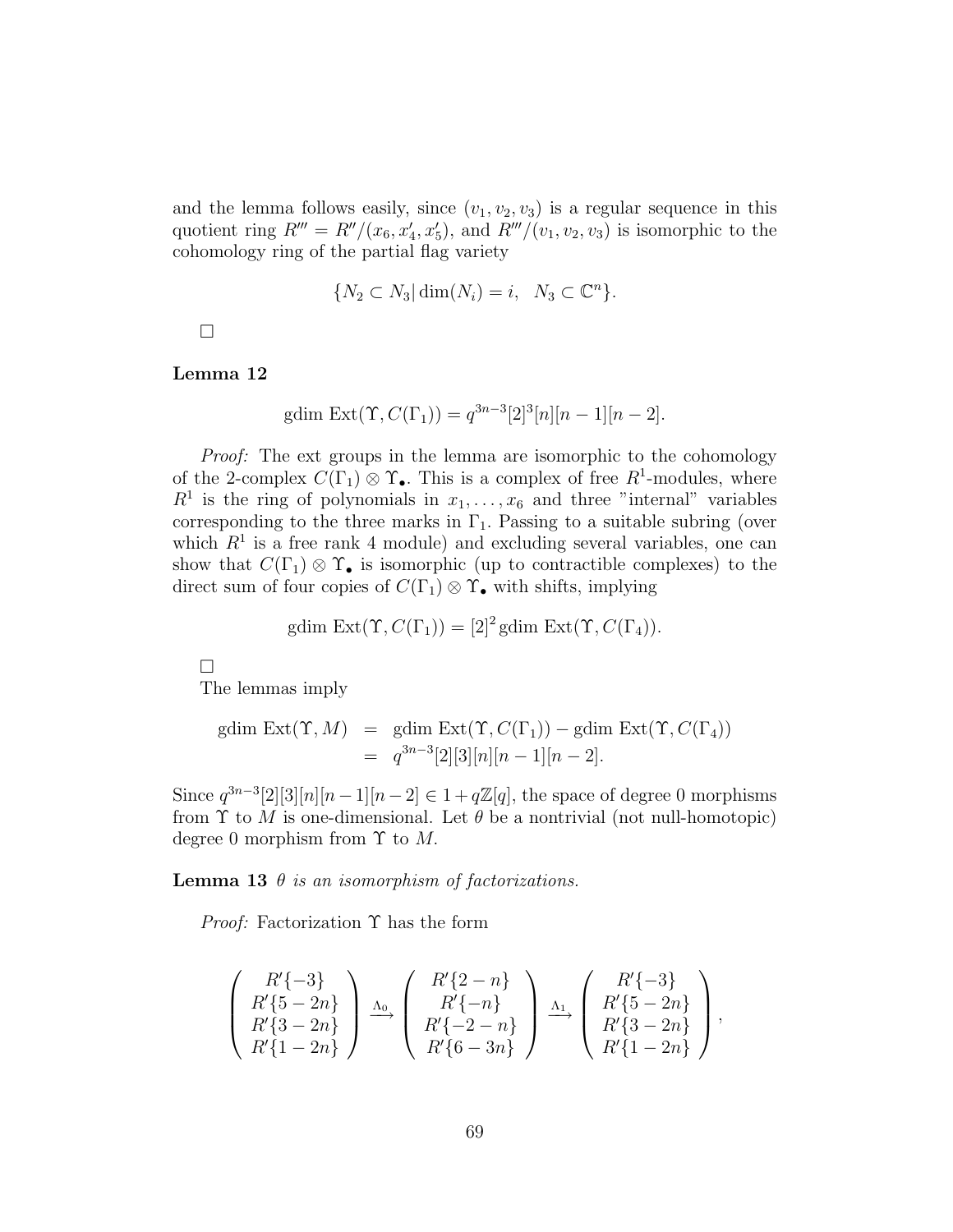where

$$
\Lambda_0 = \begin{pmatrix} v_3 & -\alpha_2 & -\alpha_1 & 0 \\ v_2 & \alpha_3 & 0 & -\alpha_1 \\ v_1 & 0 & \alpha_3 & \alpha_2 \\ 0 & v_1 & -v_2 & v_3 \end{pmatrix}, \quad \Lambda_1 = \begin{pmatrix} \alpha_3 & \alpha_2 & \alpha_1 & 0 \\ -v_2 & v_3 & 0 & \alpha_1 \\ -v_1 & 0 & v_3 & -\alpha_2 \\ 0 & -v_1 & v_2 & \alpha_3 \end{pmatrix}.
$$

We can assume that the factorization  $M = M^0 \oplus M^1$  has no contractible summands. Since it has the same graded dimension as  $\Upsilon$ , we can write M as

$$
\begin{pmatrix} R'\{-3\} \\ R'\{5-2n\} \\ R'\{3-2n\} \\ R'\{1-2n\} \end{pmatrix} \xrightarrow{\Pi_0} \begin{pmatrix} R'\{2-n\} \\ R'\{-n\} \\ R'\{-2-n\} \\ R'\{6-3n\} \end{pmatrix} \xrightarrow{\Pi_1} \begin{pmatrix} R'\{-3\} \\ R'\{5-2n\} \\ R'\{3-2n\} \\ R'\{1-2n\} \end{pmatrix}
$$
 (26)

for some  $4\times 4$  matrices  $\Pi_0$ ,  $\Pi_1$  with homogeneous entries whose degrees match degrees of the entries of  $\Lambda_0$ ,  $\Lambda_1$ . Let  $\Pi_0 = (a_{ij})_{i,j=1}^4$  and  $\Pi_1 = (b_{ij})_{i,j=1}^4$ . The entry  $a_{14}$  is a degree  $n + 1$  homomorphism from  $R'\{1 - 2n\}$  to  $R'\{2 - n\}$ , and, necessarily a rational number. If  $a_{14} \neq 0$ , then M contains a contractible summand, which is a contradiction. Therefore,  $a_{14} = 0$ . Likewise,  $b_{14} = 0$  if  $n > 4$ .

We can write morphism  $\theta$  via a pair of matrices

$$
\Theta_0 = (c_{ij})_{i,j=1}^4, \quad \Theta_1 = (f_{ij})_{i,j=1}^4.
$$

Since  $\theta$  is a morphism of factorizations, the diagram

$$
\begin{array}{ccc}\n\Upsilon^0 & \xrightarrow{\Lambda_0} & \Upsilon^1 & \xrightarrow{\Lambda_1} & \Upsilon^0 \\
\Theta_0 & & \Theta_1 & & \Theta_0 \\
M^0 & \xrightarrow{\Pi_0} & M^1 & \xrightarrow{\Pi_1} & M^0\n\end{array}
$$

is commutative, and the following relations hold

<span id="page-69-0"></span>
$$
\Pi_0 \Theta_0 = \Theta_1 \Lambda_0, \tag{27}
$$

$$
\Pi_1 \Theta_1 = \Theta_0 \Lambda_1. \tag{28}
$$

 $\theta$  is grading-preserving. If  $n > 4$ , sequences of degree shifts  $(-3, 5 - 2n, 3 2n, 1-2n$ ) and  $(2-n, -n, -2-n, 6-3n)$  as strictly decreasing, and matrices  $\Theta_0$ ,  $\Theta_1$  are lower-triangular,  $c_{ij} = f_{ij} = 0$  for  $i < j$ , since there are no gradingpreserving homomorphisms from  $R'\{k_1\}$  to  $R'\{k_2\}$  if  $k_2 > k_1$ . If  $n = 4$ , the sequences are not strictly decreasing, but changing bases in  $M^0$  and  $M^1$ , if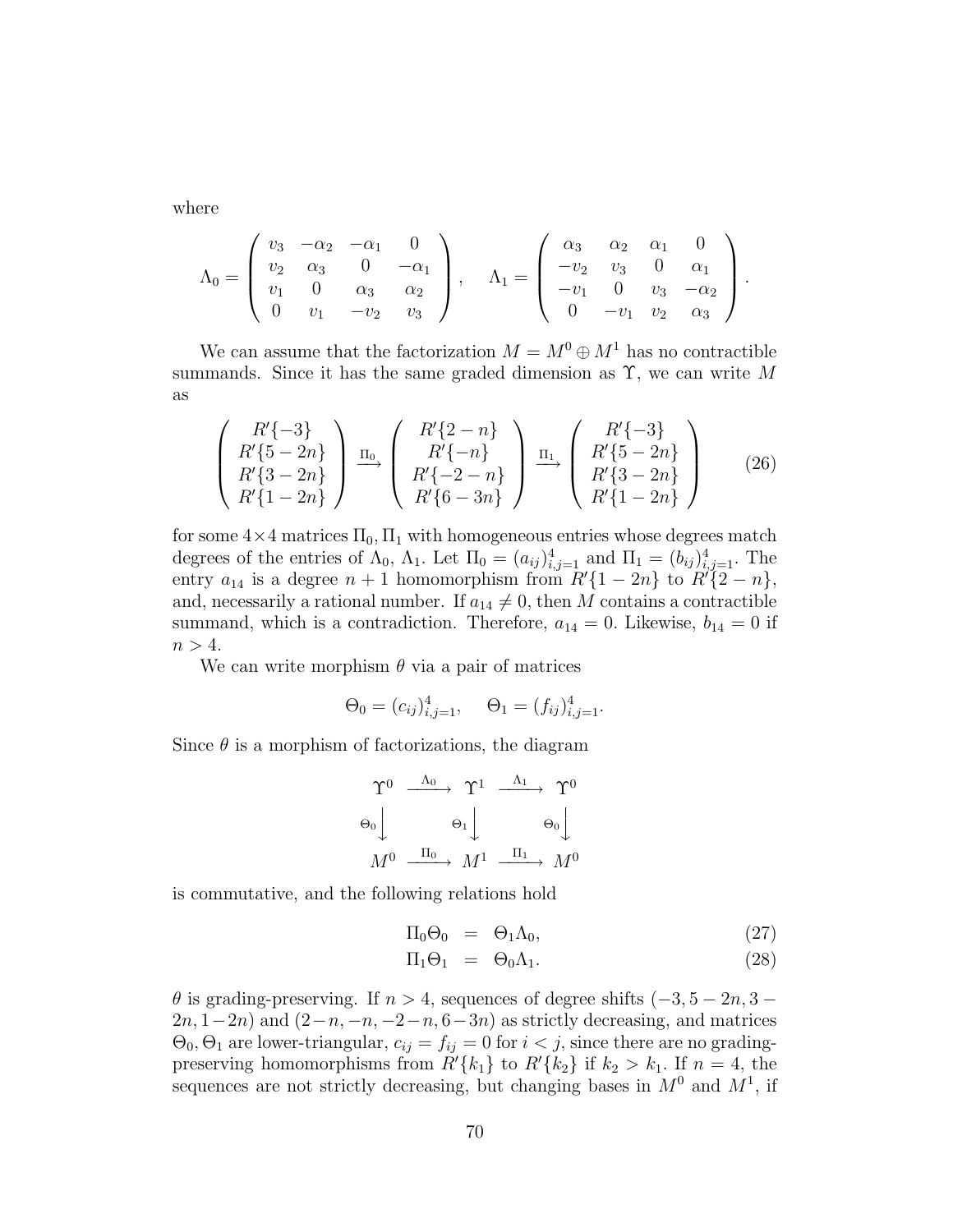necessary, we can assume that  $\Theta_0$  and  $\Theta_1$  are lower-triangular in this case too. When  $n = 3$ , we cannot assume right away that  $\Theta_0$  and  $\Theta_1$  are lowertriangular. We postpone considering cases  $n = 3$  and  $n = 4$  until later, and from here on until two paragraphs after the proof of lemma [18](#page-73-0) restrict to the case  $n > 4$ .

 $\theta$  is an isomorphism iff both  $\Theta_0$  and  $\Theta_1$  are invertible over the ring R'. Since they are lower-triangular with rational diagonal entries, they are invertible iff all diagonal entries are non-zero. Moreover,  $\Theta_1$  is invertible iff  $\Theta_0$ is invertible. This is due to the equation  $\Pi_0 \Theta_0 \Lambda_0^{-1} = \Theta_1$  and the property that determinants of  $\Pi_0$  and  $\Lambda_0$  are nonzero multiples of  $w^2$  (to verify this property, use that w is an irreducible polynomial,  $\Lambda_0 \Lambda_1 = \Pi_0 \Pi_1 = wI$ , and  $\Pi_0$  has coefficients in the same degrees as  $Λ_0$ ).

Thus,  $\theta$  is an isomorphism iff  $\Theta_0$  is invertible.

Matrix equation [\(27\)](#page-69-0) can be rewritten as 16 equations on the entries of matrices  $\Pi_0$ ,  $\Theta_0$ ,  $\Theta_1$ . Three of these equations have the form

$$
a_{24}c_{44} = -\alpha_1 f_{22},
$$
  
\n
$$
a_{34}c_{44} = -\alpha_1 f_{32} + \alpha_2 f_{33},
$$
  
\n
$$
a_{44}c_{44} = -\alpha_1 f_{42} + \alpha_2 f_{43} + v_3 f_{44}.
$$

### <span id="page-70-0"></span>**Lemma 14**  $c_{44} \neq 0$ .

To prove the lemma, assume to the contrary. Then  $c_{44} = 0$  and the above equations reduce to

$$
0 = -\alpha_1 f_{22}
$$
  
\n
$$
0 = -\alpha_1 f_{32} + \alpha_2 f_{33}
$$
  
\n
$$
0 = -\alpha_1 f_{42} + \alpha_2 f_{43} + v_3 f_{44}.
$$

Since  $f_{22}, f_{33}, f_{44} \in \mathbb{Q}$ , and the sequence  $(\alpha_1, \alpha_2, \alpha_3)$  is regular, the equations imply

$$
f_{22} = f_{32} = f_{33} = f_{44} = 0.
$$

The last equation among the three above simplifies to

$$
f_{42}\alpha_1 = f_{43}\alpha_2.
$$

Since  $\alpha_1$  and  $\alpha_2$  are relatively prime,

$$
f_{42} = \alpha_2 z_0, \qquad f_{43} = \alpha_1 z_0,
$$

for some polynomial  $z_0$ .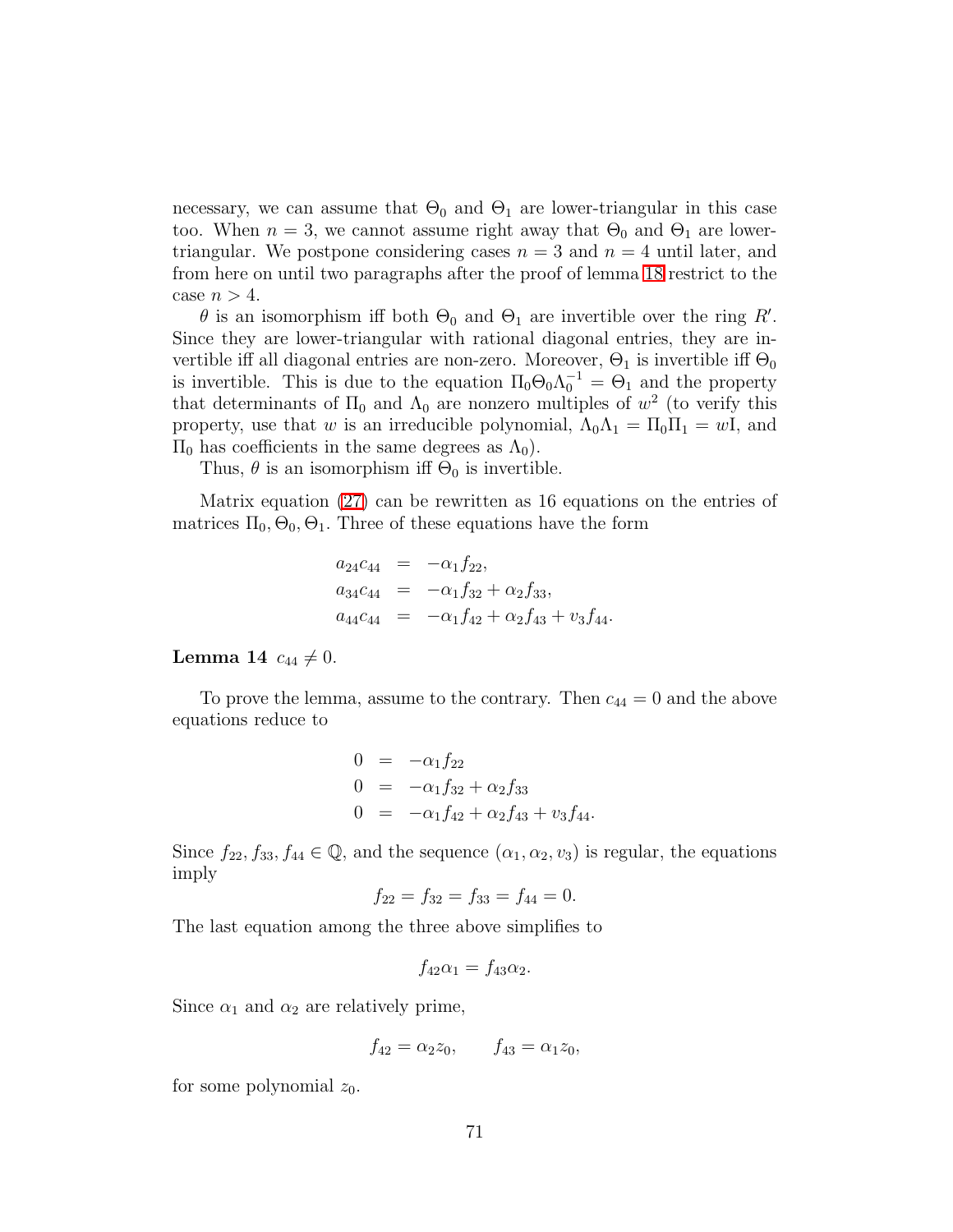Three of the equations in [\(28\)](#page-69-0) are

$$
b_{24}f_{44} = \alpha_1 c_{22},
$$
  
\n
$$
b_{34}f_{44} = \alpha_1 c_{32} - \alpha_2 c_{33},
$$
  
\n
$$
b_{44}f_{44} = \alpha_1 c_{42} - \alpha_2 c_{43} + \alpha_3 c_{44}.
$$

Since  $f_{44} = 0$ , and  $(\alpha_1, \alpha_2, \alpha_3)$  is a regular sequence, we derive

$$
c_{22} = c_{32} = c_{33} = c_{44} = 0,
$$

and

$$
c_{42} = \alpha_2 z_1, \qquad c_{43} = \alpha_1 z_1,
$$

for some polynomial  $z_1$ .

The remaining terms of matrix equations [\(27\)](#page-69-0), [\(28\)](#page-69-0) imply

$$
f_{21} = -a_{24}z_1, \quad f_{31} = -a_{34}z_1, \quad f_{41} = \alpha_3 z_0 - a_{44}z_1, \nc_{21} = b_{24}z_0, \quad c_{31} = b_{34}z_0, \quad c_{41} = b_{44}z_0 - v_3z_1.
$$

Let  $Z_0, Z_1$  be  $4 \times 4$ -matrices with the only nonzero entry  $z_0$ , (respectively,  $z_1$ , placed on the intersection of the fourth row and the first column. Then

$$
\Theta_0 = \Pi_1 Z_0 - Z_1 \Lambda_0, \quad \Theta_1 = Z_0 \Lambda_1 - \Pi_0 Z_1.
$$

We see that  $\theta$  is homotopic to 0, through the homotopy  $(Z_0, -Z_1)$ . This contradicts our assumption on  $\theta$ . Therefore,  $c_{44} \neq 0$ , and lemma [14](#page-70-0) is true.  $\Box$ 

## **Lemma 15**  $f_{44} \neq 0$ .

*Proof:* An argument in the proof of the previous lemma shows that  $f_{44} = 0$ implies  $c_{44} = 0$ .  $\Box$ 

Since  $f_{44} \neq 0$  and  $c_{44} \neq 0$ , by rescaling the last basis vector in  $M^0$  and in  $M^1$ , we can assume

$$
f_{44}=c_{44}=1.
$$

To finish the proof of lemma [13](#page-68-0) in the case  $n > 3$ , we assume to the contrary:  $\theta$  is not an isomorphism.

**Lemma 16**  $f_{11} = 0$  *if*  $\theta$  *is not an isomorphism.*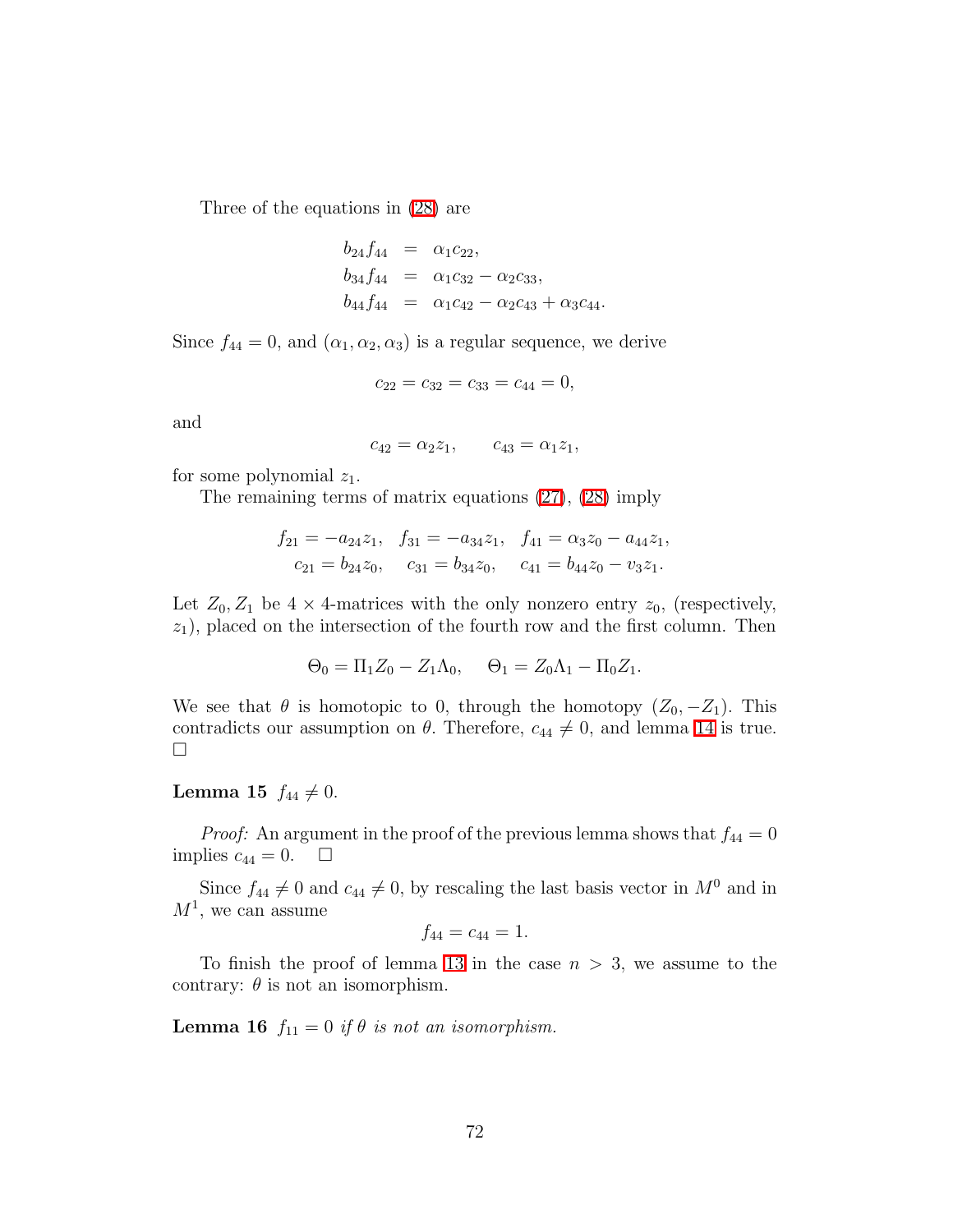*Proof:* Assume  $f_{11} \neq 0$ . By changing the first basis vector in  $M^1$ , if necessary, we can reduce to the case

$$
f_{11} = 1
$$
,  $f_{21} = f_{31} = f_{41} = 0$ .

The entry  $(1, 3)$  of equation  $(27)$  is

$$
a_{13}c_{33} = -\alpha_1 f_{11} = -\alpha_1.
$$

Therefore  $c_{33} \neq 0$ , and we assume, without loss of generality (by changing the third basis vector in  $M^0$ ), that

$$
c_{33} = 1, \quad c_{43} = 0.
$$

Then  $a_{13} = -\alpha_1$ , and equation [\(27\)](#page-69-0), entry (1, 2), simplifies to

$$
-\alpha_2 = a_{12}c_{22} - \alpha_1 c_{32}.
$$

Since  $\alpha_2$  is not divisible by  $\alpha_1$ , we know that  $c_{22} \neq 0$ . Changing the second basis vector in  $M^0$ , we assume

$$
c_{22} = 1
$$
,  $c_{32} = 0$ ,  $c_{42} = 0$ ,  $a_{12} = -\alpha_2$ .

Since  $c_{22} = c_{33} = c_{44} = 1$  and  $\Theta_0$  is not invertible (since we assumed that  $\theta$ is not an isomorphism), necessarily  $c_{11} = 0$ .

The entry  $(1, 1)$  of  $(27)$  can be written as

$$
v_3 = -\alpha_2 c_{21} - \alpha_1 c_{31}.
$$

<span id="page-72-0"></span>Contradiction, since  $v_3$  is not in the ideal  $(\alpha_1, \alpha_2)$ . Lemma [16](#page-71-0) follows.  $\Box$ 

#### **Lemma 17**  $c_{11} = 0$  *if*  $\theta$  *is not an isomorphism*

Assume otherwise  $(c_{11} \neq 0)$  and change the first basis vector of  $M^0$  so that

$$
c_{11} = 1, \quad c_{21} = c_{31} = c_{41} = 0.
$$

From the previous lemma we know that  $f_{11} = 0$ . Entry  $(1, 3)$  of the equation [\(28\)](#page-69-0) reads  $\alpha_1 = b_{13}f_{33}$ . We see that  $f_{33} \neq 0$ , and after modifying the third basis vector of  $M<sup>1</sup>$  we assume

$$
f_{33} = 1, \quad f_{43} = 0, \quad b_{13} = \alpha_1.
$$

Entry  $(1, 2)$  of the equation  $(28)$  reads

$$
\alpha_2 = b_{12}f_{22} + \alpha_1 f_{32}.
$$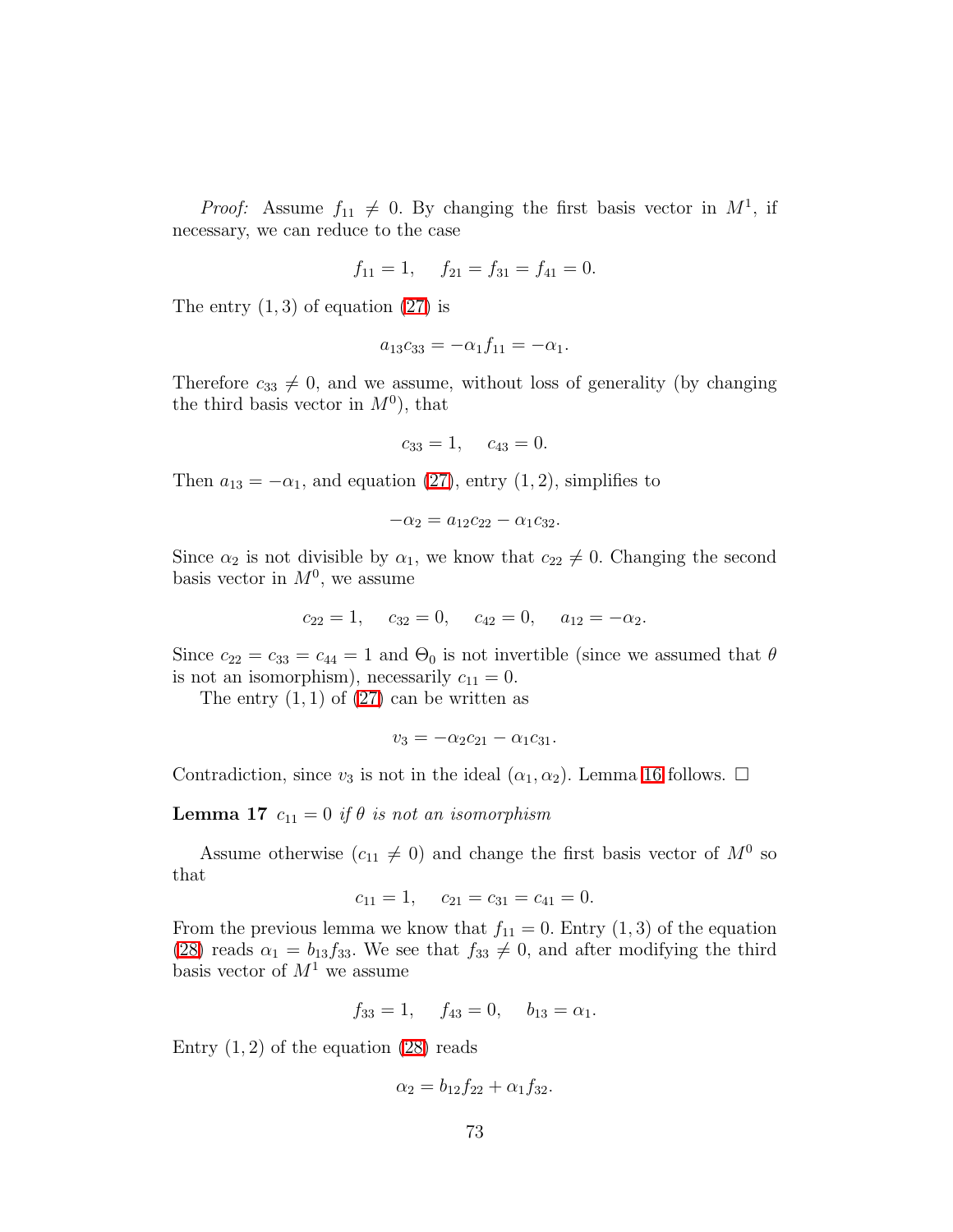Since  $\alpha_2$  does not factor,  $f_{22} \neq 0$ , and we can reduce to the case

$$
f_{22} = 1, \quad f_{32} = f_{42} = 0, \quad b_{12} = \alpha_2.
$$

Entry  $(1, 1)$  of equation  $(28)$  simplifies to

$$
\alpha_3 = \alpha_2 f_{21} + \alpha_1 f_{31}.
$$

Contradiction, since  $\alpha_3$  is not in the ideal generated by  $\alpha_1$  and  $\alpha_2$ . Lemma [17](#page-72-0) follows.  $\square$ 

By now, we have reduced our consideration to the case

$$
f_{44} = c_{44} = 1, \quad f_{11} = c_{11} = 0.
$$

<span id="page-73-0"></span>**Lemma 18**  $f_{33} = 0$  *if*  $\theta$  *is not an isomorphism.* 

*Proof:* if  $f_{33} \neq 0$ , we can assume  $f_{33} = 1$ ,  $f_{43} = 0$ . Entry  $(1, 3)$  of the equation [\(28\)](#page-69-0) becomes  $b_{13} = 0$ . Note that  $b_{12} \neq 0$ ; otherwise  $b_{11}$  (which is a polynomial of degree 3 in  $x_i$ 's) would be the only nonzero entry in the first row of  $\Pi_1$ , and a divisor of det  $\Pi_1$ , which is proportional to  $w^2$ . Since w is irreducible, this is impossible, so that  $b_{12} \neq 0$ .

Entry  $(1, 2)$  of the equation  $(28)$  simplifies to  $b_{12}f_{22} = 0$ . Thus,  $f_{22} = 0$ . Entry  $(1, 1)$  of the same equation reduces to  $b_{12}f_{21} = 0$ . Thus,  $f_{21} = 0$ .

Next, entries  $(2,3)$  and  $(2,4)$  of  $(28)$  reduce to

$$
b_{24} = \alpha_1 c_{22}, \quad b_{23} = \alpha_1 c_{21}.
$$

Entry  $(2, 2)$  simplifies to

$$
b_{23}f_{32} + b_{24}f_{42} = \alpha_2c_{21} + v_3c_{22}.
$$

Since  $v_3$  is not in the ideal generated by  $\alpha_1, \alpha_2$ , we know that  $c_{22} = 0$ . Then  $b_{24} = \alpha_1 c_{22} = 0$  (entry  $(2, 4)$  of  $(28)$ ). Entry  $(2, 3)$  tells us that  $b_{23} = \alpha_1 c_{21}$ , while entry (2, 2) reduces to  $\alpha_2 c_{21} = \alpha_1 c_{21} f_{32}$ . Since  $\alpha_2$  is not divisible by  $\alpha_1$ , we have  $c_{21} = 0$  and  $b_{23} = 0$ .

Switching to the equation  $(27)$ , and looking at the entry  $(4, 4)$ , we get  $a_{44} = v_3 - \alpha_1 f_{42}$ , while entry  $(4, 3)$  simplifies to

$$
-v_2 - \alpha_1 f_{41} = a_{43}c_{33} + (v_3 - \alpha_1 f_{42})c_{43}.
$$

Since  $v_2$  does not lie in the ideal  $(\alpha_1, v_3)$ , we have  $c_{33} \neq 0$ . Then we can assume  $c_{33} = 1, c_{43} = 0$ . Entries  $(1, 3)$  and  $(2, 3)$  tells us that  $a_{13} = a_{23} = 0$ .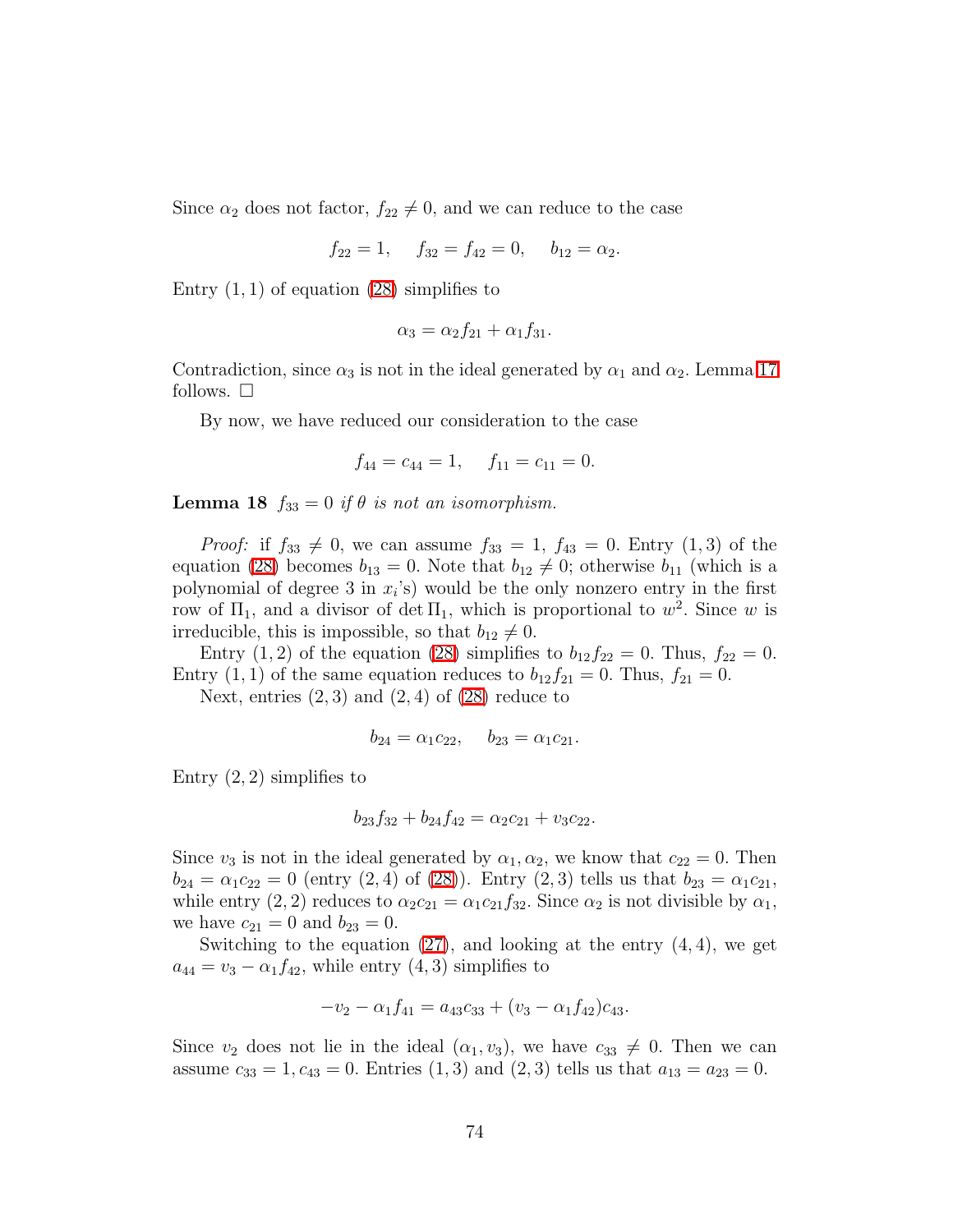To summarize, we've shown that

$$
a_{13} = a_{23} = a_{24} = 0.
$$

Also,  $a_{14} = 0$ . Therefore, the matrix  $\Pi_0$  is block lower-diagonal. It's determinant is a non-zero multiple of  $w^2$ . The determinant of  $\Pi_0$  is divisible by the determinant of its lower diagonal  $2 \times 2$  block

$$
\left(\begin{array}{cc} a_{33} & a_{34} \\ a_{43} & a_{44} \end{array}\right) = \left(\begin{array}{cc} \alpha_3 - \alpha_1 f_{31} & \alpha_2 - \alpha_1 f_{32} \\ -\upsilon_2 - \alpha_1 f_{41} & \upsilon_3 - \alpha_1 f_{42} \end{array}\right)
$$

The only possibility is for this determinant to be a nonzero multiple of  $w$ , leading to the equation

$$
(\alpha_3 - \alpha_1 f_{31})(v_3 - \alpha_1 f_{42}) + (\alpha_2 - \alpha_1 f_{32})(v_2 + \alpha_1 f_{41}) = \lambda w,
$$

for  $\lambda \in \mathbb{Q}$ . Using that  $w = \alpha_1 v_1 + \alpha_2 v_2 + \alpha_3 v_3$ , we reduce the equation to

$$
\alpha_1(-v_1-\alpha_3f_{42}-v_3f_{31}+\alpha_1f_{31}f_{42}+\alpha_2f_{41}-v_2f_{32}-\alpha_1f_{32}f_{41})=(\lambda-1)w.
$$

Since w is not divisible by  $\alpha_1$ , we have  $\lambda = 1$ , and the equation becomes

$$
-v_1 - \alpha_3 f_{42} - v_3 f_{31} + \alpha_1 f_{31} f_{42} + \alpha_2 f_{41} - v_2 f_{32} - \alpha_1 f_{32} f_{41} = 0.
$$

Contradiction, since  $v_1$  does not belong to the ideal generated by  $\alpha_1, \alpha_2, \alpha_3$ ,  $v_2, v_3$ . Lemma [18](#page-73-0) follows.  $\Box$ 

Entries  $(4,3)$  and  $(4,4)$  of the equation  $(28)$  now become

$$
b_{44}f_{43} = \alpha_1c_{41} + v_3c_{43} + v_2,
$$
  

$$
b_{44} = \alpha_1c_{42} - \alpha_2c_{43} + \alpha_3,
$$

implying

$$
v_2 = f_{43}(\alpha_1 c_{42} - \alpha_2 c_{43} + \alpha_3) - \alpha_1 c_{41} - v_3 c_{43}.
$$

This is impossible, since  $v_2$  does not lie in the ideal  $(\alpha_1, \alpha_2, \alpha_3, v_3)$ .

Therefore,  $\theta$  is invertible and  $\Upsilon$  is isomorphic to M if  $n > 4$ . Lemma [13](#page-68-0) and propositions [33,](#page-64-0) [32](#page-62-0) follow in the case  $n > 4$ .

If  $n = 4$ , the sequences of degree shifts in  $M<sup>0</sup>, M<sup>1</sup>$  (see formula [\(26\)](#page-69-1) are  $(-3, -3, -5, -7)$  and  $(-2, -4, -6, -6)$ . These sequences are decreasing, and matrices  $\Theta_0$ ,  $\Theta_1$  are block lower-triangular. By changing bases in  $M^0$  and  $M^1$ , if necessary, we can assume that  $\Theta_0$  and  $\Theta_1$  are lower-triangular. The entry  $b_{14}$  of  $\Pi_1$  is a homogeneous linear polynomial in x's. If  $b_{14} = 0$ , lemmas [14-](#page-70-0)[18](#page-73-0) hold for  $n = 4$  as well (with the simplification that  $z_0 = 0$  in the proof of lemma [14\)](#page-70-0), and we are done. Assume now that  $b_{14} \neq 0$ . Then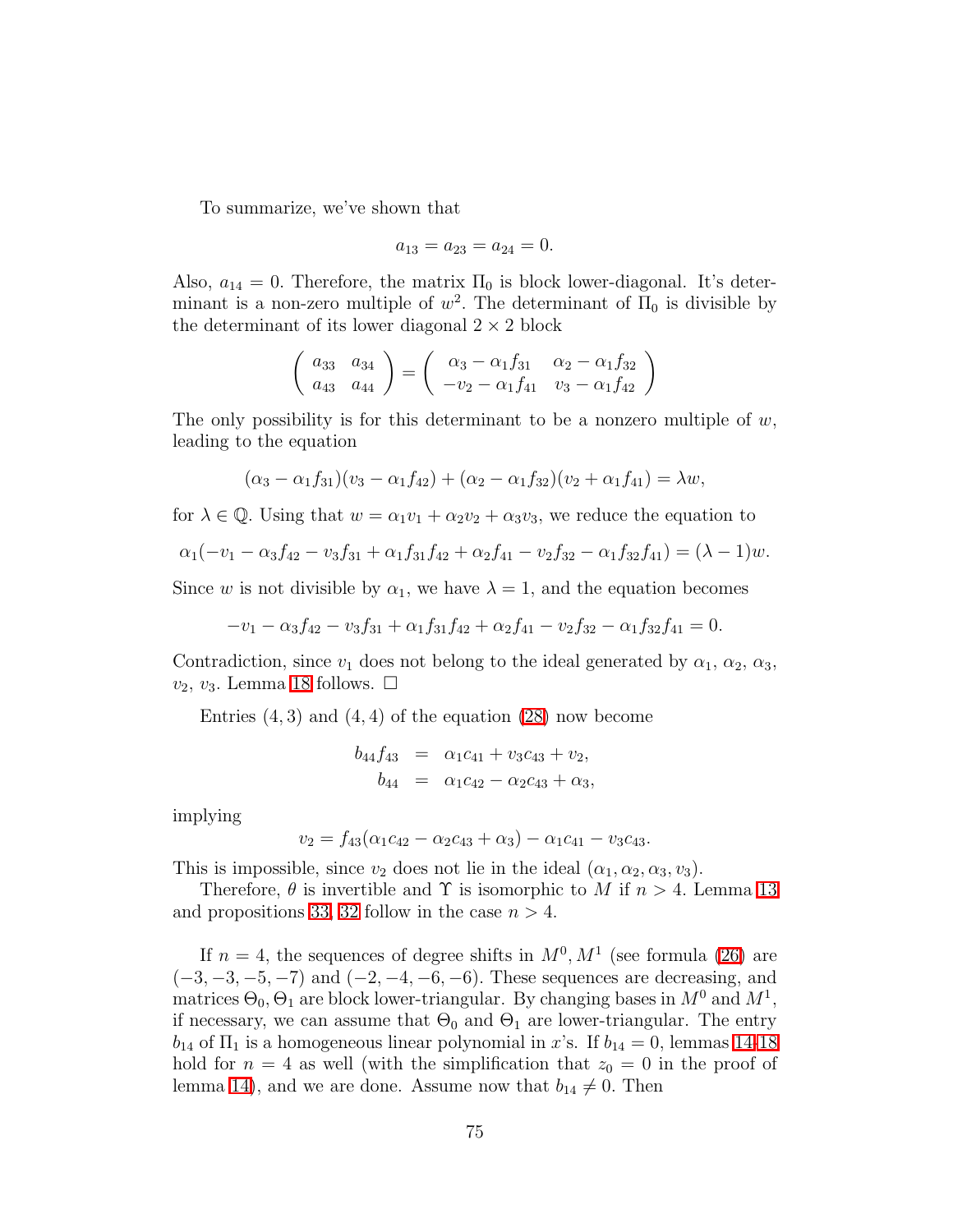- $f_{44} = 0$  (from equation [\(28\)](#page-69-0), entry  $(1, 4)$ ),
- $c_{22} = 0$  (equation [\(28\)](#page-69-0), entry  $(2, 4)$ ),
- $c_{33} = 0$  (equation [\(28\)](#page-69-0), entry (3, 4)),
- $c_{32} = 0$  (equation [\(28\)](#page-69-0), entry (3, 4)),
- $c_{44} = 0$  (equation [\(28\)](#page-69-0), entry  $(4, 4)$ ),
- $f_{22} = 0$  (equation [\(27\)](#page-69-0), entry (2, 4)),
- $f_{11} = 0$  (equation [\(27\)](#page-69-0), entry (1,3)),
- $f_{33} = 0$  (equation [\(27\)](#page-69-0), entry (3, 4)),
- $f_{32} = 0$  (equation [\(27\)](#page-69-0), entry (3, 4)).

Furthermore,  $b_{14}f_{43} = \alpha_1 c_{11}$  (equation [\(28\)](#page-69-0), entry (1,3)), and  $b_{14}f_{42} = \alpha_2 c_{11}$ (equation [\(28\)](#page-69-0), entry (1, 2)). Since  $\alpha_1$  and  $\alpha_2$  are relatively prime, this is only possible if  $c_{11} = 0$ , which, in turn, implies  $f_{43} = 0, f_{42} = 0$ . Next,  $c_{21} = 0$ (equation [\(28\)](#page-69-0), entry  $(2, 2)$ ), and  $c_{31} = 0$  (equation (28), entry  $(3, 2)$ ). From the remaining equations we derive

$$
c_{41} = zv_3, \quad c_{42} = -z\alpha_2, \quad c_{43} = -z\alpha_1, f_{21} = za_{24}, \quad f_{31} = za_{34}, \quad f_{41} = za_{44},
$$

for some rational number z. Therefore,  $\theta$  is null-homotopic, through the homotopy  $(0, Z)$ , where Z is the  $4 \times 4$  matrix with the only non-zero entry z in the lower left corner. Contradiction. Lemma [13](#page-68-0) and propositions [33,](#page-64-0) [32](#page-62-0) follow in the case  $n = 4$ .

If  $n = 3$ , degree conditions force coefficients

 $a_{14}, b_{23}, c_{21}, c_{14}, c_{23}, c_{24}, c_{34}, f_{12}, f_{13}, f_{14}, f_{23}, f_{43}$ 

to be zero. By changing bases in  $M^0, M^1$ , if necessary, we can assume that  $c_{13} = f_{24} = 0.$ 

**Lemma 19**  $c_{44} \neq 0$  *if*  $n = 3$ .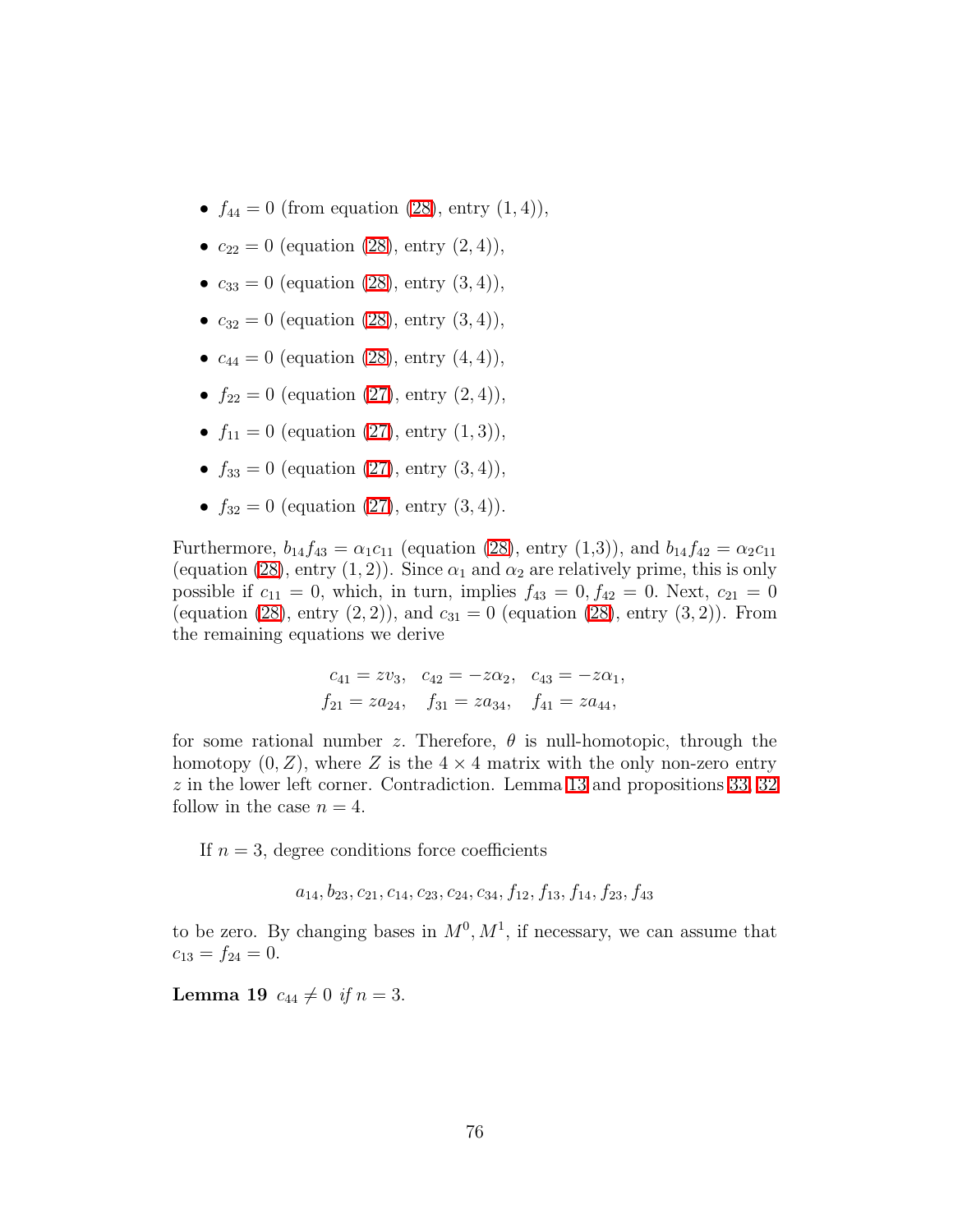*Proof:* Assume to the contrary,  $c_{44} = 0$ . Three of the equations [\(27\)](#page-69-0) reduce to

$$
0 = -\alpha_1 f_{22},
$$
  
\n
$$
0 = -\alpha_1 f_{42} + v_3 f_{44},
$$
  
\n
$$
0 = -\alpha_1 f_{32} + \alpha_2 f_{33} + v_3 f_{34},
$$

implying that

$$
f_{22} = f_{44} = f_{42} = f_{33} = 0.
$$

Equation [\(28\)](#page-69-0), entry (2, 4), implies  $c_{22} = 0$ , while the entry (3, 3) implies  $c_{33} = c_{31} = 0$ . From the entry  $(1,3)$  we derive  $c_{11} = 0$ , and from the entry  $(1, 3)$  of  $(27)$  that  $f_{11} = 0$ . The remaining entries of the two matrix equations force the rest of entries of  $\Theta_0$ ,  $\Theta_1$  to have the form

$$
c_{12} = z_0 b_{13}, \t c_{32} = z_0 b_{33},
$$
  
\n
$$
c_{41} = -v_3 z_1, \t c_{42} = b_{43} z_0 + \alpha_2 z_1, \t c_{43} = z_1 \alpha_1,
$$
  
\n
$$
f_{21} = -z_1 a_{24}, \t f_{31} = -z_1 a_{34} - x v_2, \t f_{41} = -z_1 a_{44},
$$
  
\n
$$
f_{32} = z_0 v_3, \t f_{34} = z_0 \alpha_1.
$$

Therefore, we can write

$$
\Theta_0 = Z_1 \Lambda_0 + \Pi_1 Z_0, \quad \Theta_1 = \Pi_0 Z_1 + Z_0 \Lambda_1,
$$

for matrices  $Z_0, Z_1$ , which have zero entries save for  $z_0$  in  $(3, 2)$  in  $Z_0$  and  $-z_1$  in  $(4, 1)$  in  $Z_1$ , with  $z_0, z_1 \in \mathbb{Q}$ . Thus,  $\theta$  is homotopic to 0 and the lemma follows.  $\square$ 

The proof of the lemma mimicked very closely the proof of lemma [14.](#page-70-0) Proofs of the following lemmas are omitted, since they are parallel to those of lemmas [15](#page-71-1)[-18.](#page-73-0)

**Lemma 20**  $f_{33} \neq 0$  *if*  $n = 3$ .

**Lemma 21**  $f_{11} = 0$  *if*  $n = 3$  *and*  $\theta$  *is not an isomorphism.* 

Lemma 22  $c_{22} = 0$  *if*  $n = 3$  *and*  $\theta$  *is not an isomorphism.* 

Lemma 23  $f_{44} = 0$  *if*  $n = 3$  *and*  $\theta$  *is not an isomorphism.* 

We can assume that  $f_{33} = c_{44} = 1$ . Entries  $(4, 3)$  and  $(4, 4)$  of the equation [\(28\)](#page-69-0) now become

$$
b_{43} = \alpha_1 c_{41} + v_3 c_{43} + v_2,
$$
  

$$
b_{43} f_{34} = \alpha_1 c_{42} - \alpha_2 c_{43} + \alpha_3,
$$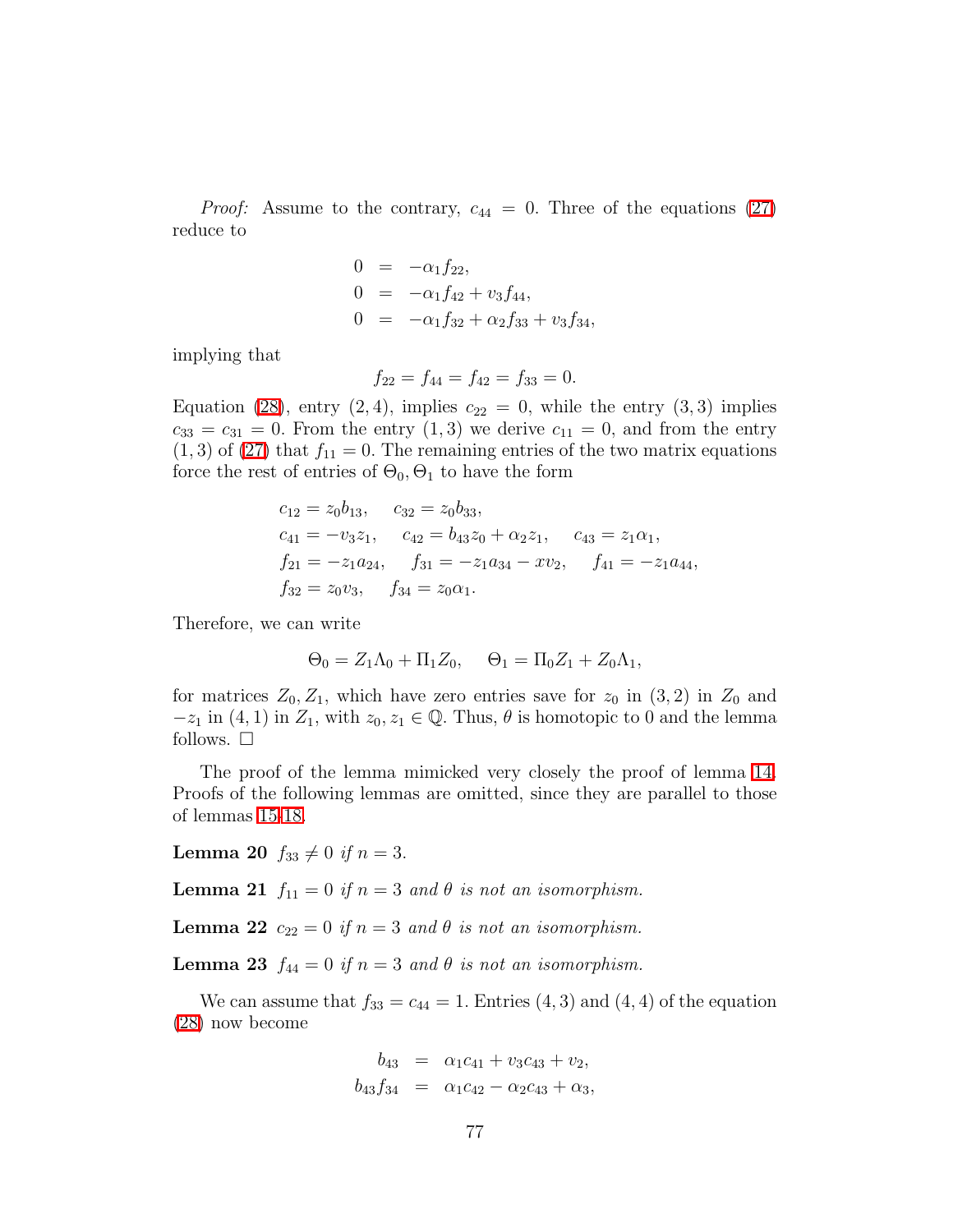leading to a contradiction. Lemma [13](#page-68-0) and propositions [33,](#page-64-0) [32](#page-62-0) follow in the remaining case  $n = 3$ .

 $\Box$ 

Shifts. Direct sum decompositions in the above propositions often contain terms shifted by  $\langle 1 \rangle$ . In general, if there is a direct sum decomposition that contains  $C(\Gamma_1)$  and  $C(\Gamma_2)$ , for a pair of graphs  $\Gamma_1, \Gamma_2$ , to determine whether  $C(\Gamma_2)$  will be shifted by  $\langle 1 \rangle$  relative to  $C(\Gamma_1)$  modify  $\Gamma_1, \Gamma_2$  by substituting a pair of arcs for each wide edge of these graphs (right to left transformation in figure [8\)](#page-8-0). The graphs will turn into collections of arcs and circles inside a disc. The two collections share the set of boundary points. Glue them together along their boundaries to get a collection of circles on a 2-sphere. If the number of circles plus half the number of boundary points is odd, there is a shift by  $\langle 1 \rangle$ . Otherwise,  $C(\Gamma_1)$  and  $C(\Gamma_2)$  are unshifted relative to each other.

**Closed graphs.** We say that  $\Gamma$  is closed if it has no boundary points.  $C(\Gamma)$  is a 2-complex  $(d^2 = 0)$  iff  $\Gamma$  is closed. In this subsection we assume that Γ is closed. Define the parity of Γ (denoted  $p(\Gamma)$ ) as the number of circles in the modification of  $\Gamma$  described above (erase a neighbourhood of each wide edge, and add two oriented arcs in place of this edge). Let  $H(\Gamma)$  be the cohomology groups of  $C(\Gamma)$ . Since  $C(\Gamma)$  has cohomology only in degree  $p(\Gamma)$ , we have

$$
H(\Gamma) = H^{p(\Gamma)}(C(\Gamma)).
$$

Internal grading of  $C(\Gamma)$  makes  $H(\Gamma)$  into a Z-graded Q-vector space.

**Proposition 34** *The graded dimension of*  $H(\Gamma)$  *is the invariant*  $P_n(\Gamma)$ ,

$$
\sum_{j\in\mathbb{Z}}\dim H^j(\Gamma)\,q^j=P_n(\Gamma).
$$

Proposition follows from the direct sum decompositions obtained in this section and the well-known fact that skein relations in figure [3](#page-3-0) suffice to evaluate  $P_n(\Gamma)$  for any graph  $\Gamma$ .

Examples of homologically regular pairs. We continue to assume that  $\Gamma$  is closed, and, hence,  $C(\Gamma)$  is a 2-complex. It's cohomology  $H(\Gamma)$  are concentrated in one degree only.  $C(\Gamma)$  is the cyclic Koszul complex  $\{a, b\}$ for a suitable pair  $(a, b)$  with  $ab = 0$ . If  $H^0(\Gamma) \neq 0$ , then  $H^1(\Gamma) = 0$ , and the pair  $(a, b)$  is homologically regular, in the terminology of section [2.](#page-12-0) If  $H^1(\Gamma) \neq 0$ , we can permute  $a_i$  with  $b_i$  in the sequences **a**, **b**, for some *i*, to produce a homologically regular pair. Thus, any closed graph gives rise to a homologically regular pair.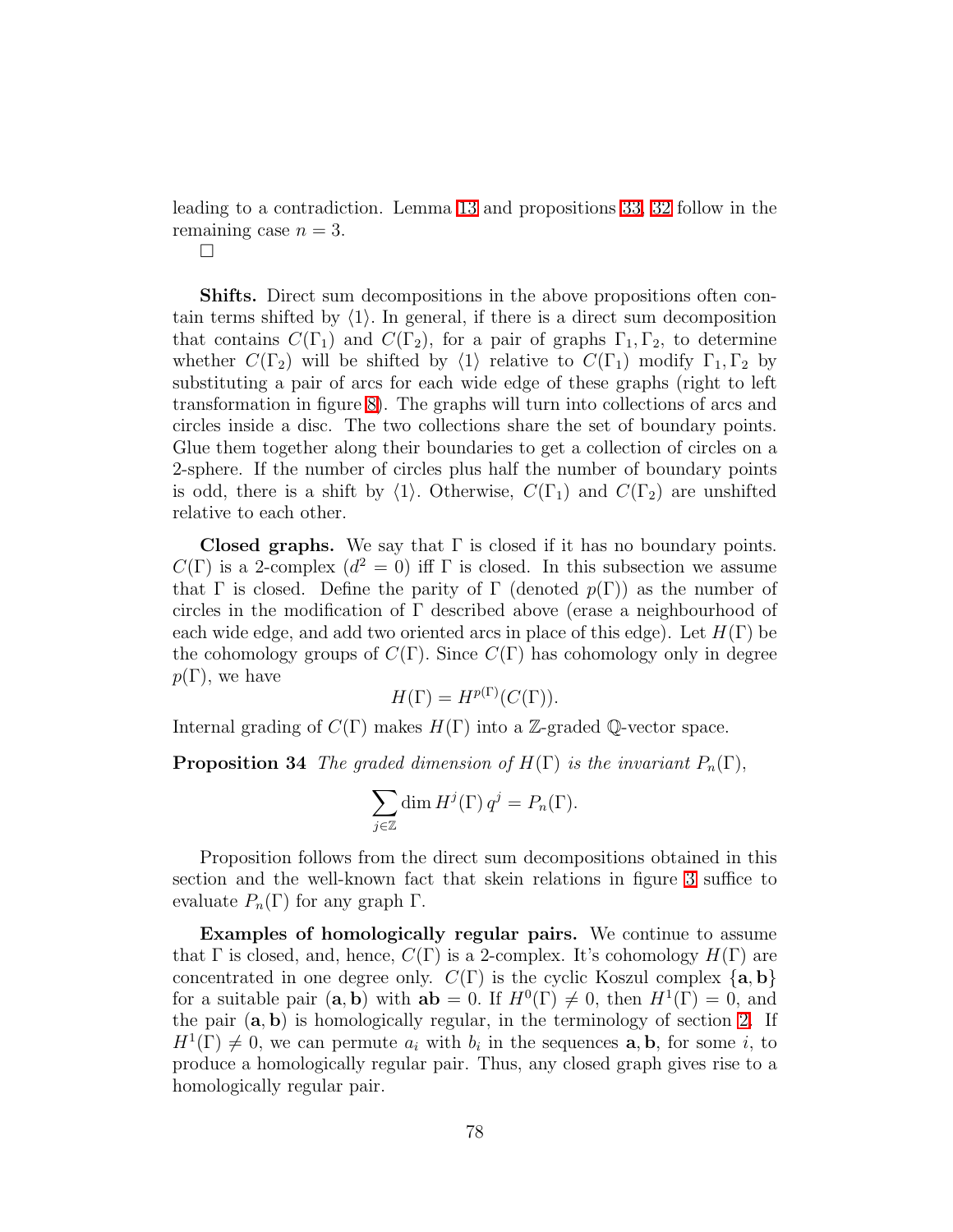The simplest example of a homologically regular pair is  $(0, b)$ , where **b** is a regular sequence.

For any pair,  $H({\{a, b\}})$  is a module over the ring R. Note that cohomology  $H^0(\{0, \mathbf{b}\})$ , if **b** is regular, is a cyclic module over R, isomorphic to  $R/(\mathbf{b})$ . Modifications of this pair  $(\mathbf{0}, \mathbf{b})$  using symmetries from the group G in section [2](#page-12-0) do not change the cohomology and its module structure. All examples of homologically regular pairs given in section [2](#page-12-0) have the property that  $H^0$  is a cyclic R-module.



Figure 43: Graph Γ

Interestingly, homologically regular pairs (a, b) assigned to certain graphs  $\Gamma$  have the property that  $H^0$  is not a cyclic R-module. The simplest example of such  $\Gamma$  is shown in figure [43.](#page-78-0) We assume that  $n > 2$ , and each oriented edge has one mark (not shown on the diagram). The graded dimension of  $H^0(C(\Gamma)\langle 1\rangle)$  is

<span id="page-78-0"></span>
$$
[n][n-1](2[n-1] + [n-3])
$$

and has the form  $q^{5-3n}(2+x)$ , where  $x \in q\mathbb{Z}[q]$ . Since the ring R of polynomials in edge variables is non-negatively graded, with  $\mathbb Q$  in degree 0, the cohomology of  $C(\Gamma)\langle 1\rangle$  is not a cyclic module over R (it's  $\mathbb{Q}\oplus\mathbb{Q}$  in the lowest degree). Hence, the pair  $(a, b)$  assigned to this graph cannot be obtained from any pair of the form  $(0, b')$  using symmetries from the group G (see the end of section [2.](#page-12-0) Thus, the pair assigned to  $\Gamma$  is homologically regular and "intrinsically cyclic", unlike pairs  ${0, b'}$  whose cyclic Koszul complexes are just the Koszul complexes of b ′ with collapsed grading.

# 7 Tangle diagrams and complexes of factorizations

**Complexes of factorizations.** To any additive category  $\mathcal{C}$  associate the category  $K(\mathcal{C})$  with objects–bounded complexes of objects of  $\mathcal C$  and morphisms–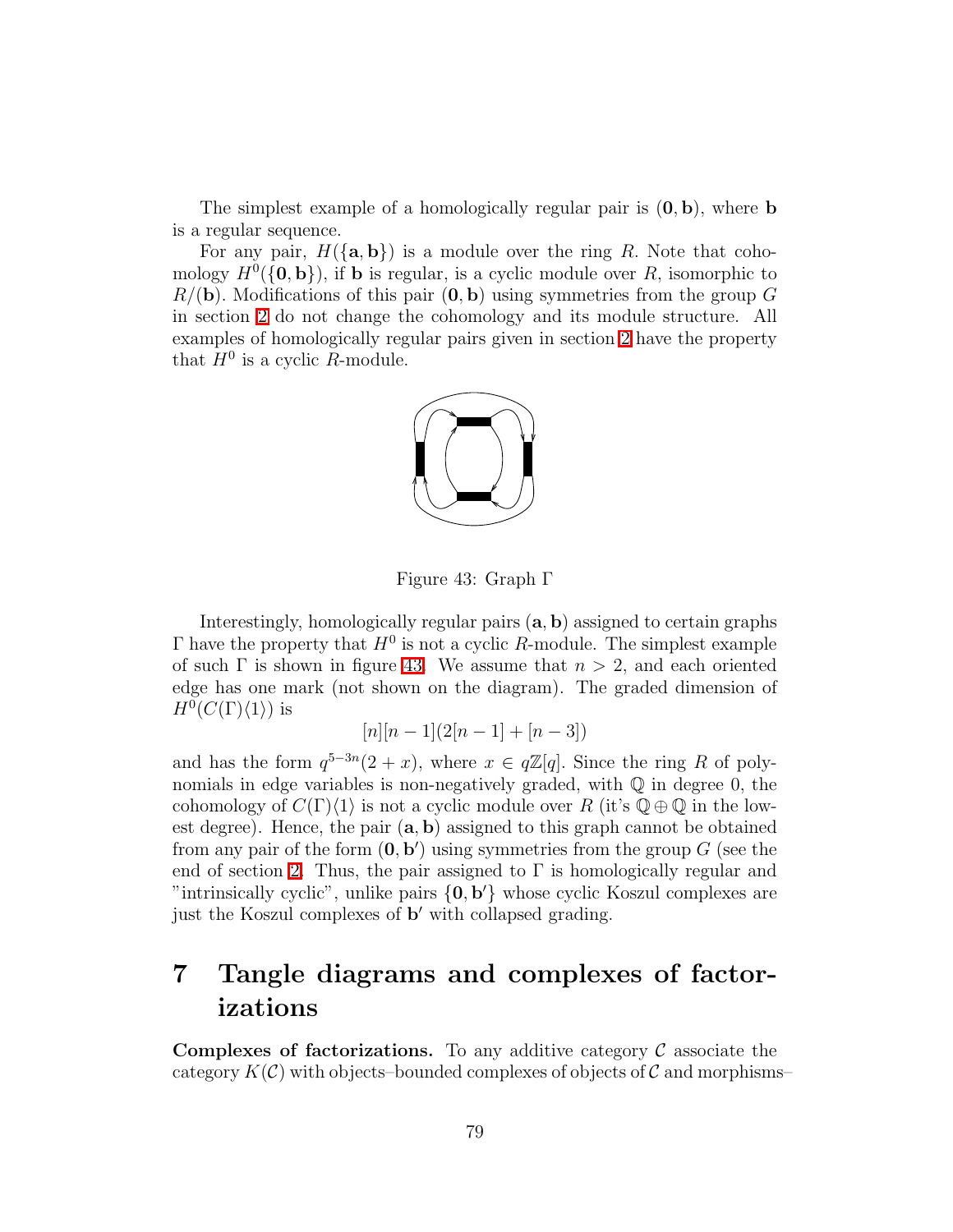morphisms of complexes up to homotopies. The category  $K(\mathcal{C})$  is triangulated.

Recall that  $h m f_w$  is the category of graded factorizations with potential w and finite-dimensional cohomology, up to homotopies. Let  $K_w = K(\text{hmf}_w)$ , the homotopy category of  $\text{hmf}_w$ . An object of  $K_w$  is  $\mathbb{Z} \oplus \mathbb{Z} \oplus \mathbb{Z}_2$ -graded.

We distinguish the three shift functors in  $K_w$ , the shifts functors  $\langle 1 \rangle, \{1\}$ coming from  $\text{hmf}_w$  and the shift [1] in the category of complexes. These three functors pairwise commute.

*Example:* If w is a potential in the empty set of variables,  $hmf_w$  is the homotopy category of 2-periodic complexes of graded Q-vector spaces with finite-dimensional cohomology. Then, any object of  $\text{hmf}_w$  is isomorphic to its cohomology, which is a  $\mathbb{Z} \oplus \mathbb{Z}_2$ -graded vector space, and  $\text{hmf}_w$  is equivalent to the category of  $\mathbb{Z} \oplus \mathbb{Z}_2$ -graded finite-dimensional vector spaces.  $K_w$  is equivalent to the homotopy category of this category, and, therefore, to the category of  $\mathbb{Z} \oplus \mathbb{Z} \oplus \mathbb{Z}_2$ -graded finite-dimensional vector spaces.

**Tangles in a ball.** By a tangle L we mean a proper embedding of an oriented compact 1-manifold into a ball  $B^3$ . We fix a great circle on the boundary 2-sphere of  $B^3$  and require that the boundary points of the embedded 1-manifold lie on this great circle. A diagram D of L is a generic projection of L onto the plane of the great circle. An isotopy of a tangle should not move its boundary points.

A marked diagram (also denoted  $D$ ) is a diagram with several marks placed on D so that any segment bounded by crossings has at least one mark (see an example in figure [44.](#page-79-0) Boundary points also count as marks.



<span id="page-79-0"></span>Figure 44: A marked diagram of a tangle

Let  $m(D)$  be the set of marks of D, and  $\partial D$  the set of boundary points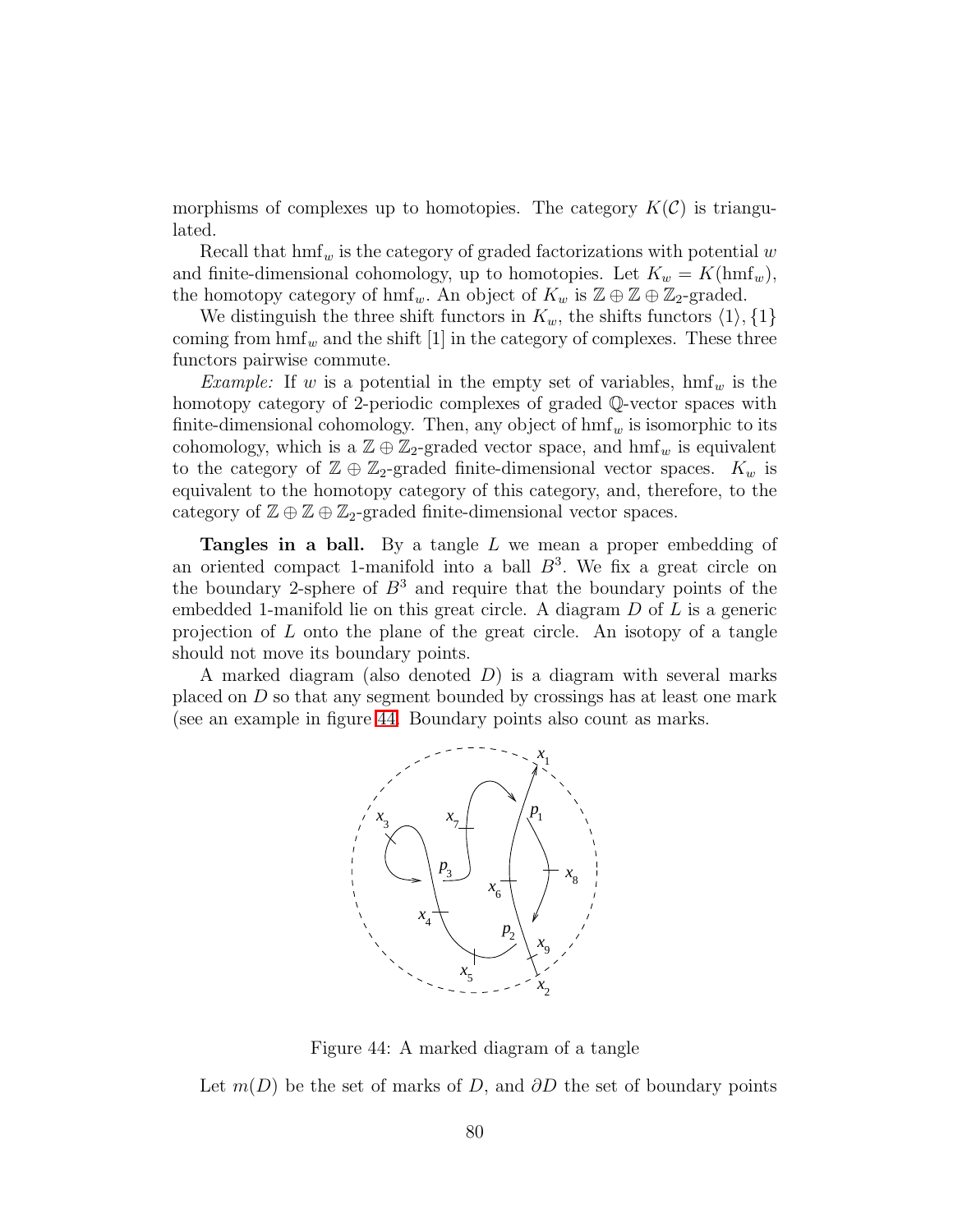(its a subset of  $m(D)$ ). Let R be the ring of polynomials in  $x_i$ , over  $i \in m(D)$ , and R' the ring of polynomials in  $x_i$ , over  $i \in \partial D$ .

We separate crossings of  $D$  into positive and negative as explained in figure [45.](#page-80-0)



<span id="page-80-0"></span>Figure 45: Positive and negative crossings

Given a crossing p, let  $\Gamma^0$ ,  $\Gamma^1$  be its two resolutions (see figure [9\)](#page-9-0). To a positive crossing assign the complex of factorizations (also see figure [46\)](#page-80-1)

$$
0 \longrightarrow C(\Gamma^0)\{1-n\} \xrightarrow{\chi_0} C(\Gamma^1)\{-n\} \longrightarrow 0.
$$

To a negative crossing assign the complex

$$
0 \longrightarrow C(\Gamma^1)\{n\} \xrightarrow{\chi_1} C(\Gamma^0)\{n-1\} \longrightarrow 0.
$$

In both cases we place  $C(\Gamma^0)$  in cohomological degree 0. Denote this complex by  $C^p$ .



<span id="page-80-1"></span>Figure 46: Complex assigned to a crossing

To D associate the complex of factorizations  $C(D)$  which is the tensor product of  $C^p$ , over all crossings p, of  $L^i_j$  over all arcs  $j \to i$  and of  $A\langle 1 \rangle$  over all crossingless markless circles of  $D$  (if such exist). The tensoring is done over appropriate polynomial rings so that  $C(D)$ , as an R-module, is free of finite rank.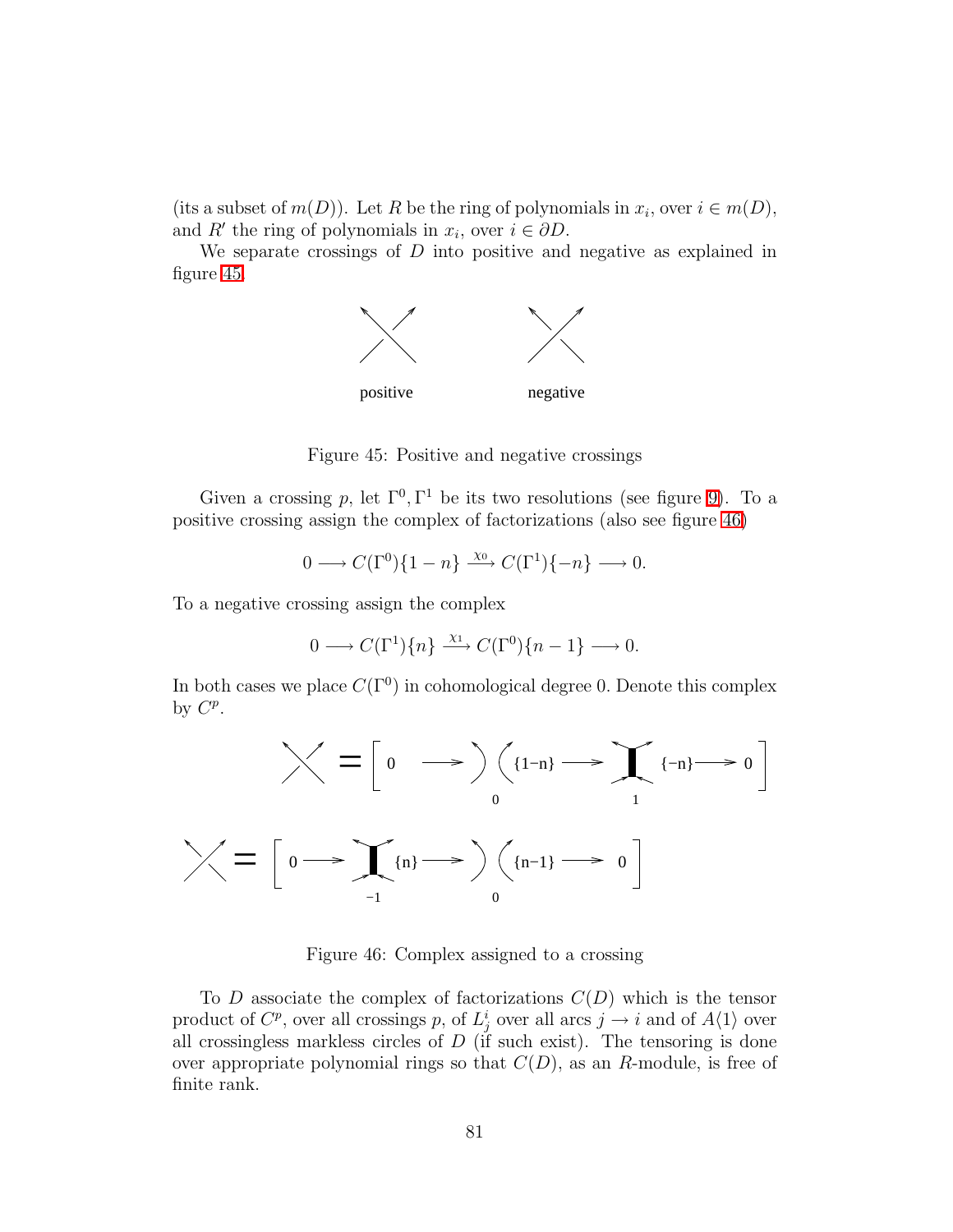For instance, to produce  $C(D)$ , for D in figure [44,](#page-79-0) we tensor  $C^{p_1}$  with  $C^{p_2}$  over  $\mathbb{Q}[x_6, x_8]$ , and tensor the result with  $C^{p_3}$  over  $\mathbb{Q}[x_7]$ .

Proceed by tensoring  $C^{p_1} \otimes C^{p_2} \otimes C^{p_3}$  with  $L_5^4$  over  $\mathbb{Q}[x_4, x_5]$ , and with  $L_2^9$  over  $\mathbb{Q}[x_9]$ , so that

$$
C(D) = C^{p_1} \otimes C^{p_2} \otimes C^{p_3} \otimes L_5^4 \otimes L_2^9.
$$

 $C(D)$ , for any diagram D, is a complex of graded  $(R', w)$ -factorizations, where

$$
w = \sum_{i \in \partial D} \pm x_i^{n+1},
$$

with signs determined by orientations of  $D$  near boundary points. Thus,  $C(D)$  is an object of the category  $K_w$ .

Proposition 35 *Complexes* C(D) *and* C(D′ ) *are canonically isomorphic if* D′ *differs from* D *only by marks.*

This proposition follows at once from proposition [22.](#page-41-0)  $\Box$ 

**Theorem 2** Complexes  $C(D)$  and  $C(D')$  are isomorphic in  $\text{hmf}_w$  if D and D′ *are two diagrams of the same tangle* L.

To prove the theorem, it suffices to check it when  $D$  and  $D'$  are related by a single Reidemeister move. This is done in the next section.  $\Box$ 

Corollary 13 *The isomorphism class of the object* C(D) *in the category*  $\text{hmf}_w$  *is an invariant of tangle L.* 

**Link homology.** When L is a link, the ring  $R' = \mathbb{Q}$ , and  $\text{hmf}_w$  is isomorphic to the category of finite-dimensional  $\mathbb{Z} \oplus \mathbb{Z} \oplus \mathbb{Z}_2$ -graded Q-vector spaces. Cohomology groups are nontrivial only in the cyclic degree which is the number of components of L modulo 2. This reduces the grading of cohomology of  $C(D)$  to  $\mathbb{Z} \oplus \mathbb{Z}$ .

Denote the resulting cohomology groups by

$$
H_n(D) = \bigoplus_{i,j \in \mathbb{Z}} H_n^{i,j}(D).
$$

It is clear from the construction that the Euler characteristic of  $H_n(D)$  is the polynomial  $P_n(L)$ ,

$$
P_n(L) = \sum_{i,j \in \mathbb{Z}} (-1)^i q^j \dim_{\mathbb{Q}} H_n^{i,j}(D).
$$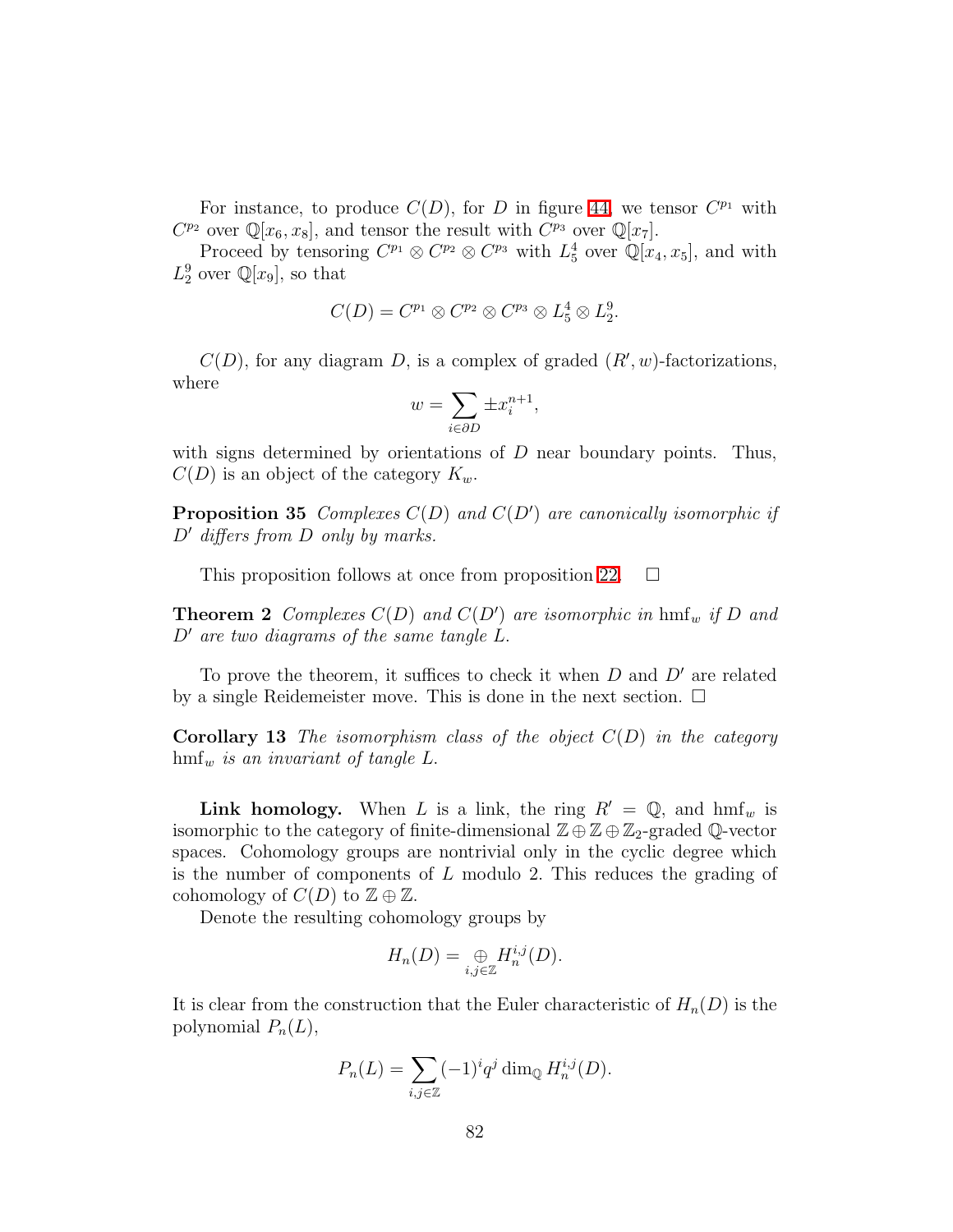Isomorphism classes of vector spaces  $H_n^{i,j}(D)$  depend only on L. Denote by  $h_n^{i,j}(L)$  the dimension of  $H_n^{i,j}(D)$ . This is an invariant of link L. For each n, we can put them together into a 2-variable polynomial invariant of  $L$ ,

$$
h_n(L) = \sum_{i,j} t^i q^j h_n^{i,j}(L).
$$

**Reduced link homology.** Choose a component of  $L$ , and a mark  $i$  on D that belongs to this component. For each resolution  $\Gamma$  of  $L$ , the vector space  $H(\Gamma)$  is a free module over the ring  $A \cong \mathbb{Q}[x_i]/(x_i^n)$ . Let  $\widetilde{\mathbb{Q}}$  be the one-dimensional graded A-module, placed in degree 0, and

$$
\widetilde{C}(D) \stackrel{\text{def}}{=} C(D) \otimes_A \widetilde{\mathbb{Q}}.
$$

Complexes  $C(D)$  and  $C(D')$  are quasi-isomorphic if D and D' represent the same link with the same preferred component. Denote the cohomology groups of  $\tilde{C}(D)$  by  $\tilde{H}^{i,j}_n(D)$ , and their dimensions by  $h^{i,j}_n(L)$ . Then

$$
\widetilde{h}_n(L) \stackrel{\text{def}}{=} \sum_{i,j} t^i q^j \widetilde{h}_n^{i,j}(L)
$$

is a two-variable polynomial invariant of  $L$  with a preferred component. Its specialization to  $t = -1$  is the one-variable polynomial  $\frac{P_n(L)}{[n]}$ , which is another common normalization for this one-variable specialization of HOMFLY.

## 8 Invariance under Reidemeister moves



<span id="page-82-0"></span>Figure 47: Type I move

Type I move. Consider the figure [47](#page-82-0) case of the type I move. We follow notations from the proof of proposition [29.](#page-51-0) In particular,  $\Gamma$ ,  $\Gamma$ <sub>1</sub>, and  $\Gamma$ <sub>2</sub> are as in figure [33.](#page-52-0) The complex  $C(D)$  has the form

$$
0 \longrightarrow C(\Gamma_2)\langle 1\rangle \{1-n\} \xrightarrow{\chi_0} C(\Gamma)\{-n\} \longrightarrow 0.
$$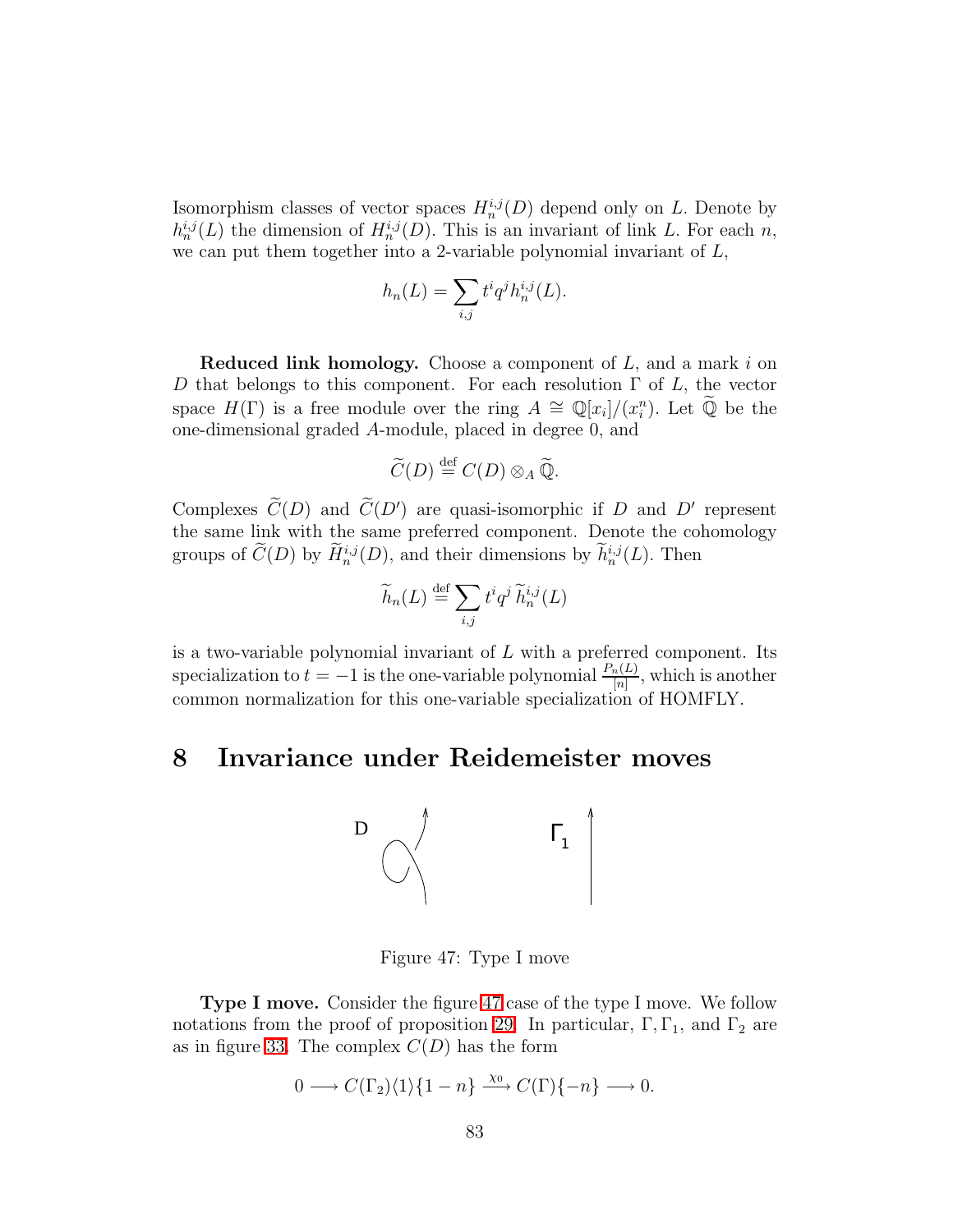Let  $\widetilde{\alpha}_i$ , for  $0 \leq i \leq n-1$ , be the map

$$
\widetilde{\alpha}_i : C(\Gamma_1)\{2i+2-2n\} \longrightarrow C(\Gamma_2)\langle 1\rangle \{1-n\},
$$
  
\n
$$
\widetilde{\alpha}_i = \sum_{j=0}^i m(x_1^j x_2^{i-j})\iota'.
$$

Let  $Y_1 \subset C(\Gamma_2)\langle 1\rangle \{1 - n\}$  be the image of

$$
\underset{0\leq i\leq n-2}{\oplus}C(\Gamma_1)\{2i+2-2n\}
$$

under the map

$$
\widetilde{\alpha} = \sum_{i=0}^{n-2} \widetilde{\alpha}_i,
$$

and  $Y_2 \subset C(\Gamma_2)\langle 1\rangle\{1 - n\}$  the image of  $C(\Gamma_1)$  under the map  $\tilde{\alpha}_{n-1}$ .

There is a direct sum decomposition in  $\text{hmf}_w$ 

$$
C(\Gamma_2)\langle 1\rangle\{1-n\} \cong Y_1 \oplus Y_2.
$$

Furthermore,  $\chi_0(Y_2) = 0$ , and the restriction of  $\chi_0$  to  $Y_1$  is an isomorphism from  $Y_1$  to  $C(\Gamma)\{-n\}$ . Therefore, in the category  $K_w$ , the complex  $C(D)$  is isomorphic to the direct sum of

$$
0 \longrightarrow Y_1 \xrightarrow{\cong} C(\Gamma)\{-n\} \longrightarrow 0
$$

and

$$
0 \longrightarrow Y_2 \longrightarrow 0,
$$

with  $Y_2$  in cohomological degree 0. Since the first summand is contractible,  $C(D)$  is isomorphic to  $Y_2 \cong C(\Gamma_1)$  in the category  $K_w$ .

The invariance under other cases of the type I move can be verified similarly.



<span id="page-83-0"></span>Figure 48: Type IIa move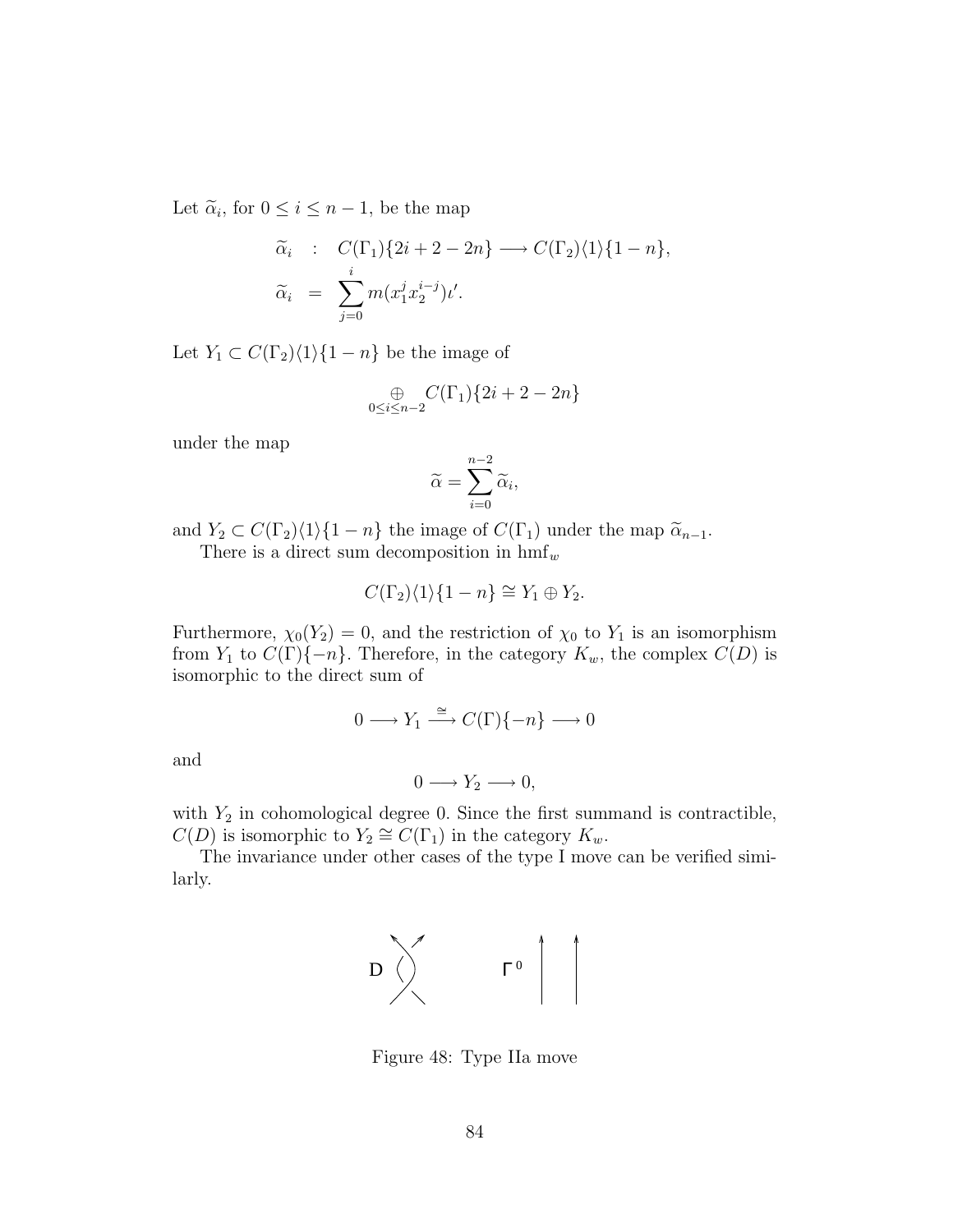**Type IIa move.** Consider diagrams  $D$  and  $\Gamma^0$  in figure [48.](#page-83-0) The complex  $C(D),$ 

$$
0 \longrightarrow C^{-1}(D) \xrightarrow{\partial^{-1}} C^0(D) \xrightarrow{\partial^0} C^1(D) \longrightarrow 0
$$

has the form (see figure [49\)](#page-84-0)

$$
0 \longrightarrow C(\Gamma_{00})\{1\} \xrightarrow{(f_1, f_3)^t} \bigoplus_{C(\Gamma_{10})}^{C(\Gamma_{01})} \xrightarrow{(f_2, -f_4)} C(\Gamma_{11})\{-1\} \longrightarrow 0
$$

where  $f_1, f_4$  are given by the map  $\chi_1$  (corresponding to the topology change in the lower halves of diagrams  $\Gamma_{00}$ ,  $\Gamma_{10}$ ), and  $f_2$ ,  $f_3$  are given by  $\chi_0$  (topology change in the upper halves of diagrams  $\Gamma_{00}$ ,  $\Gamma_{01}$ ).



<span id="page-84-0"></span>Figure 49: Four resolutions of  $D$  in the type IIa move

<span id="page-84-1"></span>We know that

$$
C(\Gamma_{10}) \cong C(\Gamma^1)\{1\} \oplus C(\Gamma^1)\{-1\}, \tag{29}
$$

$$
C(\Gamma_{01}) \cong C(\Gamma^0), \tag{30}
$$

$$
C(\Gamma_{00}) \cong C(\Gamma_{11}) \cong C(\Gamma^1). \tag{31}
$$

where  $\Gamma^0$ ,  $\Gamma^1$  are diagrams in figure [8,](#page-8-0) and here and further on the isomorphisms are in the category  $\text{hmf}_w$ , for the potential  $w = x_1^{n+1} + x_2^{n+1} - x_3^{n+1}$  $x_4^{n+1}$ .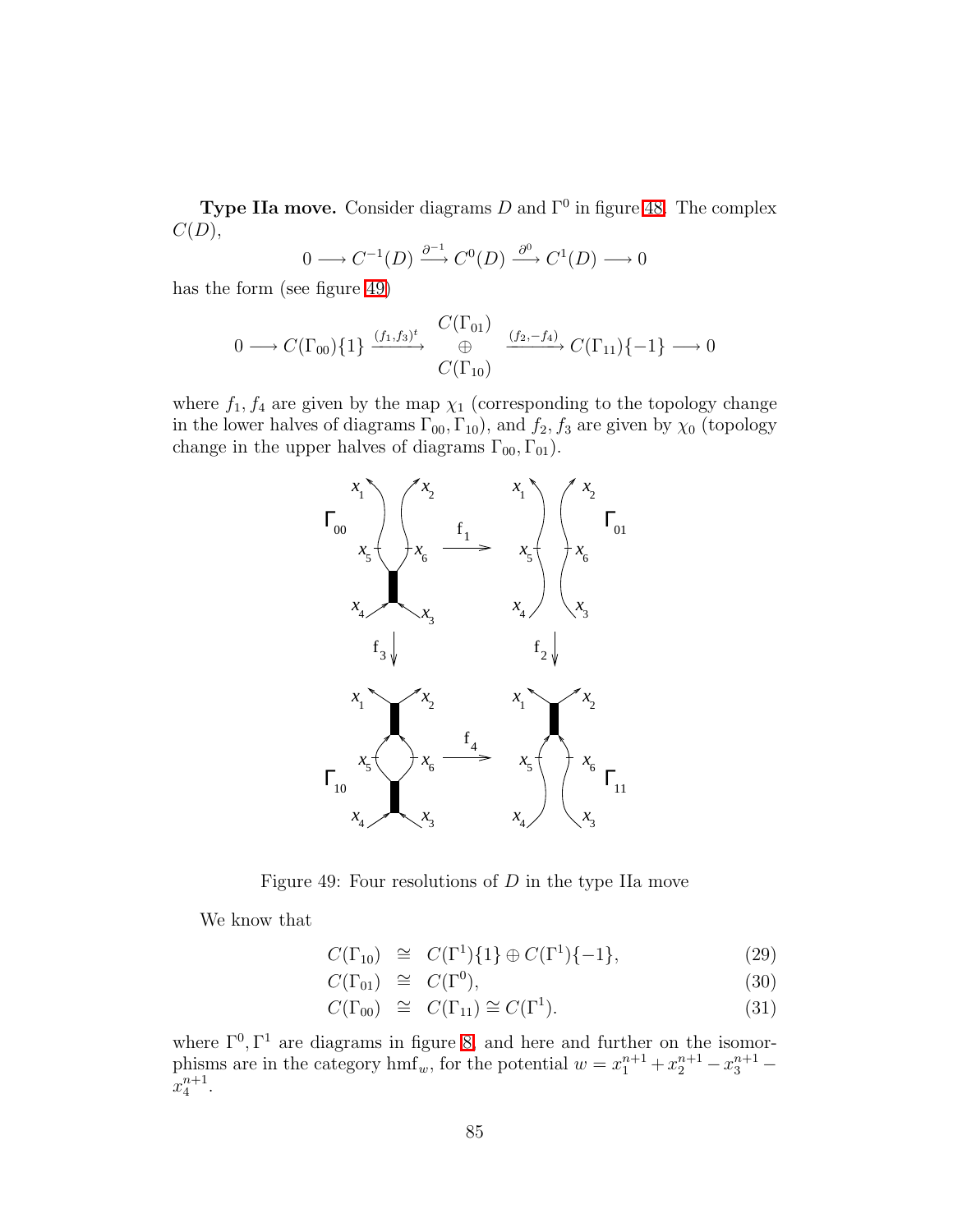Fix isomorphisms  $(29)$ ,  $(30)$ ,  $(31)$ . Under these isomorphisms,  $f_3, f_4$  become two-component maps

$$
f_3 = (f_{03}, f_{13})^t
$$
,  $f_4 = (f_{04}, f_{14})$ ,

<span id="page-85-1"></span>where, for instance  $f_{03}$  (respectively,  $f_{13}$ ) is a degree 0 (respectively, degree 2) endomorphism of  $C(\Gamma^1)$ .

- Lemma 24 1.  $C(\Gamma^1)$  has no negative degree endomorphisms in hmf<sub>w</sub>. *The only degree* 0 *endomorphisms are multiples of the identity endomorphism.*
	- 2. If  $n > 2$ , the space of degree 2 endomorphisms of  $C(\Gamma^1)$  is 3-dimensional. *Multiplications by*  $x_1, x_2, x_3, x_4$  *span this space, with the only relation*  $m(x_1 + x_2 - x_3 - x_4) = 0.$
	- *3.* If  $n = 2$ , the space of degree 2 endomorphisms of  $C(\Gamma^1)$  is 2-dimensional. *Multiplications by*  $x_1, x_2, x_3, x_4$  *span this space, with relations*  $m(x_1 +$  $x_2$ ) = 0 *and*  $m(x_3 + x_4) = 0$ .

*Proof:* since  $C(\Gamma^1)\{1\}$  is the Koszul factorization for the pair

$$
((u_1, u_2), (x_1 + x_2 - x_3 - x_4, x_1x_2 - x_3x_4)),
$$

<span id="page-85-0"></span>the complex  $\text{Hom}_R(C(\Gamma^1), C(\Gamma^1))$  is isomorphic to the Koszul complex of the sequence

$$
(x_1 + x_2 - x_3 - x_4, x_1x_2 - x_3x_4, u_1, u_2), \t\t(32)
$$

with the grading collapsed from  $\mathbb{Z}$  to  $\mathbb{Z}_2$  (for the definition of  $u_1, u_2$  see Section [6\)](#page-46-0). This sequence is regular, so that the cohomology of this 2-complex is

$$
\mathbb{Q}[x_1, x_2, x_3, x_4]/(x_1 + x_2 - x_3 - x_4, x_1x_2 - x_3x_4, u_1, u_2).
$$

This cohomology is also isomorphic, as a graded  $\mathbb{Q}$ -algebra, to  $\text{End}_{\text{HMF}}(C(\Gamma^1)),$ which implies part 1 of the lemma. If  $n > 2$ , all terms in [\(32\)](#page-85-0) but the first are homogeneous polynomials in x's that are at least quadratic. Part 2 follows. If  $n = 2$ , the term  $u_2$  is linear, and we get additional relation  $m(x_3 + x_4) = 0$ .  $\Box$ 

*Remark:* If  $n = 1$ , there is nothing to prove, since  $C(\Gamma) = 0$  whenever  $\Gamma$ has a wide edge, and the whole story becomes trivial.

From the lemma we deduce that  $f_{03}$  and  $f_{14}$  are rational multiples of the identity endomorphism, while  $f_{13}$ ,  $f_{04}$  are multiplications by linear combinations of  $x_1, x_2, x_3, x_4$ .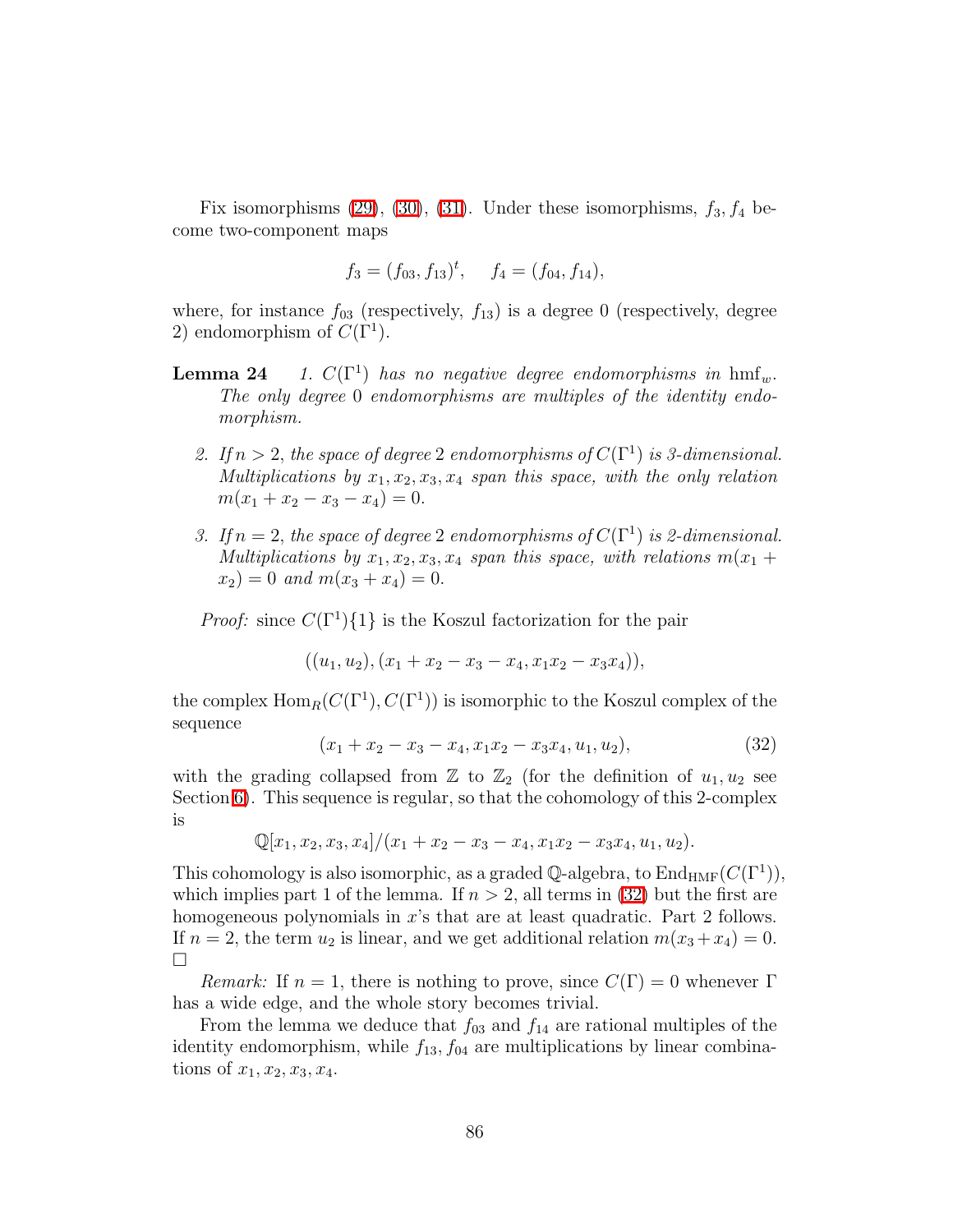$C(D)$  is a complex, so that  $\partial^0 \partial^{-1} = 0$ . We compute

$$
0 = \partial^0 \partial^{-1} = f_2 f_1 - f_4 f_3 = m(x_1 - x_3) - f_{14} f_{13} - f_{04} f_{03}.
$$

Therefore, either  $f_{14} \neq 0$ , or  $f_{03} \neq 0$ , since the multiplication by  $x_1 - x_3$  is a nontrivial endomorphism of  $C(\Gamma^1)$ .

<span id="page-86-0"></span>Assume that  $f_{14} \neq 0$ . Then  $f_{14}$  is a nonzero multiple of the identity. By rescaling, we normalize  $f_{14}$  to be the identity.

#### **Lemma 25**  $f_{03} \neq 0$ .

*Proof:* Assume otherwise,  $f_{03} = 0$ . Then  $f_{13} = m(x_1 - x_3)$ . The composition of  $f_3$  with the map  $\chi_1$  in the opposite direction, where the topology change takes place around the upper wide edge of  $\Gamma_{10}$ , is the multiplication by  $x_1 - x_6$ , which is the same as multiplication by  $x_1 - x_2$  (since multiplications by  $x_2$  and  $x_6$  are homotopic endomorphisms of  $C(\Gamma_{00})$ . The map  $\chi_1$ , restricted to the summand  $C(\Gamma^1)\{-1\}$  of  $C(\Gamma_{10})$ , is a multiplication by some rational number z. Under the assumption  $f_{03} = 0$ , we have

$$
m(x_1 - x_2) = \chi_1 f_3 = \chi_1 f_{13} = z \cdot m(x_1 - x_3).
$$

Therefore,

$$
m((1-z)x_1 - x_2 + zx_3) = 0.
$$

This is impossible, by lemma [24.](#page-85-1) Lemma [25](#page-86-0) follows.  $\Box$ 

Likewise, if  $f_{03} \neq 0$ , we can show that  $f_{14} \neq 0$ . Thus, both  $f_{03}$  and  $f_{14}$ are nonzero multiples of the identity morphism. We normalize so that each of them is the identity map. The differential

$$
\partial^{-1} : C^{-1}(D) \longrightarrow C^0(D)
$$

is split injective. Since  $f_{14}$  is the identity, the differential

$$
\partial^0 : C^0(D) \longrightarrow C^1(D)
$$

is split surjective. We can twist the direct sum decomposition

$$
C^0(D) \cong C(\Gamma^0) \oplus C(\Gamma^1)\{1\} \oplus C(\Gamma^1)\{-1\}
$$

so that  $f_{03}, f_{14}$  become the only nonzero entries in the matrices describing differentials  $\partial^{-1}, \partial^0$ , and  $C(D)$  breaks into the direct sum of three complexes

$$
\begin{array}{cccc}\n & 0 \longrightarrow & C(\Gamma^0) & \longrightarrow 0, \\
0 \longrightarrow C(\Gamma^1)\{1\} & \xrightarrow{\cong} & C(\Gamma^1)\{1\} & \longrightarrow 0, \\
0 \longrightarrow & C(\Gamma^1)\{-1\} & \xrightarrow{\cong} C(\Gamma^1)\{-1\} \longrightarrow 0.\n\end{array}
$$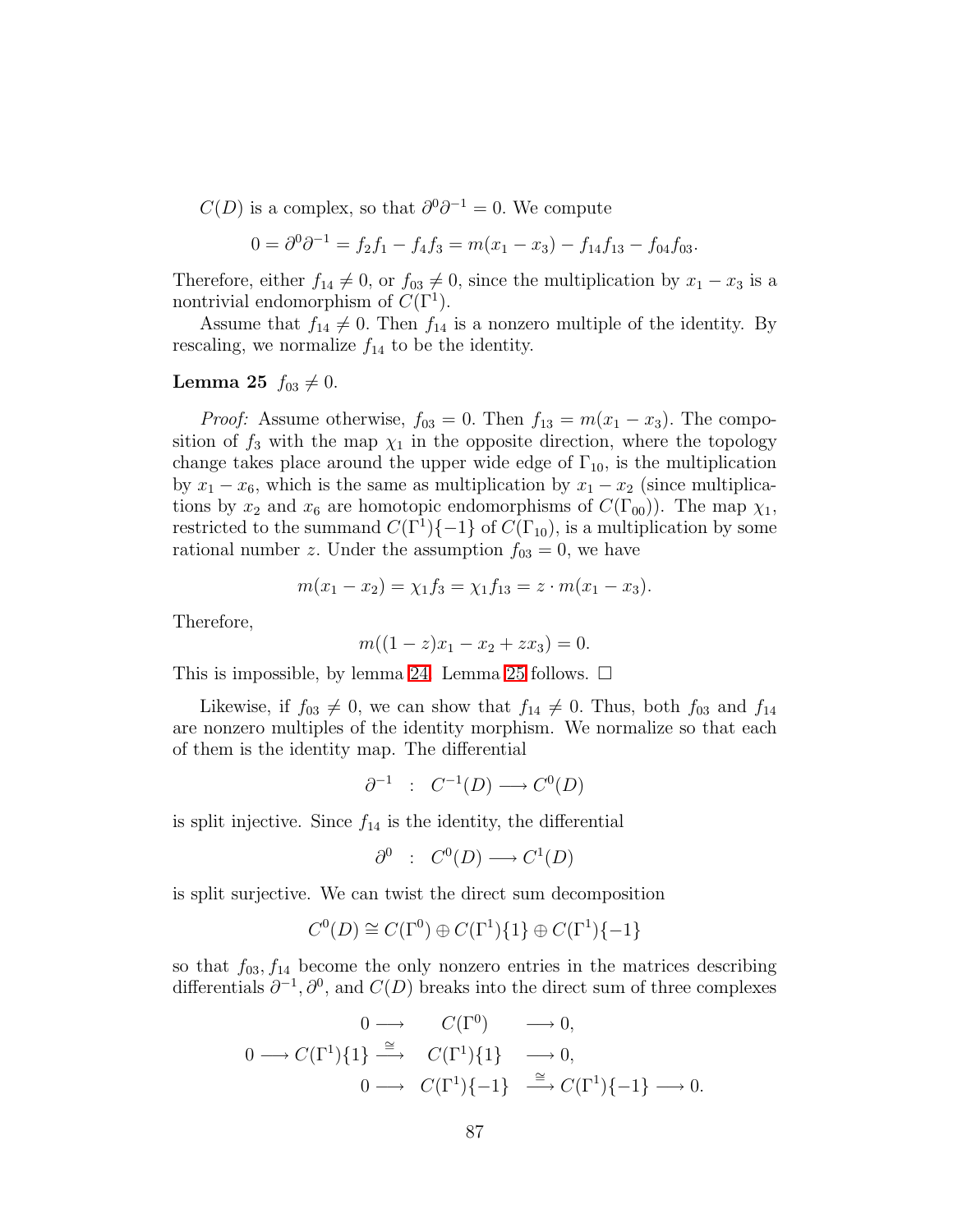

<span id="page-87-0"></span>Figure 50: Type IIb move

The last two complexes are contractible. Therefore,  $C(D)$  and  $C(\Gamma^0)$  are isomorphic in the category  $K_w$ .

**Type IIb move.** Consider diagrams  $D$  and  $\Gamma_2$  in figure [50.](#page-87-0) The complex  $C(D)$  has the form (see figure [51\)](#page-87-1)

$$
0 \longrightarrow C(\Gamma_{00})\{1\} \xrightarrow{(f_1,f_3)^t} \bigoplus_{C(\Gamma_{10})}^{C(\Gamma_{01})} \xrightarrow{(f_2,-f_4)} C(\Gamma_{11})\{-1\} \longrightarrow 0.
$$



<span id="page-87-1"></span>Figure 51: Commutative square of resolutions of D, type IIb move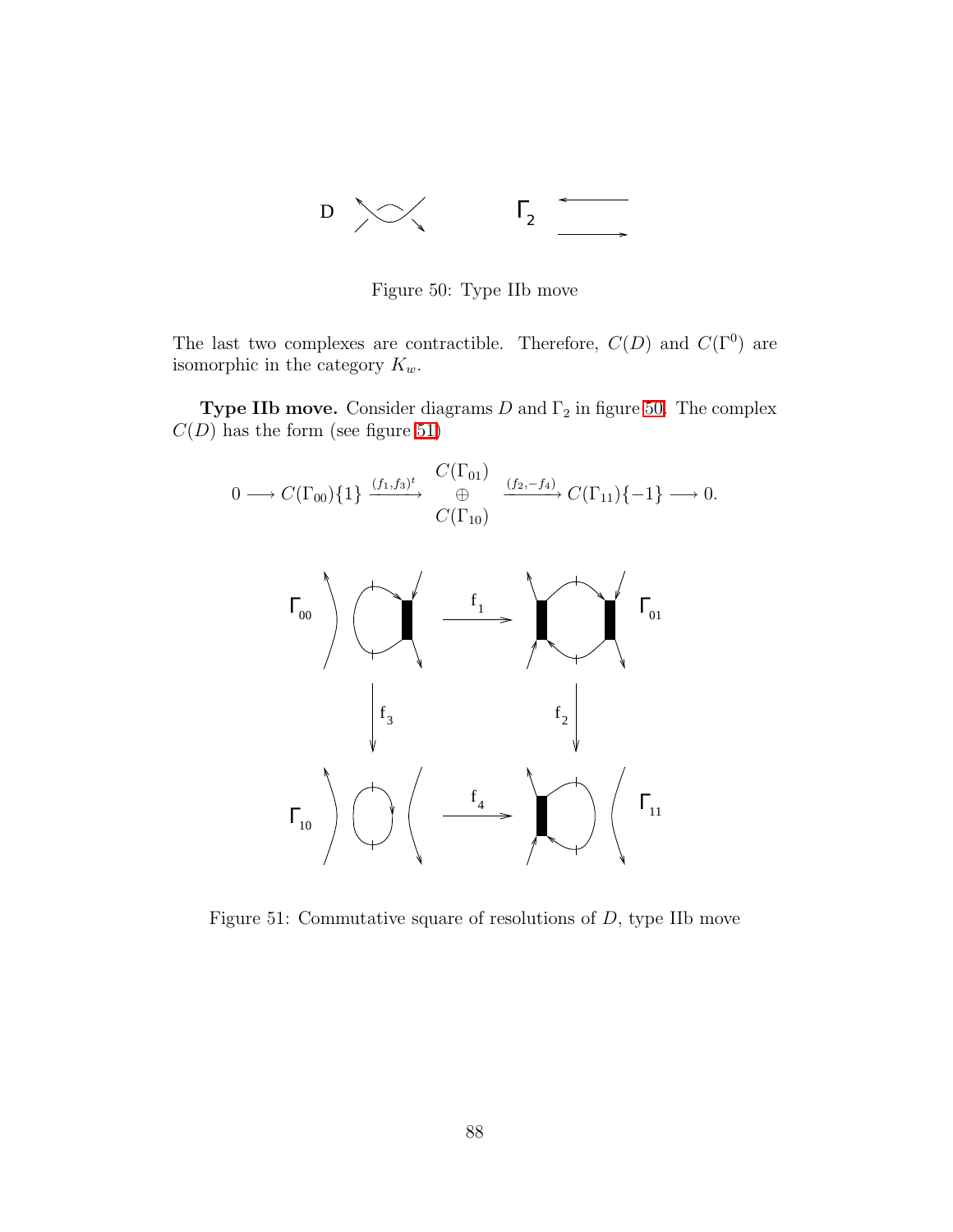<span id="page-88-0"></span>There are isomorphisms in  $\text{hmf}_w$ 

$$
C(\Gamma_{00})\{1\} \cong \bigoplus_{i=0}^{n-2} C(\Gamma_1)\langle1\rangle\{3-n+2i\} \tag{33}
$$

$$
C(\Gamma_{11})\{-1\} \cong \bigoplus_{i=0}^{n-2} C(\Gamma_1)\langle 1\rangle \{1-n+2i\} \tag{34}
$$

$$
C(\Gamma_{10}) \cong \bigoplus_{i=0}^{n-1} C(\Gamma_1) \langle 1 \rangle \{1 - n + 2i\} \tag{35}
$$

$$
C(\Gamma_{01}) \cong \left( \bigoplus_{i=0}^{n-3} C(\Gamma_1) \langle 1 \rangle \{3-n+2i\} \right) \oplus C(\Gamma_2) \tag{36}
$$

where  $\Gamma_1$  and  $\Gamma_2$  are as in figure [36.](#page-56-0)

The proof of the invariance under type I move implies that  $f_4$  is split surjective. Likewise,  $f_3$  is split injective. Since the category  $\text{hmf}_w$  has splitting idempotents, we can decompose  $C^0(D)$  into the direct sum

$$
C^0(D) \cong \operatorname{Im}(\partial^{-1}) \oplus Y_1 \oplus Y_2
$$

such that  $\partial^0$  restricts to an isomorphism from  $Y_1$  to  $C(\Gamma_{11})\{-1\}$  and  $\partial^0(Y_2)$  = 0. Therefore,  $C(D)$  is isomorphic to the direct sum of complexes

$$
\begin{array}{cccc}\n & 0 \longrightarrow & Y_2 & \longrightarrow 0, \\
0 \longrightarrow C(\Gamma_{00})\{1\} \xrightarrow{\cong} & \text{Im}(\partial^{-1}) & \longrightarrow 0, \\
 & 0 \longrightarrow & Y_1 & \xrightarrow{\cong} C(\Gamma_{11})\{-1\} \longrightarrow 0.\n\end{array}
$$

From formulas [\(33\)](#page-88-0)-[\(36\)](#page-88-0) we obtain

$$
C^0(D) \cong C(\Gamma_{01}) \oplus C(\Gamma_{10}) \cong C(\Gamma_{00})\{1\} \oplus C(\Gamma_{11})\{-1\} \oplus C(\Gamma_2).
$$

Category  $hmf_w$  is Krull-Schmidt (objects have unique direct sum decompositions into indecomposables). Therefore,  $Y_2 \cong C(\Gamma_2)$  and complexes  $C(D)$ and  $0 \longrightarrow C(\Gamma_2) \longrightarrow 0$  are isomorphic. This concludes our proof of the invariance under the type IIb move.

**Type III move.** We need to show that  $C(D)$  and  $C(D')$  are isomorphic for  $D, D'$  in figure [52.](#page-89-0)

The diagram D has 8 resolutions, denoted  $\Gamma_{ijk}$ , for  $i, j, k \in \{0, 1\}$ , see figure [53.](#page-90-0) The complex  $C(D){-3n}$  has the form

$$
0 \longrightarrow C(\Gamma_{111}) \stackrel{d^{-3}}{\longrightarrow} \begin{pmatrix} C(\Gamma_{011})\{-1\} \\ C(\Gamma_{010})\{-1\} \\ C(\Gamma_{110})\{-1\} \end{pmatrix} \stackrel{d^{-2}}{\longrightarrow}
$$

$$
\stackrel{d^{-2}}{\longrightarrow} \begin{pmatrix} C(\Gamma_{100})\{-2\} \\ C(\Gamma_{010})\{-2\} \\ C(\Gamma_{001})\{-2\} \end{pmatrix} \stackrel{d^{-1}}{\longrightarrow} C(\Gamma_{000})\{-3\} \longrightarrow 0
$$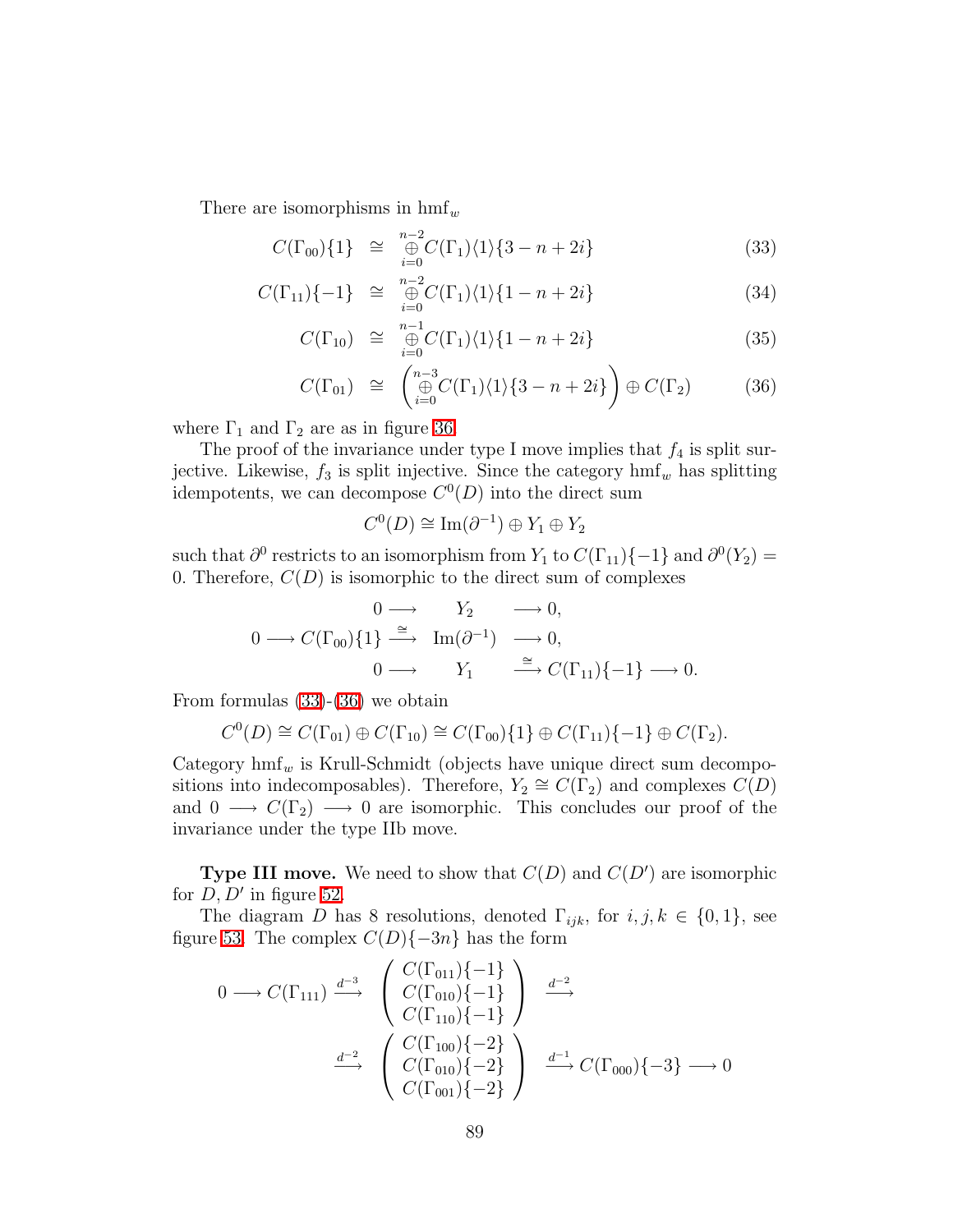

<span id="page-89-0"></span>Figure 52: Type III move

with  $C(\Gamma_{000})\{-3\}$  in cohomological degree 0. We depicted this complex in figure [53.](#page-90-0)

Diagrams  $\Gamma_{100}$  and  $\Gamma_{001}$  are isotopic, so that  $C(\Gamma_{100})$  and  $C(\Gamma_{001})$  are isomorphic factorizations. Moreover,

<span id="page-89-1"></span>
$$
C(\Gamma_{101}) \cong C(\Gamma_{100})\{1\} \oplus C(\Gamma_{100})\{-1\},\tag{37}
$$

and from proposition [33](#page-64-0) we know that

$$
C(\Gamma_{111}) \cong C(\Gamma_{100}) \oplus \Upsilon.
$$

Differential  $d^{-3}$  is injective on  $C(\Gamma_{100}) \subset C(\Gamma_{111})$ . In fact, its middle component (the map to  $C(\Gamma_{101})\{-1\}$ ) is injective, which follows from our construction of the inclusion  $C(\Gamma_{100}) \subset C(\Gamma_{111})$  and the proof of the invariance under type IIa move.

The factorization  $d^{-3}(C(\Gamma_{100}))$  is a direct summand of  $C^{-2}(D)\{-3n\}$ . Thus,  $C(D){-3n}$  contains a contractible summand

<span id="page-89-2"></span>
$$
0 \longrightarrow C(\Gamma_{100}) \xrightarrow{d^{-3}} C(\Gamma_{100}) \longrightarrow 0. \tag{38}
$$

Direct sum decomposition [\(37\)](#page-89-1) can be selected so that

$$
C(\Gamma_{101})\{-1\} \cong p_{101}d^{-3}C(\Gamma_{100}) \oplus C(\Gamma_{100})\{-2\}
$$

where  $p_{101}$  is the projection onto the middle summand of  $C^{-2}(D)\{-3n\}$ .

The differential  $d^{-2}$  is injective on  $C(\Gamma_{100})\{-2\} \subset C(\Gamma_{101})\{-1\}$ , since its middle component is a nonzero multiple of the identity. Furthermore, the image of  $C(\Gamma_{100})\{-2\} \subset C(\Gamma_{101})\{-1\}$  under  $d^{-2}$  is a direct summand of  $C^{-1}(D)$ . Hence, the complex  $C(D)\{-3n\}$  contains a contractible direct summand isomorphic to

<span id="page-89-3"></span>
$$
0 \longrightarrow C(\Gamma_{100})\{-2\} \xrightarrow{d^{-2}} C(\Gamma_{100})\{-2\} \longrightarrow 0. \tag{39}
$$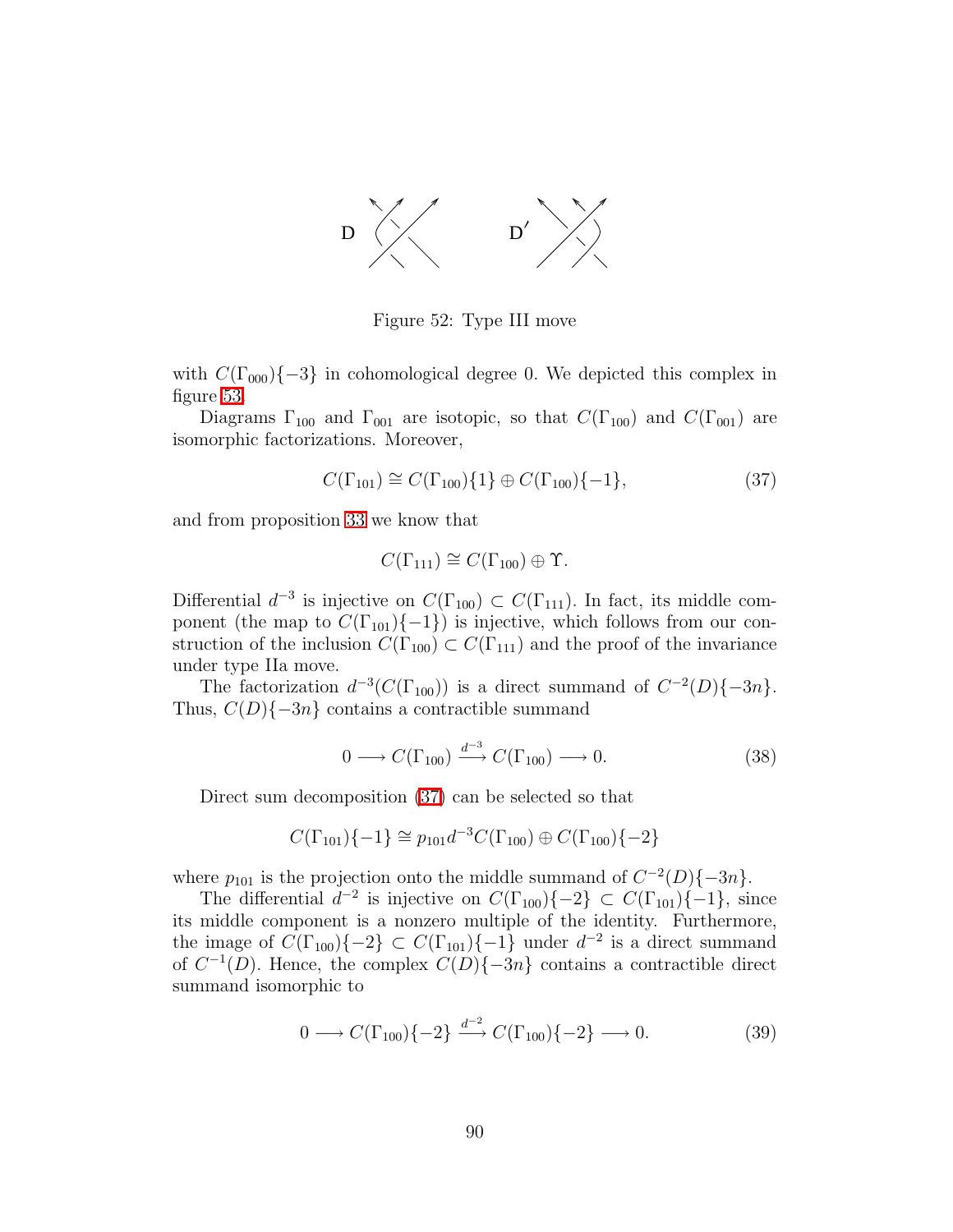

<span id="page-90-0"></span>Figure 53: Resolution cube of D

After splitting off contractible direct summands [\(38\)](#page-89-2) and [\(39\)](#page-89-3), the complex  $C(D){-3n}$  reduces to the complex C of the form

$$
0 \longrightarrow \Upsilon \stackrel{d^{-3}}{\longrightarrow} \begin{pmatrix} C(\Gamma_{011})\{-1\} \\ C(\Gamma_{110})\{-1\} \end{pmatrix} \stackrel{d^{-2}}{\longrightarrow} \\ \stackrel{d^{-2}}{\longrightarrow} \begin{pmatrix} C(\Gamma_{010})\{-2\} \\ C(\Gamma_{100})\{-2\} \end{pmatrix} \stackrel{d^{-1}}{\longrightarrow} C(\Gamma_{000})\{-3\} \longrightarrow 0,
$$

see figure [54.](#page-91-0) To diagram  $Y$  on the left of the figure we assign factorization Υ.

In the rest of the section we assume that  $n > 2$  (proofs for  $n = 2$  are easier since then  $\Upsilon = 0$ ).

**Lemma 26** For each arrow in figure  $54$  with some diagram  $Z_1$  as the source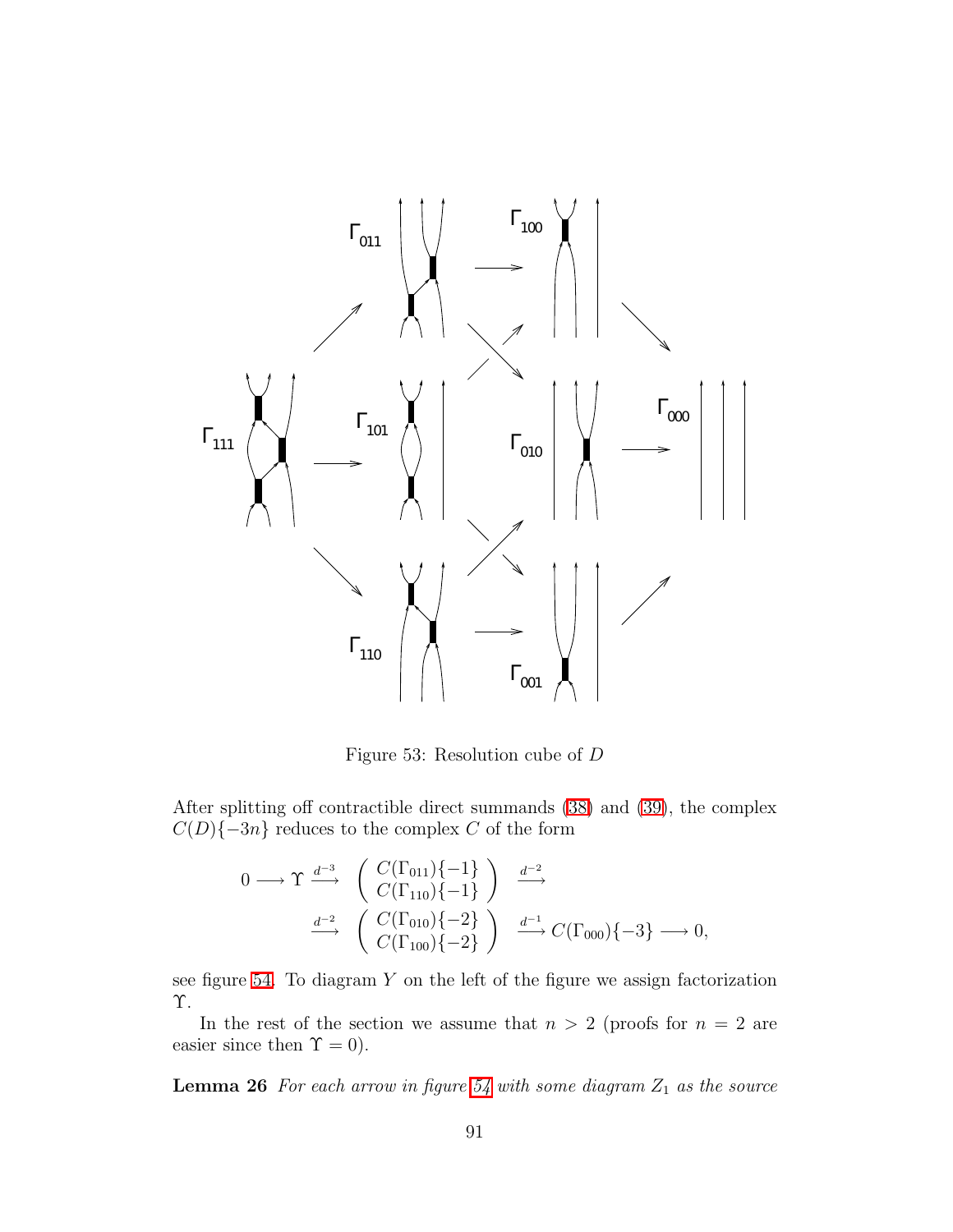

<span id="page-91-0"></span>Figure 54: Complex C

and  $Z_2$  *as the target, the space of grading-preserving morphisms* 

 $Hom_{hmf}(C(Z_1), C(Z_2)\{-1\})$ 

*is one-dimensional.*

The lemma admits a straightforward proof similar to the proof of corol-lary [12.](#page-60-0) Details are omitted.  $\square$ 

Denote by  $c_1, \ldots, c_8$  nontrivial morphisms from the above lemma. Each morphism is determined up to multiplication by a nonzero rational number. Figure [55](#page-92-0) shows how the indices i of  $c_i$ 's match the eight arrows of figure [54.](#page-91-0) We choose  $c_i$ 's so that each square in figure [55](#page-92-0) commutes.

The differential in  $C$  is grading-preserving. Therefore, it has the form

$$
d^{-3} = \begin{pmatrix} \lambda_1 c_1 \\ \lambda_2 c_2 \end{pmatrix}, d^{-2} = \begin{pmatrix} \lambda_3 c_3 & \lambda_5 c_5 \\ \lambda_4 c_4 & \lambda_6 c_6 \end{pmatrix}, d^{-1} = \begin{pmatrix} \lambda_7 c_7 \\ \lambda_8 c_8 \end{pmatrix}
$$

for some rational numbers  $\lambda_1, \ldots, \lambda_8$ .

**Lemma 27** *For any two composable arrows*  $Z_1 \longrightarrow Z_2 \longrightarrow Z_3$  *in figure* [54,](#page-91-0) *the corresponding homomorphism of factorizations*

$$
c_j c_i : C(Z_1) \longrightarrow C(Z_3) \{-2\}
$$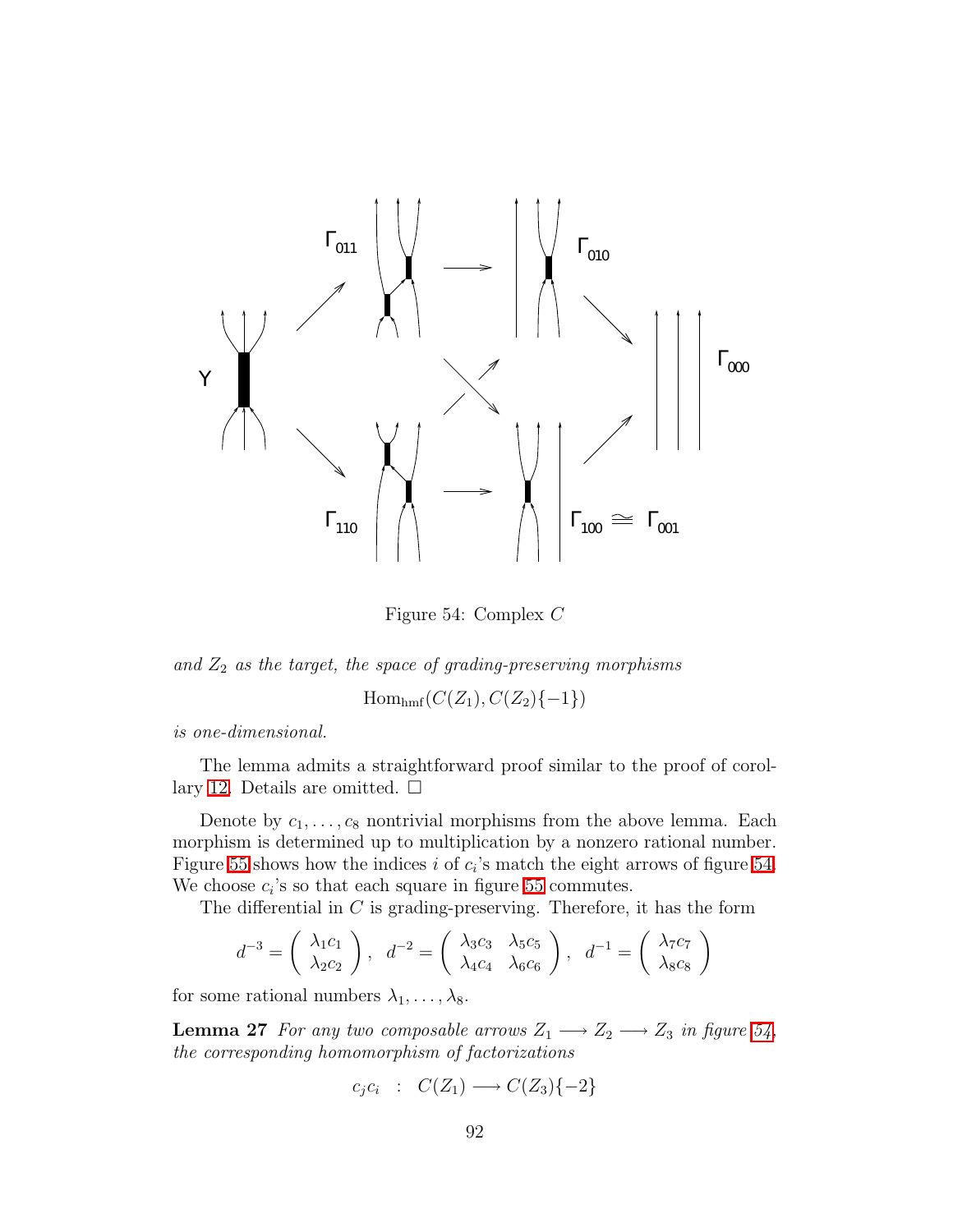

<span id="page-92-0"></span>Figure 55: Indices and arrows

*is nonzero in*  $\text{hmf}_w$ .

*Proof:* For instance, to show that  $c_7c_3 \neq 0$ , we note that this composition is the product of two  $\chi_1$  maps (up to rescaling by a nonzero rational number), one for each wide edge of  $\Gamma_{011}$ . Compose it with the "dual" product of two  $\chi_0$  maps, as in figure [56.](#page-92-1) Assign variables  $x_1, \ldots, x_6$  to the endpoints of our diagrams in the same way as in figure [42.](#page-66-0) Then the figure [56](#page-92-1) map is  $m(x_1 - x_5)m(x_2 - x_6)$ . This is a nontrivial endomorphism of  $C(\Gamma_{000})$ , so that the composition  $c_7c_3$  is nonzero.



<span id="page-92-1"></span>Figure 56: Composing  $c_7c_3$  with its dual

Identical arguments take care of the other three compositions that end in  $\Gamma_{000}$ . Similar but longer computations can be used to check nontriviality of each of the four compositions  $c_i c_i$  that start at Y.  $\Box$ 

The category  $K_w$  has an automorphism (tensoring with the complex assigned to the inverse braid of D) that takes  $C(D)$  to  $C(D'')$  where  $D''$  is the diagram made of three disjoint oriented arcs. Since  $C(D'')$  is indecomposable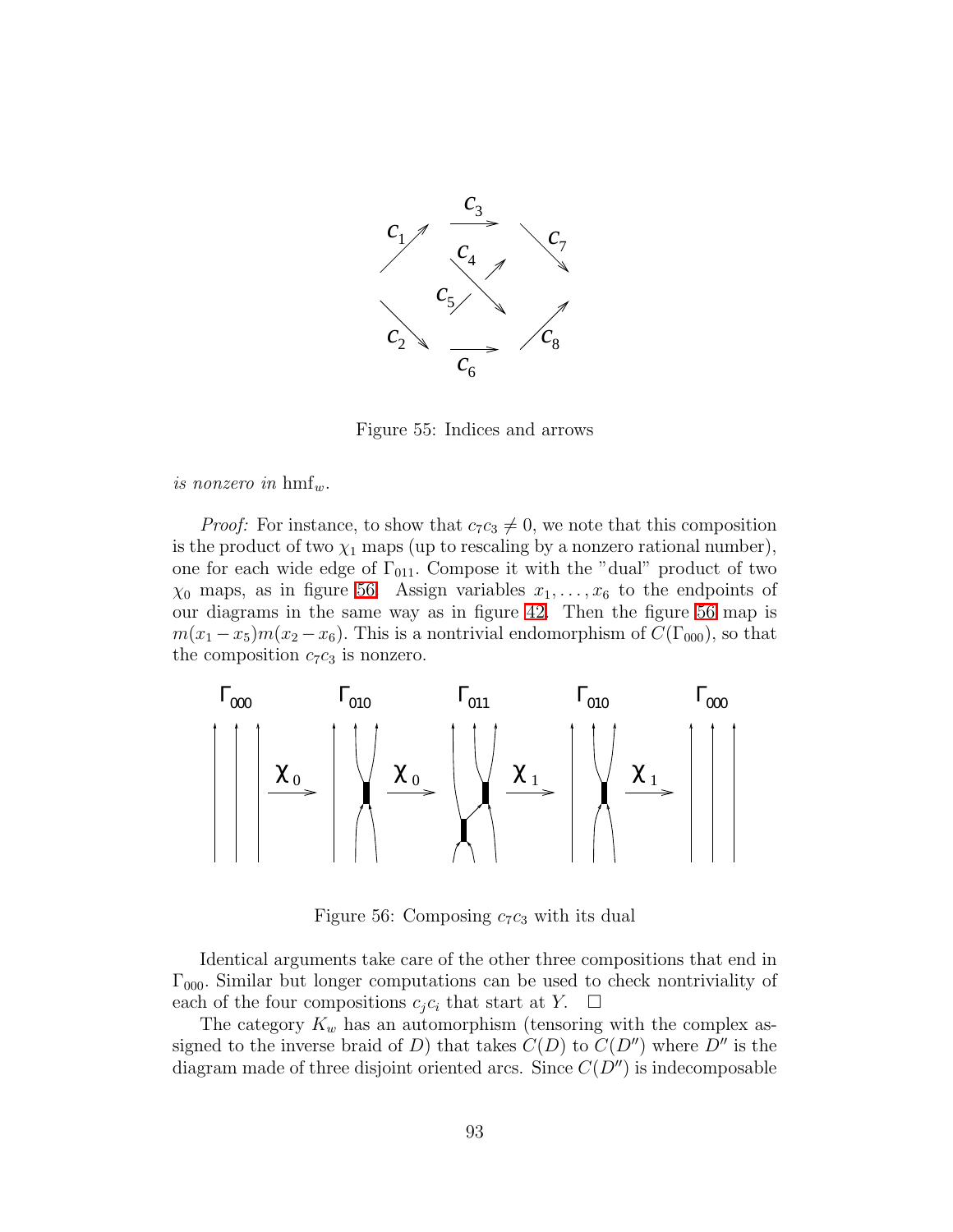in  $K_w$ , the same is true of  $C(D)$  and  $C \cong C(D)$ . Indecomposability of C together with the above lemma implies that none of the coefficients  $\lambda_1, \ldots, \lambda_8$ is 0. By rescaling, we can set

$$
\lambda_1=\lambda_2=\lambda_4=\lambda_5=\lambda_7=\lambda_8=1,\ \ \lambda_3=\lambda_6=-1.
$$

The complex C is therefore invariant under the "flip" which transposes  $x_1$ with  $x_3$  and  $x_4$  with  $x_6$ . This flip takes  $C(D)$  to  $C(D')$ , thus, C is isomorphic in  $K_w$  to  $C(D')$ . We have  $C(D) \cong C \cong C(D')$ . The invariance under the Reidemeister move III in figure [52](#page-89-0) follows.

## <span id="page-93-0"></span>9 Factorizations and 2-dimensional TQFTs with corners

Let I be a finite set and  $s: I \to \{1, -1\}$  a map, which we call the orientation map. We say that s is *balanced* if the sets  $s^{-1}(1)$  and  $s^{-1}(-1)$  have the same cardinality (i.e., s takes as many elements of I to 1 as it does to  $-1$ ). From now on we assume that s is balanced.

To  $(I, s)$  we assign the category  $Cob_{I,s}$  whose objects are oriented onedimensional manifolds  $N$  with boundary  $I$ , such that the orientation of  $N$ induces orientation s on  $I = \partial N$ . The morphisms from  $N_0$  to  $N_1$  are oriented 2-dimensional surfaces S with boundary  $N_0 \cup -N_1 \cup I \times [0,1]$  and corners  $I \times \{0\} \sqcup I \times \{1\}.$ 

Let  $R_I$  be the ring of polynomials in  $x_i, i \in I$ , and

$$
w(I,s) = \sum_{i \in I} s(i)x_i^{n+1} \in R_I.
$$

To an object  $N \in \text{Cob}_{I,s}$  we can assign a factorization  $C(N)$  with potential  $w(I, s)$ . The factorization is the tensor product (over  $\mathbb{Q}$ ) of  $L_j^i$ , over all arcs  $j \rightarrow i$  in N, and of  $A\langle 1 \rangle$ , one for each circle in N. We would like to extend this assignment to a functor from  $Cob_{I,s}$  to the category of factorizations. To do this, pick a morphism  $S$  in  $Cob_{I,s}$  and write it as a composition of simple cobordisms (cobordisms with only one critical point). To the cobordisms of creation and annihilation of a circle we assign maps  $\iota, \varepsilon$ , defined in Section [4.](#page-27-0) To the saddle point cobordism between one-manifolds  $N_0$ ,  $N_1$  in figure [57](#page-94-0) we want to associate a map

$$
\eta: C(N_0) \longrightarrow C(N_1)\langle 1\rangle \{1-n\}.
$$

To define  $\eta$ , assign labels  $a_1, a_2, b_1, b_2$  to the components of  $N_0, N_1$  as indicated in figure [57.](#page-94-0)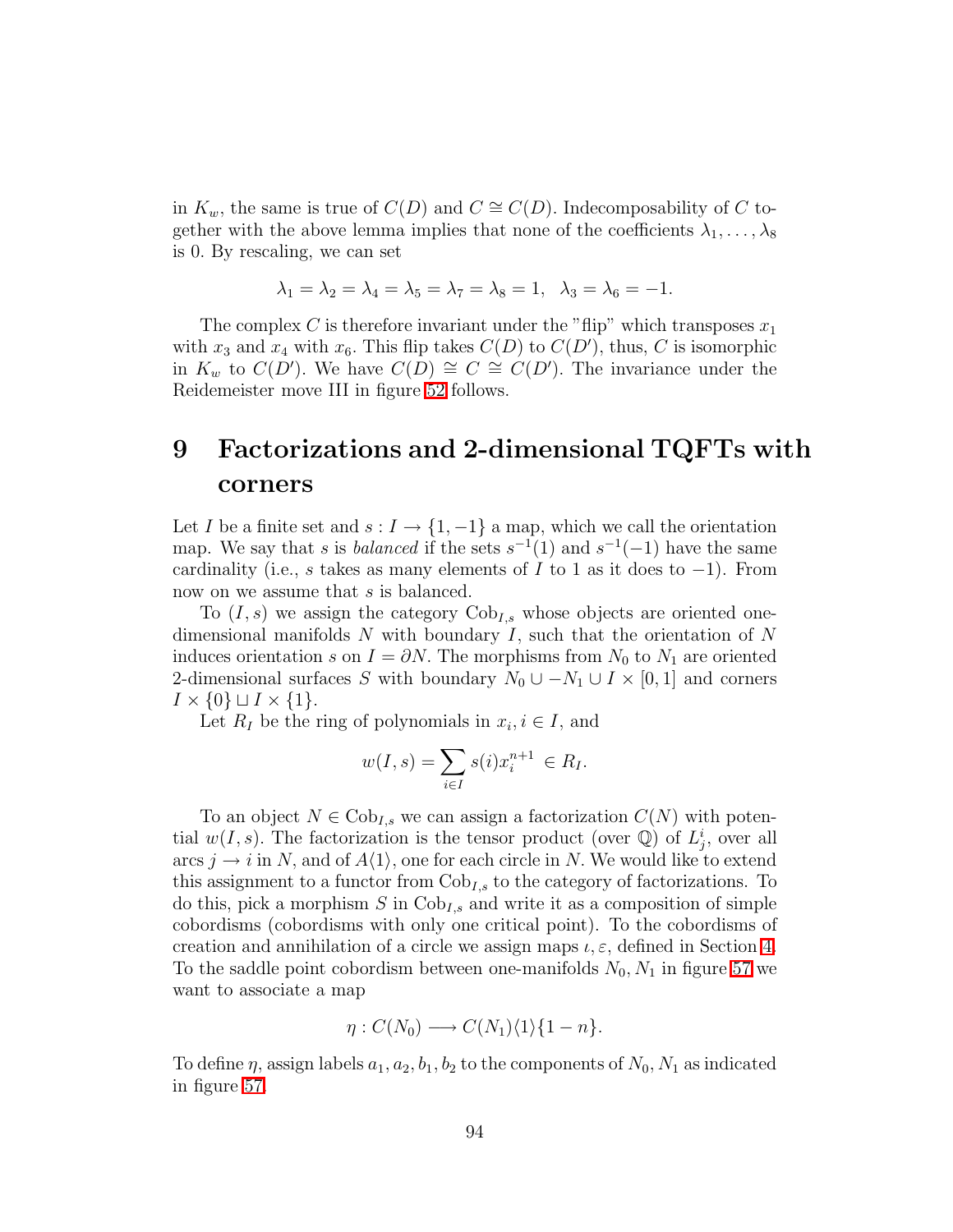

<span id="page-94-0"></span>Figure 57:

Factorization  $C(N_0)$  has the form

$$
\left(R(a_1a_2)\{2-2n\}\right) \xrightarrow{P_0} \left(R(a_1)\{1-n\}\right) \xrightarrow{P'_0} \left(R(a_1a_2)\{2-2n\}\right),
$$

where

$$
P_0 = \begin{pmatrix} \pi_{14} & x_3 - x_2 \\ \pi_{32} & x_4 - x_1 \end{pmatrix}, \quad P'_0 = \begin{pmatrix} x_1 - x_4 & x_3 - x_2 \\ \pi_{32} & -\pi_{14} \end{pmatrix},
$$

and  $R = \mathbb{Q}[x_1, x_2, x_3, x_4]$ .

Factorization  $C(N_1)\langle 1\rangle$  is given by

$$
\left(\begin{array}{c}R(b_1)\{1-n\}\\R(b_2)\{1-n\}\end{array}\right)\xrightarrow{P_1}\left(\begin{array}{c}R(\emptyset)\\R(b_1b_2)\{2-2n\}\end{array}\right)\xrightarrow{P'_1}\left(\begin{array}{c}R(b_1)\{1-n\}\\R(b_2)\{1-n\}\end{array}\right),
$$

where

$$
P_1 = \begin{pmatrix} x_2 - x_1 & x_4 - x_3 \ -\pi_{34} & \pi_{12} \end{pmatrix}, \quad P_1' = \begin{pmatrix} -t_{12} & x_4 - x_3 \ -\pi_{34} & x_1 - x_2 \end{pmatrix},
$$

and  $R = \mathbb{Q}[x_1, x_2, x_3, x_4]$ .

 $\eta$  is given by the pair of matrices

$$
\begin{pmatrix}\ne_{123} + e_{124} + (x_4 - x_3)r & 1 \\
-e_{134} - e_{234} + (x_1 - x_2)r & 1\n\end{pmatrix},
$$
\n
$$
\begin{pmatrix}\n-1 & 1 \\
-e_{123} - e_{234} + (x_1 - x_4)r & -e_{134} - e_{124} + (x_3 - x_2)r\n\end{pmatrix},
$$

with

$$
e_{ijk} = \sum_{a+b+c=n-1} x_i^a x_j^b x_k^c
$$

and r being an arbitrary polynomial of degree  $n-2$  in  $x_1, \ldots, x_4$ . Up to chain homotopy,  $\eta$  does not depend on  $r$ .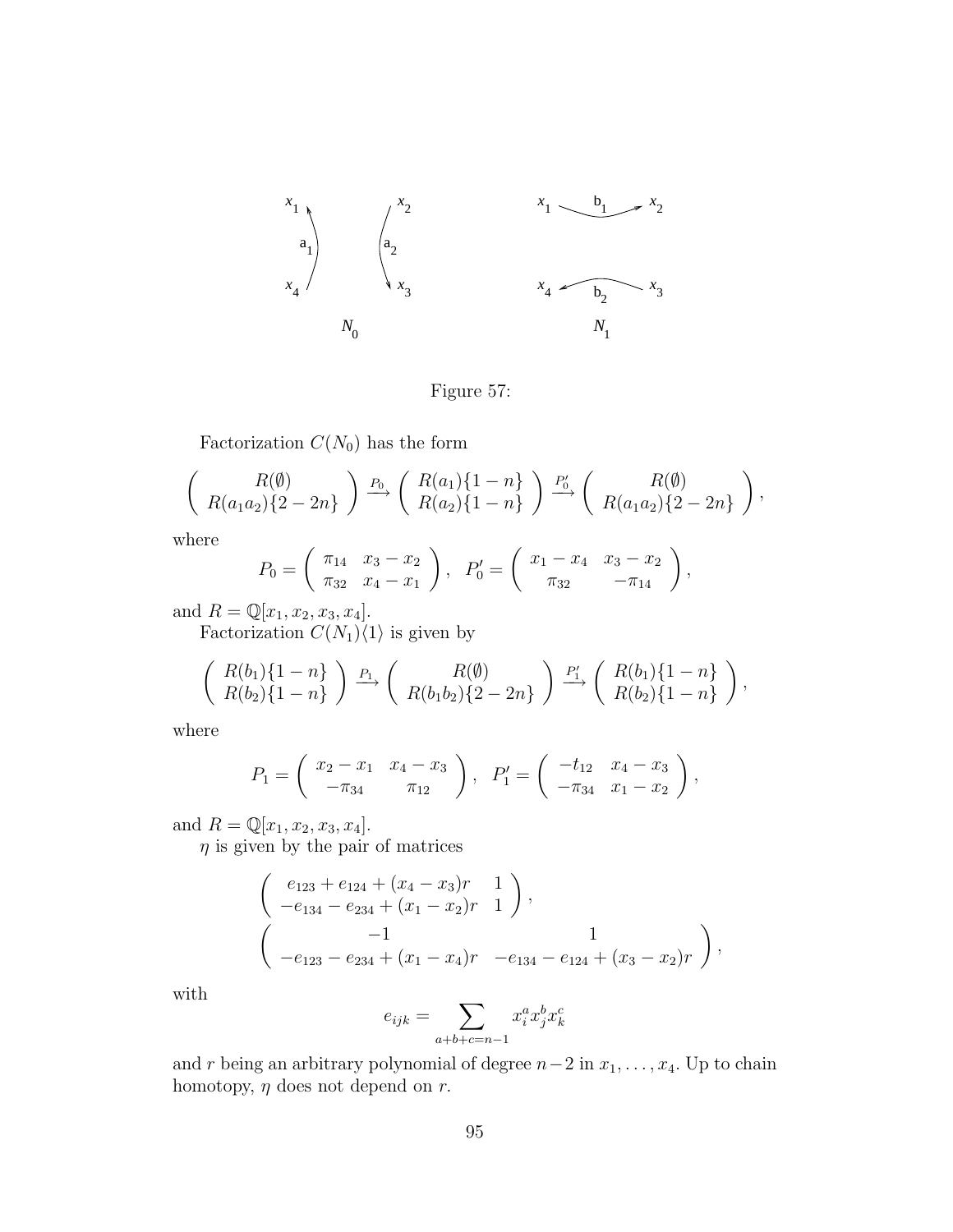$\eta$  generates the R-module of homomorphisms Hom<sub>HMF</sub>( $C(N_0), C(N_1)\langle 1\rangle$ ), and we should assign  $\eta$  to the saddle point cobordism. There is a problem, though. The diagrams in figure [57](#page-94-0) are invariant under the rotation by 180<sup>°</sup>, but  $\eta$  acquires a sign after the rotation. Namely, if we transpose  $x_1$  with  $x_3$ ,  $x_2$  with  $x_4$ ,  $a_1$  with  $a_2$  and  $b_1$  with  $b_2$  in the formula for  $\eta$ , the resulting map is  $-\eta$ . Thus,  $\eta$  can be canonically defined only up to a sign.

If the saddle point cobordisms takes place not between arcs, but between components of  $N_0$ ,  $N_1$  some of which are circles, we add marks to each component, select a suitable pair of arcs bounded by marks (and, possibly, by boundary points), apply  $\eta$  to this pair, and, finally, erase marks. It is easy to see that, up to a sign, the resulting map does not depend on intermediate choices.

Let  $H'_{I,s}$  be the category with the same objects as  $\text{hmf}_{w(I,s)}$  but morphisms being Ext groups  $Ext_{HMF}(M_0, M_1)$ , with f and  $-f$  identified for all  $f \in$  $Ext_{HMF}(M_0, M_1)$ . We use Ext groups rather than just Hom's since the shift  $\langle 1 \rangle$  is built into  $\iota, \varepsilon$ , and  $\eta$ .

Given a surface S which is an object of  $Cob_{I,s}$ , write it as a product of cobordisms with only one critical point and define  $C(S)$  as the corresponding product of  $\iota, \varepsilon$ , and  $\eta$ 's. Recall that our definition of  $\varepsilon$  contained a parameter  $\zeta \in \mathbb{Q}^*$ . To make  $\varepsilon$  compatible with  $\eta$  we must set  $\zeta$  to either  $\frac{1}{n+1}$  or  $-\frac{1}{n+1}$  (so that  $\varepsilon \eta = \pm \text{Id}$  if the saddle point cobordism goes from an arc to the union of a circle and an arc).

**Proposition 36**  $\pm C(S)$  *does not depend on the presentation of* S *as a product of elementary cobordisms.*

The proof is left to the reader.  $\square$ 

Thus, we obtain a functor from the cobordism category  $Cob_{I,s}$  to the category  $H'_{I,s}$ . The shifts  $v_1(S), v_2(S)$  in

$$
\pm C(S) : C(N_0) \longrightarrow C(N_1)\langle v_1(S)\rangle \{v_2(S)\}
$$

are as follows. Glue  $N_0$  and  $N_1$  along the common boundary I, and count the number v of components in the closed 1-manifold that results.  $v_1(S)$  is the parity of  $v + \frac{|I|}{2}$  $\frac{I}{2}$ , while

$$
\upsilon_2(S) = (n-1)(\chi(S) - \frac{|I|}{2})
$$

where  $\chi(S)$  is the Euler characteristic of S.

2-functor. In the above construction we fixed the boundary of onemanifolds. If we put together all categories  $Cob_{I,s}$ , over various I and s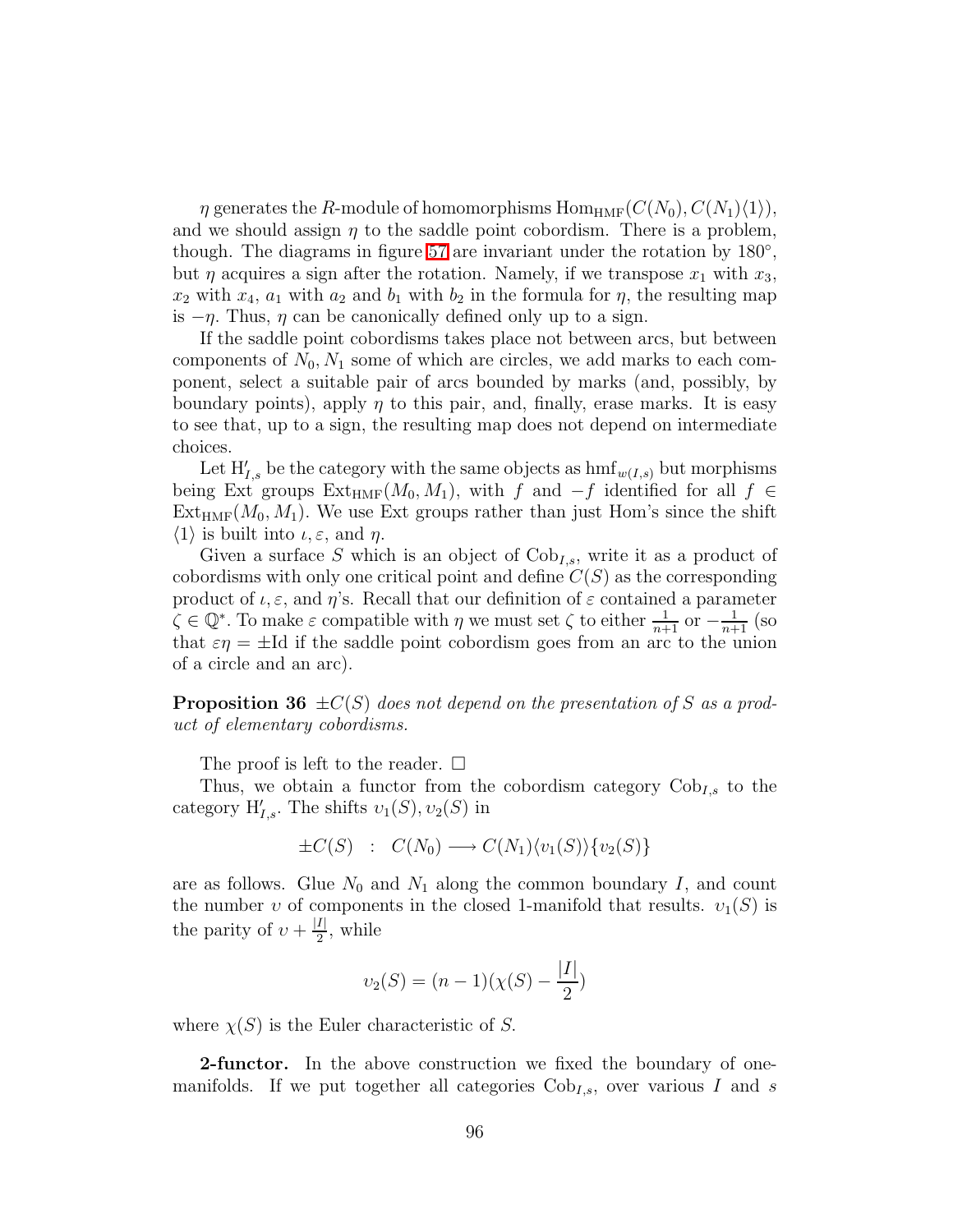(and consider decompositions of  $I$  into pairs of disjoint sets, to view  $N$  with  $\partial N = I$  as a morphism) we get a 2-category of oriented surfaces with corners. Functors

$$
C: {\rm Cob}_{I,s} \longrightarrow {\rm H}'_{I,s}
$$

extend to a two-functor from this 2-category of cobordisms to the 2-category of functorizations with potentials as objects, factorizations as morphisms, and elements of Ext groups between factorizations (with f and  $-f$  identified) as 2-morphisms. We leave details to the reader.

## 10 Projective invariance for tangle cobordisms

As before, we consider oriented tangles in a ball  $B^3$ . Fix a great circle on the ball's boundary, choose a finite subset  $I$  of this circle and a balanced "orientation" function  $s: I \to \{1, -1\}$ . Let TC<sub>I,s</sub> be the category of tangle cobordisms with objects–oriented tangles  $L$  in  $B^3$  with oriented boundary  $(I, s)$  and morphisms from  $L_0$  to  $L_1$ –oriented surfaces S embedded in  $B^3$  × [0, 1] with boundary

$$
\partial S = L_0 \times \{0\} \cup L_1 \times \{1\} \cup I \times [0,1]
$$

and corners  $I \times \{0\} \cup I \times \{1\}$ , up to isotopies that fix the boundary.



<span id="page-96-0"></span>Figure 58: Movie moves of simple cobordisms

A cobordism S admits a combinatorial description via a sequence of plane diagrams of its cross-sections with  $B^3 \times k$ , for various  $k \in [0, 1]$ . Each consecutive pair of diagrams differ either by a Reidemeister move, or a Morse move, the latter describing a simple cobordism with one critical point (figure [58\)](#page-96-0). Such sequences are referred to as *movies*. Two sequences describe the same cobordism if the can be connected through a finite sequence of *movie moves*, shown in figures [59,](#page-105-0) [60](#page-106-0) at the end of the paper. We assume that the reader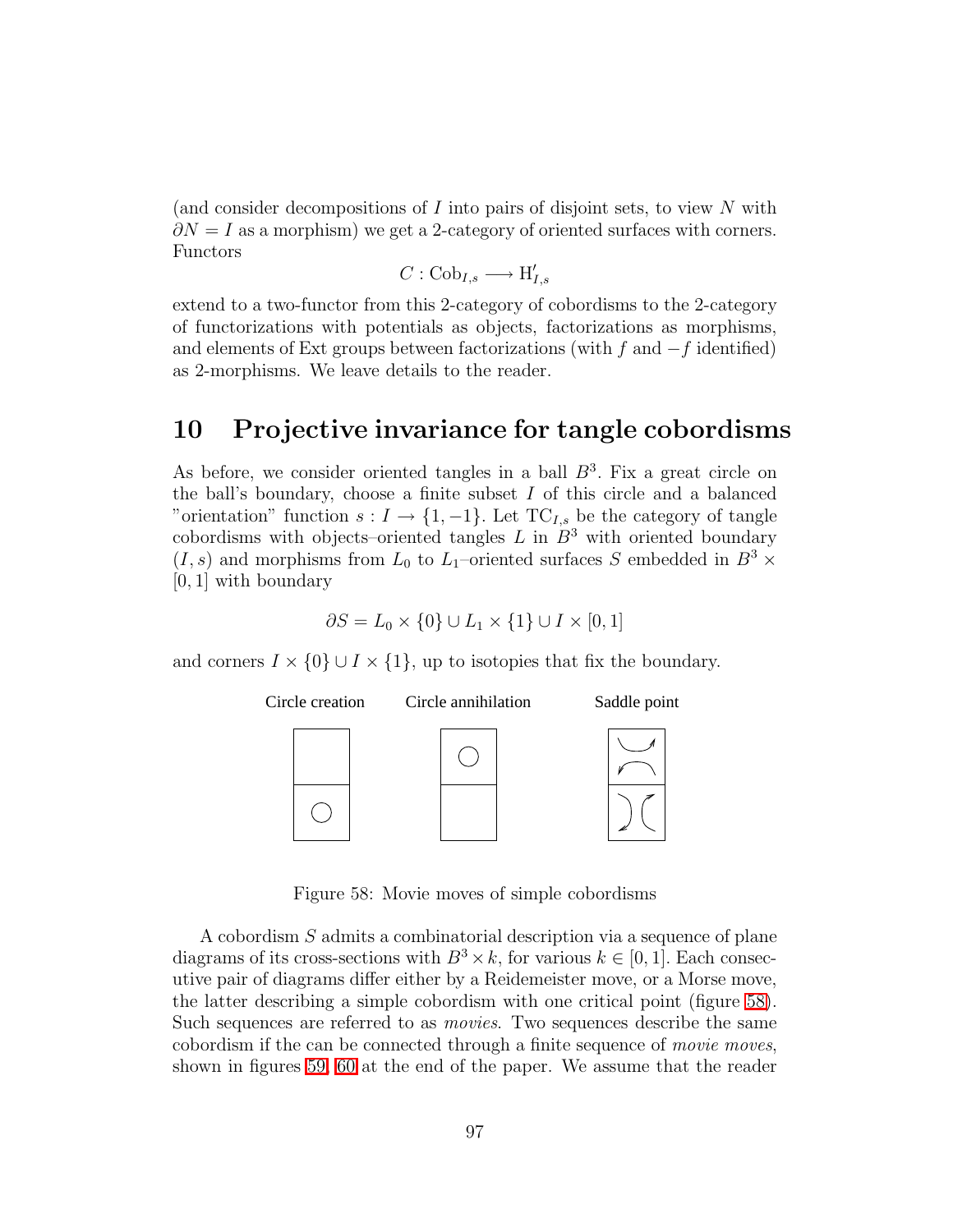is familiar with this theory, and refer to [CS1], [CS2] and references therein for details.

Let  $w = w(I, s)$  be the potential defined in the preceeding section. Earlier, we associated an isomorphism  $C(D_1) \cong C(D_2)$  in the category  $K_w$  to a Reidemeister move between tangle diagrams  $D_1$  and  $D_2$ . Aping the last section, assign the maps  $\iota, \varepsilon, \eta$  to the circle creation, circle annihilation, and saddle point moves (see figure [58\)](#page-96-0), respectively.

Given a movie  $z = (z_0, \ldots, z_m)$  representing surface S, assign to z the morphism in  $K_w$ :

$$
C(z) : C(z_0) \longrightarrow C(z_m) \langle v_1(S) \rangle \{v_2(S)\}
$$

<span id="page-97-0"></span>by composing the maps associated to each move  $z_i \rightarrow z_{i+1}$  in z. The quantities  $v_1(S), v_2(S)$  were defined at the end of the previous section.

Proposition 37 *Up to overall multiplication by nonzero rational numbers, the map*  $C(z)$  (viewed as a morphism in the category  $K_w$ ) does not depend *on the movie presentation* z *of* S.

*Proof:* For a given movie move in figures [59,](#page-105-0) [60,](#page-106-0) denote the top frame by  $b_1$ , the bottom frame by  $b_2$ , the left movie by  $S_l$  and the right movie by  $S_r$ . We need to show that morphisms  $C(S_l)$  and  $C(S_r)$  are proportional,  $C(S_l) = \lambda C(S_r)$  for some  $\lambda \in \mathbb{Q}^*$ .

Movies  $S_l$  and  $S_r$  in movie move 6 are compositions of Reidemeister moves. Therefore,

$$
C(S_l), C(S_r) : C(b_1) \longrightarrow C(b_2)
$$

are isomorphisms. Let  $b$  be the tangle diagram which consists of four parallel disjoint segments (the crossingless diagram of the trivial braid). There is an automorphism of  $K_w$  (tensoring with  $C(b'_1)$ , where  $b'_1$  is the "inverse" of the braid diagram  $b_1$ ) which takes  $C(b_1)$  to  $C(b)$ . Therefore,

$$
\operatorname{Hom}_{K_w}(C(b_1), C(b_1)) \cong \operatorname{Hom}_{K_w}(C(b), C(b)).
$$

The vector space on the right hand side is isomorphic to  $\mathbb Q$  (the only degree 0 endomorphisms of  $C(b)$  are multiples of the identity). Hence

$$
\operatorname{Hom}_{K_w}(C(b_1), C(b_2)) \cong \operatorname{Hom}_{K_w}(C(b_1), C(b_1)) \cong \mathbb{Q}
$$

(the isomorphisms are not canonical, though), and  $C(S_l)$ ,  $C(S_r)$  are proportional.

This argument applies to moves 1, 2, 3, 4, 5, 7, 9, 10, 11 as well, and to all versions of these moves (various orientations, overcrossing/undercrossing variations, etc.)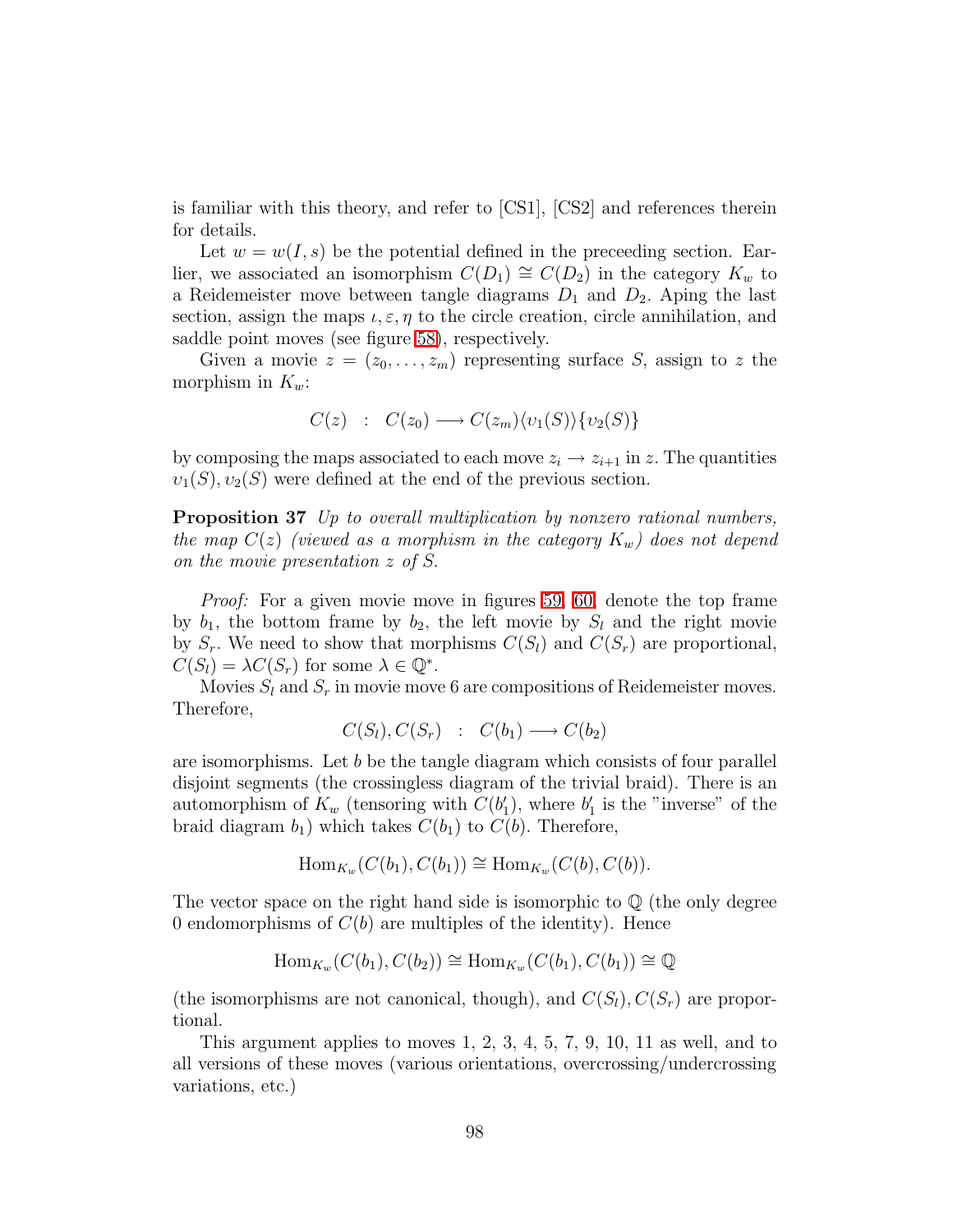The move 8 follows from the compatibility of  $\iota, \varepsilon$ , and  $\eta$ , see section [9.](#page-93-0) In move 12, the maps

$$
C(S_l), C(S_r) : C(b_1) \longrightarrow C(b_2)\langle 1 \rangle \{n-1\}
$$

are non-trivial and lie in the one-dimensional Q-vector space

$$
\operatorname{Hom}_{K_w}(C(b_1), C(b_2)\langle 1\rangle \{n-1\}).
$$

Therefore, the maps are proportional. Same argument works for other versions of this move, and for all versions of moves 13, 14, 15 (for moves 14, 15 change  $\{n-1\}$  to  $\{1-n\}$ ) Proposition [37](#page-97-0) follows.  $\square$ 

The above proof is based on the observation that the space of homs between  $C(b_1)$  and  $C(b_2)$  (with a suitable shift) is one-dimensional. The same approach was used in [Kh4] to show functoriality of the homology theory  $\mathcal H$ from [Kh1] (see Jacobsson [J] for a different proof), and by Dror Bar-Natan [BN2] to prove functoriality of his refinement of  $H$ .

We denote by  $C(S)$  the set  $\{\lambda C(z)|\lambda \in \mathbb{Q}^*\}$ . This is an invariant of the cobordism S.

In particular, given a diagram D of a tangle L, the object  $C(D)$  of  $K_w$ is canonically (up to rescaling) associated to  $L$ . We denote this object by  $C(L)$  (recall that it's a complex of graded matrix factorizations, treated as an object of  $K_w$ ).

Given a diagram D of an oriented link L, homology groups  $H_n(D)$  are Q-vector spaces canonically assigned to  $L$  (up to overall rescaling by nonzero rational numbers). We denote these groups by  $H_n(L)$  and their graded summands by  $H_n^{i,j}(L)$ .

Thus, an oriented link cobordism  $S$  between  $L_0$  and  $L_1$  induces a homomorphism

$$
C(S) : H_n(L_0) \longrightarrow H_n(L_1),
$$

well-defined up to rescalings by nonzero rationals, and for each  $i, j$  restricts to homomorphisms

$$
H_n^{i,j}(L_0) \longrightarrow H_n^{i,j+(1-n)\chi(S)}(L_1),
$$

where  $\chi(S)$  is the Euler characteristic of S. The collection of maps  $C(S)$ , over all link cobordisms S, is a functor from the category of link cobordisms to the category of bigraded Q-vector spaces (with morphisms being graded linear maps with the equivalence relation  $f \sim \lambda f$ , for  $\lambda \in \mathbb{Q}^*$ ). The Euler characteristic of  $H_n(L)$  is the polynomial  $P_n(L)$ :

$$
P_n(L) = \sum_{i,j} (-1)^i q^j \dim_{\mathbb{Q}} H_n^{i,j}(L).
$$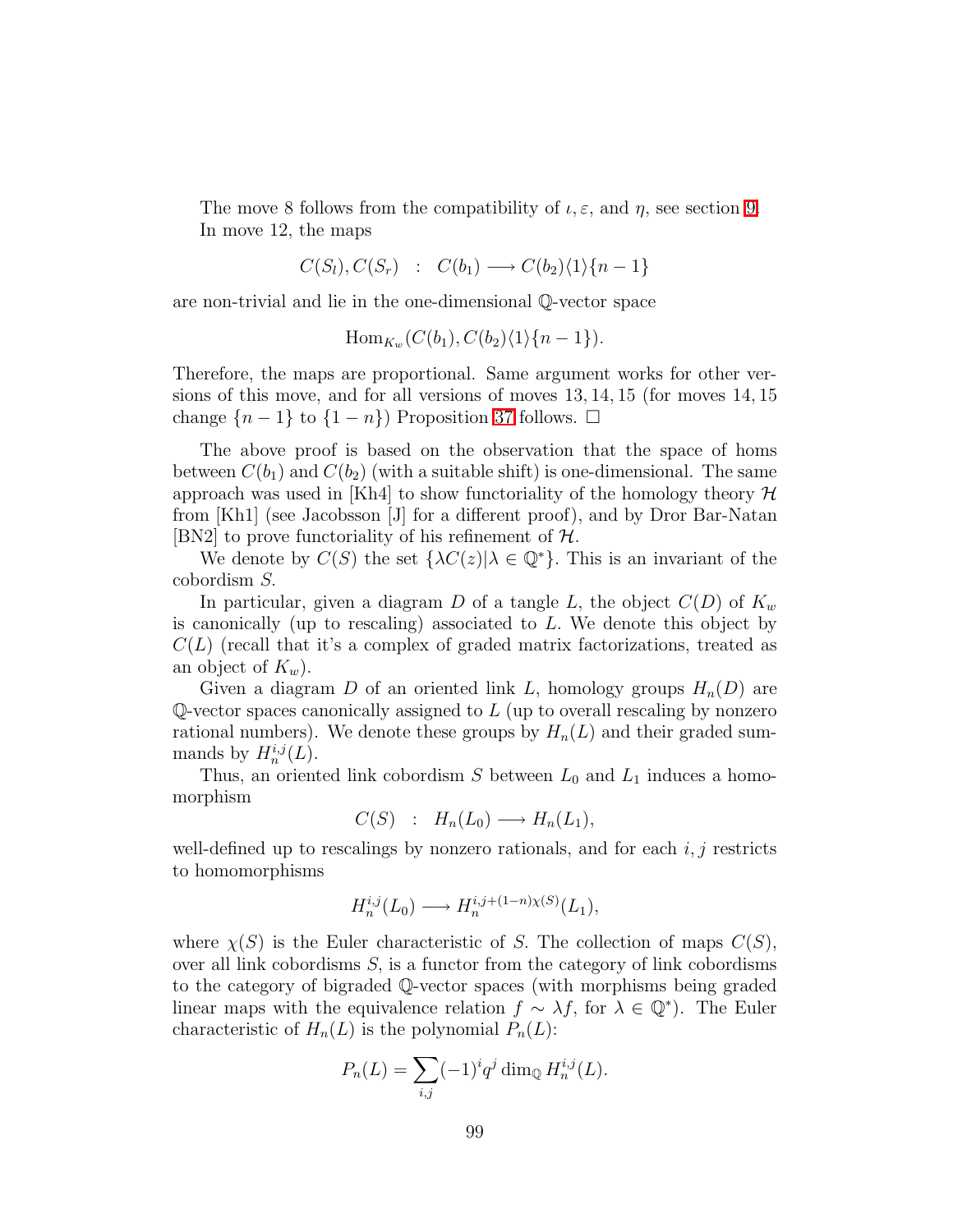**2-functor.** So far we considered tangles with a fixed oriented boundary  $(I, s)$ . By switching from tangles in a ball to tangles in  $\mathbb{R}^2 \times [0, 1]$  and varying possible boundaries one can form the 2-category of tangle cobordisms (see [F], [BL], and references therein). Our construction can be extended to a 2-functor from the 2-category of oriented tangle cobordisms to a 2-category with potentials  $w(I, s)$  as objects, complexes of matrix factorizations as 1morphisms, and homomorphisms between (suitably shifted) complexes as 2 morphisms (of course, we'll have to quotient by null-homotopic morphisms, and identify morphisms that are multiples of each other,  $f \cong \lambda f$ , for  $\lambda \in \mathbb{Q}^*$ ). This 2-functor is braided monoidal.

## 11 A generalization

Each complex simple Lie algebra g gives rise to a polynomial invariant of links whose components are decorated by finite-dimensional irreducible representations of  $\mathfrak{g}$ , see [RT]. The polynomial  $P_n$  results if  $\mathfrak{g} = \mathfrak{sl}_n$  and every component is assigned the fundamental *n*-dimensional representation  $V$  of  $\mathfrak{sl}_n$ . Murakami, Ohtsuki, and Yamada [MOY] develop a calculus of trivalent graphs that helps in understanding the polynomial invariant of links with components colored by arbitrary exterior powers of  $V$  (the *i*-th exterior power  $\Lambda^i V$  is often called the *i*-th fundamental representation of  $\mathfrak{sl}_n$ ). Although their construction also extends the invariant to spacial trivalent graphs, here we will only look at planar graphs. Each edge of a graph is oriented and labelled by a number from 1 to  $n-1$ . Every vertex is trivalent and the sum of labels at edges entering the vertex minus the sum of labels at edges leaving the vertex is a multiple of n.

To every such graph  $\Gamma$  an invariant  $\langle \Gamma \rangle$  is assigned, taking values in  $\mathbb{Z}[q, q^{-1}]$ . The invariant is unchanged if the orientation of an edge is reversed simultaneously with changing the label from i to  $n - i$ . We use this transformation to reduce our consideration to graphs with all labels at most  $\frac{n}{2}$ . We split the vertices into four types by the number (zero to three) of edges oriented into the vertex, see figure [61](#page-107-0) in the back of the paper.

The construction of Section 6 generalizes to a homology theory  $H(\Gamma)$  for graphs Γ as above. We will now sketch this generalization and its conjectural extension to link homology. For convenience, assume that  $n$  is even.

Denote by  $i(e)$  the number assigned to an edge e, and select a set  $s(e)$ of cardinality  $i(e)$  such that the sets assigned to different edges are disjoint. Suppose that a vertex v bounds the edges  $e_1, e_2, e_3$ . To v we assign the po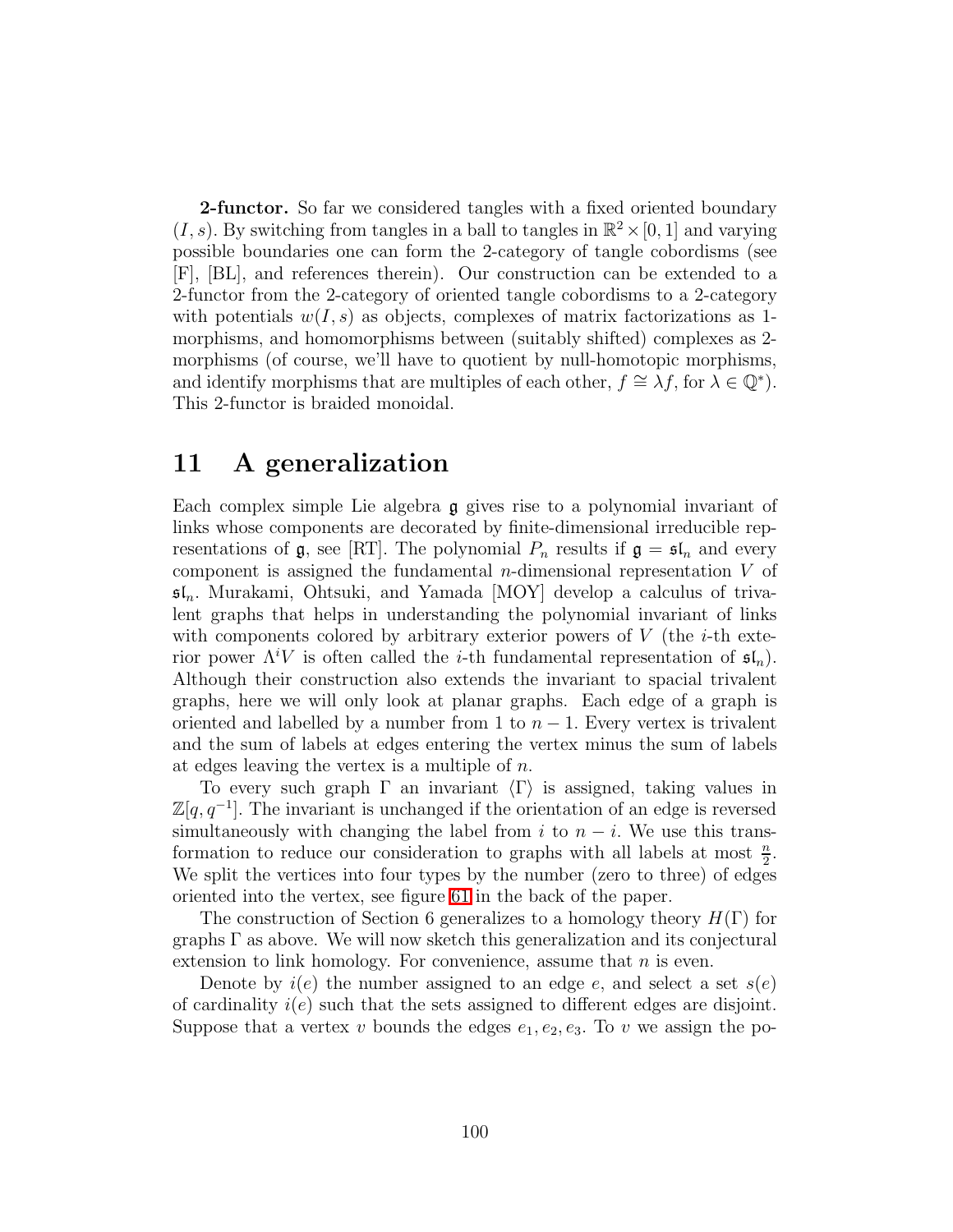tential

$$
w_v = \sum_{j \in s(e_1) \sqcup s(e_2) \sqcup s(e_3)} \pm x_j^{n+1}
$$

where the sign is + if edge  $e_k$  leaves v and  $j \in s(e_k)$ , and  $-$  otherwise (note that the potential of an edge  $e$  is  $\pm \sum_{j \in s(e)} x_j^{n+1}$  $\binom{n+1}{j}$ .

Let  $\mathbb{Q}[s(e)]$  be the ring of polynomials in variables  $x_j, j \in s(e)$ , and denote by  $S(e)$  its subring of symmetric polynomials. Let

$$
R_v \stackrel{\text{def}}{=} S(e_1) \otimes_{\mathbb{Q}} S(e_2) \otimes_{\mathbb{Q}} S(e_3)
$$

be the tensor product of the three rings. Then  $w_v \in R_v$ .

Consider first the case when the edges  $e_1, e_2, e_3$  are oriented away from v. Then  $i(e_1) + i(e_2) + i(e_3) = n$ . Let  $\sigma_k(v)$  be the k-th elementary symmetric function in  $x_j$ 's, for j in the set  $s(e_1) \sqcup s(e_2) \sqcup s(e_3)$ . Write

$$
w_v = \sum_j x_j^{n+1} = \sum_{k=1}^n \sigma_k(v) g_k(v)
$$

for some  $g_k(v)$ 's (which are not uniquely defined, of course).

To v we assign the factorization  $C_v$  which is the tensor product of

$$
R_v \xrightarrow{g_k(v)} R_v \xrightarrow{\sigma_k(v)} R_v
$$

over  $1 \leq k \leq n$ .

If the edges  $e_1, e_2, e_3$  are all oriented towards v, then

$$
w_v = -\sum_j x_j^{n+1} = -\sum_{k=1}^n \sigma_k(v) g_k(v),
$$

and to v we assign the factorization  $C_v$  which is the tensor product of

$$
R_v \xrightarrow{g_k(v)} R_v \xrightarrow{-\sigma_k(v)} R_v
$$

over  $1 \leq k \leq n$ .

Suppose now that, say,  $e_1, e_2$  are oriented away from v and  $e_3$  towards v. Then  $i(e_3) = i(e_1) + i(e_2)$  and

$$
w_v = \sum_{j \in s(e_1) \sqcup s(e_2)} x_j^{n+1} - \sum_{j \in s(e_3)} x_j^{n+1}.
$$

Let  $\sigma'_k$  be the k-th elementary symmetric function in variables  $x_j$ , over  $j \in$  $s(e_1) \sqcup s(e_2)$ , and  $\sigma''_k$  be the k-th elementary symmetric function in variables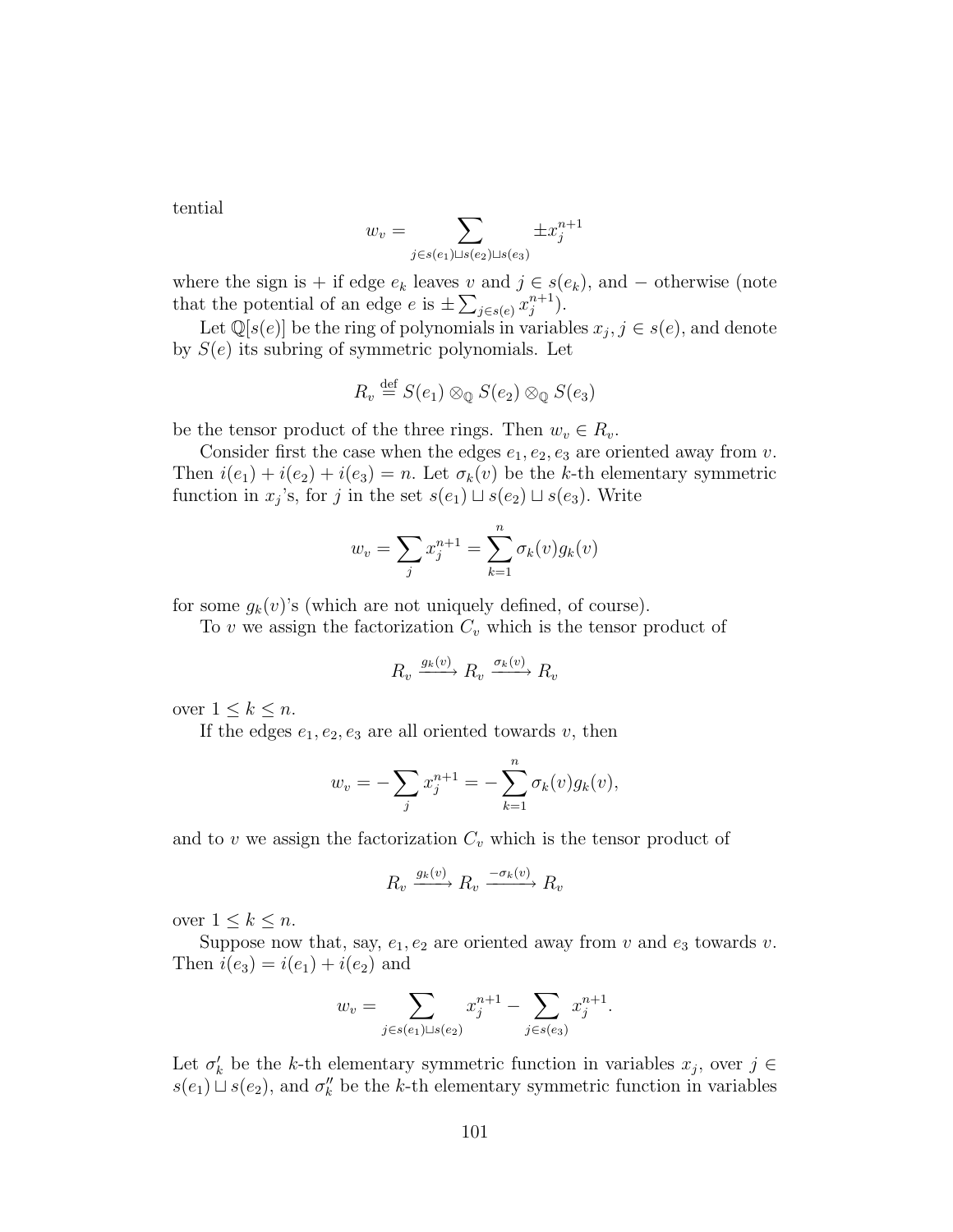$x_j$ , over  $j \in s(e_3)$ . Since  $w_v$  belongs to the ideal of  $R_v$  generated by the differences  $\sigma'_k - \sigma''_k$ , we can write

$$
w_v = \sum_{k=1}^{i(e_3)} (\sigma'_k - \sigma''_k) g_k(v)
$$

for some  $g_k(v) \in R_v$ , and  $1 \leq k \leq i(e_3)$ . Now assign factorization  $C_v$ , the tensor product of

$$
R_v \xrightarrow{g_k(v)} R_v \xrightarrow{\sigma'_k - \sigma''_k} R_v,
$$

for  $1 \leq k \leq i(e_3)$ , to the vertex v.

Likewise, assign the tensor product of

$$
R_v \xrightarrow{g_k(v)} R_v \xrightarrow{\sigma_k'' - \sigma_k'}
$$
  $R_v$ 

to v if two edges  $e_1, e_2$  are oriented in, and  $e_3$  out.

If  $\Gamma$  does not contain loops, define  $H(\Gamma)$  as the homology of the 2-complex  $C(\Gamma)$  which is the tensor product of  $C_v$ , over all vertices v of  $\Gamma$ . The tensor product is taken over intermediate rings  $S(e)$ , for various edges e, so that  $C(\Gamma)$  is a finite-rank module over the ring  $\underset{e}{\otimes} S(e)$ .

When loops are present in  $\Gamma$ , a loop labelled *i* will "contribute" to the tensor product  $C_v$  the cohomology of the Grassmannian  $Gr(i, n)$  of *i*-dimensional subspaces in  $\mathbb{C}^n$ .

We conjecture that  $H(\Gamma)$  has cohomology in only one out of its two degrees. An additional Z-grading on  $H(\Gamma)$  comes from grading on the rings  $S(e)$ , with deg( $x_i$ ) = 2. We conjecture that the graded dimension of  $H(\Gamma)$  is the invariant  $\langle \Gamma \rangle$  (up to obvious normalizations such as multiplication by a power of  $q$ , etc.).

The above construction should work when  $n$  is even. If  $n$  is odd, add a variable  $x_v$  to each vertex with all edges oriented in, and to each vertex with all edges out. Then add  $x_v^2$  to the potential  $w_v$ , enlarge the ring  $R_v$  by adjoining variable  $x_v$ , and modify the factorization  $C_v$  correspondingly. We omit the details.

Given a diagram D of an oriented framed link L colored by numbers from 1 to  $n-1$ , each crossing can be resolved in a number of ways into planar graphs, and the invariant  $P_n(L)$  is a linear combination of  $\langle \Gamma \rangle$  for various resolutions  $\Gamma$  of D, with coefficients which are plus or minus powers of q, see Section 5 of [MOY]. We conjecture that, likewise, Q-vector spaces  $H(\Gamma)$ can be naturally strung together into a complex  $C(D)$  whose (bigraded) cohomology groups are invariants of  $L$  and have graded Euler characteristic  $P_n(L)$ . For each n, this homology theory of colored oriented framed links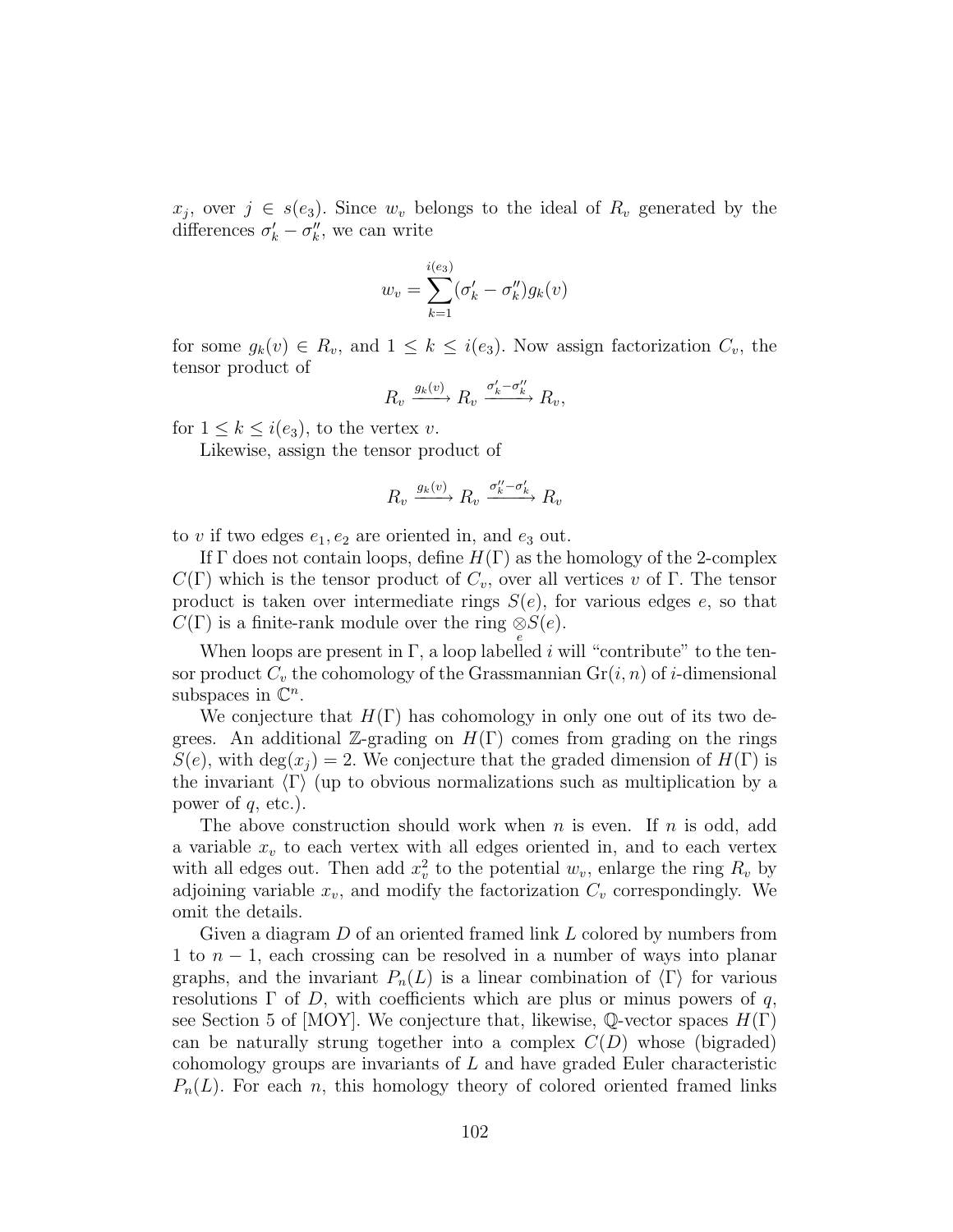in R 3 should be functorial under (oriented, framed, and suitably decorated) link cobordisms, should extend to a homology theory of (decorated) spacial trivalent graphs, and be functorial under (carefully defined) graph cobordisms in  $\mathbb{R}^3 \times [0,1]$ .

### 12 References

[AGV] V. I. Arnold, S. M. Gusein-Zade and A. N. Varchenko, Singularities of differentiable maps, vol.I, Monographs in Mathematics 82, Burkhäuser, Boston, 1985.

[BL] J. Baez and L. Langford, Higher-Dimensional Algebra IV: 2-Tangles, arXiv [math.QA/9811139.](http://arXiv.org/abs/math/9811139)

[BN1] D. Bar-Natan, On Khovanov's categorification of the Jones polynomial, *Algebraic and Geometric Topology,* 2 (2002) 337-370, [math.QA/0201043.](http://arXiv.org/abs/math/0201043)

[BN2] D. Bar-Natan, Khovanov's homology for tangles and cobordisms, in preparation.

[Be] D. J. Benson, Representations and cohomology I. Basic representation theory of finite groups and associative algebras, *Cambridge studies in advanced mathematics* 30, Cambridge U Press, 1995.

[BV] B. Blok and A. N. Varchenko, Topological conformal field theories and the flat coordinates, *Int. J. Mod. Phys.* A7 (1992), no. 7, 1467–1490.

[B] R.-O. Buchweitz, Maximal Cohen-Macaulay modules and Tate cohomology over Gorenstein rings, preprint circa 1986.

[BEH] R.-O. Buchweitz, D. Eisenbud, and J. Herzog, Cohen-Macaulay modules on quadrics (with an appendix by R.-O. Buchweitz), in *Lecture Notes in Mathematics* 1273, 58–116, 1987.

[BGS] R.-O. Buchweitz, G.-M. Greuel and F.-O.Schreyer, Cohen-Macaulay modules on hypersurface singularities II, *Invent. Math.* 88, 165–182, 1987.

[CS1] J. S. Carter and M. Saito, Reidemeister moves for surface isotopies and their interpretation as moves to movies, *Journal of Knot Theory and its Ramifications,* 2, 3, 251–284, 1993.

[CS2] J. S. Carter and M. Saito, Knotted surfaces and their diagrams, *Mathematical surveys and monographs, vol.55,* AMS, 1998.

[Di] A. Dimca, Topics on real and complex singularities, *Vieweg Advanced Lectures in Mathematics,* 1987.

[D] B. Dubrovin, Geometry and analytic theory of Frobenius manifolds, Proceedings of the International Congress of Mathematicians, Vol. II (Berlin, 1998). Doc. Math. 1998, Extra Vol. II, 315–326, arxiv [math.AG/9807034.](http://arXiv.org/abs/math/9807034)

[E1] D. Eisenbud, Homological algebra on a complete intersection, with an application to group representations, *Trans. Amer. Math. Soc.* 260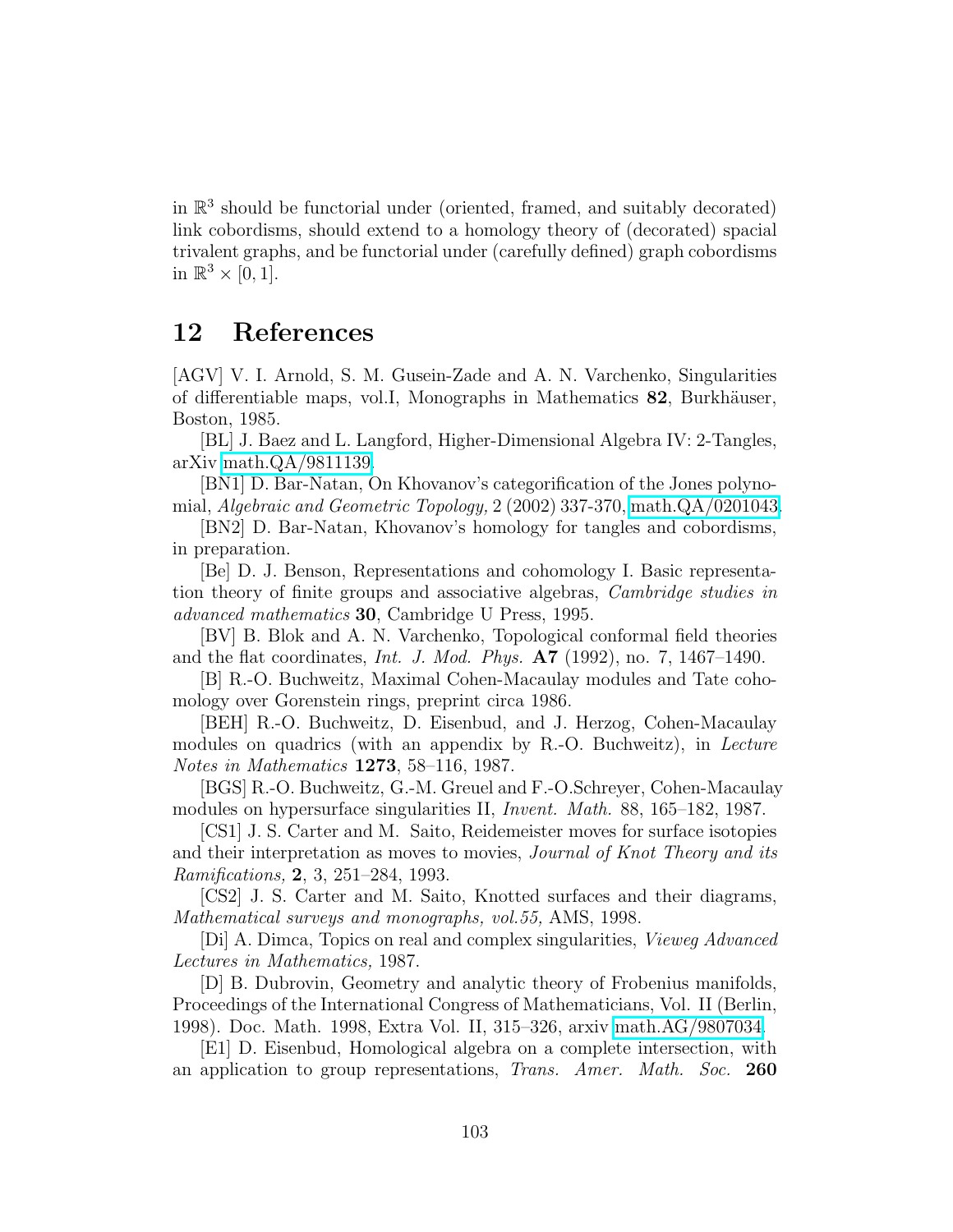(1980), 35–64.

[E2] D. Eisenbud, Commutative algebra, with a view toward algebraic geometry, Graduate Texts in Mathematics, 150. Springer-Verlag, New York, 1995.

[EP] V. Ene and D. Popescu, Rank one maximal Cohen-Macaulay modules over singularities of type  $Y_1^3 + Y_2^3 + Y_3^3 + Y_4^3$ , arXiv [math.AC/0303151.](http://arXiv.org/abs/math/0303151)

[F] J. E. Fischer, Jr., 2-categories and 2-knots, *Duke Math. J.* 75 (1994), no. 2, 493–526.

[FKS] I. B. Frenkel, M. Khovanov, and O. Schiffmann, Homological realization of Nakajima varieties and Weyl group actions, arXiv [math.QA/0311485.](http://arXiv.org/abs/math/0311485)

[GH] P. Griffiths and J. Harris, Principles of algebraic geometry, 1978.

[HOMFLY] P. Freyd, D. Yetter, J. Hoste, W. B. R. Lickorish, K. Millett and A. Ocneanu, A new polynomial invariant of knots and links, *Bull. AMS (N.S.)* 12, 2, 239–246, 1985.

[HP] J. Herzog and D.Popescu, Thom-Sebastiani problems for maximal Cohen-Macaulay modules, *Math. Ann.* 309 (1997), no.4, 677–700.

[J] M. Jacobsson, An invariant of link cobordisms from Khovanov's homology theory, arXiv [math.GT/0206303.](http://arXiv.org/abs/math/0206303)

[KL1] A. Kapustin and Y. Li, D-Branes in Landau-Ginzburg models and algebraic geometry, arXiv [hep-th/0210296.](http://arXiv.org/abs/hep-th/0210296)

[KL2] A. Kapustin and Y. Li, Topological correlators in Landau-Ginzburg models with boundaries, arXiv [hep-th/0305136.](http://arXiv.org/abs/hep-th/0305136)

[KL3] A. Kapustin and Y. Li, D-branes in topological minimal models: the Landau-Ginzburg approach, arXiv [hep-th/0306001.](http://arXiv.org/abs/hep-th/0306001)

[KS] L.H. Kauffman and H. Saleur, Free fermions and the Alexander-Conway polynomial, Comm. Math. Phys. 141 (1991), no. 2, 293–327.

[Kh1] M. Khovanov, A categorification of the Jones polynomial, *Duke Math J.* 101, 3, 359–426, 1999, arXiv [math.QA/9908171.](http://arXiv.org/abs/math/9908171)

[Kh2] M. Khovanov, A functor-valued invariant of tangles, *Algebraic and Geometric Topology* 2 (2002), 665–741, arXiv [math.QA/0103190.](http://arXiv.org/abs/math/0103190)

[Kh3] M. Khovanov, sl(3) link homology I, [math.QA/0304375.](http://arXiv.org/abs/math/0304375)

[Kh4] M. Khovanov, An invariant of tangle cobordisms, [math.QA/0207264.](http://arXiv.org/abs/math/0207264)

[Kn] H. Knörrer, Cohen-Macaulay modules on hypersurface singularities. I, *Invent. Math.* 88 (1987), no. 1, 153–164.

[Ku] V. Kulikov, Mixed Hodge structures and singularities, Cambridge U Press, 1998.

[M] E. Martinec, Algebraic geometry and effective Lagrangians, *Phys. Lett.* B217 (1989) 431–437.

[MC] D. McDuff, D. Salamon, J-holomorphic curves and quantum cohomology, University Lecture Series 6, 1994, AMS.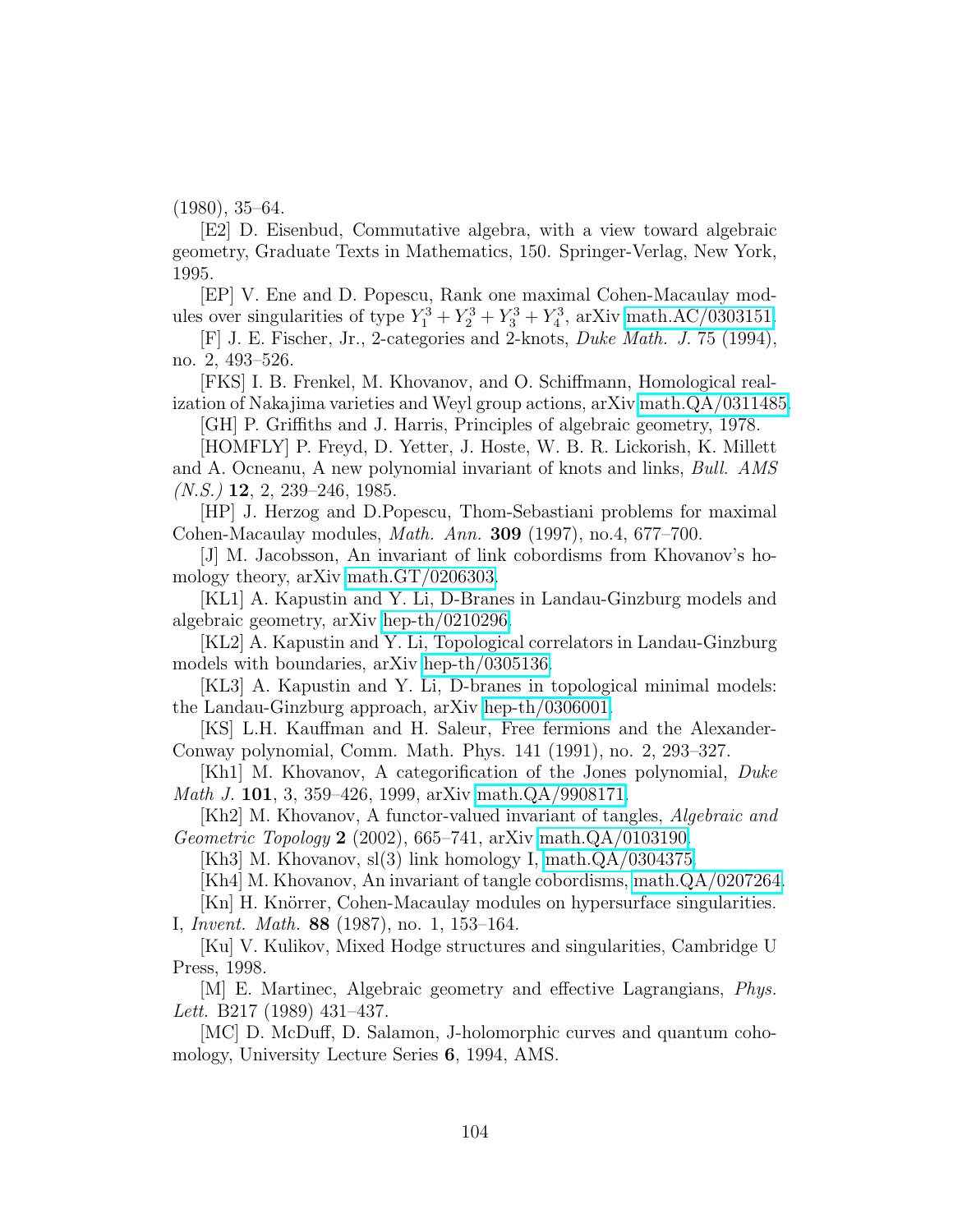[MOY] H. Murakami, T. Ohtsuki and S. Yamada, HOMFLY polynomial via an invariant of colored plane graphs, Enseign. Math. (2) 44 (1998), no. 3-4, 325–360.

[NN] T. Nakayama, C. Nesbitt, Note on symmetric algebras, *Annals of Math.* 39, no.3, (1938) 659–668.

[O] D. Orlov, Triangulated categories of singularities and D-branes in Landau-Ginzburg models, arXiv [math.AG/0302304.](http://arXiv.org/abs/math/0302304)

[OS] P. Ozsváth and Z. Szabó, Holomorphic discs and knot invariants, [math.GT/0209056.](http://arXiv.org/abs/math/0209056)

[P] D. Popescu, Cohen-Macaulay representation, in *Algebra—representation theory (Constanta, 2000),* 249–256, NATO Sci. Ser. II Math. Phys. Chem., 28, Kluwer Acad. Publ., Dordrecht, 2001.

[Ra] J. Rasmussen, Floer homology and knot complements, [math.GT/0306378.](http://arXiv.org/abs/math/0306378) [RT] N. Reshetikhin and V. Turaev, Ribbon graphs and their invariants

derived from quantum groups, Comm. Math. Phys. 127 (1990), no. 1, 1–26. [R] L. Rozansky, Topological A-models on seamed Riemann surfaces,

arXiv [hep-th/0305205.](http://arXiv.org/abs/hep-th/0305205)

[Sa] K. Saito, Period mapping associated to a primitive form, *Publ RIMS* 19 (1983), 1231–1264.

[Sh] A. Shumakovitch,<http://www.geometrie.ch/KhoHo/>

[S] F.-O. Schreyer, Finite and countable CM-representation type, in *Singularities, representation of algebras, and vector bundles (Lambrecht, 1985),* 9–34, Lecture Notes in Math. 1273, Springer, Berlin, 1987.

[VW] C.Vafa and N.Warner, Catastrophes and the classification of conformal theories, *Phys. Lett.* B218 (1989) 51–58.

[Y1] Y. Yoshino, Cohen-Macaulay modules over Cohen-Macaulay rings, London Math. Soc. Lect. Note Ser. 146, Cambridge University Press, 1990.

[Y2] Y. Yoshino, Tensor products of matrix factorizations, *Nagoya Math. J.* 152, (1998), 39–56.

Mikhail Khovanov, Department of Mathematics, University of California, Davis, CA 95616, mikhail@math.ucdavis.edu

Lev Rozansky, Department of Mathematics, University of North Carolina Chapel Hill, NC 27599, rozansky@math.unc.edu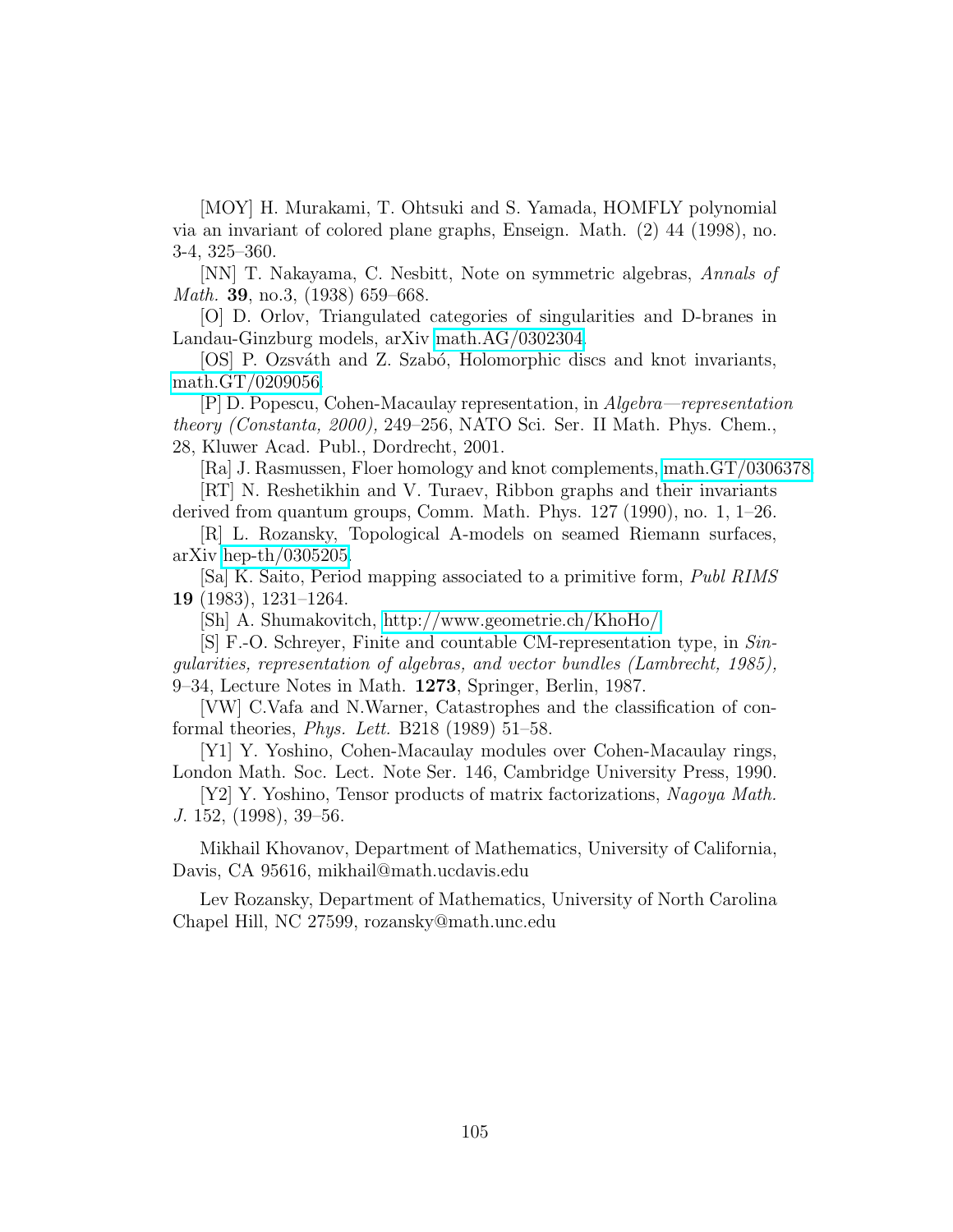

<span id="page-105-0"></span>Figure 59: Movie moves 1-7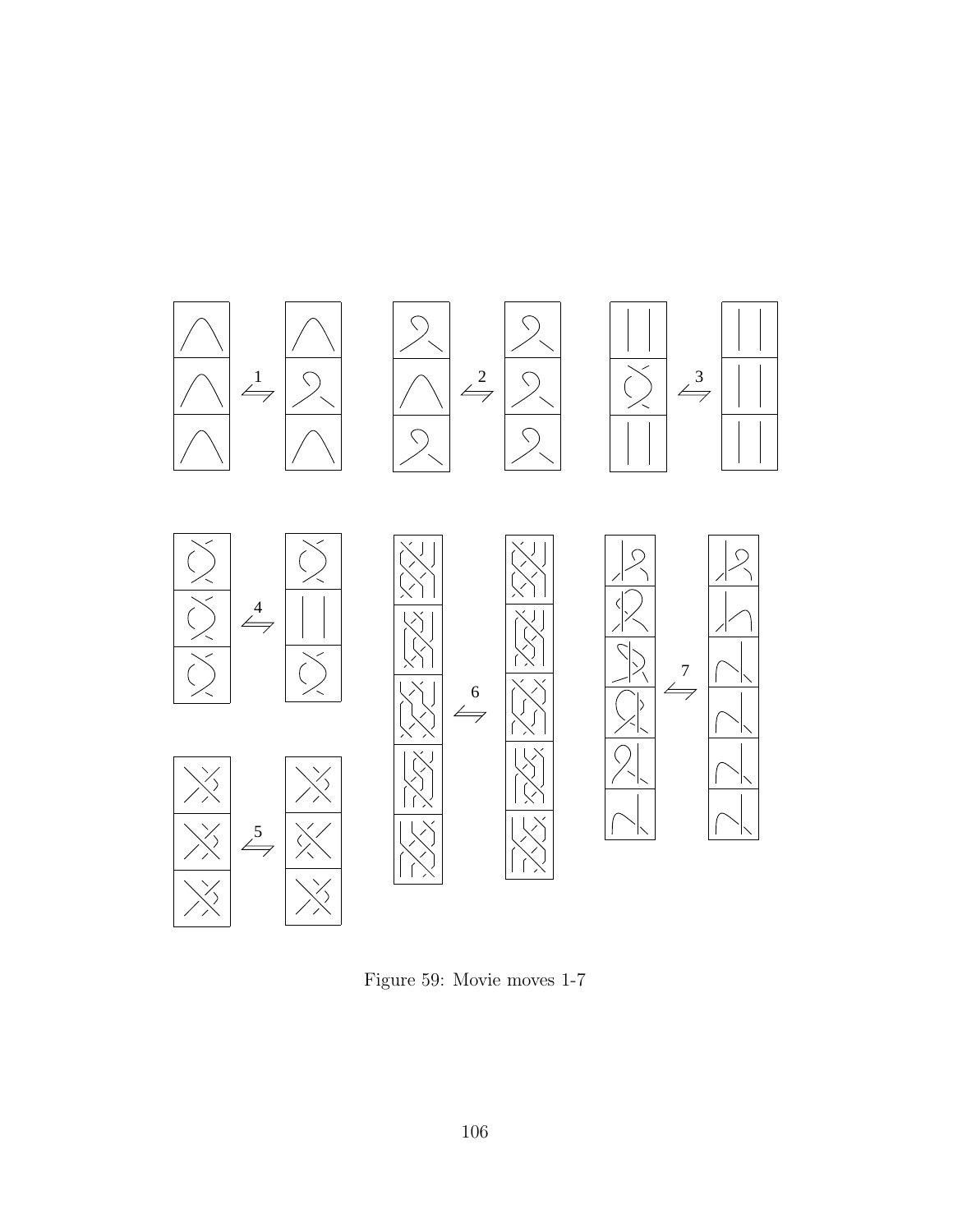

<span id="page-106-0"></span>Figure 60: Movie moves 8-15